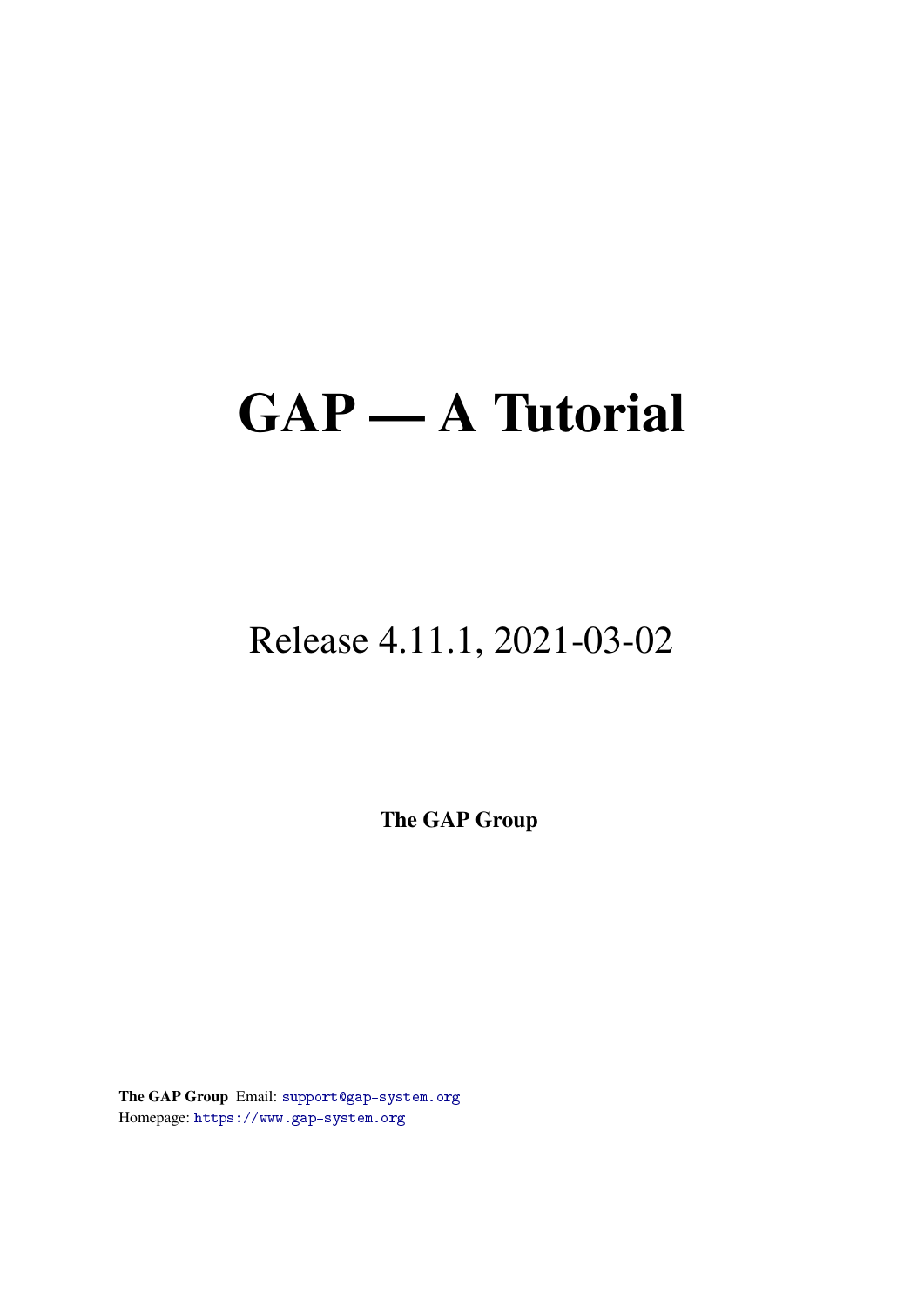### Copyright

Copyright © (1987-2021) for the core part of the GAP system by the GAP Group.

Most parts of this distribution, including the core part of the GAP system are distributed under the terms of the GNU General Public License, see <https://www.gnu.org/licenses/gpl.html> or the file GPL in the etc directory of the GAP installation.

More detailed information about copyright and licenses of parts of this distribution can be found in (Reference: Copyright and License).

GAP is developed over a long time and has many authors and contributors. More detailed information can be found in (Reference: Authors and Maintainers).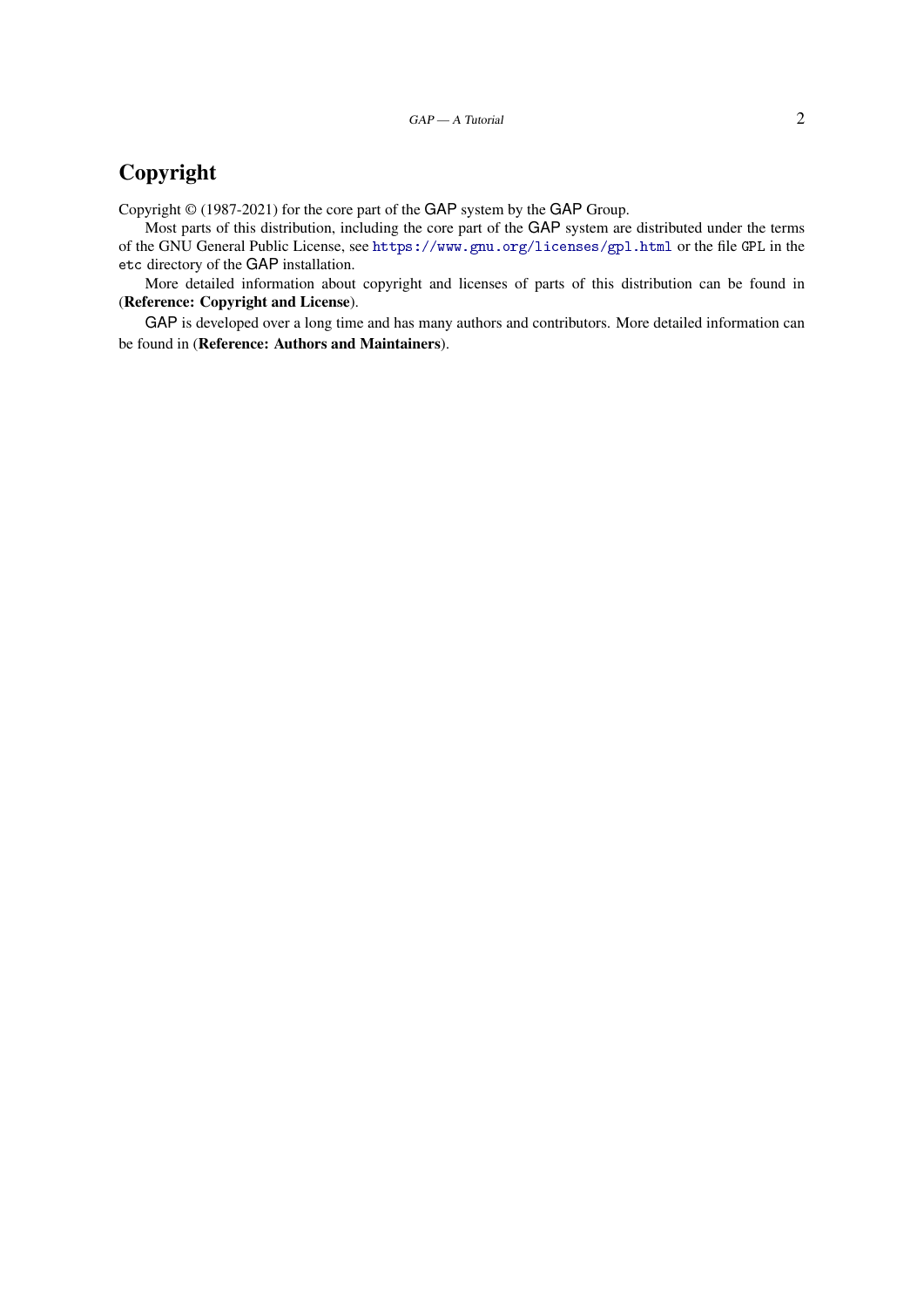## **Contents**

| 1                       |                                | 5<br><b>Preface</b>                                                                                             |  |  |  |  |  |  |
|-------------------------|--------------------------------|-----------------------------------------------------------------------------------------------------------------|--|--|--|--|--|--|
|                         | 1.1                            | 5                                                                                                               |  |  |  |  |  |  |
|                         | 1.2                            | $\overline{7}$                                                                                                  |  |  |  |  |  |  |
| $\mathbf{2}$            |                                | 9<br>A First Session with GAP                                                                                   |  |  |  |  |  |  |
|                         | 2.1                            | 9                                                                                                               |  |  |  |  |  |  |
|                         | 2.2                            | 10                                                                                                              |  |  |  |  |  |  |
|                         | 2.3                            | 10                                                                                                              |  |  |  |  |  |  |
|                         | 2.4                            | 12                                                                                                              |  |  |  |  |  |  |
|                         | 2.5                            | 14                                                                                                              |  |  |  |  |  |  |
|                         | 2.6                            | 16                                                                                                              |  |  |  |  |  |  |
|                         | 2.7                            | 16                                                                                                              |  |  |  |  |  |  |
|                         | 2.8                            | 17                                                                                                              |  |  |  |  |  |  |
|                         | 2.9                            | 18                                                                                                              |  |  |  |  |  |  |
| $\mathbf{3}$            | <b>Lists and Records</b><br>20 |                                                                                                                 |  |  |  |  |  |  |
|                         | 3.1                            | 20                                                                                                              |  |  |  |  |  |  |
|                         | 3.2                            | 23                                                                                                              |  |  |  |  |  |  |
|                         | 3.3                            | 24                                                                                                              |  |  |  |  |  |  |
|                         | 3.4                            | 25<br>Sets                                                                                                      |  |  |  |  |  |  |
|                         | 3.5                            | 26                                                                                                              |  |  |  |  |  |  |
|                         | 3.6                            | 27<br>For and While Loops $\dots \dots \dots \dots \dots \dots \dots \dots \dots \dots \dots \dots \dots \dots$ |  |  |  |  |  |  |
|                         | 3.7                            | 29                                                                                                              |  |  |  |  |  |  |
|                         | 3.8                            | 30                                                                                                              |  |  |  |  |  |  |
|                         | 3.9                            | 32                                                                                                              |  |  |  |  |  |  |
|                         |                                | 33                                                                                                              |  |  |  |  |  |  |
| $\overline{\mathbf{4}}$ | <b>Functions</b><br>34         |                                                                                                                 |  |  |  |  |  |  |
|                         | 4.1                            | 34                                                                                                              |  |  |  |  |  |  |
|                         | 4.2                            | 35                                                                                                              |  |  |  |  |  |  |
|                         | 4.3                            | 36                                                                                                              |  |  |  |  |  |  |
|                         | 4.4                            | 37                                                                                                              |  |  |  |  |  |  |
|                         | 4.5                            | 38                                                                                                              |  |  |  |  |  |  |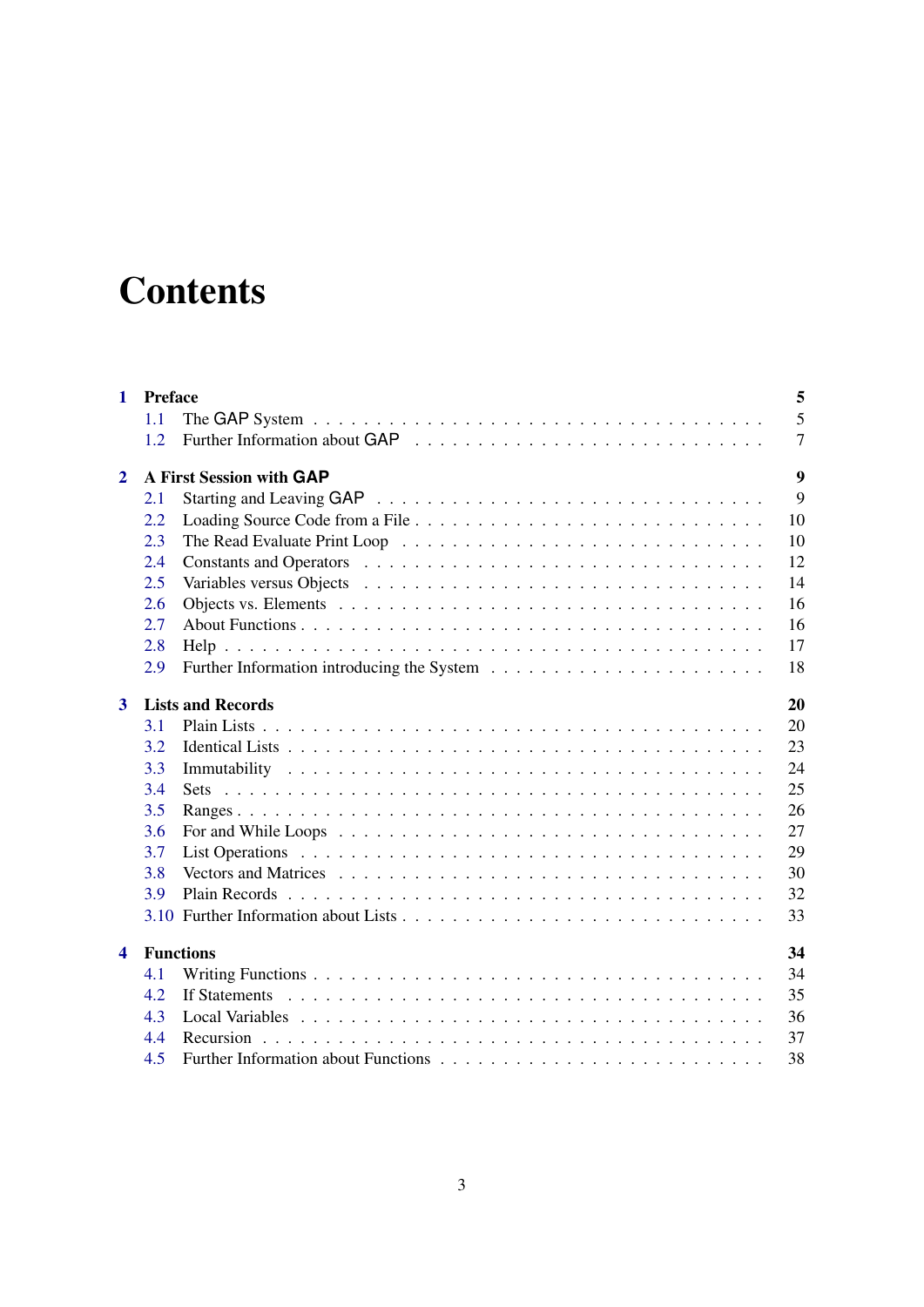#### $GAP - A$  Tutorial  $4$

| 5              |                                         | <b>Groups and Homomorphisms</b>                            |  |  |  |  |  |  |
|----------------|-----------------------------------------|------------------------------------------------------------|--|--|--|--|--|--|
|                | 5.1                                     | 39                                                         |  |  |  |  |  |  |
|                | 5.2                                     | 42                                                         |  |  |  |  |  |  |
|                | 5.3                                     | 46                                                         |  |  |  |  |  |  |
|                | 5.4                                     | 51                                                         |  |  |  |  |  |  |
|                | 5.5                                     | 54                                                         |  |  |  |  |  |  |
|                | 5.6                                     | Further Information about Groups and Homomorphisms<br>56   |  |  |  |  |  |  |
| 6              | 57<br><b>Vector Spaces and Algebras</b> |                                                            |  |  |  |  |  |  |
|                | 6.1                                     | 57                                                         |  |  |  |  |  |  |
|                | 6.2                                     | 60                                                         |  |  |  |  |  |  |
|                | 6.3                                     | Further Information about Vector Spaces and Algebras<br>66 |  |  |  |  |  |  |
| $\overline{7}$ |                                         | 67<br><b>Domains</b>                                       |  |  |  |  |  |  |
|                | 7.1                                     | 67                                                         |  |  |  |  |  |  |
|                | 7.2                                     | 68                                                         |  |  |  |  |  |  |
|                | 7.3                                     | 68                                                         |  |  |  |  |  |  |
|                | 7.4                                     | 69                                                         |  |  |  |  |  |  |
|                | 7.5                                     | 69                                                         |  |  |  |  |  |  |
|                | 7.6                                     | 69                                                         |  |  |  |  |  |  |
|                | 7.7                                     | 70                                                         |  |  |  |  |  |  |
|                | 7.8                                     | 71                                                         |  |  |  |  |  |  |
| 8              | 72<br><b>Operations and Methods</b>     |                                                            |  |  |  |  |  |  |
|                | 8.1                                     | 72                                                         |  |  |  |  |  |  |
|                | 8.2                                     | 73                                                         |  |  |  |  |  |  |
|                | 8.3                                     | 75                                                         |  |  |  |  |  |  |
|                | 8.4                                     | 75                                                         |  |  |  |  |  |  |
|                | <b>References</b>                       | 78                                                         |  |  |  |  |  |  |
|                | <b>Index</b>                            | 79                                                         |  |  |  |  |  |  |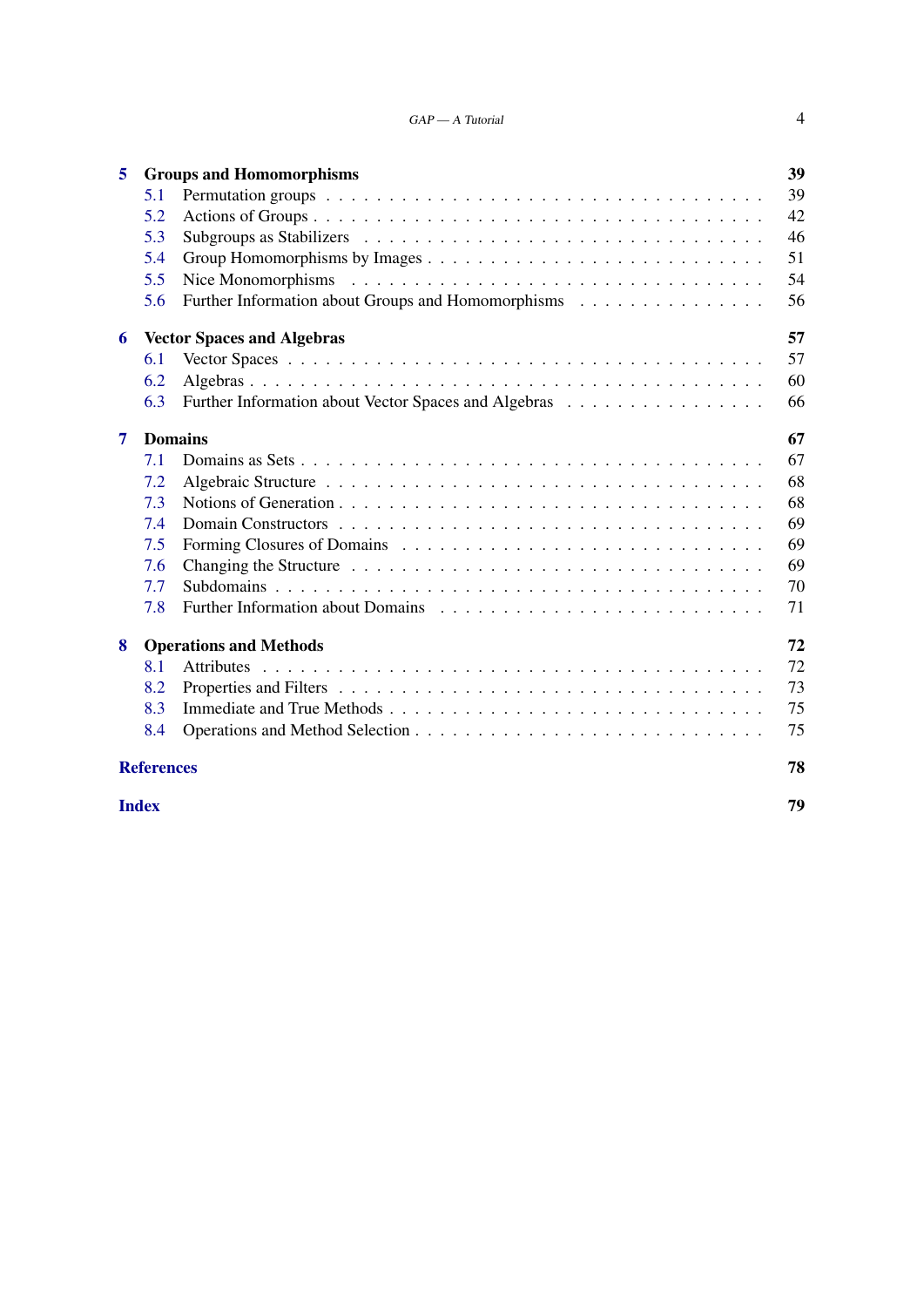### <span id="page-4-0"></span>Chapter 1

### Preface

Welcome to GAP. This preface serves not only to introduce this manual, "the GAP Tutorial", but also as an introduction to the system as a whole.

GAP stands for *Groups, Algorithms and Programming*. The name was chosen to reflect the aim of the system, which is introduced in this tutorial manual. Since that choice, the system has become somewhat broader, and you will also find information about algorithms and programming for other algebraic structures, such as semigroups and algebras.

In addition to this manual, there are *GAP Reference Manual* containing detailed documentation of the mathematical functionality of GAP, and *HPC-GAP Reference Manual* documenting a multithreaded version of GAP.

There is also a document CHANGES.md in the root directory on the most essential changes from previous GAP releases. A lot of the functionality of the system and a number of contributed extensions are provided as "GAP packages" and each of these has its own manual.

Subsequent sections of this preface explain the structure of the system and list sources of further information about GAP.

#### <span id="page-4-1"></span>1.1 The **GAP** System

GAP is a *free*, *open* and *extensible* software package for computation in discrete abstract algebra. The terms "free" and "open" describe the conditions under which the system is distributed – in brief, it is *free of charge* (except possibly for the immediate costs of delivering it to you), you are *free to pass it on* within certain limits, and all of the workings of the system are *open for you to examine and change*. Details of these conditions can be found in Section (Reference: Copyright and License).

The system is "extensible" in that you can write your own programs in the GAP language, and use them in just the same way as the programs which form part of the system (the "library"). Indeed, we actively support the contribution, refereeing and distribution of extensions to the system, in the form of "GAP packages". Further details of this can be found in Chapter (Reference: Using and Developing GAP Packages), and on our website.

Development of GAP began at Lehrstuhl D für Mathematik, RWTH-Aachen, under the leadership of Joachim Neubüser in 1985. Version 2.4 was released in 1988 and version 3.1 in 1992. In 1997 coordination of GAP development, now very much an international effort, was transferred to St Andrews. A complete internal redesign and almost complete rewrite of the system was completed over the following years and version 4.1 was released in July 1999. A sign of the further internationalization of the project was the GAP 4.4 release in 2004, which has been coordinated from Colorado State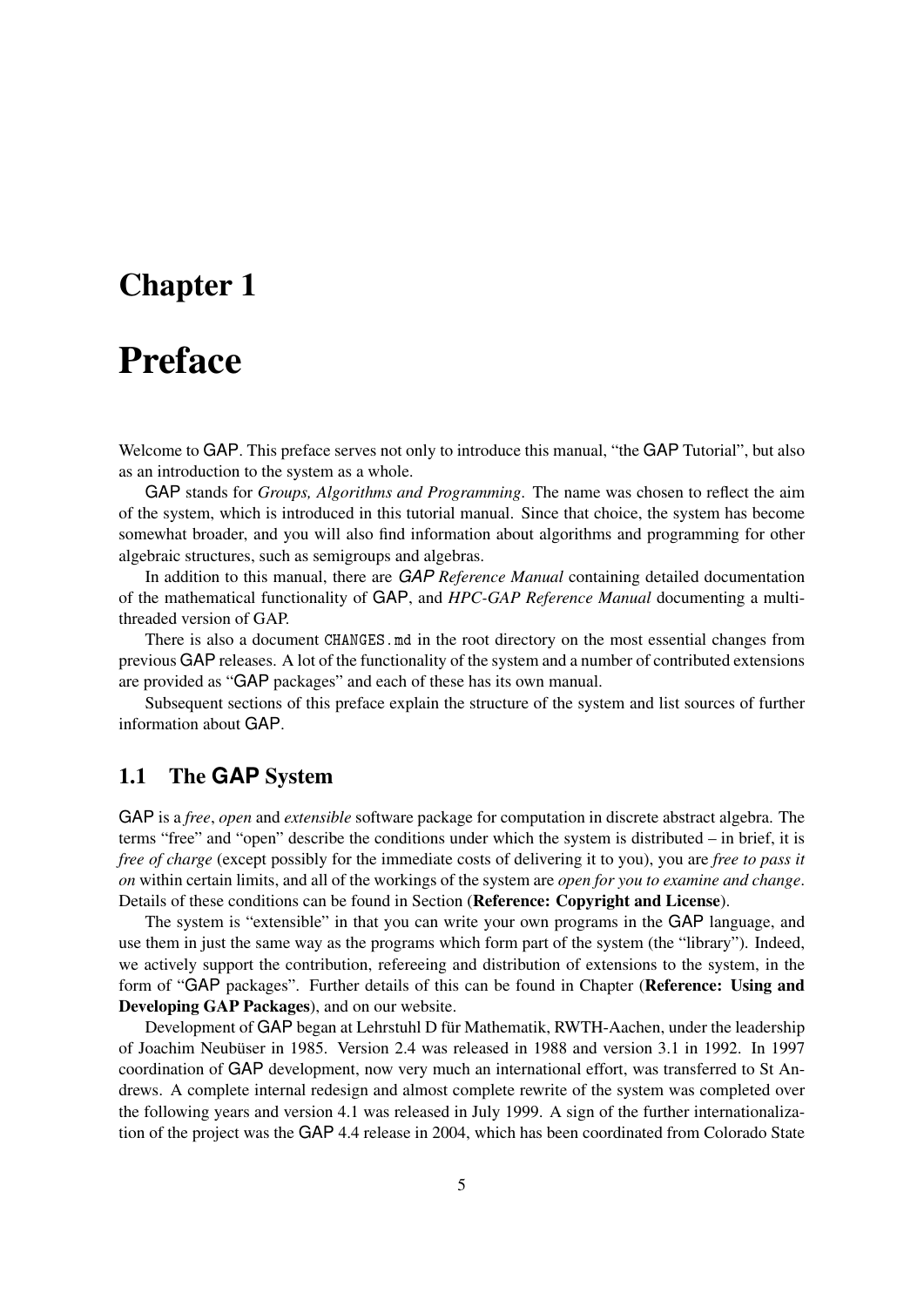University, Fort Collins.

More information on the motivation and development of GAP to date, can be found on our website in a section entitled "Some History of GAP": <https://www.gap-system.org/Doc/History/history.html>.

For those readers who have used an earlier version of GAP, an overview of the changes from GAP 4.4 and a brief summary of changes from earlier versions is given in CHANGES.md file in the main directory.

The system that you are getting now consists of a "core system" and a number of packages. The core system consists of four main parts.

- 1. A *kernel*, written in C, which provides the user with
	- automatic dynamic storage management, which the user needn't bother about when programming;
	- a set of time-critical basic functions, e.g. "arithmetic", operations for integers, finite fields, permutations and words, as well as natural operations for lists and records;
	- an interpreter for the GAP language, an untyped imperative programming language with functions as first class objects and some extra built-in data types such as permutations and finite field elements. The language supports a form of object-oriented programming, similar to that supported by languages like C++ and Java but with some important differences.
	- a small set of system functions allowing the GAP programmer to handle files and execute external programs in a uniform way, regardless of the particular operating system in use.
	- a set of programming tools for testing, debugging, and timing algorithms.
	- a "read-eval-view" style user interface.
- 2. A much larger *library of GAP functions* that implement algebraic and other algorithms. Since this is written entirely in the GAP language, the GAP language is both the main implementation language and the user language of the system. Therefore a user can, as easily as the original programmers, investigate and vary algorithms of the library and add new ones to it, first for their own use and eventually for the benefit of all GAP users.
- 3. A *library of group theoretical data* which contains various libraries of groups, including the library of small groups (containing all groups of order at most 2000, except those of order 1024) and others. Large libraries of ordinary and Brauer character tables and Tables of Marks are included as packages.
- 4. The *documentation*. This is available as on-line help, as printable files in PDF format and as HTML for viewing with a Web browser.

Also included with the core system are some test files and a few small utilities which we hope you will find useful.

GAP *packages* are self-contained extensions to the core system. A package contains GAP code and its own documentation and may also contain data files or external programs to which the GAP code provides an interface. These packages may be loaded into GAP using the LoadPackage (Reference: LoadPackage) command, and both the package and its documentation are then available just as if they were parts of the core system. Some packages may be loaded automatically, when GAP is started, if they are present. Some packages, because they depend on external programs, may only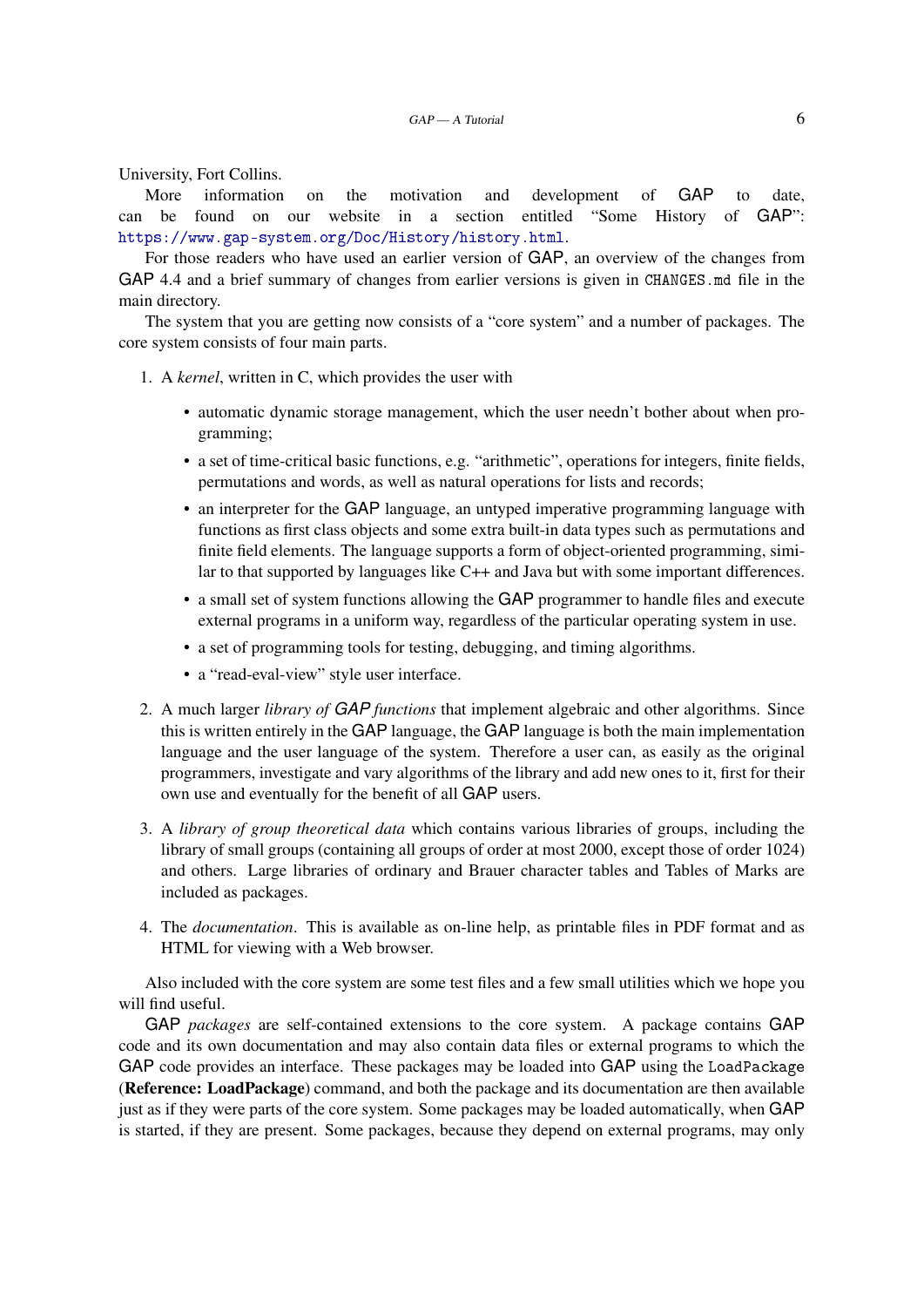be available on the operating systems where those programs are available (usually UNIX). You should note that, while the packages included with this release are the most recent versions ready for release at this time, new packages and new versions may be released at any time and can be easily installed in your copy of GAP.

With GAP there are two packages (the library of ordinary and Brauer character tables, and the library of tables of marks) which contain functionality developed from parts of the GAP core system. These have been moved into packages for ease of maintenance and to allow new versions to be released independently of new releases of the core system. The library of small groups should also be regarded as a package, although it does not currently use the standard package mechanism. Other packages contain functionality which has never been part of the core system, and may extend it substantially, implementing specific algorithms to enhance its capabilities, providing data libraries, interfaces to other computer algebra systems and data sources such as the electronic version of the Atlas of Finite Group Representations; therefore, installation and usage of packages is recommended.

Further details about GAP packages can be found in chapter (Reference: Using and Developing GAP Packages), and on the GAP website here: <https://www.gap-system.org/Packages/packages.html>.

#### <span id="page-6-0"></span>1.2 Further Information about **GAP**

Information about GAP is best obtained from the GAP website <https://www.gap-system.org>. There you will find, amongst other things:

- directions to the sites from which you can download the current GAP distribution, all accepted and deposited GAP packages, and a selection of other contributions.
- the GAP manual and an archive of the gap-forum mailing list, formatted for reading with a Web browser, and indexed for searching.
- information about GAP developers, and about the email addresses available for comment, discussion and support.

We would particularly ask you to note the following things:

- The GAP Forum an email discussion forum for comments, discussions or questions about GAP. You must subscribe to the list before you can post to it, see the website for details. In particular we will announce new releases in this mailing list.
- The email address [support@gap-system.org](mailto://support@gap-system.org) to which you are asked to send any questions or bug reports which do not seem likely to be of interest to the whole GAP Forum. Please give a (short, if possible) self-contained excerpt of a GAP session containing both input and output that illustrates your problem (including comments of why you think it is a bug) and state the type of the machine, operating system, (compiler used, if UNIX/Linux) and the version of GAP you are using (the first line after the GAP 4 banner starting GAP, Version 4...).
- We also ask you to send a brief message to [support@gap-system.org](mailto://support@gap-system.org) when you install GAP.
- The correct form of citation of GAP, which we ask you use whenever you publish scientific results obtained using GAP.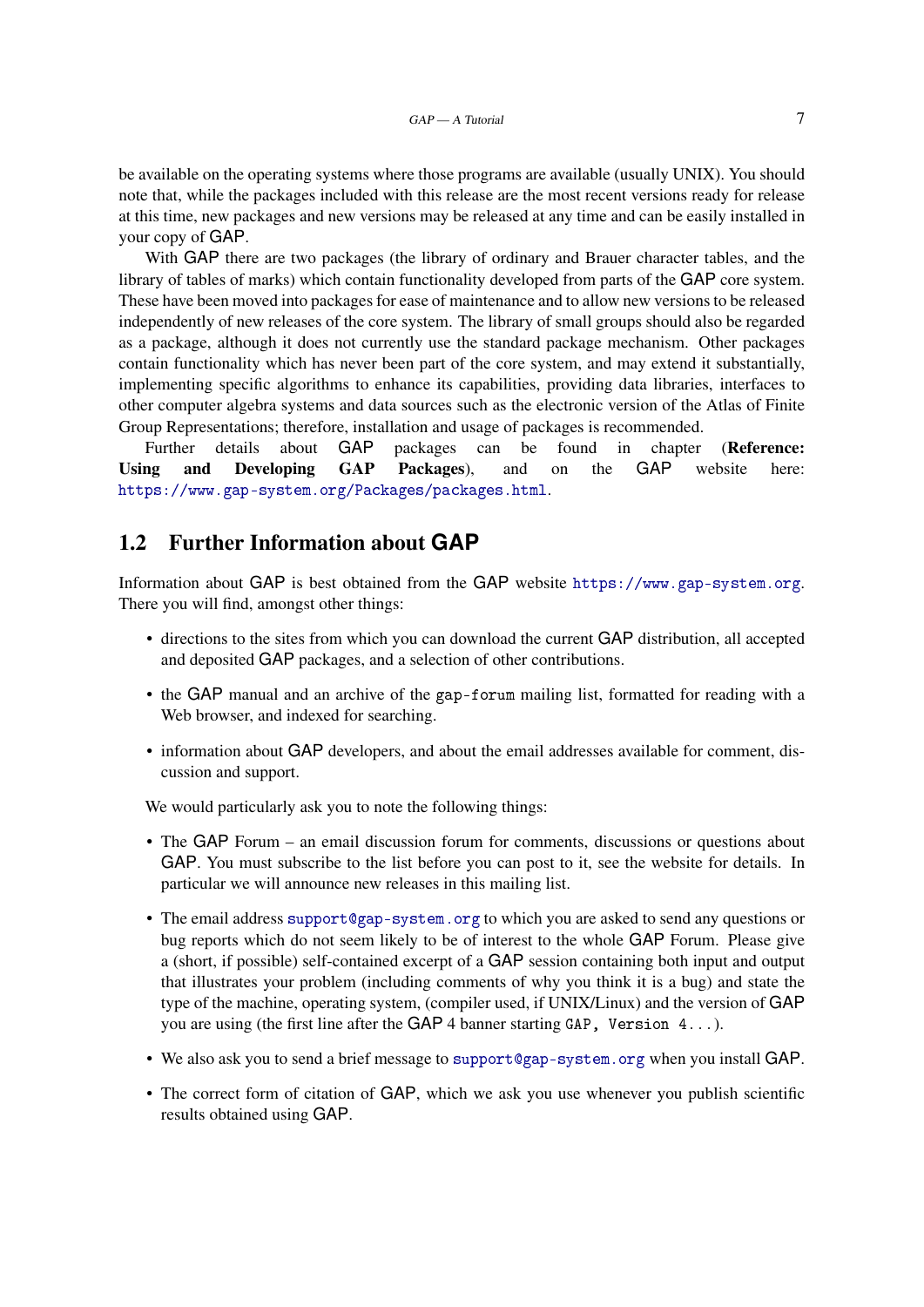It finally remains for us to wish you all pleasure and success in using GAP, and to invite your constructive comment and criticism.

The GAP Group, 2021-03-02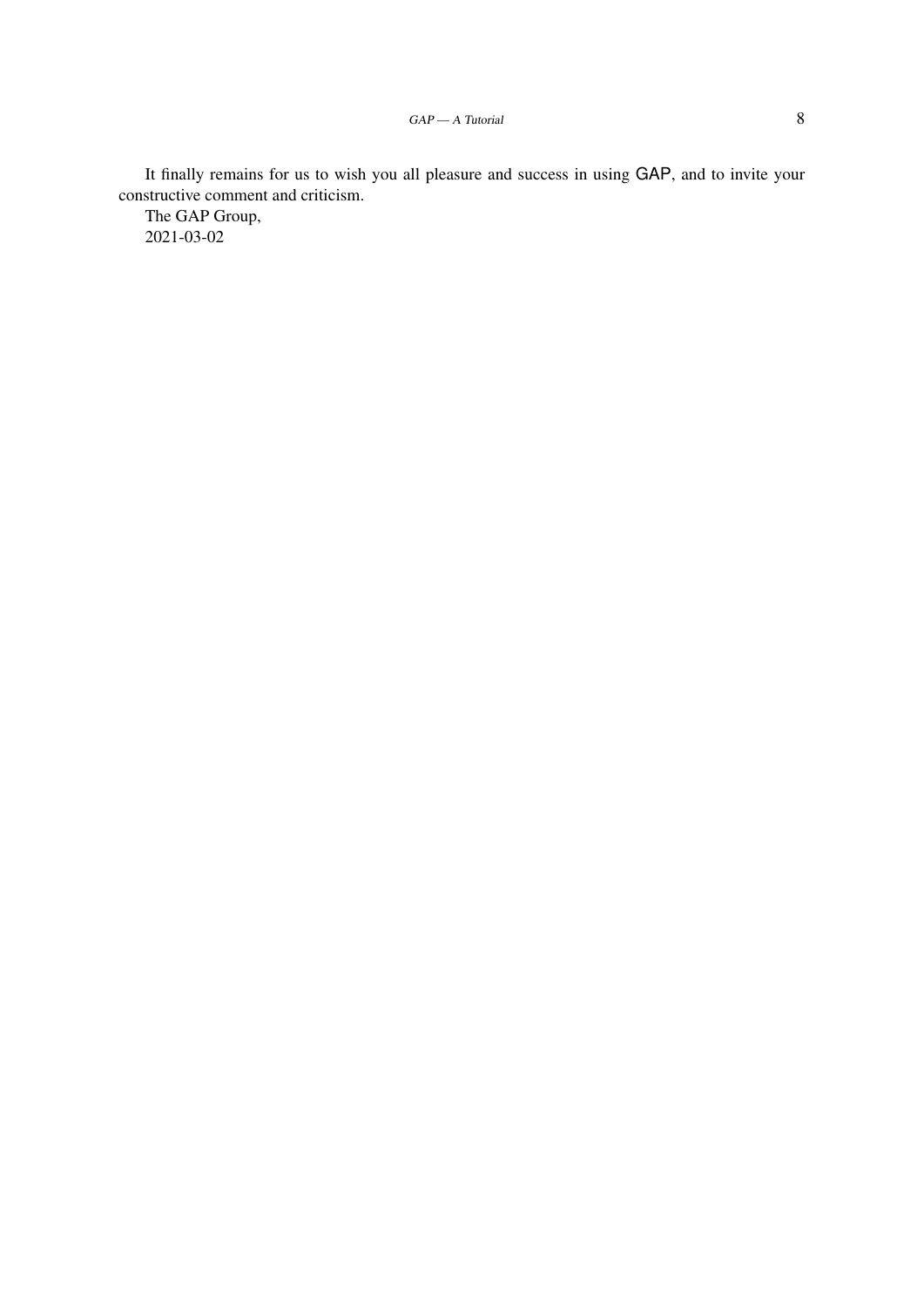### <span id="page-8-0"></span>Chapter 2

### A First Session with **GAP**

This tutorial introduces you to the GAP system. It is written with users in mind who have just managed to start GAP for the first time on their computer and want to learn the basic facts about GAP by playing around with some instructive examples. Therefore, this tutorial contains at many places examples consisting of several lines of input (which you should type on your terminal) followed by the corresponding output ( which GAP produces as an answer to your input).

We encourage you to actually run through these examples on your computer. This will support your feeling for GAP as a tool, which is the leading aim of this tutorial. Do not believe any statement in it as long as you cannot verify it for your own version of GAP. You will learn to distinguish between small deviations of the behavior of your personal GAP from the printed examples and serious nonsense.

Since the printing routines of GAP are in some sense machine dependent you will for instance encounter a different layout of the printed objects in different environments. But the contents should always be the same. In case you encounter serious nonsense it is highly recommended that you send a bug report to [support@gap-system.org](mailto://support@gap-system.org).

The examples in this tutorial should explain everything you have to know in order to be able to use GAP. The reference manual then gives a more systematic treatment of the various types of objects that GAP can manipulate. It seems desirable neither to start this systematic course with the most elementary (and most boring) structures, nor to confront you with all the complex data types before you know how they are composed from elementary structures. For this reason this tutorial wants to provide you with a basic understanding of GAP objects, on which the reference manual will then build when it explains everything in detail. So after having mastered this tutorial, you can immediately plunge into the exciting parts of GAP and only read detailed information about elementary things (in the reference manual) when you really need them.

Each chapter of this tutorial contains a section with references to the reference manual at the end.

#### <span id="page-8-1"></span>2.1 Starting and Leaving **GAP**

If the program is correctly installed then you usually start GAP by simply typing gap at the prompt of your operating system followed by the RETURN key, sometimes this is also called the NEWLINE key.

\_ Example .

\$ gap

GAP answers your request with its beautiful banner and then it shows its own prompt gap> asking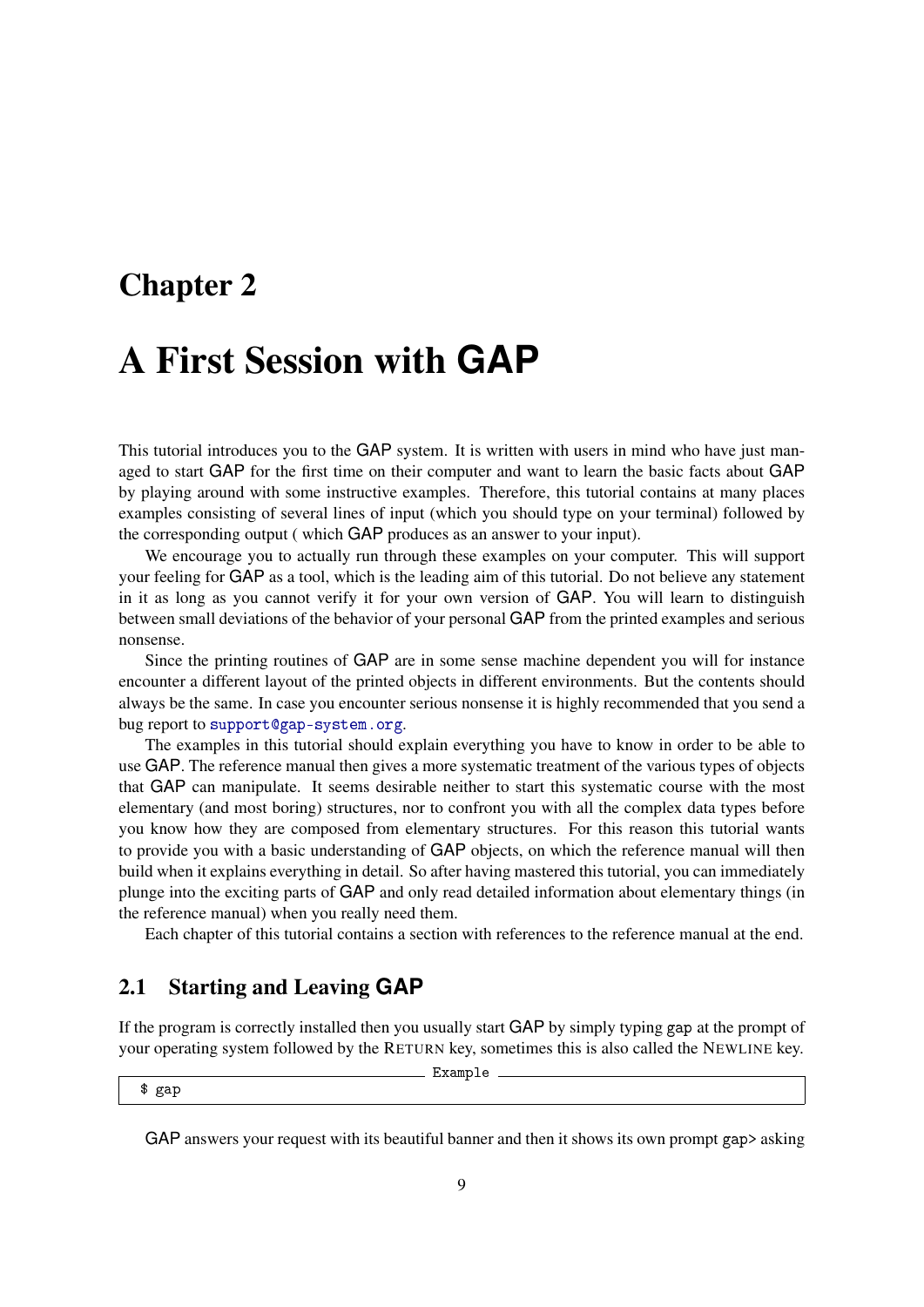you for further input. (You can avoid the banner with the command line option -b; more command line options are described in Section (Reference: Command Line Options).)

```
- Example
gap>
```
The usual way to end a GAP session is to type quit; at the gap> prompt. Do not omit the semicolon! Example

|   |            | --------- |  |
|---|------------|-----------|--|
|   | gap> quit; |           |  |
|   |            |           |  |
| æ |            |           |  |
| æ |            |           |  |
|   |            |           |  |

On some systems you could type CTRL-D to yield the same effect. In any situation GAP is ended by typing CTRL-C twice within a second. Here as always, a combination like CTRL-D means that you have to press the D key while you hold down the CTRL key.

On some systems minor changes might be necessary. This is explained in GAP installation instructions (see the INSTALL file in the GAP root directory, or the GAP website).

In most places *whitespace* characters (i.e. SPACEs, TABs and RETURNs) are insignificant for the meaning of GAP input. Identifiers and keywords must however not contain any whitespace. On the other hand, sometimes there must be whitespace around identifiers and keywords to separate them from each other and from numbers. We will use whitespace to format more complicated commands for better readability.

A *comment* in GAP starts with the symbol # and continues to the end of the line. Comments are treated like whitespace by GAP. We use comments in the printed examples in this tutorial to explain certain lines of input or output.

#### <span id="page-9-0"></span>2.2 Loading Source Code from a File

The most convenient way of creating larger pieces of GAP code is to write them to some text file. For this purpose you can simply use your favorite text editor. You can load such a file into GAP using the Read (Reference: Read) function:

```
Example
gap> Read("../../GAPProgs/Example.g");
```
You can either give the full absolute path name of the source file or its relative path name from the current directory.

#### <span id="page-9-1"></span>2.3 The Read Evaluate Print Loop

GAP is an interactive system. It continuously executes a read evaluate print loop. Each expression you type at the keyboard is read by GAP, evaluated, and then the result is shown.

The interactive nature of GAP allows you to type an expression at the keyboard and see its value immediately. You can define a function and apply it to arguments to see how it works. You may even write whole programs containing lots of functions and test them without leaving the program.

When your program is large it will be more convenient to write it on a file and then read that file into GAP. Preparing your functions in a file has several advantages. You can compose your functions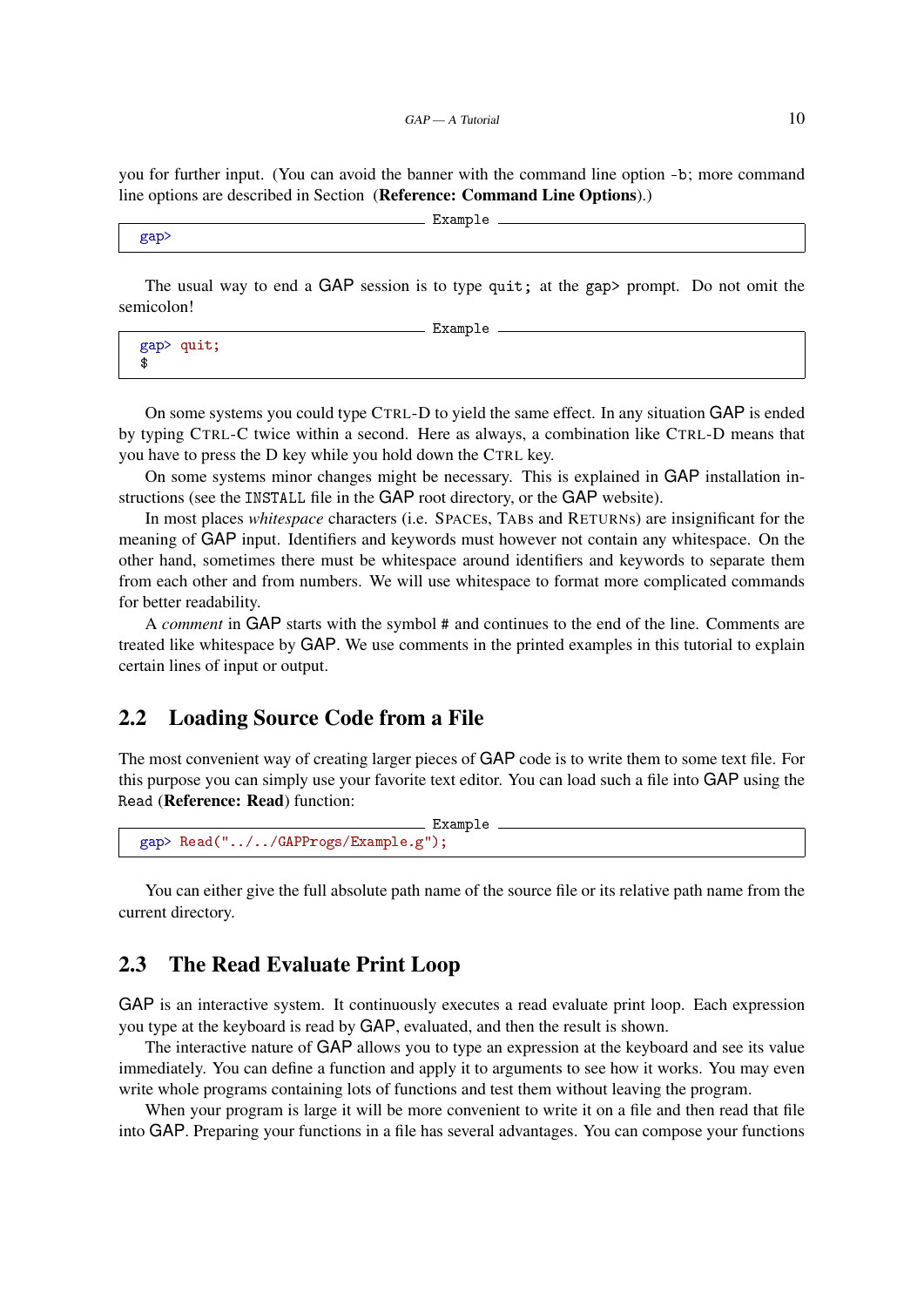more carefully in a file (with your favorite text editor), you can correct errors without retyping the whole function and you can keep a copy for later use. Moreover you can write lots of comments into the program text, which are ignored by GAP, but are very useful for human readers of your program text. GAP treats input from a file in the same way that it treats input from the keyboard. Further details can be found in section Read (Reference: Read).

A simple calculation with GAP is as easy as one can imagine. You type the problem just after the prompt, terminate it with a semicolon and then pass the problem to the program with the RETURN key. For example, to multiply the difference between 9 and 7 by the sum of 5 and 6, that is to calculate  $(9-7)$   $*(5+6)$ , you type exactly this last sequence of symbols followed by; and RETURN.

```
gap > (9 - 7) * (5 + 6);
22
gap>
```
\_\_ Example \_

Then GAP echoes the result 22 on the next line and shows with the prompt that it is ready for the next problem. Henceforth, we will no longer print this additional prompt.

If you make a mistake while typing the line, but *before* typing the final RETURN, you can use the DELETE key (or sometimes BACKSPACE key) to delete the last typed character. You can also move the cursor back and forward in the line with CTRL-B and CTRL-F and insert or delete characters anywhere in the line. The line editing commands are fully described in section (Reference: Line Editing).

If you did omit the semicolon at the end of the line but have already typed RETURN, then GAP has read everything you typed, but does not know that the command is complete. The program is waiting for further input and indicates this with a partial prompt >. This problem is solved by simply typing the missing semicolon on the next line of input. Then the result is printed and the normal prompt returns.

Example \_

```
gap > (9 - 7) * (5 + 6)>;
22
```
So the input can consist of several lines, and GAP prints a partial prompt  $\ge$  in each input line except the first, until the command is completed with a semicolon. (GAP may already evaluate part of the input when RETURN is typed, so for long calculations it might take some time until the partial prompt appears.) Whenever you see the partial prompt and you cannot decide what GAP is still waiting for, then you have to type semicolons until the normal prompt returns. In every situation the exact meaning of the prompt gap> is that the program is waiting for a new problem.

But even if you mistyped the command more seriously, you do not have to type it all again. Suppose you mistyped or forgot the last closing parenthesis. Then your command is syntactically incorrect and GAP will notice it, incapable of computing the desired result.

<u>\_\_</u>\_\_ Example \_

```
gap > (9 - 7) * (5 + 6;Syntax error: ) expected
(9 - 7) * (5 + 6;\hat{ }
```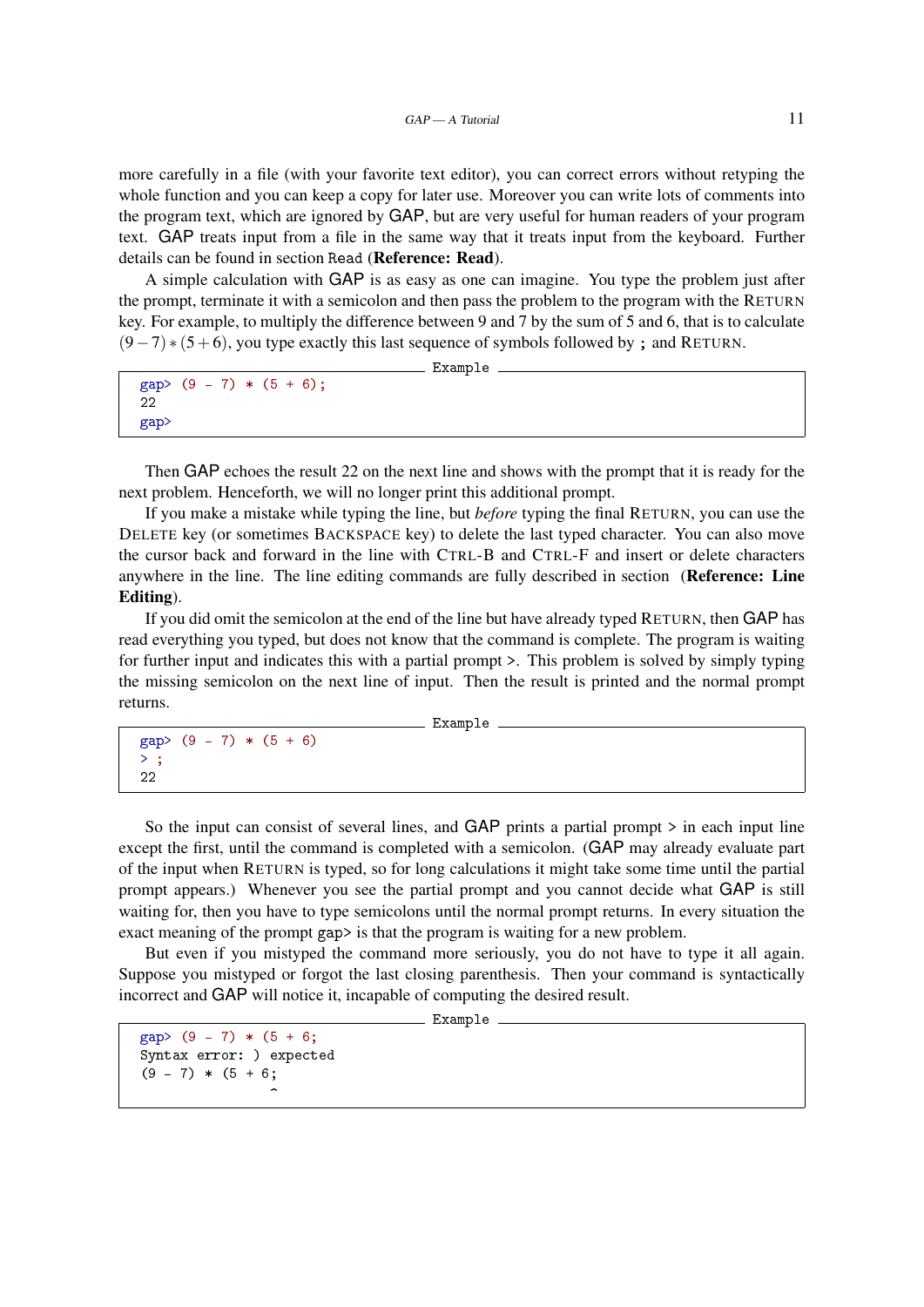Instead of the result an error message occurs indicating the place where an unexpected symbol occurred with an arrow sign ^ under it. As a computer program cannot know what your intentions really were, this is only a hint. But in this case GAP is right by claiming that there should be a closing parenthesis before the semicolon. Now you can type CTRL-P to recover the last line of input. It will be written after the prompt with the cursor in the first position. Type CTRL-E to take the cursor to the end of the line, then CTRL-B to move the cursor one character back. The cursor is now on the position of the semicolon. Enter the missing parenthesis by simply typing ). Now the line is correct and may be passed to GAP by hitting the RETURN key. Note that for this action it is not necessary to move the cursor past the last character of the input line.

Each line of commands you type is sent to GAP for evaluation by pressing RETURN regardless of the position of the cursor in that line. We will no longer mention the RETURN key from now on.

Sometimes a syntax error will cause GAP to enter a *break loop*. This is indicated by the special prompt brk>. If another syntax error occurs while GAP is in a break loop, the prompt will change to brk\_02>, brk\_03> and so on. You can leave the current break loop and exit to the next outer one by either typing quit; or by hitting CTRL-D. Eventually GAP will return to its normal state and show its normal prompt gap> again.

#### <span id="page-11-0"></span>2.4 Constants and Operators

In an expression like  $(9 - 7) * (5 + 6)$  the constants 5, 6, 7, and 9 are being composed by the operators +, \* and - to result in a new value.

There are three kinds of operators in GAP, arithmetical operators, comparison operators, and logical operators. You have already seen that it is possible to form the sum, the difference, and the product of two integer values. There are some more operators applicable to integers in GAP. Of course integers may be divided by each other, possibly resulting in noninteger rational values.

 $=$  Example  $=$ 

gap> 12345/25; 2469/5

Note that the numerator and denominator are divided by their greatest common divisor and that the result is uniquely represented as a division instruction.

- Example

The next self-explanatory example demonstrates negative numbers.

```
gap> -3; 17 - 23;
-3
-6
```
The exponentiation operator is written as  $\hat{ }$ . This operation in particular might lead to very large numbers. This is no problem for GAP as it can handle numbers of (almost) any size.

Example

```
gap> 3^132;
955004950796825236893190701774414011919935138974343129836853841
```
The mod operator allows you to compute one value modulo another.

```
gap> 17 mod 3;
\mathcal{D}
```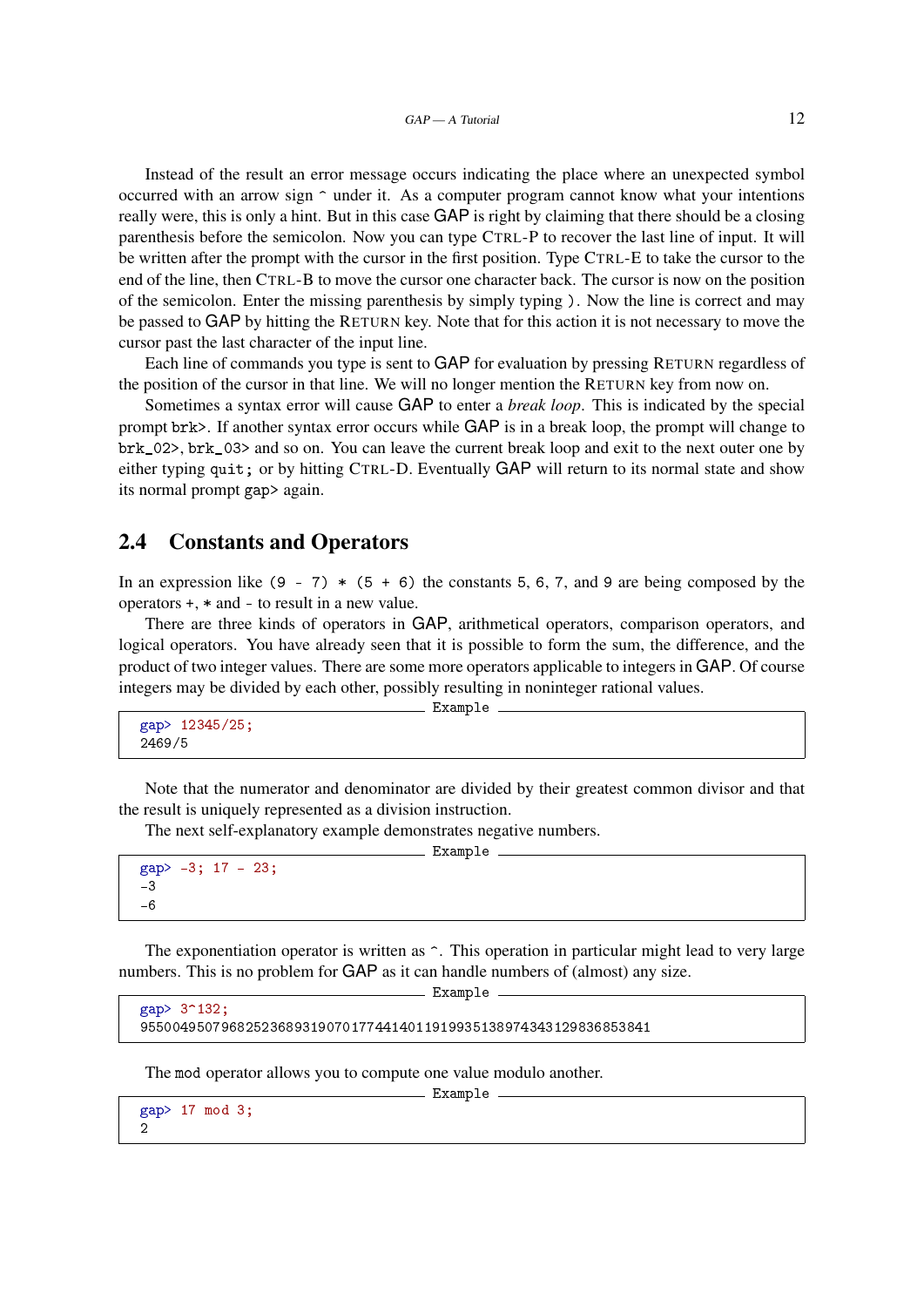Note that there must be whitespace around the keyword mod in this example since 17mod3 or 17mod would be interpreted as identifiers. The whitespace around operators that do not consist of letters, e.g., the operators \* and -, is not necessary.

Example

GAP knows a precedence between operators that may be overridden by parentheses.

 $gap > (9 - 7) * 5 = 9 - 7 * 5$ : false

Besides these arithmetical operators there are comparison operators in GAP. A comparison results in a *boolean value* which is another kind of constant. The comparison operators =,  $\langle \rangle$ ,  $\langle$ ,  $\langle$ =,  $\rangle$  and >=, test for equality, inequality, less than, less than or equal, greater than and greater than or equal, respectively.

Example.

```
gap> 10^5 < 10^4;
false
```
The boolean values true and false can be manipulated via logical operators, i. e., the unary operator not and the binary operators and and or. Of course boolean values can be compared, too. Example

```
gap> not true; true and false; true or false;
false
false
true
gap > 10 > 0 and 10 < 100;
true
```
Another important type of constants in GAP are *permutations*. They are written in cycle notation and they can be multiplied. \_ Example \_

```
gap> (1,2,3);
(1,2,3)gap> (1,2,3) * (1,2);
(2,3)
```
The inverse of the permutation  $(1,2,3)$  is denoted by  $(1,2,3)\hat{ }$ -1. Moreover the caret operator ^ is used to determine the image of a point under a permutation and to conjugate one permutation by another.

```
Example <sub>-</sub>
```

```
gap> (1,2,3) \hat{-1};
(1,3,2)gap> 2^*(1,2,3);
3
gap>(1,2,3)<sup>\hat{}(1,2);</sup>
(1,3,2)
```
The various other constants that GAP can deal with will be introduced when they are used, for example there are elements of finite fields such as  $Z(8)$ , and complex roots of unity such as  $E(4)$ .

The last type of constants we want to mention here are the *characters*, which are simply objects in GAP that represent arbitrary characters from the character set of the operating system. Character literals can be entered in GAP by enclosing the character in *singlequotes* '.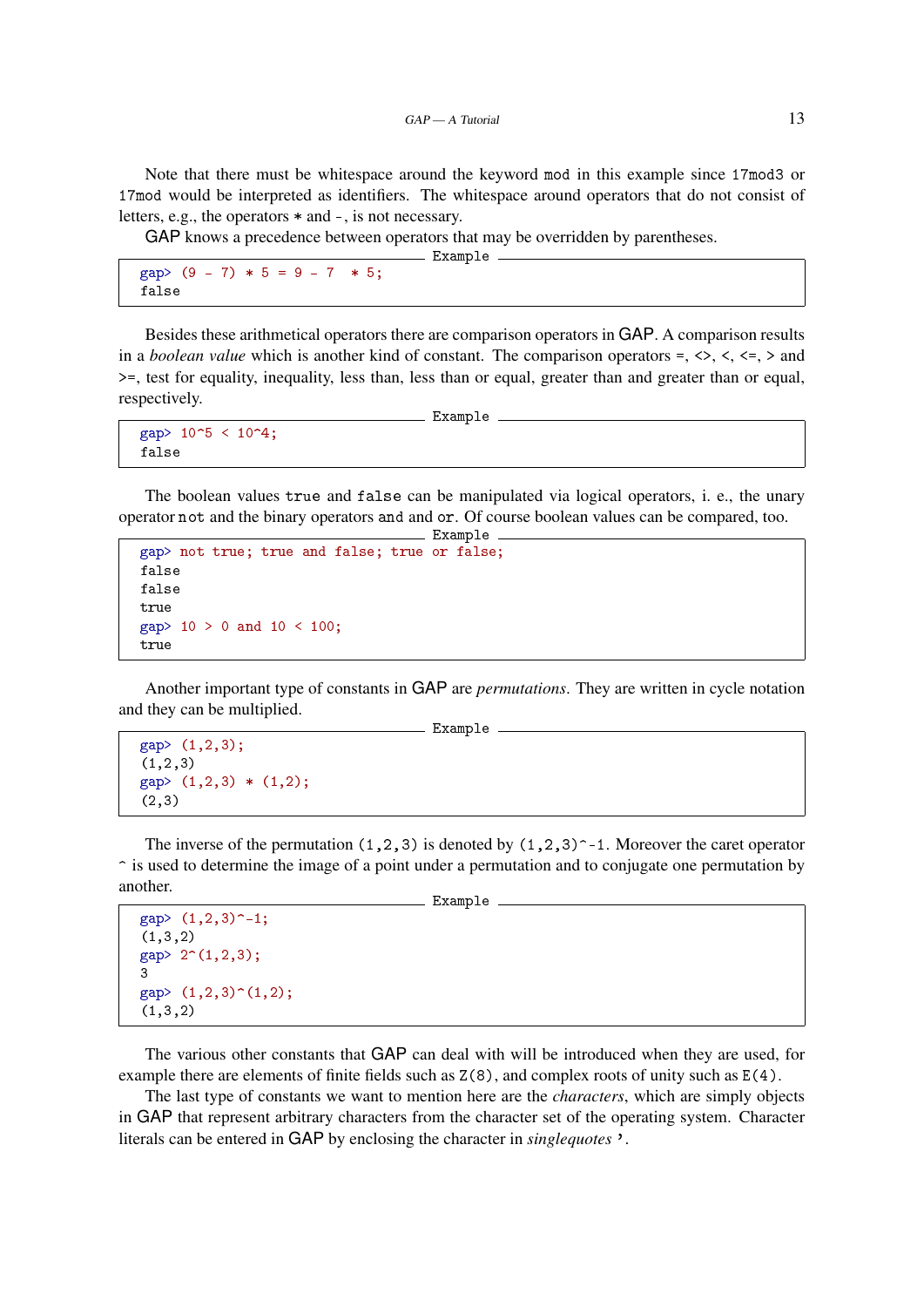```
Example
```

```
gap> 'a';
'a'
gap> '*';
'*'
```
There are no operators defined for characters except that characters can be compared.

In this section you have seen that values may be preceded by unary operators and combined by binary operators placed between the operands. There are rules for precedence which may be overridden by parentheses. A comparison results in a boolean value. Boolean values are combined via logical operators. Moreover you have seen that GAP handles numbers of arbitrary size. Numbers and boolean values are constants. There are other types of constants in GAP like permutations. You are now in a position to use GAP as a simple desktop calculator.

#### <span id="page-13-0"></span>2.5 Variables versus Objects

The constants described in the last section are specified by certain combinations of digits and minus signs (in the case of integers) or digits, commas and parentheses (in the case of permutations). These sequences of characters always have the same meaning to GAP. On the other hand, there are *variables*, specified by a sequence of letters and digits (including at least one letter), and their meaning depends on what has been assigned to them. An *assignment* is done by a GAP command sequence\_of\_letters\_and\_digits := meaning, where the sequence on the left hand side is called the *identifier* of the variable and it serves as its name. The meaning on the right hand side can be a constant like an integer or a permutation, but it can also be almost any other GAP object. From now on, we will use the term *object* to denote something that can be assigned to a variable.

There must be no whitespace between the : and the = in the assignment operator. Also do not confuse the assignment operator with the single equality sign = which in GAP is only used for the test of equality.

```
Example
```

```
gap > a := (9 - 7) * (5 + 6):22
gap> a;
22
gap a * (a + 1);
506
gap a = 10;
false
gap> a:= 10;
10
gap a * (a + 1);
110
```
After an assignment the assigned object is echoed on the next line. The printing of the object of a statement may be in every case prevented by typing a double semicolon.

 $gap > w := 2;$ ;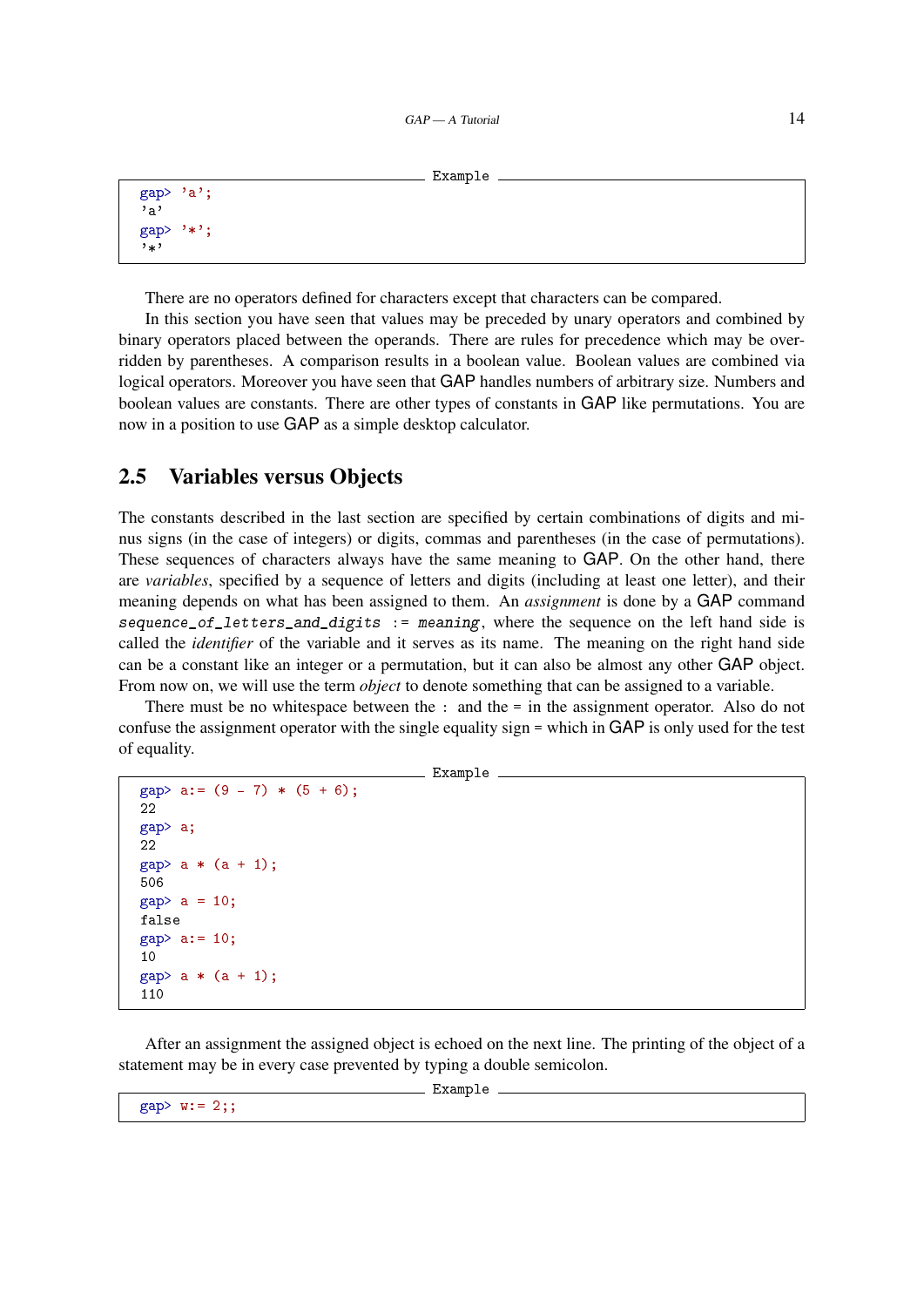After the assignment the variable evaluates to that object if evaluated. Thus it is possible to refer to that object by the name of the variable in any situation.

This is in fact the whole secret of an assignment. An identifier is bound to an object and from this moment points to that object. Nothing more. This binding is changed by the next assignment to that identifier. An identifier does not denote a block of memory as in some other programming languages. It simply points to an object, which has been given its place in memory by the GAP storage manager. This place may change during a GAP session, but that doesn't bother the identifier. *The identifier points to the object, not to a place in the memory.*

For the same reason it is not the identifier that has a type but the object. This means on the other hand that the identifier a which now is bound to an integer object may in the same session point to any other object regardless of its type.

Identifiers may be sequences of letters and digits containing at least one letter. For example abc and a0bc1 are valid identifiers. But also 123a is a valid identifier as it cannot be confused with any number. Just 1234 indicates the number 1234 and cannot be at the same time the name of a variable.

Since GAP distinguishes upper and lower case, a1 and A1 are different identifiers. Keywords such as quit must not be used as identifiers. You will see more keywords in the following sections.

In the remaining part of this manual we will ignore the difference between variables, their names (identifiers), and the objects they point to. It may be useful to think from time to time about what is really meant by terms such as "the integer w".

There are some predefined variables coming with GAP. Many of them you will find in the remaining chapters of this manual, since functions are also referred to via identifiers.

You can get an overview of *all* GAP variables by entering NamesGVars(). Many of these are predefined. If you are interested in the variables you have defined yourself in the current GAP session, you can enter NamesUserGVars().

```
- Example -gap> NamesUserGVars();
[ "a", "w" ]
```
This seems to be the right place to state the following rule: The name of every global variable in the GAP library starts with a *capital letter*. Thus if you choose only names starting with a small letter for your own variables you will not attempt to overwrite any predefined variable. (Note that most of the predefined variables are read-only, and trying to change their values will result in an error message.)

There are some further interesting variables one of which will be introduced now.

Whenever GAP returns an object by printing it on the next line this object is assigned to the variable last. So if you computed

 $\_$  Example  $\_$ 

```
gap > (9 - 7) * (5 + 6);22
```
and forgot to assign the object to the variable a for further use, you can still do it by the following assignment.

Example -

```
gap> a:= last;
22
```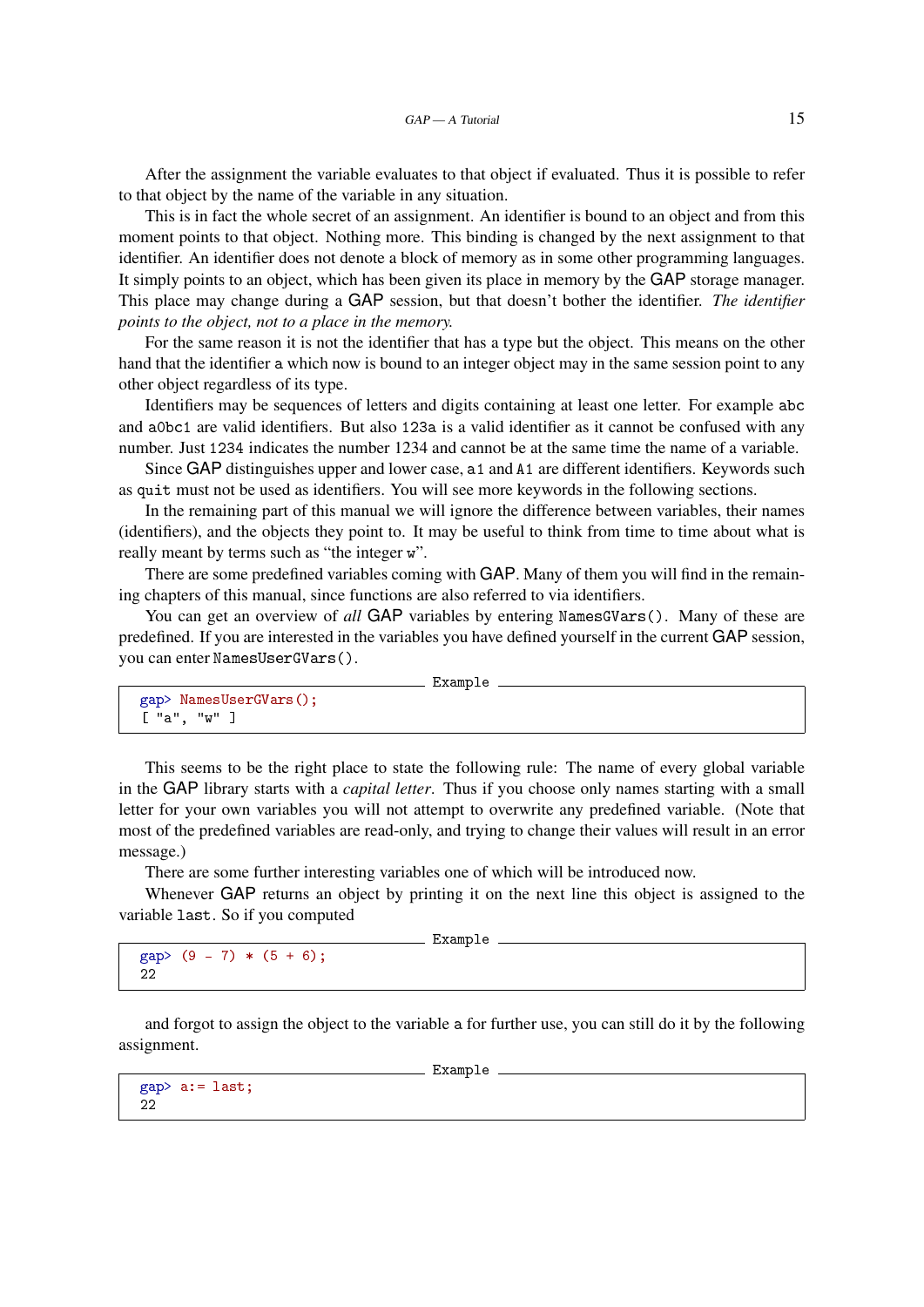Moreover there are variables last2 and last3, you can guess their values.

In this section you have seen how to assign objects to variables. These objects can later be accessed through the name of the variable, its identifier. You have also encountered the useful concept of the last variables storing the latest returned objects. And you have learned that a double semicolon prevents the result of a statement from being printed.

#### <span id="page-15-0"></span>2.6 Objects vs. Elements

In the last section we mentioned that every object is given a certain place in memory by the GAP storage manager (although that place may change in the course of a GAP session). In this sense, objects at different places in memory are never equal, and if the object pointed to by the variable a (to be more precise, the variable with identifier a) is equal to the object pointed to by the variable b, then we should better say that they are not only equal but *identical*. GAP provides the function IsIdenticalObj (Reference: IsIdenticalObj) to test whether this is the case.

```
- Example
gap > a := (1,2);; IsIdenticalObj(a, a);
true
gap > b := (1,2);; IsIdenticalObj(a, b);
false
gap> b:= a;; IsIdenticalObj( a, b );
true
```
As the above example indicates, GAP objects a and b can be unequal although they are equal from a mathematical point of view, i.e., although we should have  $a = b$ . It may be that the objects a and b are stored in different places in memory, or it may be that we have an equivalence relation defined on the set of objects under which a and b belong to the same equivalence class. For example, if  $a = x^3$  and  $b = x^{-5}$  are words in the finitely presented group  $\langle x | x^2 = 1 \rangle$ , we would have  $a = b$  in that group.

GAP uses the equality operator = to denote such a mathematical equality, *not* the identity of objects. Hence we often have  $a = b$  although IsIdenticalObj( a, b) = false. The operator = defines an equivalence relation on the set of all GAP objects, and we call the corresponding equivalence classes *elements*. Phrasing it differently, the same element may be represented by various GAP objects.

Non-trivial examples of elements that are represented by different objects (objects that really look different, not ones that are merely stored in different memory places) will occur only when we will be considering composite objects such as lists or domains.

#### <span id="page-15-1"></span>2.7 About Functions

A program written in the GAP language is called a *function*. Functions are special GAP objects. Most of them behave like mathematical functions. They are applied to objects and will return a new object depending on the input. The function Factorial (Reference: Factorial), for example, can be applied to an integer and will return the factorial of this integer.

```
Example
```

```
gap> Factorial(17);
355687428096000
```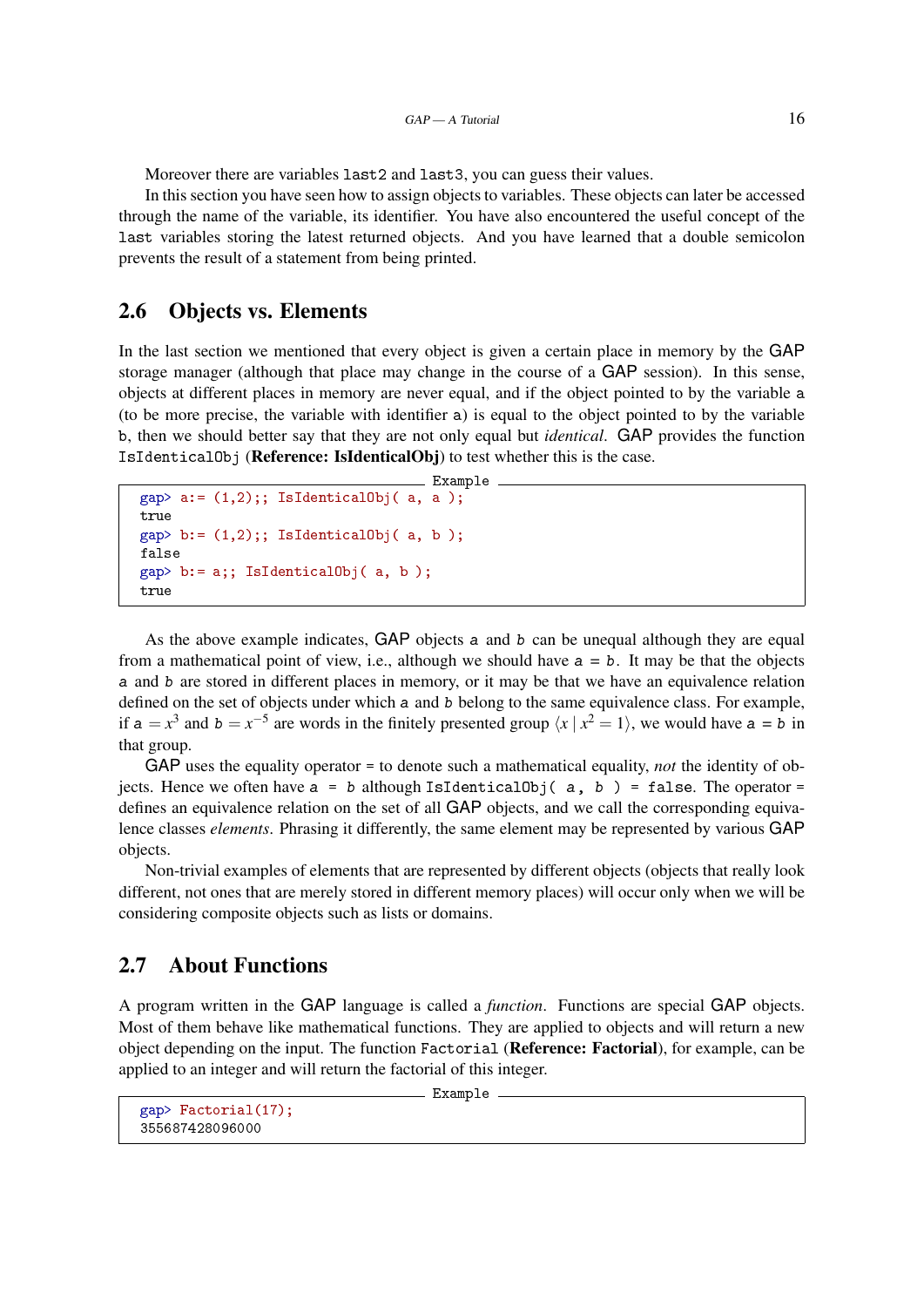Applying a function to arguments means to write the arguments in parentheses following the function. Several arguments are separated by commas, as for the function Gcd (Reference: Gcd) which computes the greatest common divisor of two integers.

 $\_$  Example  $\_$ 

```
gap> Gcd(1234, 5678);
2
```
There are other functions that do not return an object but only produce a side effect, for example changing one of their arguments. These functions are sometimes called procedures. The function Print (Reference: Print) is only called for the side effect of printing something on the screen.

```
____ Example _
gap> Print(1234, "\n");
1234
```
In order to be able to compose arbitrary text with Print (Reference: Print), this function itself will not produce a line break after printing. Thus we had another newline character " $\ln$ " printed to start a new line.

Some functions will both change an argument and return an object such as the function Sortex (Reference: Sortex) that sorts a list and returns the permutation of the list elements that it has performed. You will not understand right now what it means to change an object. We will return to this subject several times in the next sections.

A comfortable way to define a function yourself is the *maps-to* operator -> consisting of a minus sign and a greater sign with no whitespace between them. The function cubed which maps a number to its cube is defined on the following line.

```
\equiv Example \equiv
```

```
gap cubed: = x -> x^3;
function( x ) ... end
```
After the function has been defined, it can now be applied.

```
__ Example _
gap> cubed(5);
125
```
More complicated functions, especially functions with more than one argument cannot be defined in this way. You will see how to write your own GAP functions in Section [4.1.](#page-33-1)

In this section you have seen GAP objects of type function. You have learned how to apply a function to arguments. This yields as result a new object or a side effect. A side effect may change an argument of the function. Moreover you have seen an easy way to define a function in GAP with the maps-to operator.

#### <span id="page-16-0"></span>2.8 Help

The content of the GAP manuals is also available as on-line help. A GAP session loads a long list of index entries. This typically contains all chapter and section headers, all names of documented functions, operations and so on, as well as some explicit index entries defined in the manuals.

The format of a query is as follows.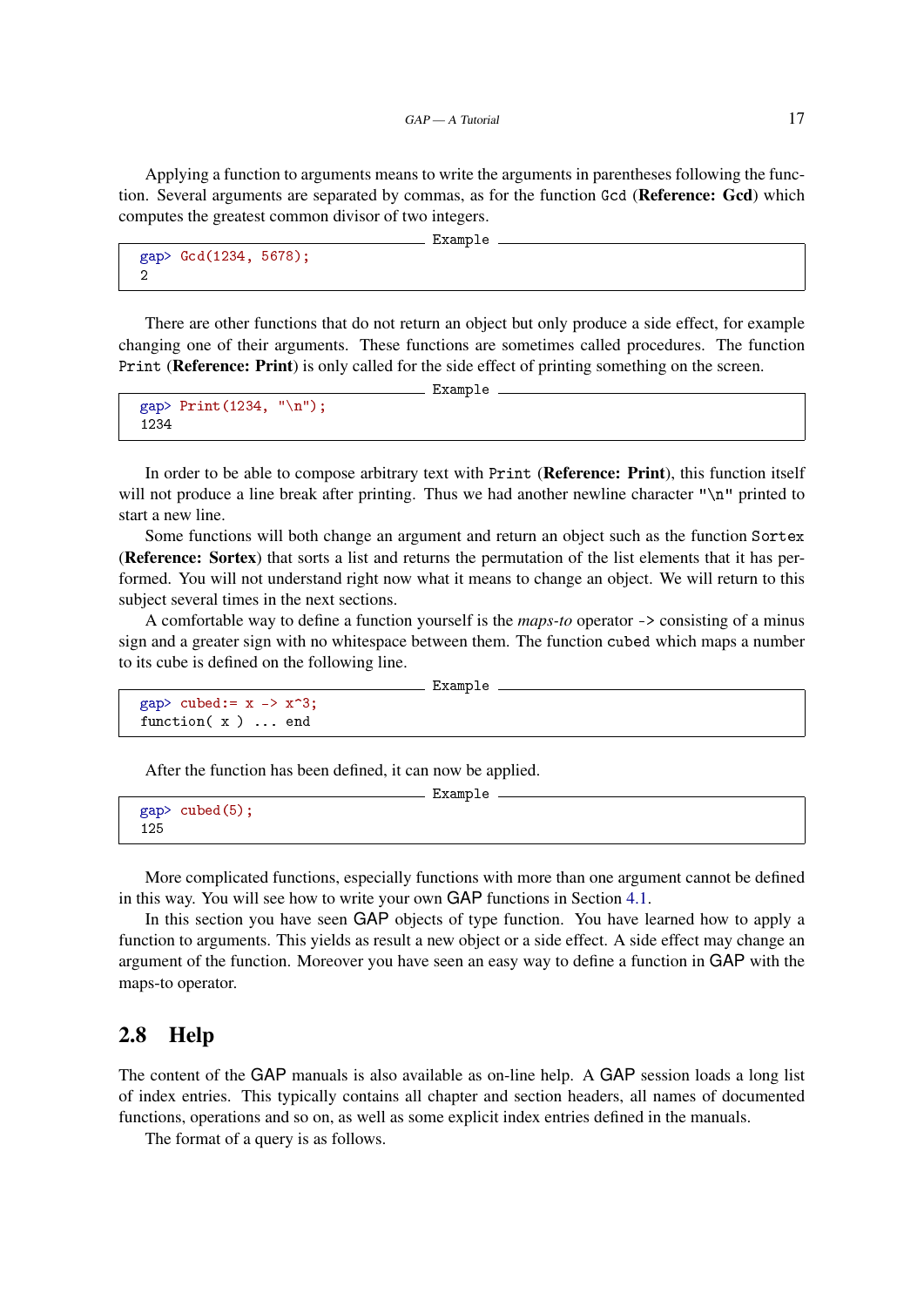?[book:][?]topic

A simple example would be to type ?help at the GAP prompt. If there is a single section with index entry topic then this is displayed directly.

If there are several matches you get an overview like in the example below.

\_ Example .

```
gap> ?sets
Help: several entries match this topic - type ?2 to get match [2]
[1] Tutorial: Sets
[2] Reference: Sets
[3] Reference: sets
[4] Reference: Sets of Subgroups
[5] Reference: setstabilizer
```
GAP's manuals consist of several *books*, which are indicated before the colon in the list above. A help query can be restricted to one book by using the optional book: part. For example ?tut : sets will display the first of these help sections. More precisely, the parts of the string book which are separated by white space are interpreted as beginnings of the first words in the name of the book. Try ?books to see the list of available books and their names.

The search for a matching topic (and optional book) is done *case insensitively*. If there is another ? before the topic, then a *substring search* for topic is performed on all index entries. Otherwise the parts of topic which are separated by white space are considered as *beginnings of the first words* in an index entry.

White space is normalized in the search string (and the index entries).

*Examples.* All the following queries lead to the chapter of the reference manual which explains the use of GAP's help system in more detail.

```
Example
gap> ?Reference: The Help System
gap> ? REF : t h s
gap> ?ref:? help system
```
The query ??sets shows all help sections in all books whose index entries contain the substring sets.

As mentioned in the example above a complete list of commands for the help system is available in Section ?Ref: The Help System of the reference manual. In particular there are commands to browse through the help sections, see ?Ref: Browsing through the Sections and there is a way to influence the way *how* the help sections are displayed, see ?Ref: SetHelpViewer. For example you can use an external pager program, a Web browser, dvi-previewer and/or pdf-viewer for reading GAP's online help.

#### <span id="page-17-0"></span>2.9 Further Information introducing the System

For large amounts of input data, it might be advisable to write your input first into a file, and then read this into GAP; see Read (Reference: Read), Edit (Reference: Edit) for this.

The definition of the GAP syntax can be looked up in Chapter (Reference: The Programming Language). A complete list of command line editing facilities is found in Section (Reference: Line Editing). The break loop is described in Section (Reference: Break Loops).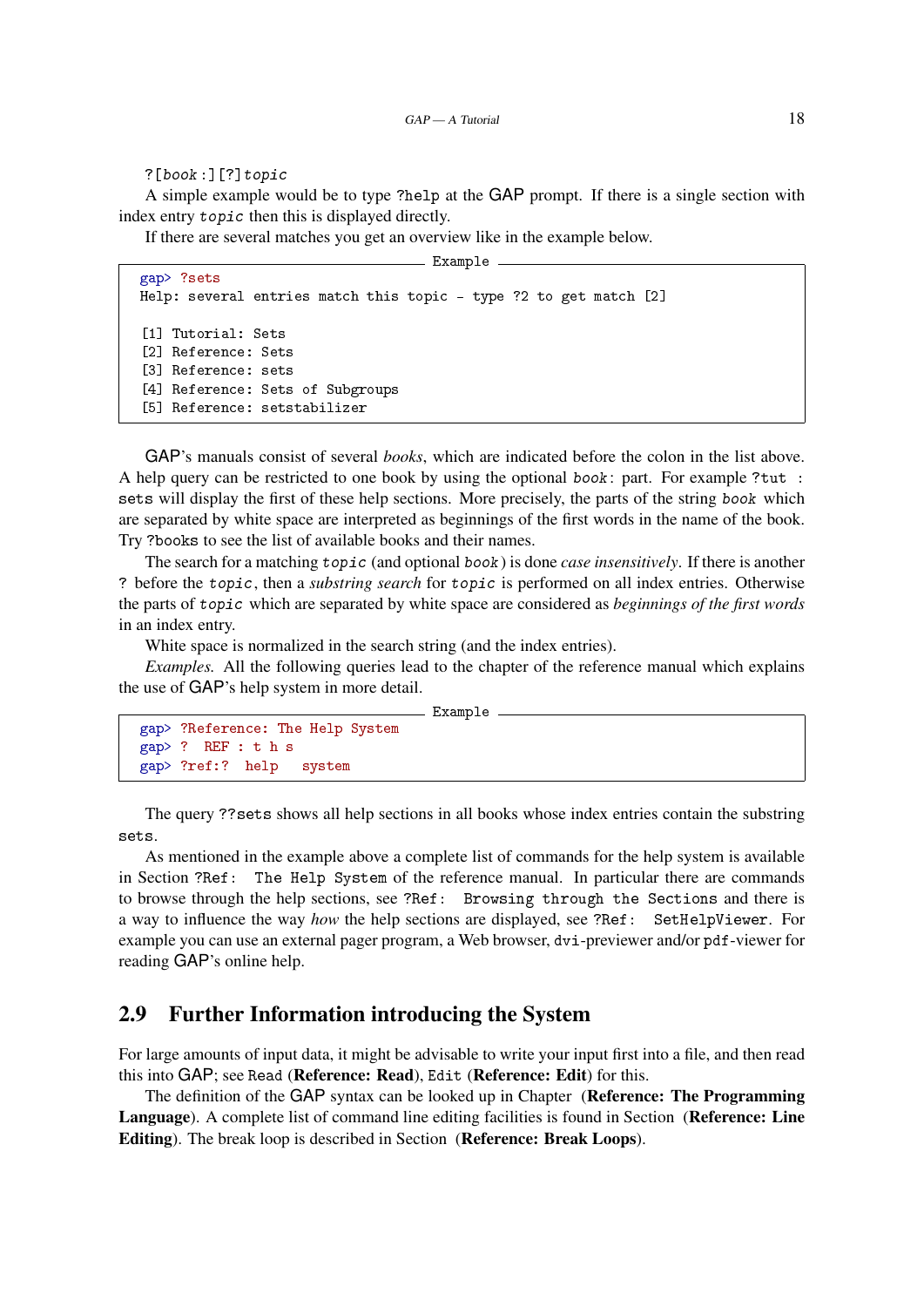Operators are explained in more detail in Sections (Reference: Expressions) and (Reference: Comparisons). You will find more information about boolean values in Chapters (Reference: Booleans) and (Reference: Boolean Lists). Permutations are described in Chapter (Reference: Permutations) and characters in Chapter (Reference: Strings and Characters).

Variables and assignments are described in more detail in (Reference: Variables) and (Reference: Assignments). A complete list of keywords is contained in (Reference: Keywords).

More about functions can be found in (Reference: Function Calls) and (Reference: Procedure Calls).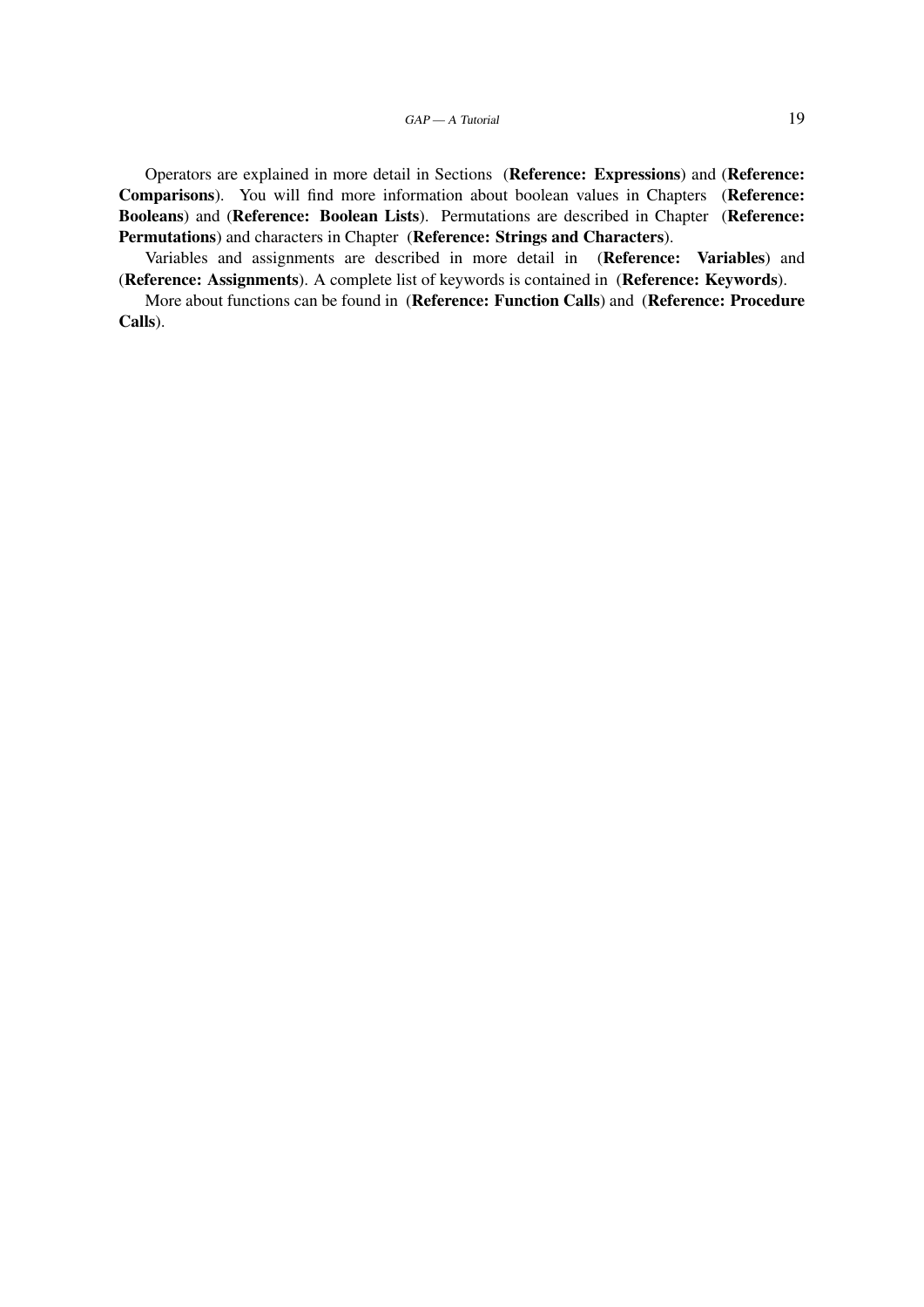### <span id="page-19-0"></span>Chapter 3

### Lists and Records

Modern mathematics, especially algebra, is based on set theory. When sets are represented in a computer, they inadvertently turn into lists. That's why we start our survey of the various objects GAP can handle with a description of lists and their manipulation. GAP regards sets as a special kind of lists, namely as lists without holes or duplicates whose entries are ordered with respect to the precedence relation <.

After the introduction of the basic manipulations with lists in [3.1,](#page-19-1) some difficulties concerning identity and mutability of lists are discussed in [3.2](#page-22-0) and [3.3.](#page-23-0) Sets, ranges, row vectors, and matrices are introduced as special kinds of lists in [3.4,](#page-24-0) [3.5,](#page-25-0) [3.8.](#page-29-0) Handy list operations are shown in [3.7.](#page-28-0) Finally we explain how to use records in [3.9.](#page-31-0)

#### <span id="page-19-1"></span>3.1 Plain Lists

A *list* is a collection of objects separated by commas and enclosed in brackets. Let us for example construct the list primes of the first ten prime numbers.

```
Example
gap> primes:= [2, 3, 5, 7, 11, 13, 17, 19, 23, 29];
[ 2, 3, 5, 7, 11, 13, 17, 19, 23, 29 ]
```
The next two primes are 31 and 37. They may be appended to the existing list by the function Append which takes the existing list as its first and another list as a second argument. The second argument is appended to the list primes and no value is returned. Note that by appending another list the object primes is changed.

Example

```
gap> Append(primes, [31, 37]);
gap> primes;
[ 2, 3, 5, 7, 11, 13, 17, 19, 23, 29, 31, 37 ]
```
You can as well add single new elements to existing lists by the function Add which takes the existing list as its first argument and a new element as its second argument. The new element is added to the list primes and again no value is returned but the list primes is changed.

```
Example
gap> Add(primes, 41);
gap> primes;
[ 2, 3, 5, 7, 11, 13, 17, 19, 23, 29, 31, 37, 41 ]
```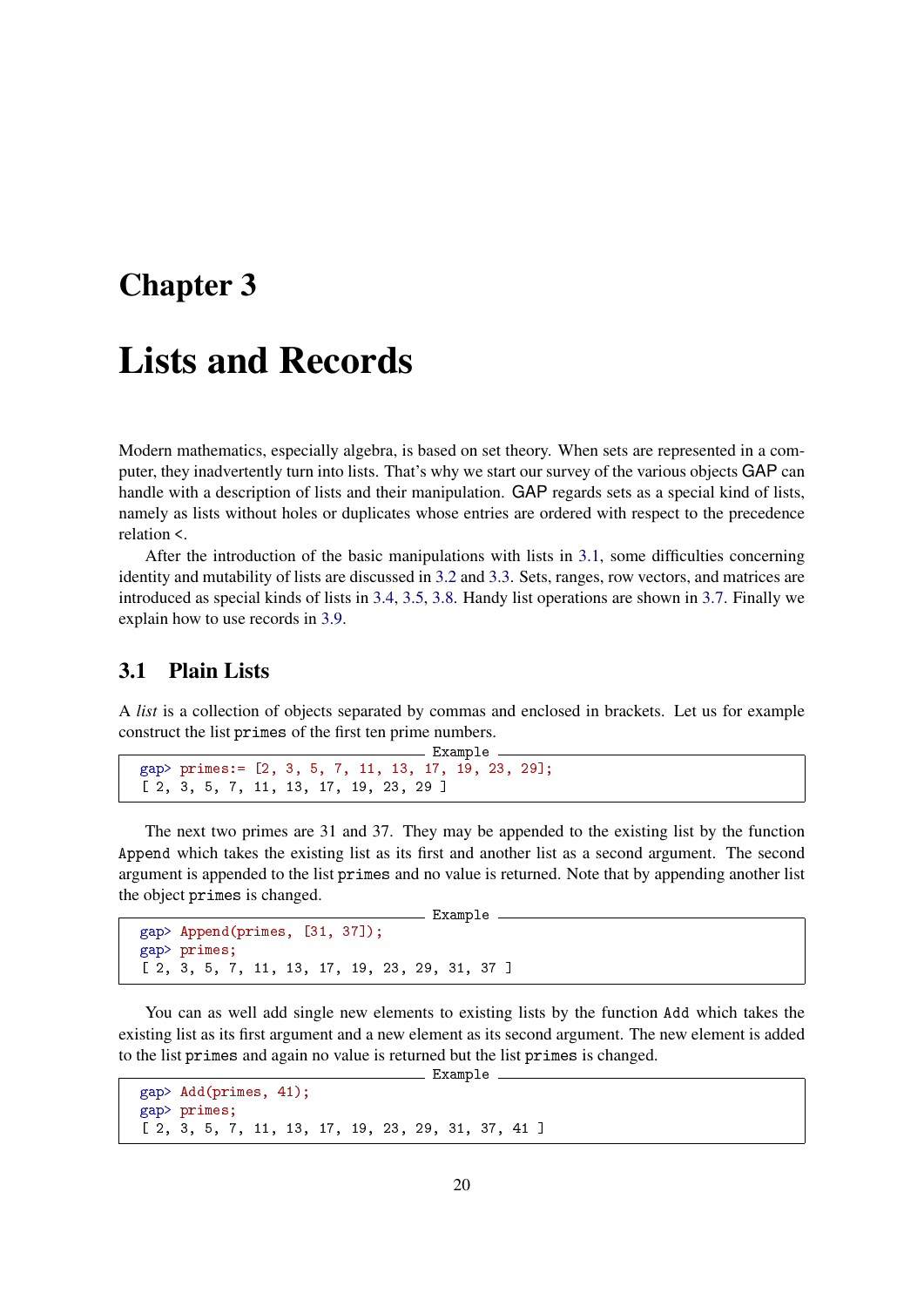Single elements of a list are referred to by their position in the list. To get the value of the seventh prime, that is the seventh entry in our list primes, you simply type

```
Example
```

```
gap> primes[7];
17
```
This value can be handled like any other value, for example multiplied by 2 or assigned to a variable. On the other hand this mechanism allows one to assign a value to a position in a list. So the next prime 43 may be inserted in the list directly after the last occupied position of primes. This last occupied position is returned by the function Length.

**Example** 

```
gap> Length(primes);
13
gap primes[14]:= 43;
43
gap> primes;
[ 2, 3, 5, 7, 11, 13, 17, 19, 23, 29, 31, 37, 41, 43 ]
```
Note that this operation again has changed the object primes. The next position after the end of a list is not the only position capable of taking a new value. If you know that 71 is the 20th prime, you can enter it right now in the 20th position of primes. This will result in a list with holes which is however still a list and now has length 20.

```
Example _
gap> primes[20]:= 71;
71
gap> primes;
[ 2, 3, 5, 7, 11, 13, 17, 19, 23, 29, 31, 37, 41, 43,,,,,, 71 ]
gap> Length(primes);
20
```
The list itself however must exist before a value can be assigned to a position of the list. This list may be the empty list [ ].

```
__ Example _
gap > 111[1]: = 2;Error, Variable: 'lll' must have a value
gap > 111 := []; 111[1] := 2;
\Gamma 1
\overline{2}
```
Of course existing entries of a list can be changed by this mechanism, too. We will not do it here because primes then may no longer be a list of primes. Try for yourself to change the 17 in the list into a 9.

To get the position of 17 in the list primes use the function Position (Reference: Position) which takes the list as its first argument and the element as its second argument and returns the position of the first occurrence of the element 17 in the list primes. If the element is not contained in the list then Position (Reference: Position) will return the special object fail.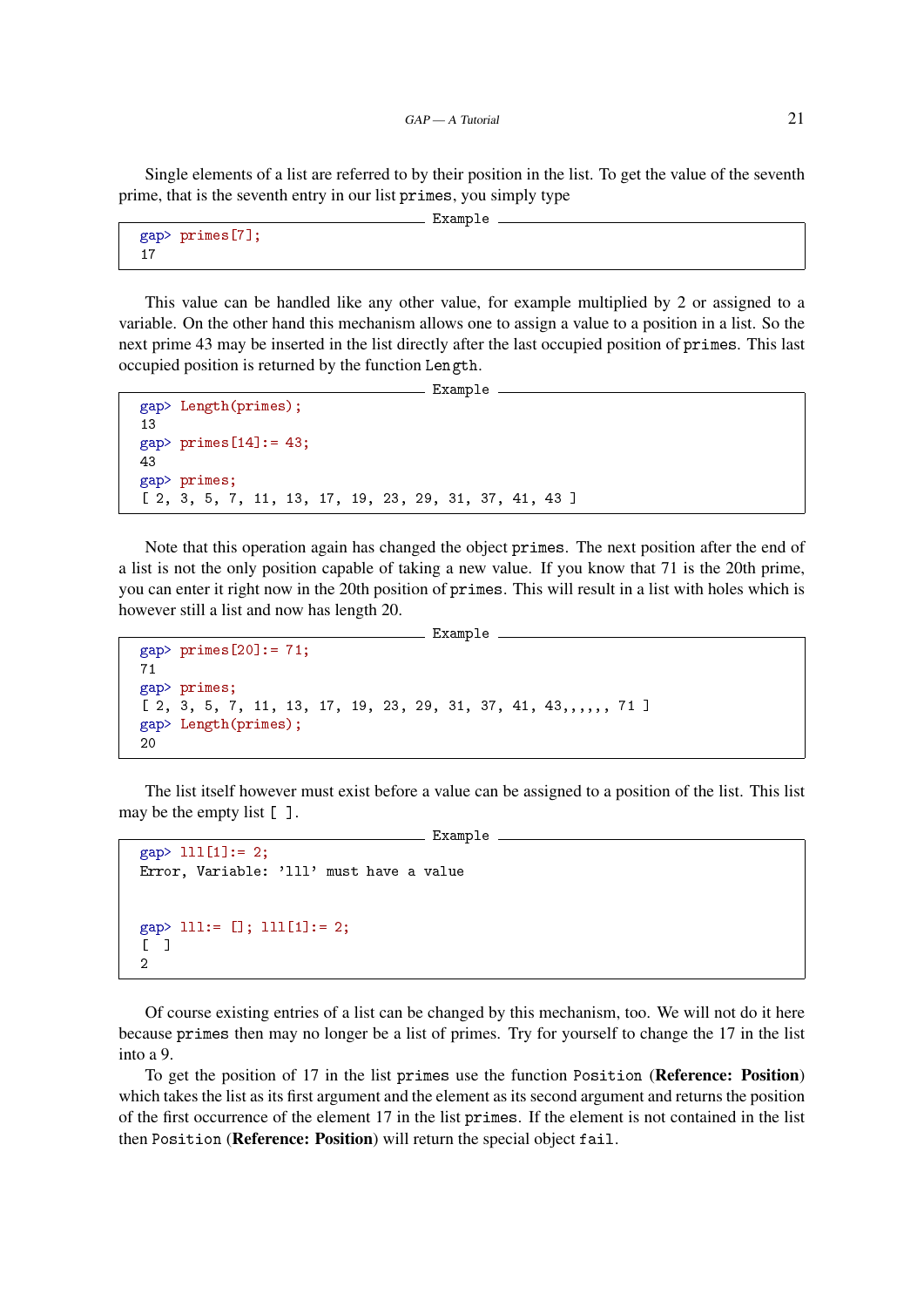```
Example
```

```
gap> Position(primes, 17);
7
gap> Position(primes, 20);
fail
```
In all of the above changes to the list primes, the list has been automatically resized. There is no need for you to tell GAP how big you want a list to be. This is all done dynamically.

 $-$  Example.

It is not necessary for the objects collected in a list to be of the same type.

```
Example
gap> lll:= [true, "This is a String",,, 3];
[ true, "This is a String",,, 3 ]
```
In the same way a list may be part of another list.

```
gap > 111[3] := [4,5,6];; 111;[ true, "This is a String", [ 4, 5, 6 ],, 3 ]
```
A list may even be part of itself.

```
gap> lll[4]:= lll;
[ true, "This is a String", [ 4, 5, 6 ], ~, 3 ]
```
Now the tilde in the fourth position of lll denotes the object that is currently printed. Note that the result of the last operation is the actual value of the object lll on the right hand side of the assignment. In fact it is identical to the value of the whole list lll on the left hand side of the assignment.

 $\_$  Example  $\_$ 

A *string* is a special type of list, namely a dense list of *characters*, where *dense* means that the list has no holes. Here, *characters* are special GAP objects representing an element of the character set of the operating system. The input of printable characters is by enclosing them in single quotes '. A string literal can either be entered as the list of characters or by writing the characters between doublequotes ". Strings are handled specially by Print (Reference: Print). You can learn much more about strings in the reference manual.

```
. Example.
gap> s1 := ['H','a','l','l','o',' ','w','o','r','l','d','.'];
"Hallo world."
gap > s1 = "Hallo world.";
true
gap> s1[7];
' w
```
Sublists of lists can easily be extracted and assigned using the operator  $list$  { positions }.

```
Example
gap > s1 := 111\{ [ 1, 2, 3 ] \};[ true, "This is a String", [ 4, 5, 6 ] ]
gap > s1{ [ 2, 3 ] } := [ "New String", false ];
[ "New String", false ]
gap> sl;
[ true, "New String", false ]
```
This way you get a new list whose *i*-th entry is that element of the original list whose position is the *i*-th entry of the argument in the curly braces.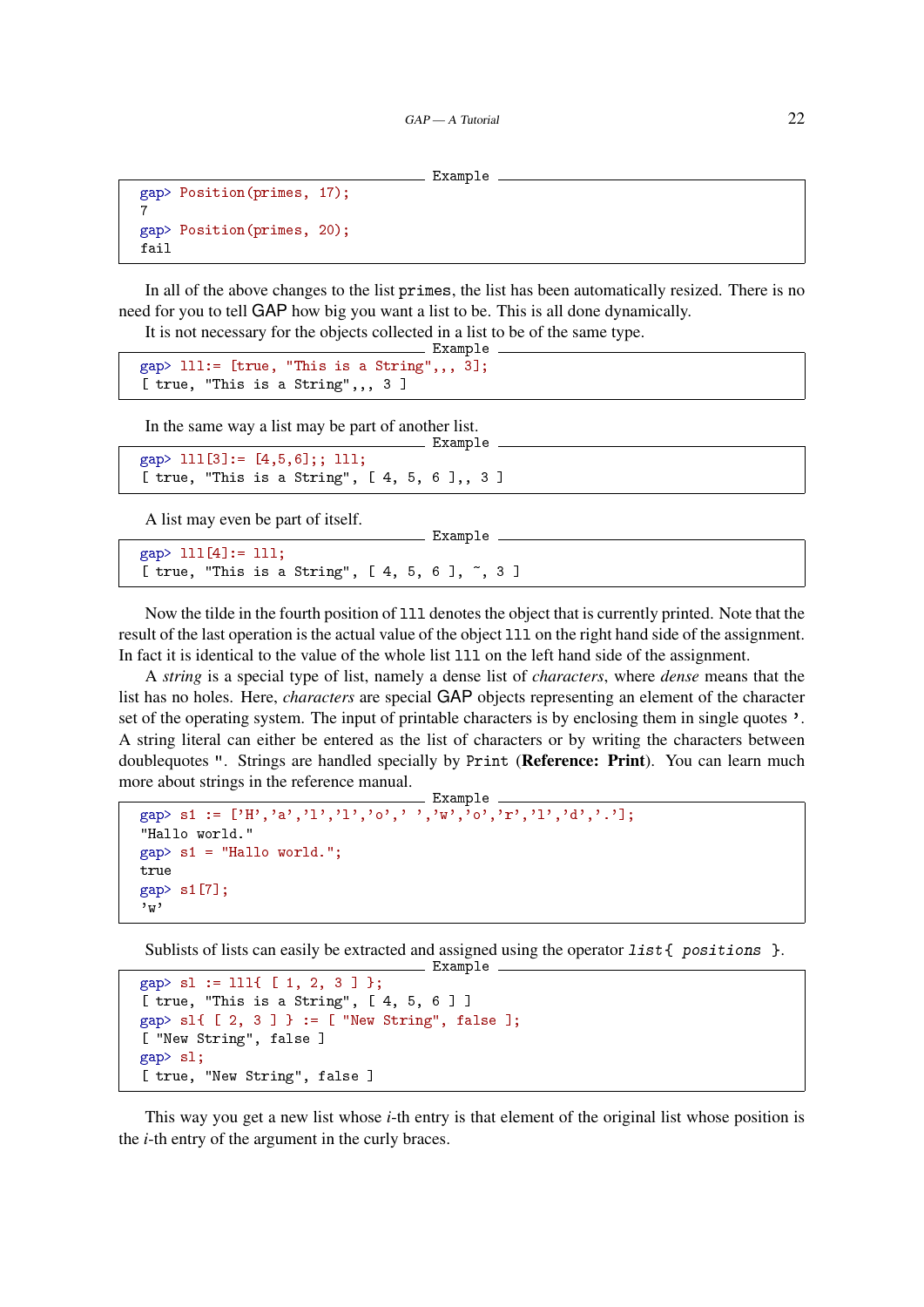#### <span id="page-22-0"></span>3.2 Identical Lists

This second section about lists is dedicated to the subtle difference between *equality* and *identity* of lists. It is really important to understand this difference in order to understand how complex data structures are realized in GAP. This section applies to all GAP objects that have subobjects, e.g., to lists and to records. After reading the section [3.9](#page-31-0) about records you should return to this section and translate it into the record context.

Two lists are *equal* if all their entries are equal. This means that the equality operator = returns true for the comparison of two lists if and only if these two lists are of the same length and for each position the values in the respective lists are equal.

Example

```
gap> numbers := primes;; numbers = primes;
true
```
We assigned the list primes to the variable numbers and, of course they are equal as they have both the same length and the same entries. Now we will change the third number to 4 and compare the result again with primes.

```
- Example -gap > numbers[3]: = 4;; numbers = primes;
true
```
You see that numbers and primes are still equal, check this by printing the value of primes. The list primes is no longer a list of primes! What has happened? The truth is that the lists primes and numbers are not only equal but they are also *identical*. primes and numbers are two variables pointing to the same list. If you change the value of the subobject numbers[3] of numbers this will also change primes. Variables do *not* point to a certain block of storage memory but they do point to an object that occupies storage memory. So the assignment numbers := primes did *not* create a new list in a different place of memory but only created the new name numbers for the same old list of primes.

From this we see that *the same object can have several names.*

If you want to change a list with the contents of primes independently from primes you will have to make a copy of primes by the function ShallowCopy which takes an object as its argument and returns a copy of the argument. (We will first restore the old value of primes.)

- Example

```
gap> primes[3]:= 5;; primes;
[ 2, 3, 5, 7, 11, 13, 17, 19, 23, 29, 31, 37, 41, 43,,,,,, 71 ]
gap> numbers:= ShallowCopy(primes);; numbers = primes;
true
gap > numbers[3]: = 4;; numbers = primes;
false
```
Now numbers is no longer equal to primes and primes still is a list of primes. Check this by printing the values of numbers and primes.

Lists and records can be changed this way because GAP objects of these types have subobjects. To clarify this statement consider the following assignments.

gap> i:= 1;; j:= i;; i:= i+1;;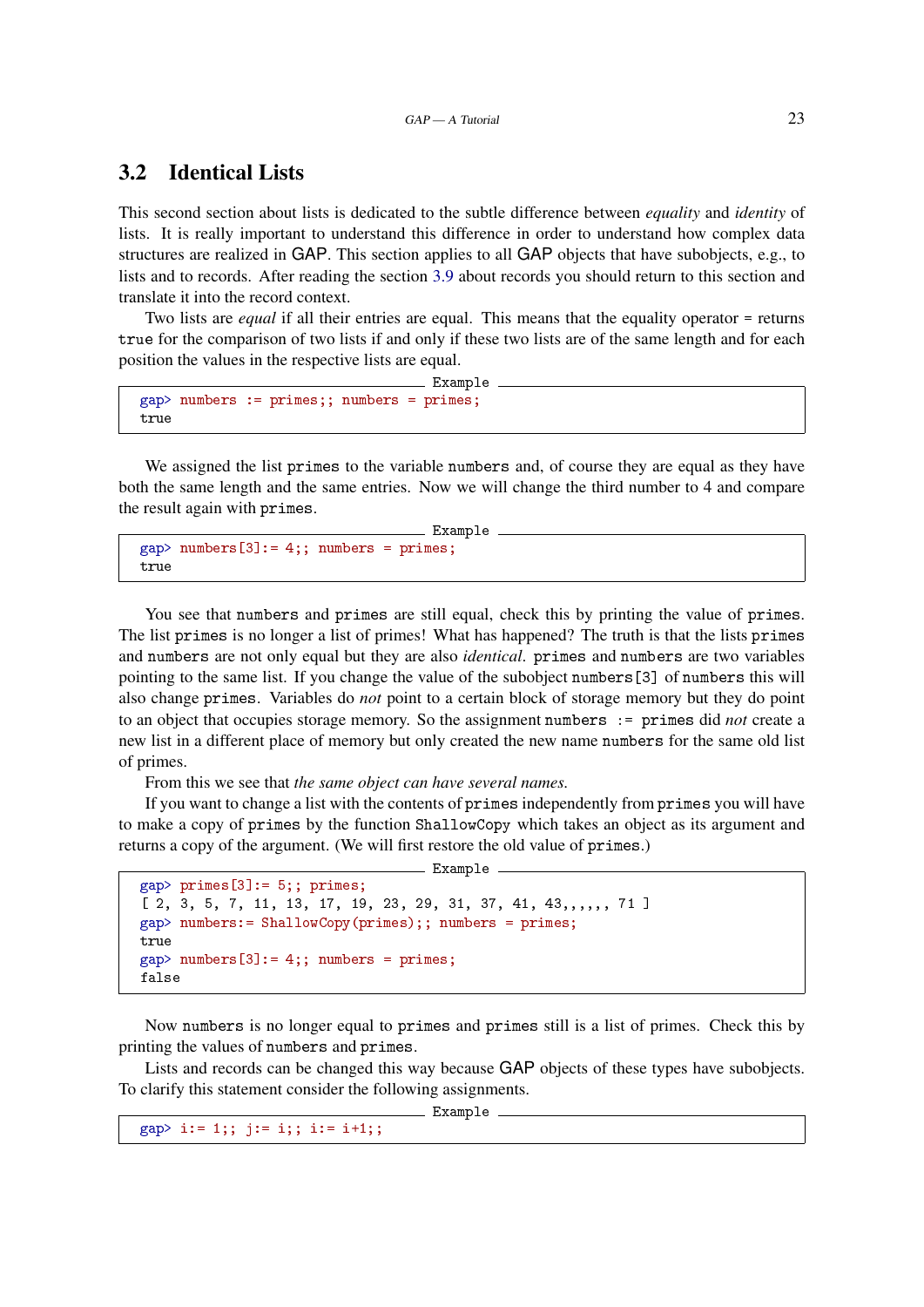By adding 1 to i the value of i has changed. What happens to  $j$ ? After the second statement j points to the same object as i, namely to the integer 1. The addition does *not* change the object 1 but creates a new object according to the instruction  $i+1$ . It is actually the assignment that changes the value of i. Therefore j still points to the object 1. Integers (like permutations and booleans) have no subobjects. Objects of these types cannot be changed but can only be replaced by other objects. And a replacement does not change the values of other variables. In the above example an assignment of a new value to the variable numbers would also not change the value of primes.

Example

Finally try the following examples and explain the results.

```
gap > 1 := [];; 1:= [1];
```

```
[ [ ] ]gap > 1[1]: = 1;\lceil \sim \rceil
```
Now return to Section [3.1](#page-19-1) and find out whether the functions Add (Reference: Add) and Append (Reference: Append) change their arguments.

#### <span id="page-23-0"></span>3.3 Immutability

GAP has a mechanism that protects lists against changes like the ones that have bothered us in Section [3.2.](#page-22-0) The function Immutable (Reference: Immutable) takes as argument a list and returns an immutable copy of it, i.e., a list which looks exactly like the old one, but has two extra properties: (1) The new list is immutable, i.e., the list itself and its subobjects cannot be changed. (2) In constructing the copy, every part of the list that can be changed has been copied, so that changes to the old list will not affect the new one. In other words, the new list has no mutable subobjects in common with the old list.

```
Example
gap> list := [1, 2, "three", [4] ];; copy := Immutable( list );;
gap> list[3][5] := 'w';; list; copy;
[ 1, 2, "threw", [ 4 ] ]
[ 1, 2, "three", [ 4 ] ]
gap> copy[3][5] := 'w';List Assignment: <list> must be a mutable list
not in any function
Entering break read-eval-print loop ...
you can 'quit;' to quit to outer loop, or
you can 'return;' and ignore the assignment to continue
brk> quit;
```
As a consequence of these rules, in the immutable copy of a list which contains an already immutable list as subobject, this immutable subobject need not be copied, because it is unchangeable. Immutable lists are useful in many complex GAP objects, for example as generator lists of groups. By making them immutable, GAP ensures that no generators can be added to the list, removed or exchanged. Such changes would of course lead to serious inconsistencies with other knowledge that may already have been calculated for the group.

A converse function to Immutable (Reference: Immutable) is ShallowCopy (Reference: ShallowCopy), which produces a new mutable list whose *i*-th entry is the *i*-th entry of the old list. The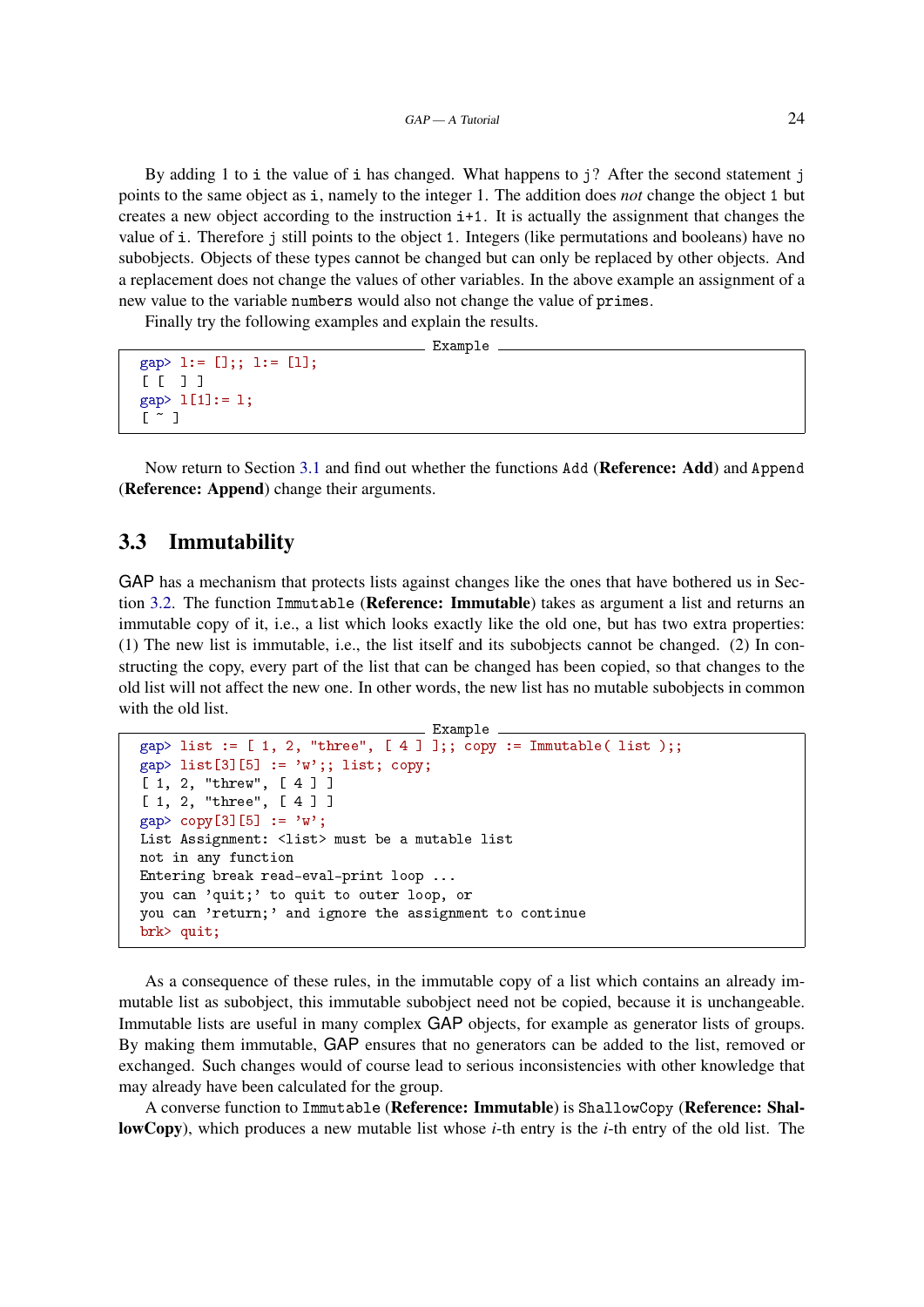single entries are not copied, they are just placed in the new list. If the old list is immutable, and hence the list entries are immutable themselves, the result of ShallowCopy (Reference: ShallowCopy) is mutable only on the top level.

It should be noted that also other objects than lists can appear in mutable or immutable form. Records (see Section [3.9\)](#page-31-0) provide another example.

#### <span id="page-24-0"></span>3.4 Sets

GAP knows several special kinds of lists. A *set* in GAP is a list that contains no holes (such a list is called *dense*) and whose elements are strictly sorted w.r.t.  $\lt$ ; in particular, a set cannot contain duplicates. (More precisely, the elements of a set in GAP are required to lie in the same *family*, but roughly this means that they can be compared using the < operator.)

This provides a natural model for mathematical sets whose elements are given by an explicit enumeration.

GAP also calls a set a *strictly sorted list*, and the function IsSSortedList (Reference: IsS-SortedList) tests whether a given list is a set. It returns a boolean value. For almost any list whose elements are contained in the same family, there exists a corresponding set. This set is constructed by the function Set (Reference: Set) which takes the list as its argument and returns a set obtained from this list by ignoring holes and duplicates and by sorting the elements.

The elements of the sets used in the examples of this section are strings.

```
Example
gap> fruits:= ["apple", "strawberry", "cherry", "plum"];
[ "apple", "strawberry", "cherry", "plum" ]
gap> IsSSortedList(fruits);
false
gap> fruits:= Set(fruits);
[ "apple", "cherry", "plum", "strawberry" ]
```
Note that the original list fruits is not changed by the function Set (Reference: Set). We have to make a new assignment to the variable fruits in order to make it a set.

The operator in is used to test whether an object is an element of a set. It returns a boolean value true or false. Example

```
gap> "apple" in fruits;
true
gap> "banana" in fruits;
false
```
The operator in can also be applied to ordinary lists. It is however much faster to perform a membership test for sets since sets are always sorted and a binary search can be used instead of a linear search. New elements may be added to a set by the function AddSet (Reference: AddSet) which takes the set fruits as its first argument and an element as its second argument and adds the element to the set if it wasn't already there. Note that the object fruits is changed.

```
gap> AddSet(fruits, "banana");
gap> fruits; # The banana is inserted in the right place.
[ "apple", "banana", "cherry", "plum", "strawberry" ]
```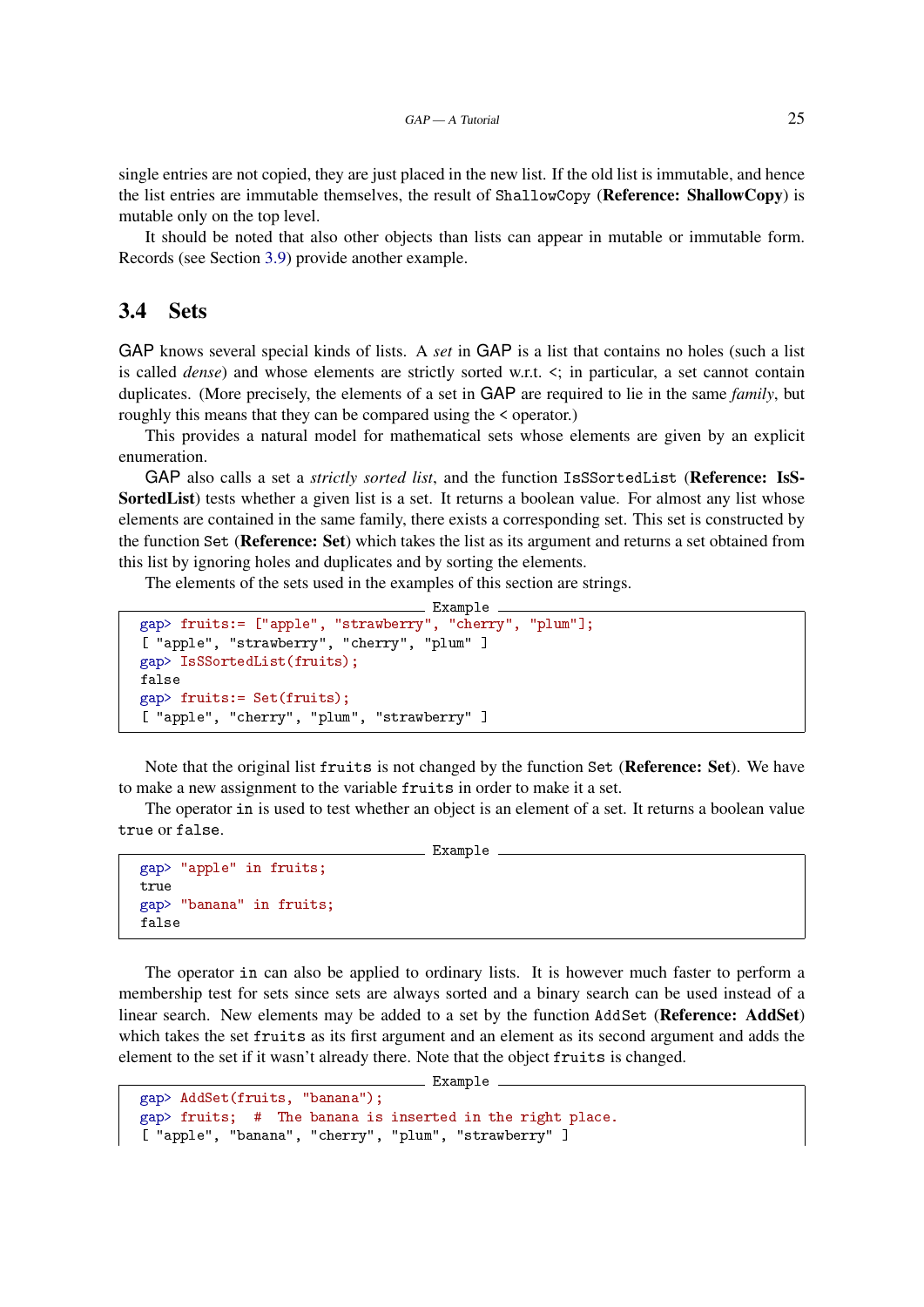```
gap> AddSet(fruits, "apple");
gap> fruits; # fruits has not changed.
[ "apple", "banana", "cherry", "plum", "strawberry" ]
```
Note that inserting new elements into a set with AddSet (Reference: AddSet) is usually more expensive than simply adding new elements at the end of a list.

Sets can be intersected by the function Intersection (Reference: Intersection) and united by the function Union (Reference: Union) which both take two sets as their arguments and return the intersection resp. union of the two sets as a new object.

```
Example
gap> breakfast:= ["tea", "apple", "egg"];
[ "tea", "apple", "egg" ]
gap> Intersection(breakfast, fruits);
[ "apple" ]
```
The arguments of the functions Intersection (Reference: Intersection) and Union (Reference: Union) could be ordinary lists, while their result is always a set. Note that in the preceding example at least one argument of Intersection (Reference: Intersection) was not a set. The functions IntersectSet (Reference: IntersectSet) and UniteSet (Reference: UniteSet) also form the intersection resp. union of two sets. They will however not return the result but change their first argument to be the result. Try them carefully.

#### <span id="page-25-0"></span>3.5 Ranges

A *range* is a finite arithmetic progression of integers. This is another special kind of list. A range is described by the first two values and the last value of the arithmetic progression which are given in the form  $[first,second..last]$ . In the usual case of an ascending list of consecutive integers the second entry may be omitted.

```
- Example -
gap> [1..999999]; # a range of almost a million numbers
[ 1 .. 999999 ]
gap> [1, 2..999999]; # this is equivalent
[ 1 .. 999999 ]
gap> [1, 3..999999]; # here the step is 2
[ 1, 3 .. 999999 ]
gap> Length( last );
500000
gap> [ 999999, 999997 .. 1 ];
[ 999999, 999997 .. 1 ]
```
This compact printed representation of a fairly long list corresponds to a compact internal representation. The function IsRange (Reference: IsRange) tests whether an object is a range, the function ConvertToRangeRep (Reference: ConvertToRangeRep) changes the representation of a list that is in fact a range to this compact internal representation.

```
gap > a := [-2,-1,0,1,2,3,4,5];
[-2, -1, 0, 1, 2, 3, 4, 5]
```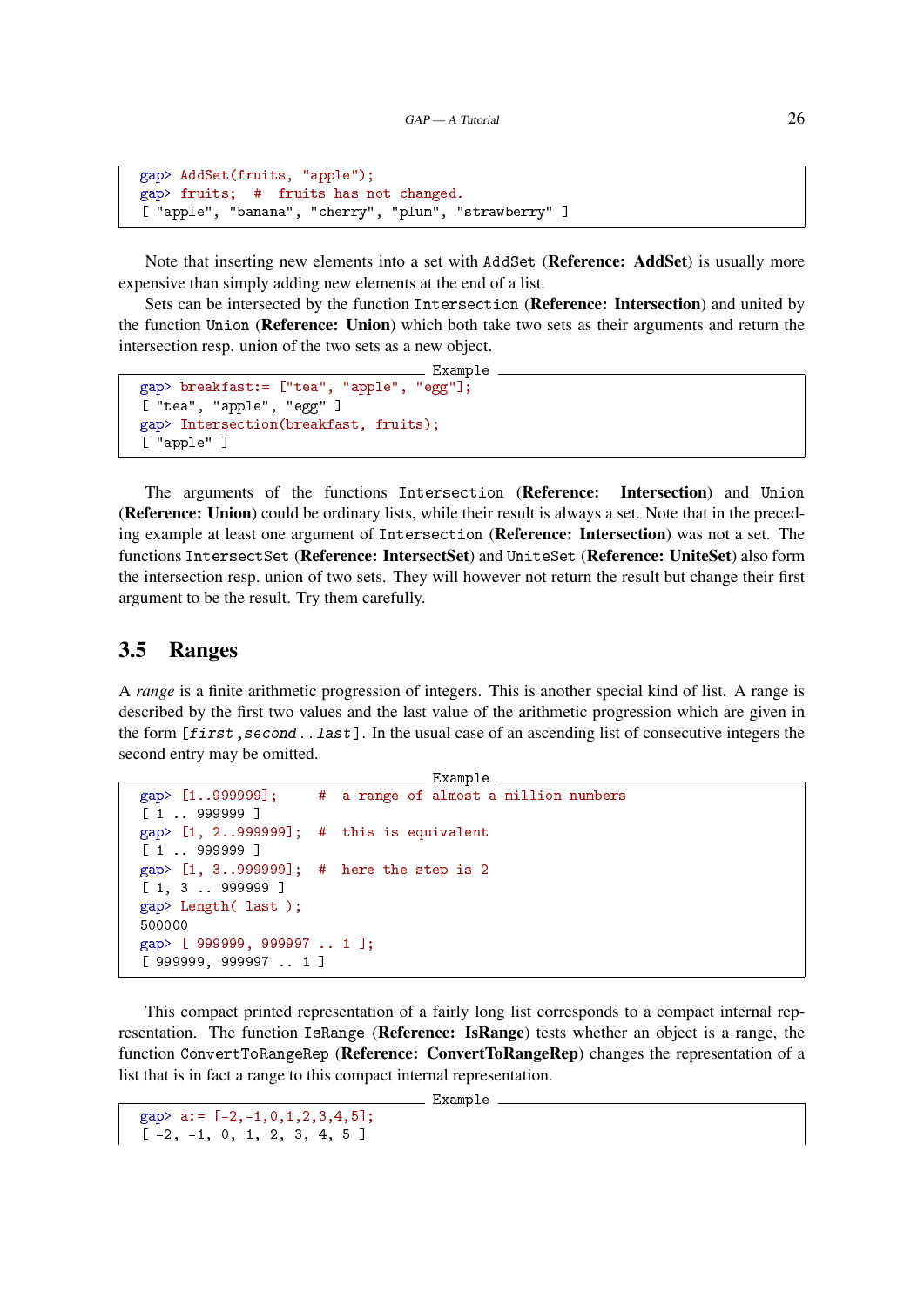```
gap> IsRange( a );
true
gap> ConvertToRangeRep( a );; a;
[-2 \ldots 5]gap> a[1]:= 0;; IsRange(a);
false
```
Note that this change of representation does *not* change the value of the list a. The list a still behaves in any context in the same way as it would have in the long representation.

#### <span id="page-26-0"></span>3.6 For and While Loops

Given a list pp of permutations we can form their product by means of a for loop instead of writing down the product explicitly.

```
Example
gap> pp:= [(1,3,2,6,8)(4,5,9), (1,6)(2,7,8), (1,5,7)(2,3,8,6),(1,8,9)(2,3,5,6,4), (1,9,8,6,3,4,7,2);
gap prod:= ();
()
gap> for p in pp do
> prod:= prod*p;
> od;
gap> prod;
(1,8,4,2,3,6,5,9)
```
First a new variable prod is initialized to the identity permutation (). Then the loop variable p takes as its value one permutation after the other from the list pp and is multiplied with the present value of prod resulting in a new value which is then assigned to prod.

The for loop has the following syntax

for var in list do statements od;

The effect of the for loop is to execute the statements for every element of the list. A for loop is a statement and therefore terminated by a semicolon. The list of statements is enclosed by the keywords do and od (reverse do). A for loop returns no value. Therefore we had to ask explicitly for the value of prod in the preceding example.

The for loop can loop over any kind of list, even a list with holes. In many programming languages the for loop has the form

for var from first to last do statements od;

In GAP this is merely a special case of the general for loop as defined above where the list in the loop body is a range (see [3.5\)](#page-25-0):

for var in [first..last] do statements od;

You can for instance loop over a range to compute the factorial 15! of the number 15 in the following way.

```
gap> ff := 1;
1
gap> for i in [1..15] do
> ff:= ff * i;> od;
```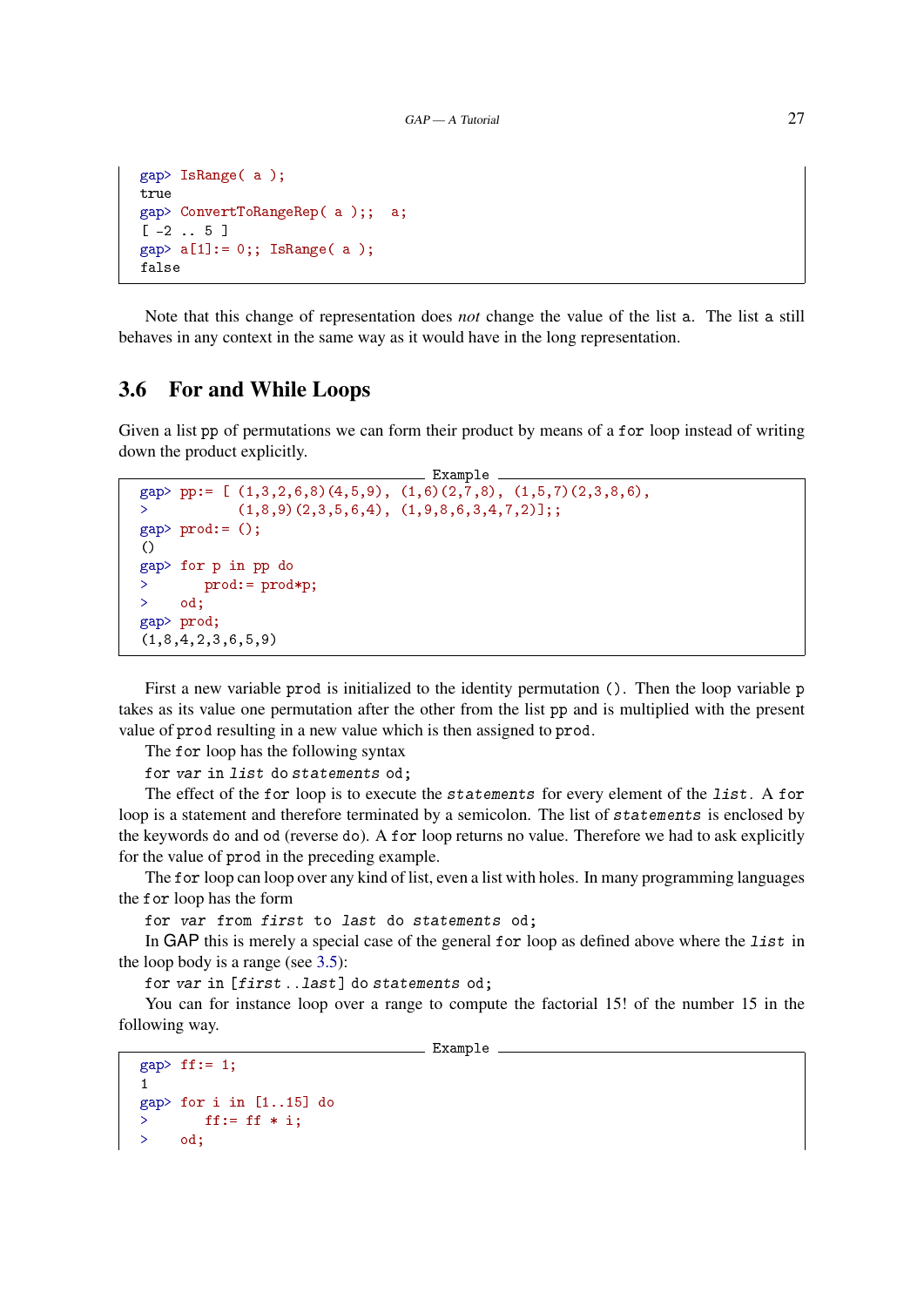gap> ff; 1307674368000

The while loop has the following syntax

while condition do statements od;

The while loop loops over the statements as long as the condition evaluates to true. Like the for loop the while loop is terminated by the keyword od followed by a semicolon.

We can use our list primes to perform a very simple factorization. We begin by initializing a list factors to the empty list. In this list we want to collect the prime factors of the number 1333. Remember that a list has to exist before any values can be assigned to positions of the list. Then we will loop over the list primes and test for each prime whether it divides the number. If it does we will divide the number by that prime, add it to the list factors and continue.

 $\equiv$  Example.

```
gap> n:= 1333;;
gap> factors:= [];;
gap> for p in primes do
> while n mod p = 0 do
> n:= n/p;> Add(factors, p);
> od;
> od;
gap> factors;
[ 31, 43 ]
gap> n;
1
```
As n now has the value 1 all prime factors of 1333 have been found and factors contains a complete factorization of 1333. This can of course be verified by multiplying 31 and 43.

This loop may be applied to arbitrary numbers in order to find prime factors. But as primes is not a complete list of all primes this loop may fail to find all prime factors of a number greater than 2000, say. You can try to improve it in such a way that new primes are added to the list primes if needed.

You have already seen that list objects may be changed. This of course also holds for the list in a loop body. In most cases you have to be careful not to change this list, but there are situations where this is quite useful. The following example shows a quick way to determine the primes smaller than 1000 by a sieve method. Here we will make use of the function Unbind to delete entries from a list, and the if statement covered in [4.2.](#page-34-0)

```
\_ Example \_
```

```
gap primes:= [];;
gap> numbers:= [2..1000];;
gap> for p in numbers do
> Add(primes, p);
> for n in numbers do
> if n mod p = 0 then
> Unbind(numbers[n-1]);
> fi;
> od;
> od;
```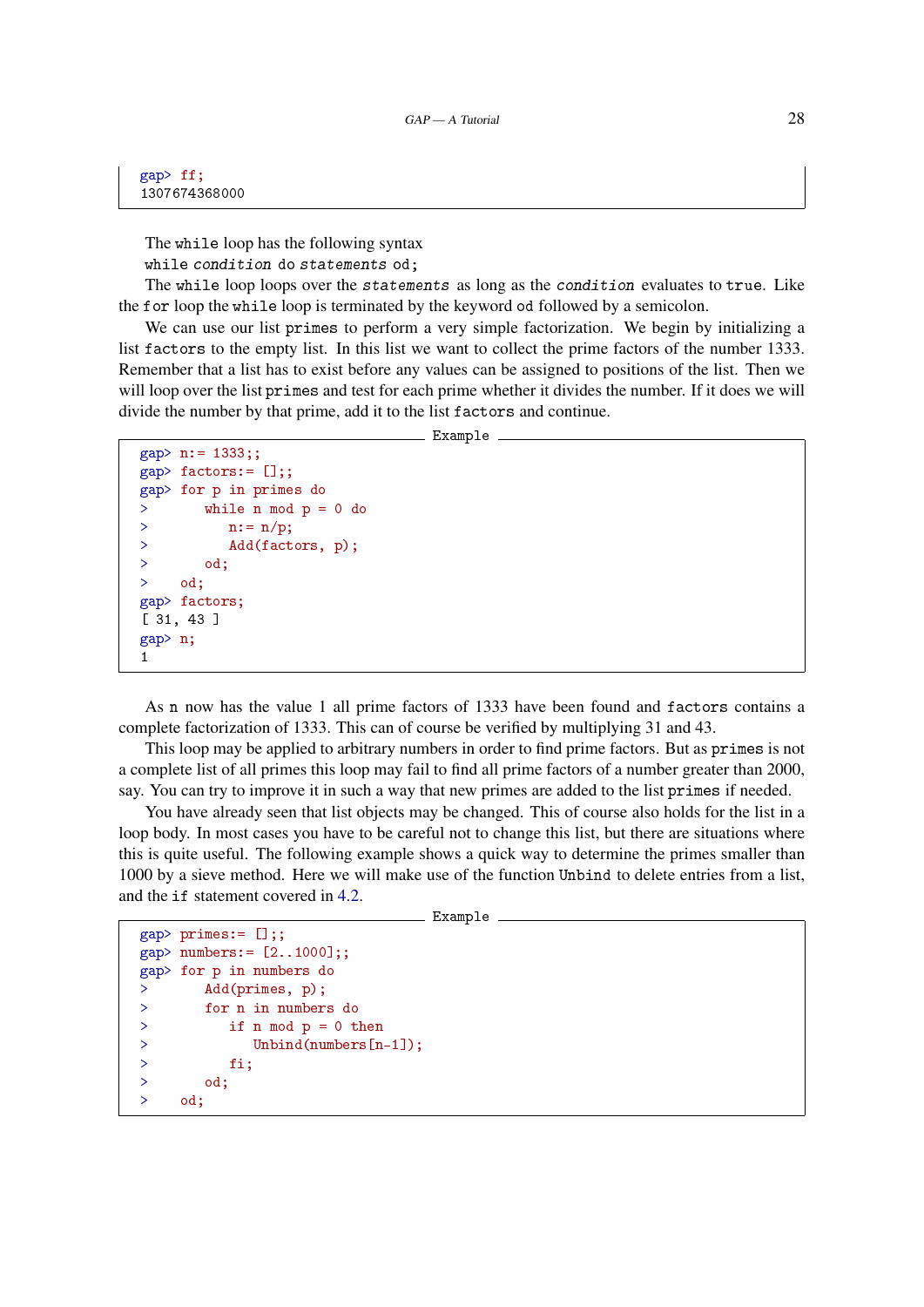The inner loop removes all entries from numbers that are divisible by the last detected prime p. This is done by the function Unbind which deletes the binding of the list position numbers  $[n-1]$ to the value n so that afterwards numbers  $[n-1]$  no longer has an assigned value. The next element encountered in numbers by the outer loop necessarily is the next prime.

In a similar way it is possible to enlarge the list which is looped over. This yields a nice and short orbit algorithm for the action of a group, for example.

More about for and while loops can be found in the sections (Reference: While) and (Reference: For).

#### <span id="page-28-0"></span>3.7 List Operations

There is a more comfortable way than that given in the previous section to compute the product of a list of numbers or permutations.

Example

```
gap> Product([1..15]);
1307674368000
gap> Product(pp);
(1,8,4,2,3,6,5,9)
```
The function Product (**Reference: Product**) takes a list as its argument and computes the product of the elements of the list. This is possible whenever a multiplication of the elements of the list is defined. So Product (Reference: Product) executes a loop over all elements of the list.

There are other often used loops available as functions. Guess what the function Sum (Reference: Sum) does. The function List (Reference: list element operation) may take a list and a function as its arguments. It will then apply the function to each element of the list and return the corresponding list of results. A list of cubes is produced as follows with the function cubed from Section [4.](#page-33-0)

```
- Example
gap cubed: = x -> x<sup>-3</sup>;;
gap> List([2..10], cubed);
[ 8, 27, 64, 125, 216, 343, 512, 729, 1000 ]
```
To add all these cubes we might apply the function Sum (Reference: Sum) to the last list. But we may as well give the function cubed to Sum (Reference: Sum) as an additional argument.

```
Example
gap > Sum(last) = Sum([2..10], cubed);true
```
The primes less than 30 can be retrieved out of the list primes from Section [3.1](#page-19-1) by the function Filtered (Reference: Filtered). This function takes the list primes and a property as its arguments and will return the list of those elements of primes which have this property. Such a property will be represented by a function that returns a boolean value. In this example the property of being less than 30 can be represented by the function  $x \rightarrow x < 30$  since  $x < 30$  will evaluate to true for values x less than 30 and to false otherwise.

```
- Example -
gap> Filtered(primes, x \rightarrow x < 30);
[ 2, 3, 5, 7, 11, 13, 17, 19, 23, 29 ]
```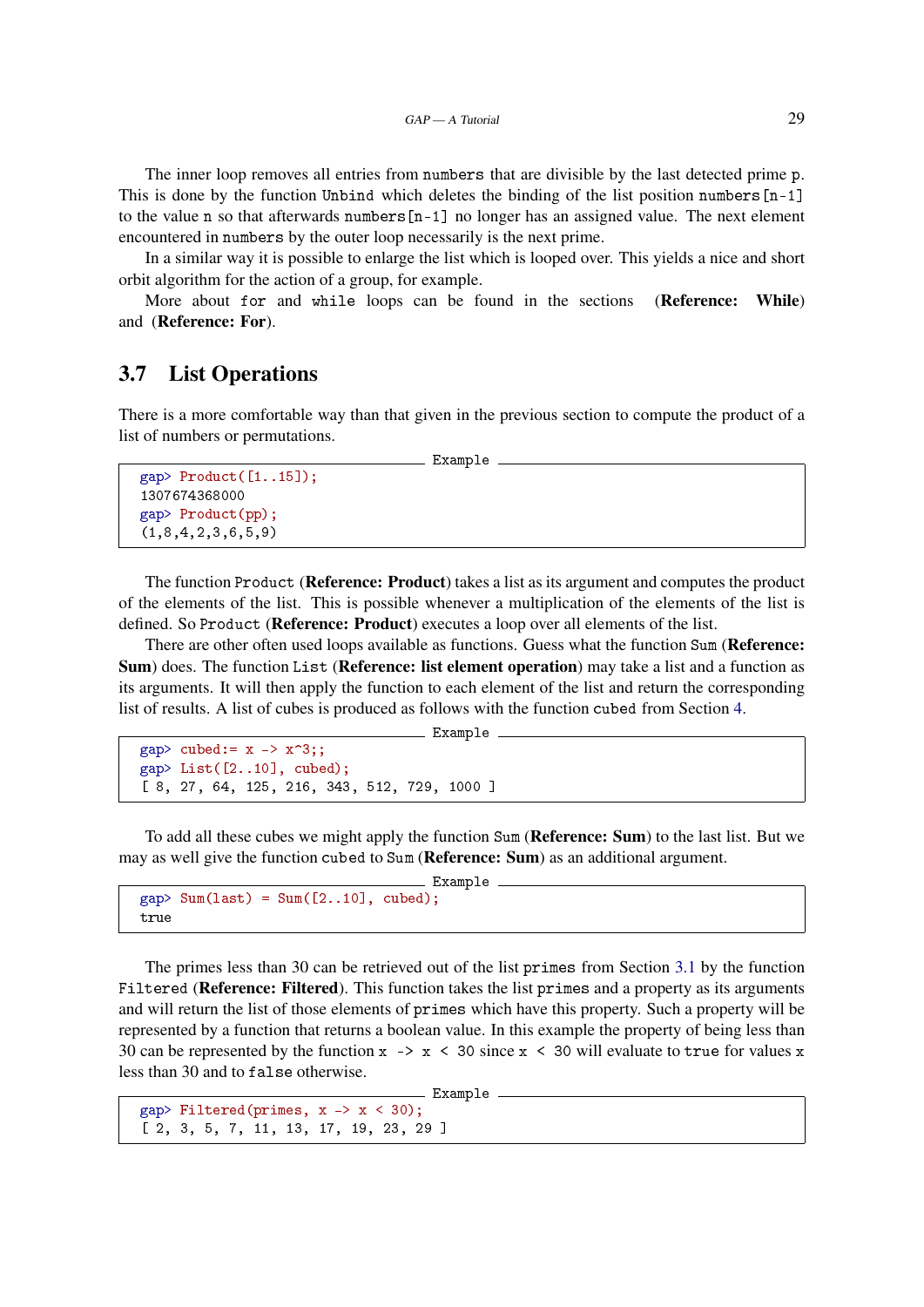We have already mentioned the operator  $\{\}$  that forms sublists. It takes a list of positions as its argument and will return the list of elements from the original list corresponding to these positions.  $\_$  Example  $\_$ 

```
gap> primes\{ [1.. 10] \};
[ 2, 3, 5, 7, 11, 13, 17, 19, 23, 29 ]
```
Finally we mention the function ForAll (Reference: ForAll) that checks whether a property holds for all elements of a list. It takes as its arguments a list and a function that returns a boolean value. ForAll (Reference: ForAll) checks whether the function returns true for all elements of the list.

```
- Example
gap> list:= [1, 2, 3, 4];;
gap> ForAll( list, x \rightarrow x > 0);
true
gap ForAll( list, x \rightarrow x in primes);
false
```
You will find more predefined for loops in chapter (Reference: Lists).

#### <span id="page-29-0"></span>3.8 Vectors and Matrices

This section describes how GAP uses lists to represent row vectors and matrices. A *row vector* is a dense list of elements from a common field. A *matrix* is a dense list of row vectors over a common field and of equal length.

```
Example
gap > v := [3, 6, 2, 5/2];; IsRowVector(v);
true
```
Row vectors may be added and multiplied by scalars from their field. Multiplication of row vectors of equal length results in their scalar product.

```
<u>____</u> Example _
gap> 2 * v; v * 1/3;
[ 6, 12, 4, 5 ]
[ 1, 2, 2/3, 5/6 ]
gap> v * v; # the scalar product of 'v' with itself
221/4
```
Note that the expression  $y * 1/3$  is actually evaluated by first multiplying y by 1 (which yields again v) and by then dividing by 3. This is also an allowed scalar operation. The expression  $v/3$ would result in the same value.

Such arithmetical operations (if the results are again vectors) result in *mutable* vectors except if the operation is binary and both operands are immutable; thus the vectors shown in the examples above are all mutable.

So if you want to produce a mutable list with 100 entries equal to 25, you can simply say  $25 + 0$  $\vert$  [ 1 .. 100 ]. Note that ranges are also vectors (over the rationals), and that  $\vert$  1 .. 100 ] is mutable.

A matrix is a dense list of row vectors of equal length.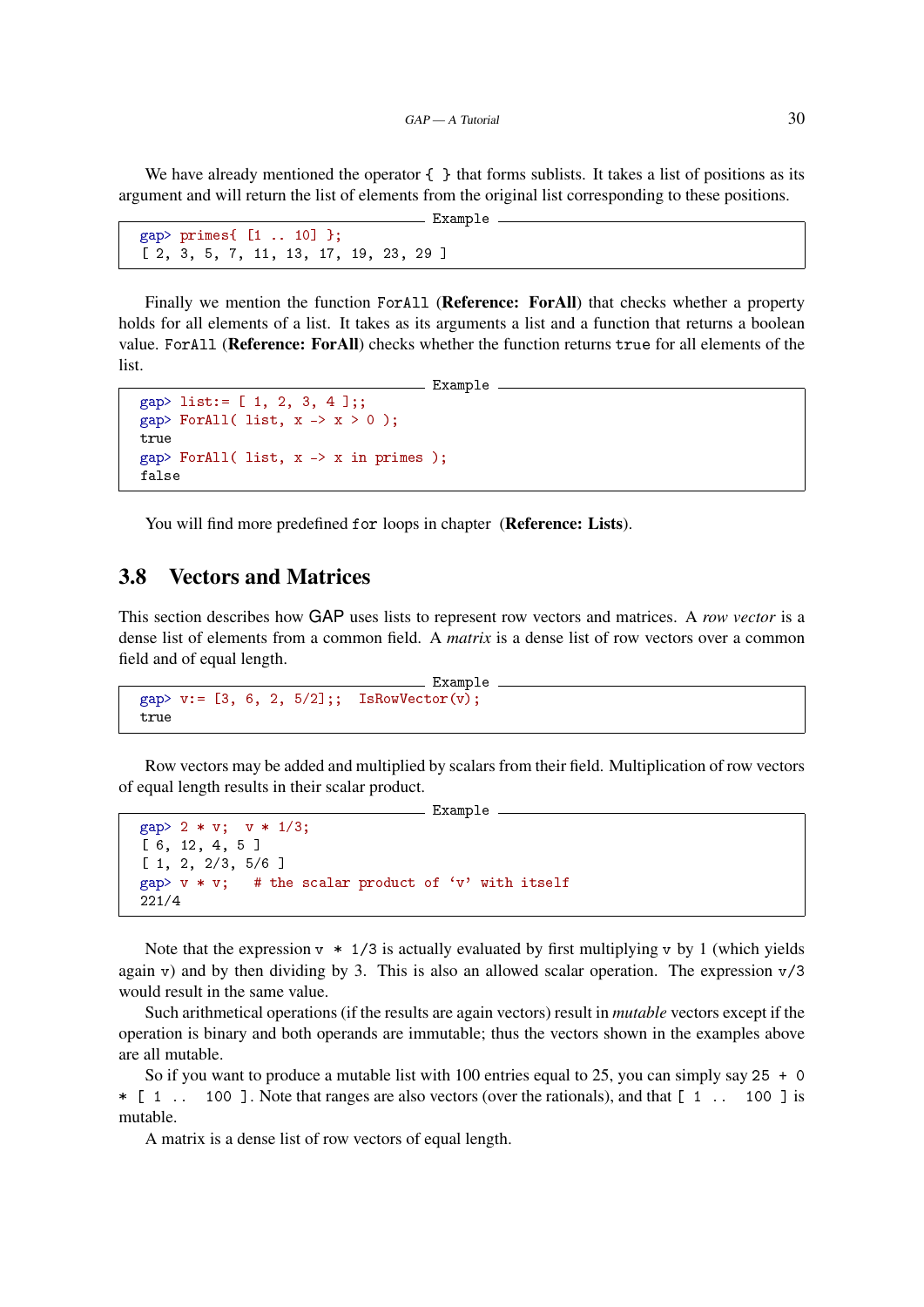```
_ Example
```

```
gap> m:= [\lceil 1,-1, 1 \rceil,> [2, 0, -1],> [1, 1, 1]];
[ [ 1, -1, 1 ], [ 2, 0, -1 ], [ 1, 1, 1 ] ]
gap > m[2][1];\overline{2}
```
Syntactically a matrix is a list of lists. So the number 2 in the second row and the first column of the matrix m is referred to as the first element of the second element of the list m via  $m[2]$ [1].

A matrix may be multiplied by scalars, row vectors and other matrices. (If the row vectors and matrices involved in such a multiplication do not have suitable dimensions then the "missing" entries are treated as zeros, so the results may look unexpectedly in such cases.)

```
Example
```

```
gap> [1, 0, 0] * m;
[1, -1, 1]gap> [1, 0, 0, 2] * m;
[1, -1, 1]gap> m * [1, 0, 0];
[ 1, 2, 1 ]
gap> m * [1, 0, 0, 2];
[ 1, 2, 1 ]
```
Note that multiplication of a row vector with a matrix will result in a linear combination of the rows of the matrix, while multiplication of a matrix with a row vector results in a linear combination of the columns of the matrix. In the latter case the row vector is considered as a column vector.

A vector or matrix of integers can also be multiplied with a finite field scalar and vice versa. Such products result in a matrix over the finite field with the integers mapped into the finite field in the obvious way. Finite field matrices are nicer to read when they are Displayed rather than Printed. (Here we write  $Z(q)$  to denote a primitive root of the finite field with q elements.)

Example

```
gap Display( m * One (GF(5)) );
 1 4 1
 2 . 4
 1 1 1
gap> Display( m^2 * Z(2) + m * Z(4) );
z = Z(4)z^1 z^1 z^2
  1 \t 1 \t z^2z^1 z^1 z^2
```
Submatrices can easily be extracted using the expression mat { $rows$ }{columns}. They can also be assigned to, provided the big matrix is mutable (which it is not if it is the result of an arithmetical operation, see above).

```
- Example.
gap> sm := m{ [ 1, 2 ] }{ [ 2, 3 ] };
[ [ [-1, 1], [0, -1]]]gap> sm{ [ 1, 2 ] }{ [2] } := [[-2],[0]];; sm;
[ [ -1, -2 ], [ 0, 0 ] ]
```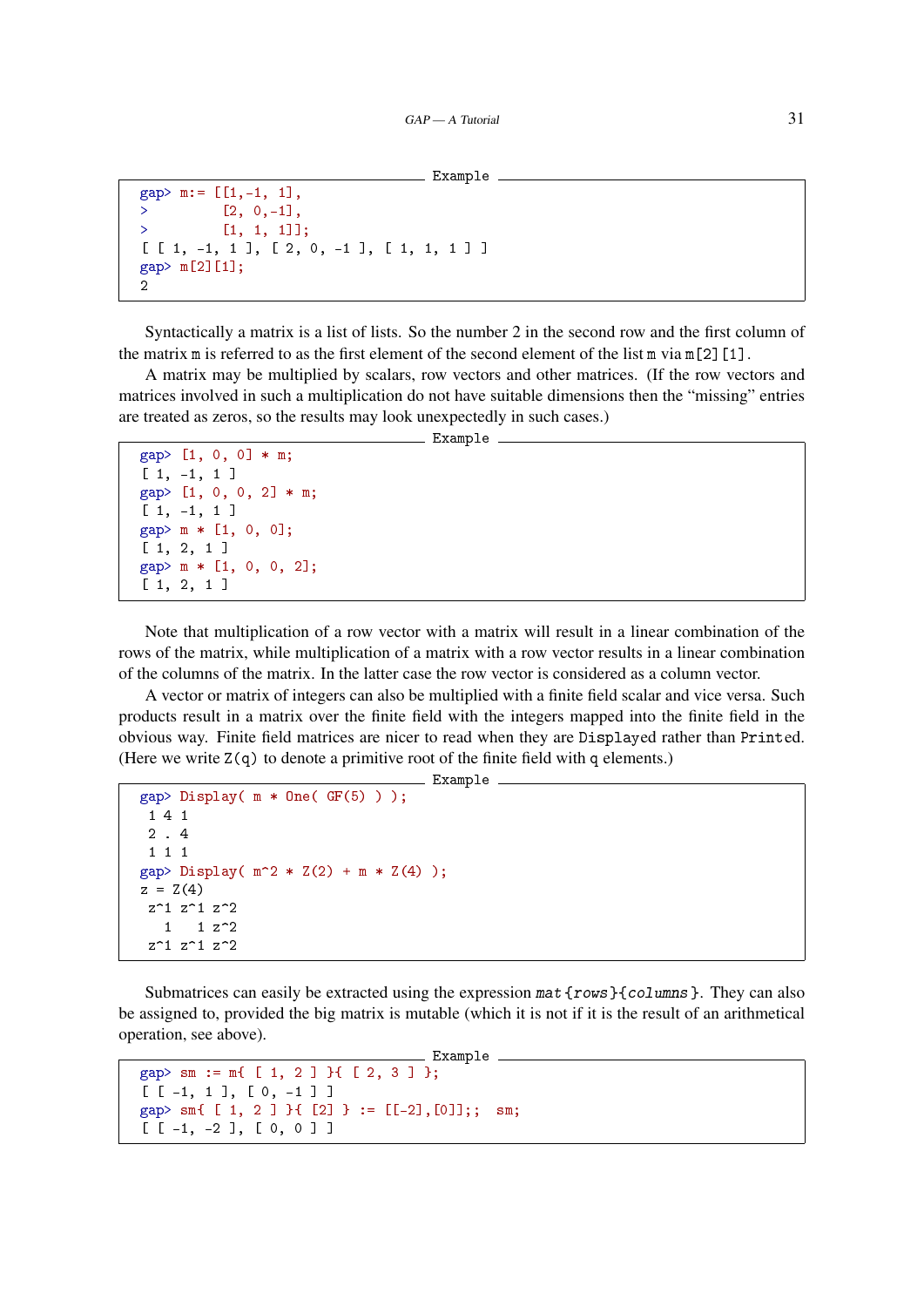The first curly brackets contain the selection of rows, the second that of columns.

Matrices appear not only in linear algebra, but also as group elements, provided they are invertible. Here we have the opportunity to meet a group-theoretical function, namely Order (Reference: Order), which computes the order of a group element.

Example

```
gap > Order( m * One( GF(5) ));
8
gap> Order( m );
infinity
```
For matrices whose entries are more complex objects, for example rational functions, GAP's Order (Reference: Order) methods might not be able to prove that the matrix has infinite order, and one gets the following warning.

```
Example
#I Order: warning, order of <mat> might be infinite
```
In such a case, if the order of the matrix really is infinite, you will have to interrupt GAP by pressing ctl-C (followed by ctl-D or quit; to leave the break loop).

To prove that the order of m is infinite, we also could look at the minimal polynomial of m over the rationals.

```
Example
gap> f:= MinimalPolynomial( Rationals, m );; Factors( f );
[x_1-2, x_1^2-2+3]
```
Factors (Reference: Factors) returns a list of irreducible factors of the polynomial f. The first irreducible factor  $X - 2$  reveals that 2 is an eigenvalue of m, hence its order cannot be finite.

#### <span id="page-31-0"></span>3.9 Plain Records

A record provides another way to build new data structures. Like a list a record contains subobjects. In a record the elements, the so-called *record components*, are not indexed by numbers but by names.

In this section you will see how to define and how to use records. Records are changed by assignments to record components or by unbinding record components.

Initially a record is defined as a comma separated list of assignments to its record components.

```
__ Example _
gap> date:= rec(year:= 1997,
> month:= "Jul",
> day:= 14);
rec( day := 14, month := "Jul", year := 1997 )
```
The value of a record component is accessible by the record name and the record component name separated by one dot as the record component selector.

\_ Example \_

```
gap> date.year;
1997
```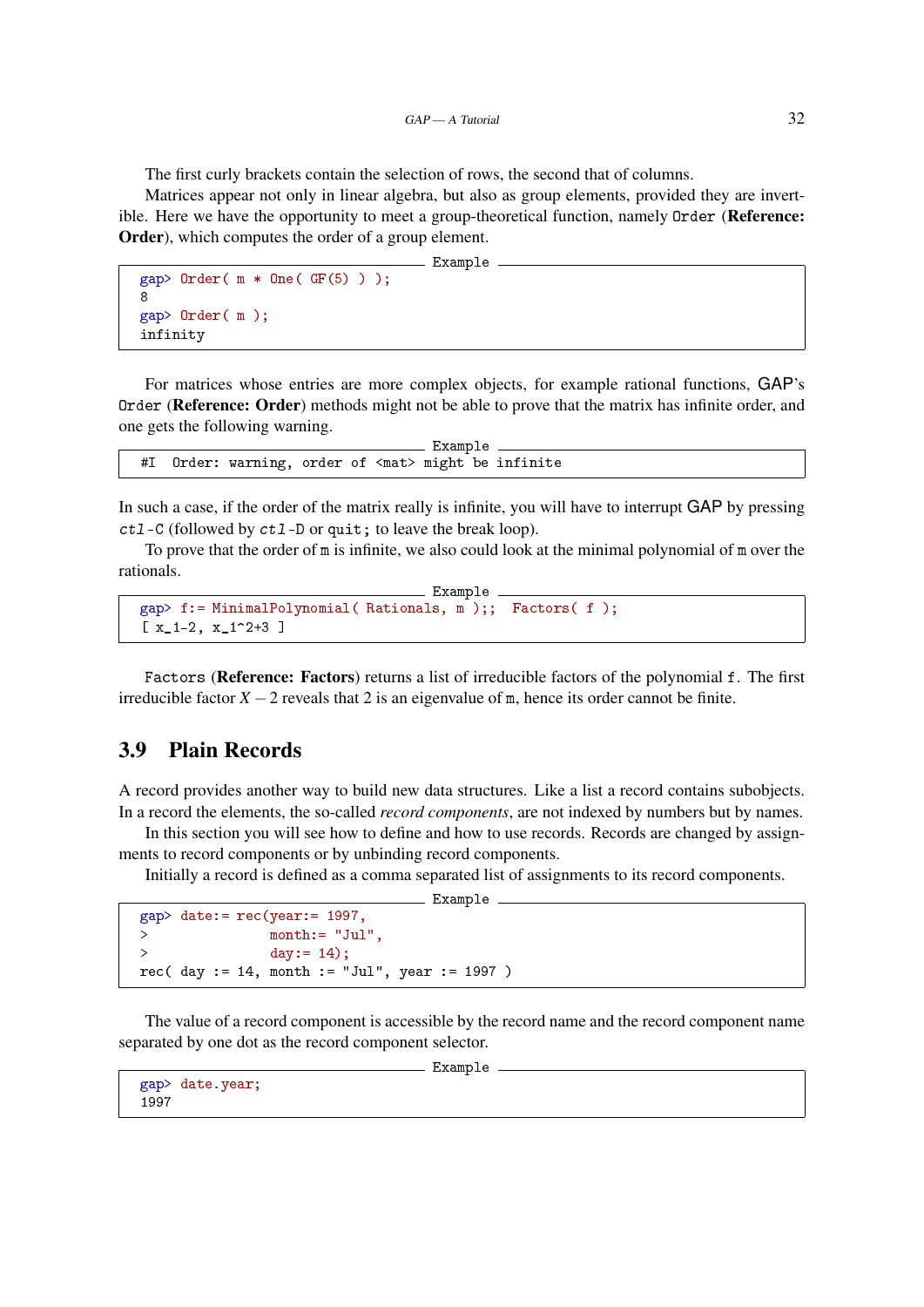Assignments to new record components are possible in the same way. The record is automatically resized to hold the new component.

```
- Example -
gap> date.time:= rec(hour:= 19, minute:= 23, second:= 12);
rec( hour := 19, minute := 23, second := 12)
gap> date;
rec( day := 14, month := "Jul",
  time := rec( hour := 19, minute := 23, second := 12 ), year := 1997 )
```
Records are objects that may be changed. An assignment to a record component changes the original object. The remarks made in Sections [3.2](#page-22-0) and [3.3](#page-23-0) about identity and mutability of lists are also true for records.

Sometimes it is interesting to know which components of a certain record are bound. This information is available from the function RecNames (Reference: RecNames), which takes a record as its argument and returns a list of names of all bound components of this record as a list of strings.

- Example

gap> RecNames(date); [ "time", "year", "month", "day" ]

Now return to Sections [3.2](#page-22-0) and [3.3](#page-23-0) and find out what these sections mean for records.

#### <span id="page-32-0"></span>3.10 Further Information about Lists

(The following cross-references point to the GAP Reference Manual.)

You will find more about lists, sets, and ranges in Chapter (**Reference: Lists**), in particular more about identical lists in Section (Reference: Identical Lists). A more detailed description of strings is contained in Chapter (Reference: Strings and Characters). Fields are described in Chapter (Reference: Fields and Division Rings), some known fields in GAP are described in Chapters (Reference: Rational Numbers), (Reference: Abelian Number Fields), and (Reference: Finite Fields). Row vectors and matrices are described in more detail in Chapters (Reference: Row Vectors) and (Reference: Matrices); note that GAP supports also linear algebra for objects which are *not* lists, see Chapter (Reference: Vector and Matrix Objects). Vector spaces are described in Chapter (Reference: Vector Spaces), further matrix related structures are described in Chapters (Reference: Matrix Groups), (Reference: Algebras), and (Reference: Lie Algebras).

You will find more list operations in Chapter (Reference: Lists).

Records and functions for records are described in detail in Chapter (Reference: Records).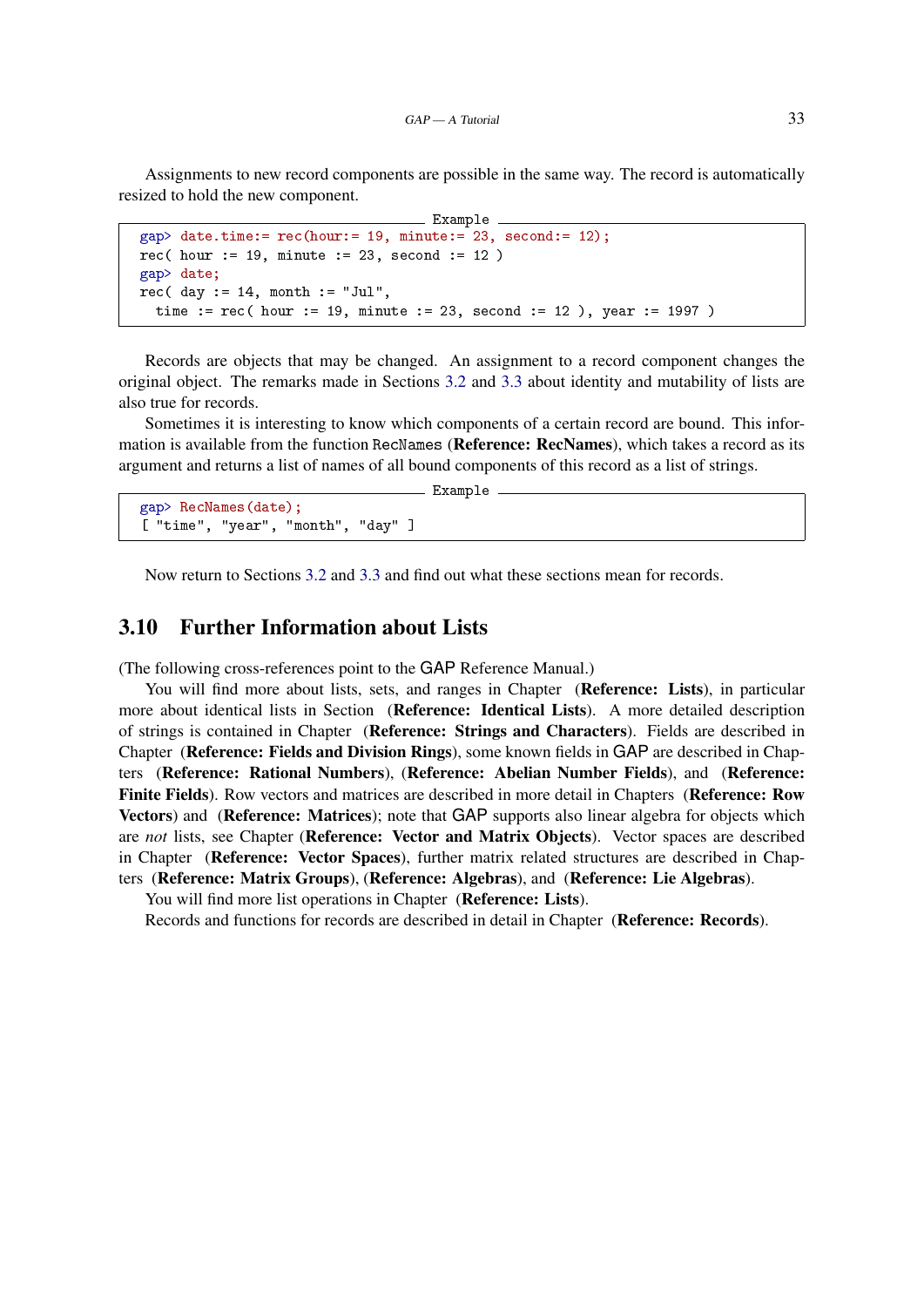### <span id="page-33-0"></span>Chapter 4

### Functions

You have already seen how to use functions in the GAP library, i.e., how to apply them to arguments.

In this section you will see how to write functions in the GAP language. You will also see how to use the if statement and declare local variables with the local statement in the function definition. Loop constructions via while and for are discussed further, as are recursive functions.

 $\_$  Example

#### <span id="page-33-1"></span>4.1 Writing Functions

Writing a function that prints hello, world. on the screen is a simple exercise in GAP.

```
gap> sayhello:= function()
> Print("hello, world.\n");
> end;
function( ) ... end
```
This function when called will only execute the Print statement in the second line. This will print the string hello, world. on the screen followed by a newline character \n that causes the GAP prompt to appear on the next line rather than immediately following the printed characters.

The function definition has the following syntax.

function( arguments ) statements end

A function definition starts with the keyword function followed by the formal parameter list arguments enclosed in parenthesis ( ). The formal parameter list may be empty as in the example. Several parameters are separated by commas. Note that there must be *no* semicolon behind the closing parenthesis. The function definition is terminated by the keyword end.

A GAP function is an expression like an integer, a sum or a list. Therefore it may be assigned to a variable. The terminating semicolon in the example does not belong to the function definition but terminates the assignment of the function to the name sayhello. Unlike in the case of integers, sums, and lists the value of the function sayhello is echoed in the abbreviated fashion function  $( )$ ... end. This shows the most interesting part of a function: its formal parameter list (which is empty in this example). The complete value of sayhello is returned if you use the function Print (Reference: Print).

```
gap> Print(sayhello, "\n");
function ( )
   Print( "hello, world.\n" );
```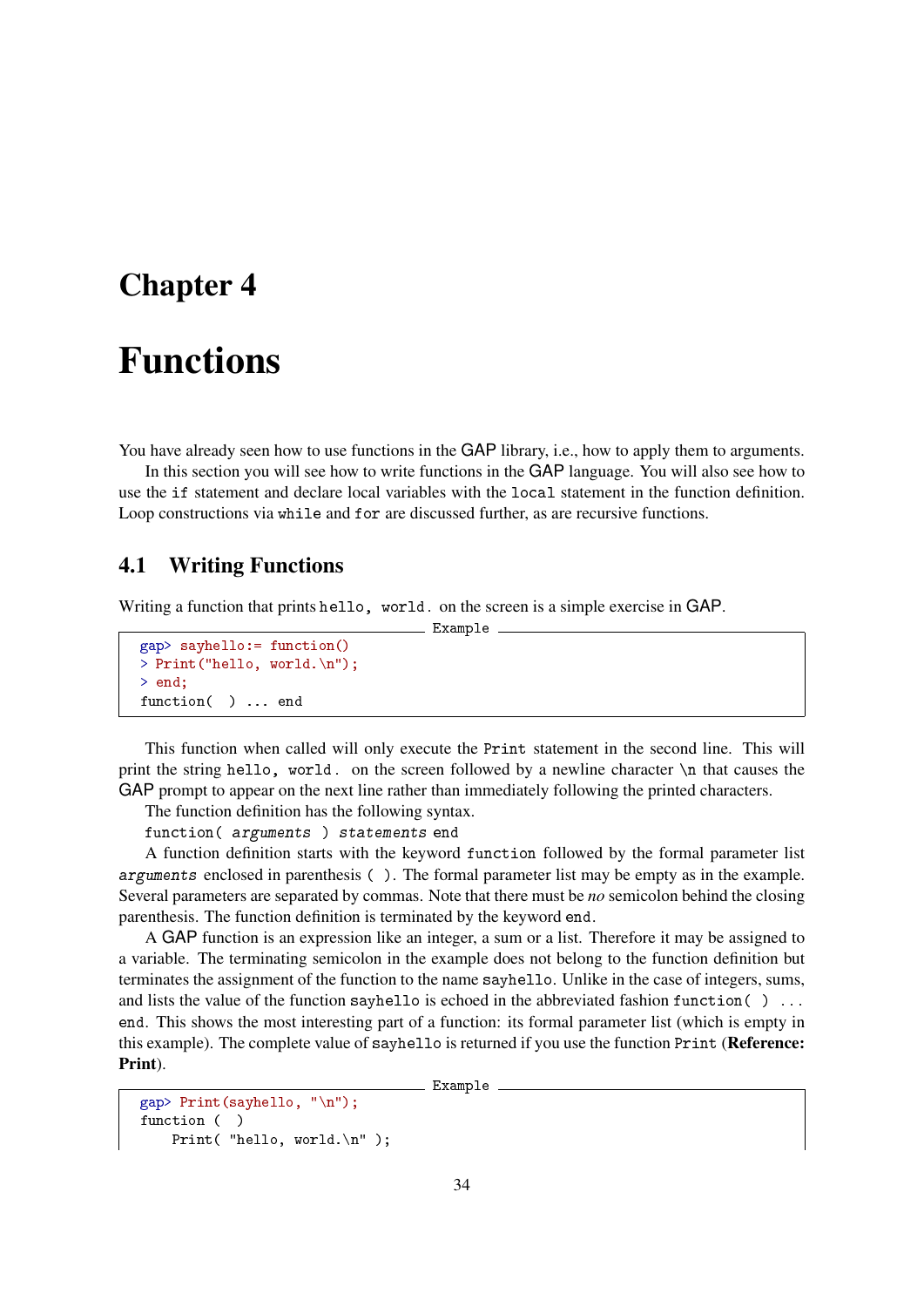```
return;
end
```
Note the additional newline character " $\ln$ " in the Print (**Reference: Print**) statement. It is printed after the object sayhello to start a new line. The extra return statement is inserted by GAP to simplify the process of executing the function.

The newly defined function sayhello is executed by calling sayhello() with an empty argument list.

```
- Example
gap> sayhello();
hello, world.
```
However, this is not a typical example as no value is returned but only a string is printed.

#### <span id="page-34-0"></span>4.2 If Statements

In the following example we define a function sign which determines the sign of an integer.

\_\_ Example \_

```
gap> sign:= function(n)
> if n < 0 then
> return -1;
> elif n = 0 then
> return 0;
> else
> return 1;
> fi;
> end;
function(n) ... end
gap> sign(0); sign(-99); sign(11);
\Omega-1
1
```
This example also introduces the if statement which is used to execute statements depending on a condition. The if statement has the following syntax.

if condition then statements elif condition then statements else statements fi

There may be several elif parts. The elif part as well as the else part of the if statement may be omitted. An if statement is no expression and can therefore not be assigned to a variable. Furthermore an if statement does not return a value.

Fibonacci numbers are defined recursively by  $f(1) = f(2) = 1$  and  $f(n) = f(n-1) + f(n-2)$ for  $n \geq 3$ . Since functions in GAP may call themselves, a function fib that computes Fibonacci numbers can be implemented basically by typing the above equations. (Note however that this is a very inefficient way to compute  $f(n)$ .)

```
gap> fib:= function(n)
> if n in [1, 2] then
> return 1;
> else
```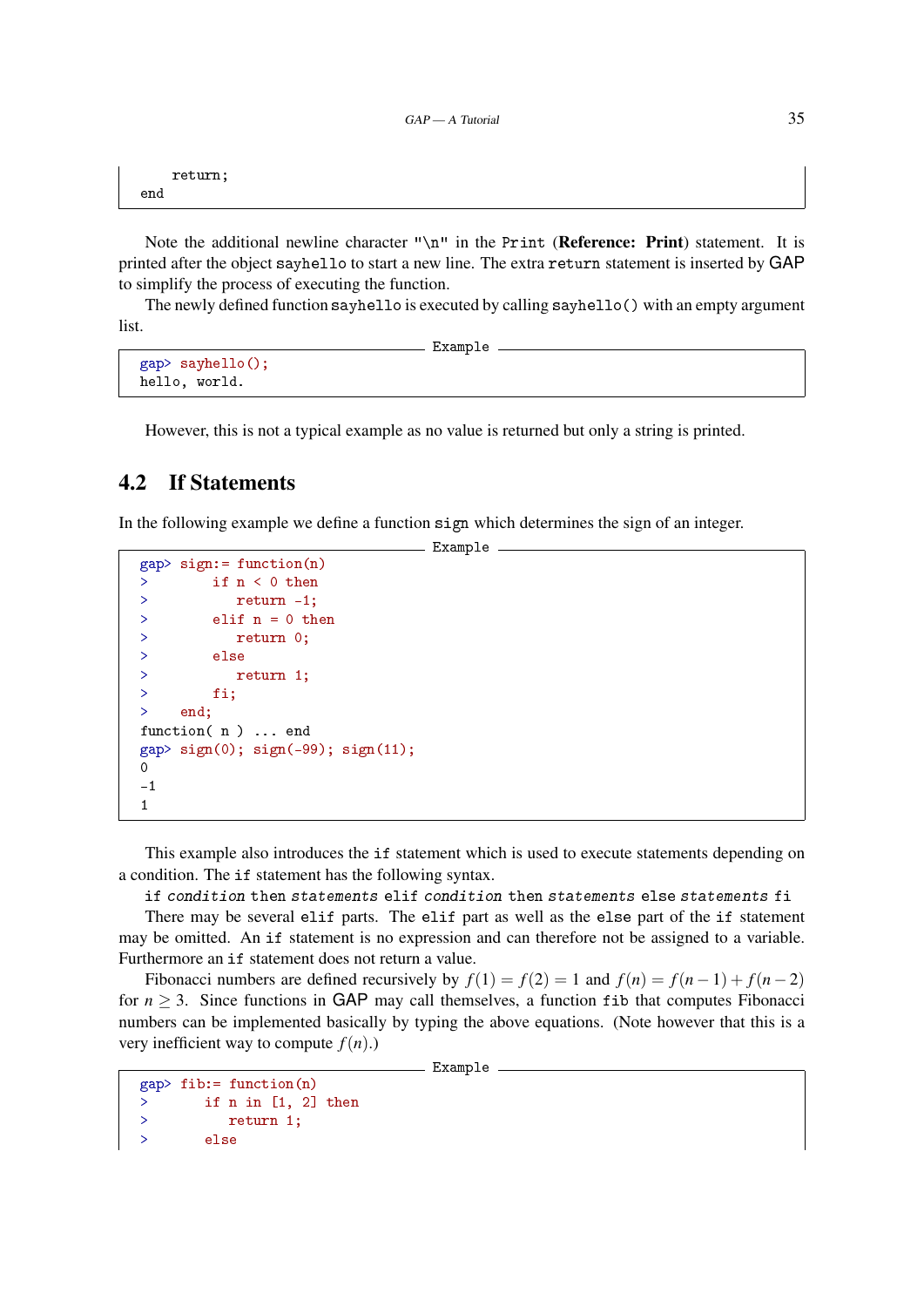```
> return fib(n-1) + fib(n-2);
> fi;
> end;
function(n) ... end
gap fib(15);
610
```
There should be additional tests for the argument n being a positive integer. This function fib might lead to strange results if called with other arguments. Try inserting the necessary tests into this example.

#### <span id="page-35-0"></span>4.3 Local Variables

A function gcd that computes the greatest common divisor of two integers by Euclid's algorithm will need a variable in addition to the formal arguments. Example

```
gap> gcd:= function(a, b)
> local c;
> while b <> 0 do
> c:= b;> b:= a mod b;
> a:= c;
> od;
> return c;
> end;
function(a, b) ... end
gap> gcd(30, 63);
3
```
The additional variable c is declared as a *local* variable in the local statement of the function definition. The local statement, if present, must be the first statement of a function definition. When several local variables are declared in only one local statement they are separated by commas.

The variable c is indeed a local variable, that is local to the function gcd. If you try to use the value of c in the main loop you will see that c has no assigned value unless you have already assigned a value to the variable c in the main loop. In this case the local nature of c in the function gcd prevents the value of the c in the main loop from being overwritten.

Example

```
gap> c:= 7;;
gap> gcd(30, 63);
3
gap> c;
7
```
We say that in a given scope an identifier identifies a unique variable. A *scope* is a lexical part of a program text. There is the global scope that encloses the entire program text, and there are local scopes that range from the function keyword, denoting the beginning of a function definition, to the corresponding end keyword. A local scope introduces new variables, whose identifiers are given in the formal argument list and the local declaration of the function. The usage of an identifier in a program text refers to the variable in the innermost scope that has this identifier as its name.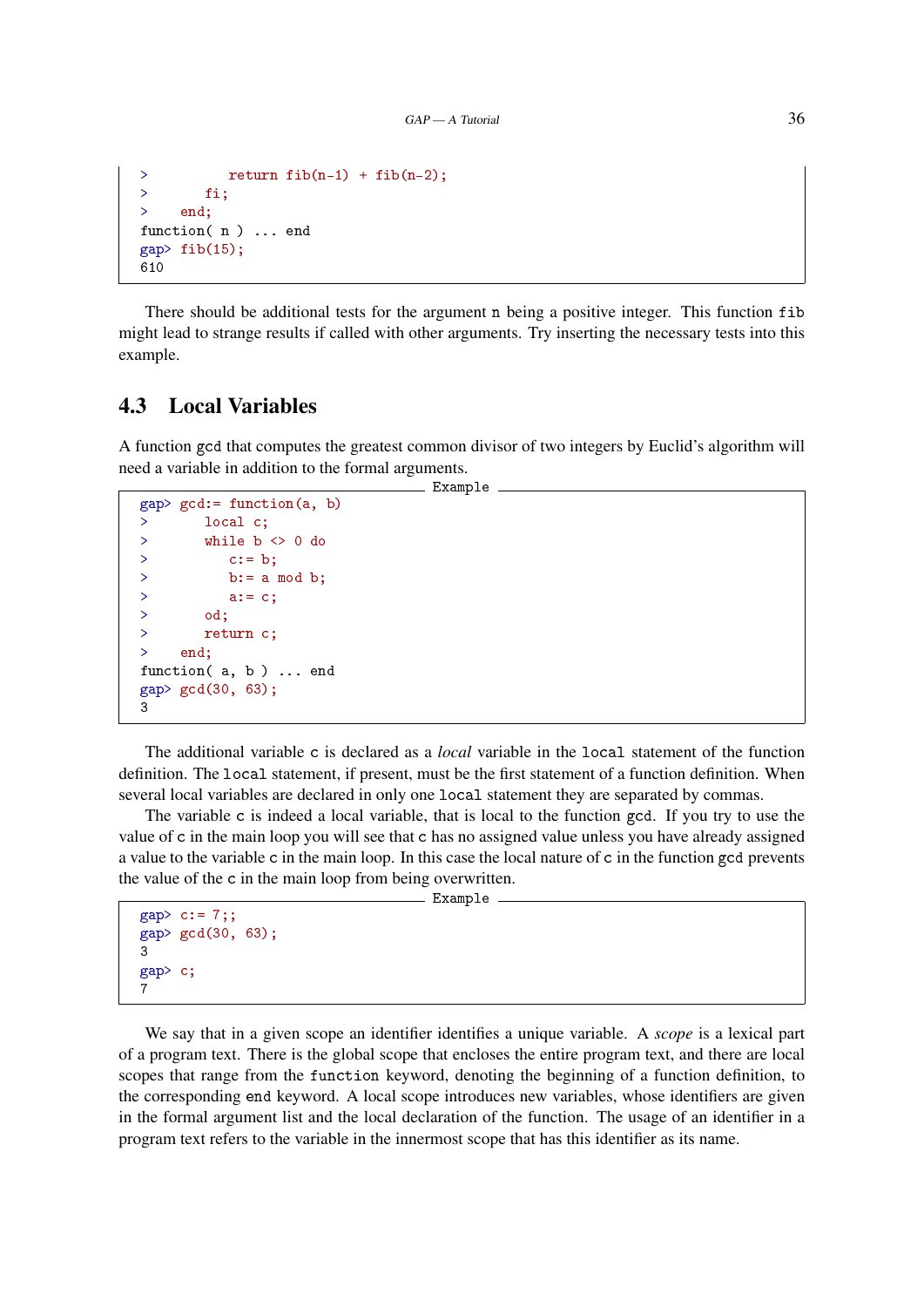### 4.4 Recursion

We have already seen recursion in the function fib in Section [4.2.](#page-34-0) Here is another, slightly more complicated example.

We will now write a function to determine the number of partitions of a positive integer. A partition of a positive integer is a descending list of numbers whose sum is the given integer. For example  $[4,2,1,1]$  is a partition of 8. Note that there is just one partition of 0, namely  $[]$ . The complete set of all partitions of an integer *n* may be divided into subsets with respect to the largest element. The number of partitions of *n* therefore equals the sum of the numbers of partitions of *n*−*i* with elements less than or equal to *i* for all possible *i*. More generally the number of partitions of *n* with elements less than *m* is the sum of the numbers of partitions of *n*−*i* with elements less than *i* for *i* less than *m* and *n*. This description yields the following function.

```
___ Example _
gap> nrparts:= function(n)
> local np;
> np:= function(n, m)
> local i, res;
> if n = 0 then
> return 1;
> fi;
> res:= 0;
> for i in [1..Minimum(n,m)] do
> res:= res + np(n-i, i);> od;
> return res;
> end;
> return np(n,n);
> end;
function( n ) ... end
```
We wanted to write a function that takes one argument. We solved the problem of determining the number of partitions in terms of a recursive procedure with two arguments. So we had to write in fact two functions. The function nrparts that can be used to compute the number of partitions indeed takes only one argument. The function np takes two arguments and solves the problem in the indicated way. The only task of the function nrparts is to call np with two equal arguments.

We made np local to nrparts. This illustrates the possibility of having local functions in GAP. It is however not necessary to put it there. np could as well be defined on the main level, but then the identifier np would be bound and could not be used for other purposes, and if it were used the essential function np would no longer be available for nrparts.

Now have a look at the function np. It has two local variables res and i. The variable res is used to collect the sum and i is a loop variable. In the loop the function np calls itself again with other arguments. It would be very disturbing if this call of np was to use the same i and res as the calling np. Since the new call of np creates a new scope with new variables this is fortunately not the case.

Note that the formal parameters n and m of np are treated like local variables.

(Regardless of the recursive structure of an algorithm it is often cheaper (in terms of computing time) to avoid a recursive implementation if possible (and it is possible in this case), because a function call is not very cheap.)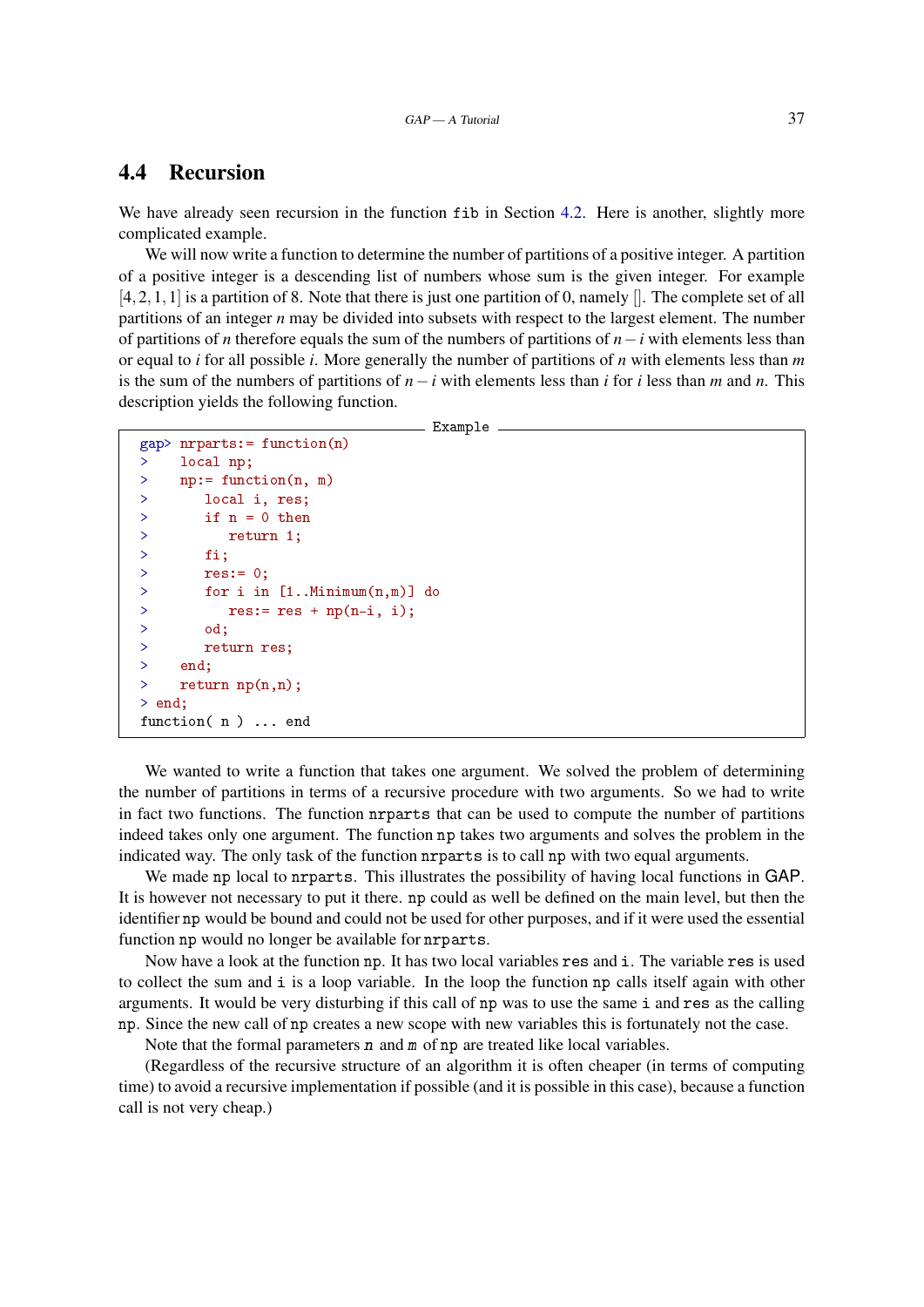### 4.5 Further Information about Functions

The function syntax is described in Section (Reference: Functions). The if statement is described in more detail in Section (Reference: If). More about Fibonacci numbers is found in Section Fibonacci (Reference: Fibonacci) and more about partitions in Section Partitions (Reference: Partitions).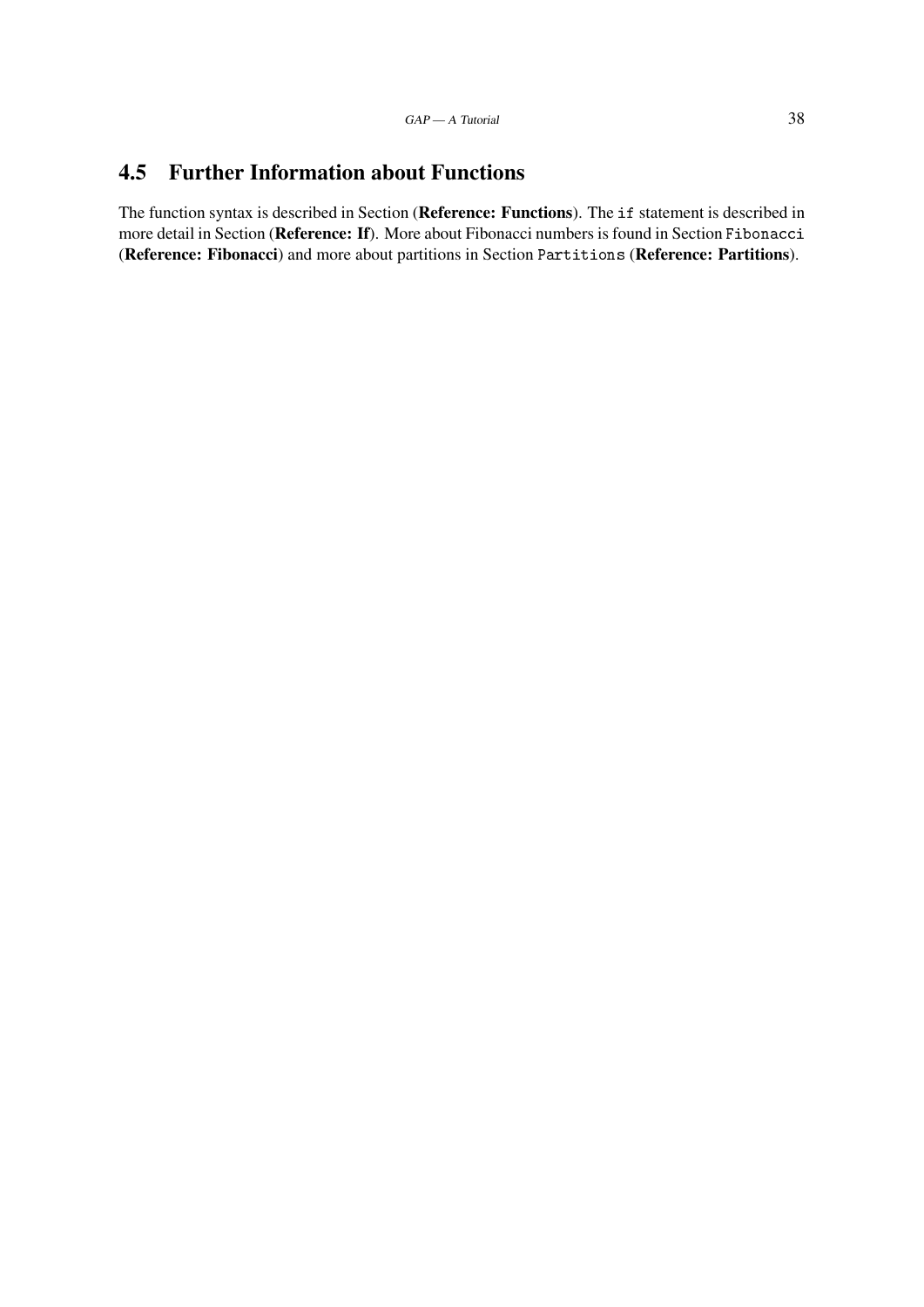## <span id="page-38-0"></span>Chapter 5

# Groups and Homomorphisms

In this chapter we will show some computations with groups. The examples deal mostly with permutation groups, because they are the easiest to input. The functions mentioned here, like Group (Reference: Group Libraries), Size (Reference: Size) or SylowSubgroup (Reference: Sylow-Subgroup), however, are the same for all kinds of groups, although the algorithms which compute the information of course will be different in most cases.

#### <span id="page-38-1"></span>5.1 Permutation groups

Permutation groups are so easy to input because their elements, i.e., permutations, are so easy to type: they are entered and displayed in disjoint cycle notation. So let's construct a permutation group:

```
Example
gap> s8 := Group( (1,2), (1,2,3,4,5,6,7,8) );
Group([ (1,2), (1,2,3,4,5,6,7,8) ])
```
We formed the group generated by the permutations  $(1,2)$  and  $(1,2,3,4,5,6,7,8)$ , which is well known to be the symmetric group  $S_8$  on eight points, and assigned it to the identifier  $\sigma$  s8. Now *S*<sup>8</sup> contains the alternating group on eight points which can be described in several ways, e.g., as the group of all even permutations in s8, or as its derived subgroup. Once we ask GAP to verify that the group is an alternating group acting in its natural permutation representation, the system will display the group accordingly.

Example

```
gap> a8 := DerivedSubgroup( s8 );
Group([ (1,2,3), (2,4,3), (2,4,5), (2,5,6,3,4), (3,7,4), (2,6)(4,7,8,5) ])
gap> Size( a8 ); IsAbelian( a8 ); IsPerfect( a8 );
20160
false
true
gap> IsNaturalAlternatingGroup(a8);
true
gap> a8;
Alt( [ 1 .. 8 ] )
```
Once information about a group like s8 or a8 has been computed, it is stored in the group so that it can simply be looked up when it is required again. This holds for all pieces of information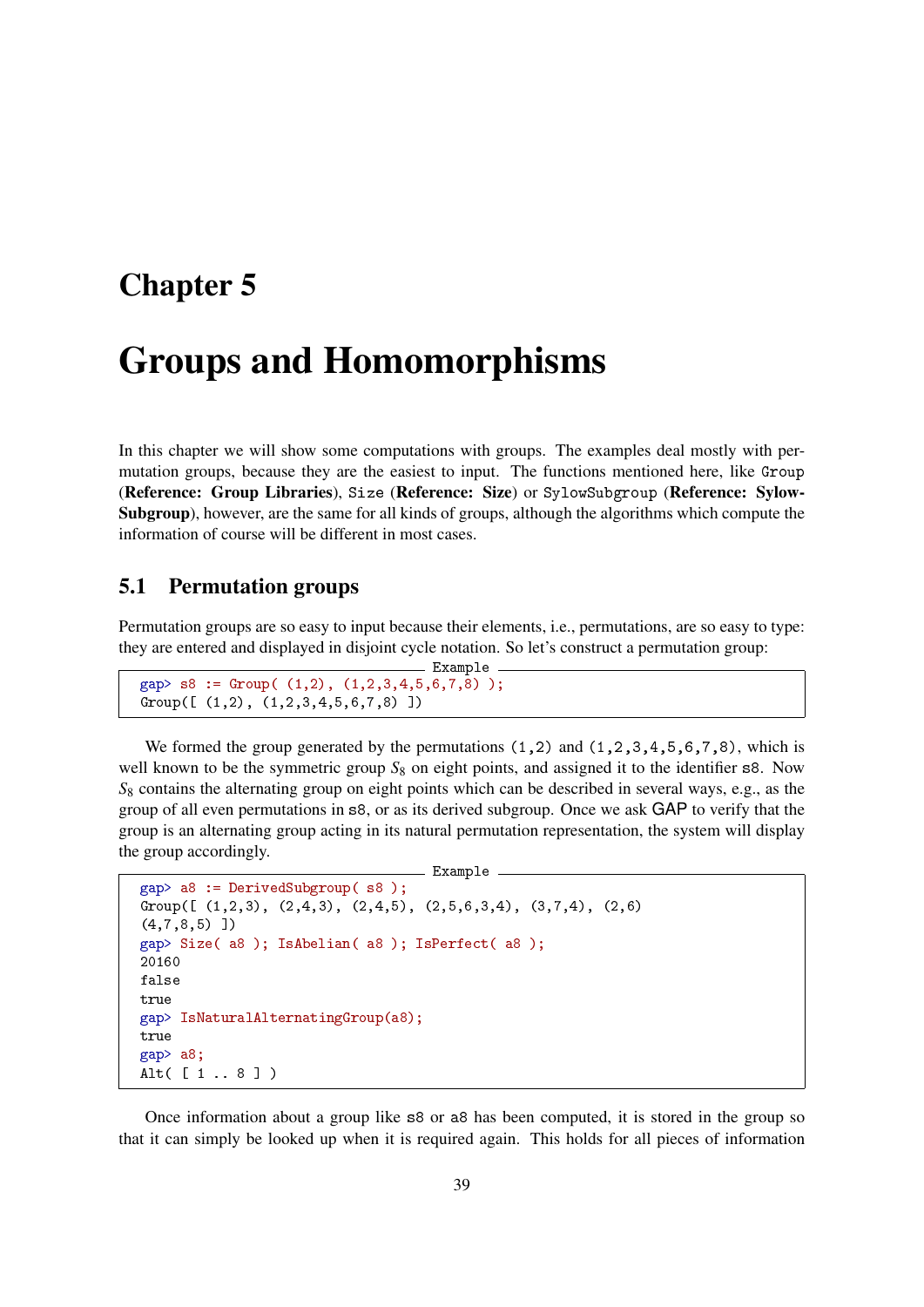in the previous example. Namely, a8 stores its order and that it is nonabelian and perfect, and s8 stores its derived subgroup a8. Had we computed a8 as CommutatorSubgroup( s8, s8 ), however, it would not have been stored, because it would then have been computed as a function of *two* arguments, and hence one could not attribute it to just one of them. (Of course the function CommutatorSubgroup (Reference: CommutatorSubgroup) can compute the commutator subgroup of *two* arbitrary subgroups.) The situation is a bit different for Sylow *p*-subgroups: The function SylowSubgroup (Reference: SylowSubgroup) also requires two arguments, namely a group and a prime *p*, but the result is stored in the group –namely together with the prime *p* in a list that can be accessed with ComputedSylowSubgroups, but we won't dwell on the details here.

```
Example
gap> syl2 := SylowSubgroup( a8, 2 );; Size( syl2 );
64
gap> Normalizer( a8, syl2 ) = syl2;
true
gap> cent := Centralizer( a8, Centre( syl2 ) );; Size( cent );
192
gap> DerivedSeries( cent );; List( last, Size );
[ 192, 96, 32, 2, 1 ]
```
We have typed double semicolons after some commands to avoid the output of the groups (which would be printed by their generator lists). Nevertheless, the beginner is encouraged to type a single semicolon instead and study the full output. This remark also applies for the rest of this tutorial.

With the next examples, we want to calculate a subgroup of  $a_0$  as, then its normalizer and finally determine the structure of the extension. We begin by forming a subgroup generated by three commuting involutions, i.e., a subgroup isomorphic to the additive group of the vector space  $2<sup>3</sup>$ .

```
Example
\text{gap} > \text{elab} := \text{Group}([1,2)(3,4)(5,6)(7,8), (1,3)(2,4)(5,7)(6,8),(1,5)(2,6)(3,7)(4,8);;
gap> Size( elab );
8
gap> IsElementaryAbelian( elab );
true
```
As usual, GAP prints the group by giving all its generators. This can be annoying, especially if there are many of them or if they are of huge degree. It also makes it difficult to recognize a particular group when there are already several around. Note that although it is no problem for *us* to specify a particular group to GAP, by using well-chosen identifiers such as a8 and elab, it is impossible for GAP to use these identifiers when printing a group for us, because the group does not know which identifier(s) point to it, in fact there can be several. In order to give a name to the group itself (rather than to the identifier), you can use the function SetName (Reference: Name). We do this with the name 2<sup> $-$ 3</sup> here which reflects the mathematical properties of the group. From now on, GAP will use this name when printing the group for us, but we still cannot use this name to specify the group to GAP, because the name does not know to which group it was assigned (after all, you could assign the same name to several groups). When talking to the computer, you must always use identifiers.

```
\equiv Example \equivgap> SetName( elab, "<group of type 2^3>" ); elab;
<group of type 2^3>
gap> norm := Normalizer( a8, elab );; Size( norm );
1344
```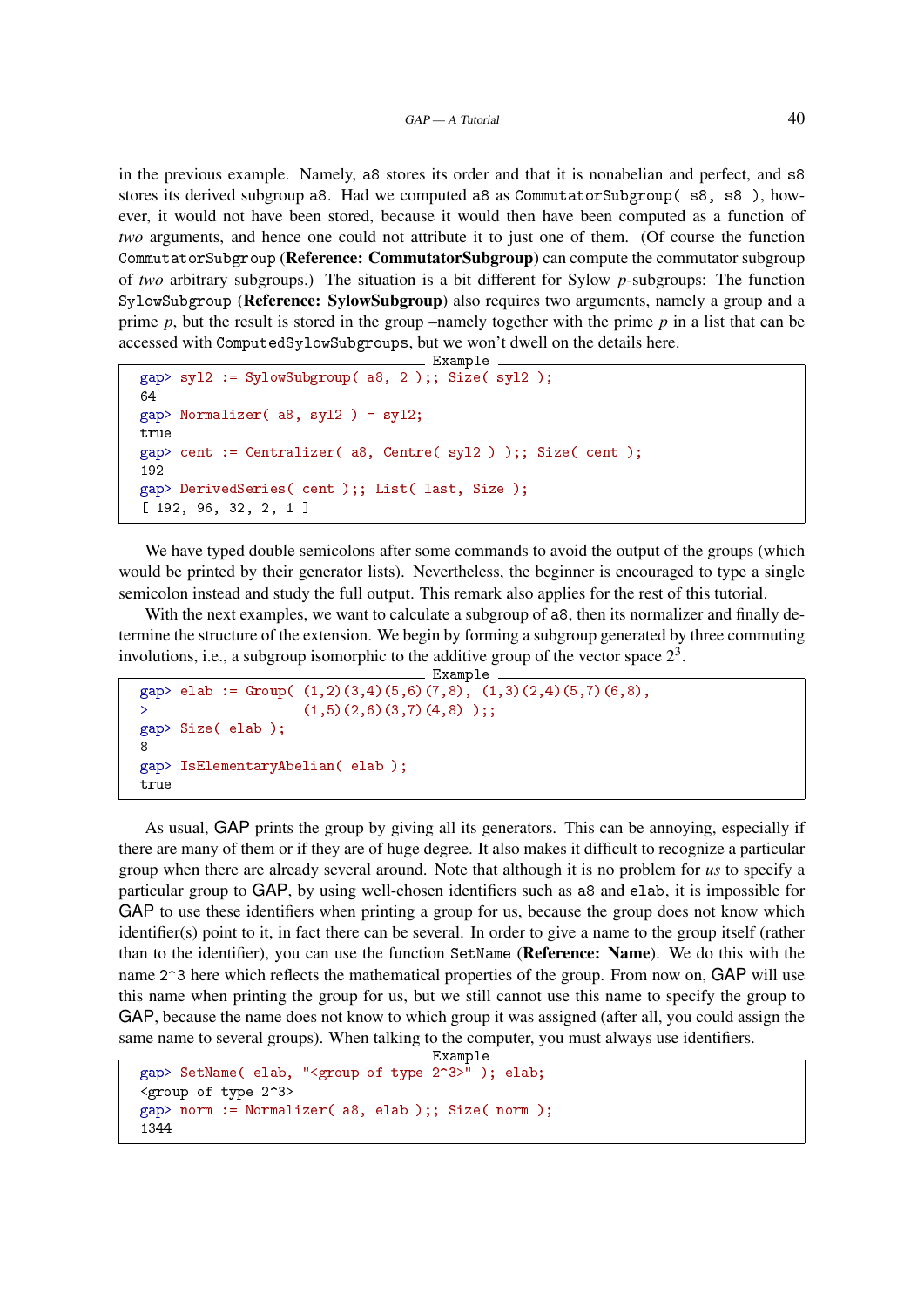Now that we have the subgroup norm of order 1344 and its subgroup elab, we want to look at its factor group. But since we also want to find preimages of factor group elements in norm, we really want to look at the *natural homomorphism* defined on norm with kernel elab and whose image is the factor group.

```
Example
gap> hom := NaturalHomomorphismByNormalSubgroup( norm, elab );
[(2,3)(6,7), (3,4)(7,8), (3,5)(4,6), (5,7)(6,8), (5,6)(7,8),(1,2)(3,4)(5,6)(7,8), (1,3)(2,4)(5,7)(6,8), (1,5)(2,6)(3,7)(4,8)]\rightarrow [ (1,2)(5,6), (2,3)(6,7), (2,4)(3,5), (4,6)(5,7), (4,5)(6,7),
  (0, 0, 0)gap > f := Image( hom );
Group([(1,2)(5,6), (2,3)(6,7), (2,4)(3,5), (4,6)(5,7), (4,5)(6,7),(0, (), ()]gap> Size( f );
168
```
The factor group is again represented as a permutation group (its first three generators are trivial, meaning that the first three generators of the preimage are in the kernel of hom). However, the action domain of this factor group has nothing to do with the action domain of norm. (It only happens that both are subsets of the natural numbers.) We can now form images and preimages under the natural homomorphism. The set of preimages of an element under hom is a coset modulo elab. We use the function PreImages (Reference: PreImages) here because hom is not a bijection, so an element of the range can have several preimages or none at all.

- Example -

```
gap> ker:= Kernel( hom );
Group([(1,2)(3,4)(5,6)(7,8), (1,3)(2,4)(5,7)(6,8), (1,5)(2,6)(3,7)](4,8) ])
gap > x := (1,8,3,5,7,6,2);; Image( hom, x);
(1,7,5,6,2,3,4)
gap> coset := PreImages( hom, last );
RightCoset(Group([ (1,2)(3,4)(5,6)(7,8), (1,3)(2,4)(5,7)(6,8), (1,5)
 (2,6)(3,7)(4,8) ]),(2,8,6,7,3,4,5))
```
Note that GAP is free to choose any representative for the coset of preimages. Of course the quotient of two representatives lies in the kernel of the homomorphism.

Example

```
gap> rep:= Representative( coset );
(2,8,6,7,3,4,5)
gap> x * rep^-1 in ker;
true
```
The factor group f is a simple group, i.e., it has no non-trivial normal subgroups. GAP can detect this fact, and it can then also find the name by which this simple group is known among group theorists. (Such names are of course not available for non-simple groups.)

Example

```
gap> IsSimple( f ); IsomorphismTypeInfoFiniteSimpleGroup( f );
true
rec(
  name := 'A(1,7) = L(2,7) \sim B(1,7) = D(3,7) \sim C(1,7) = S(2,7) \sim 2A(1,\)
```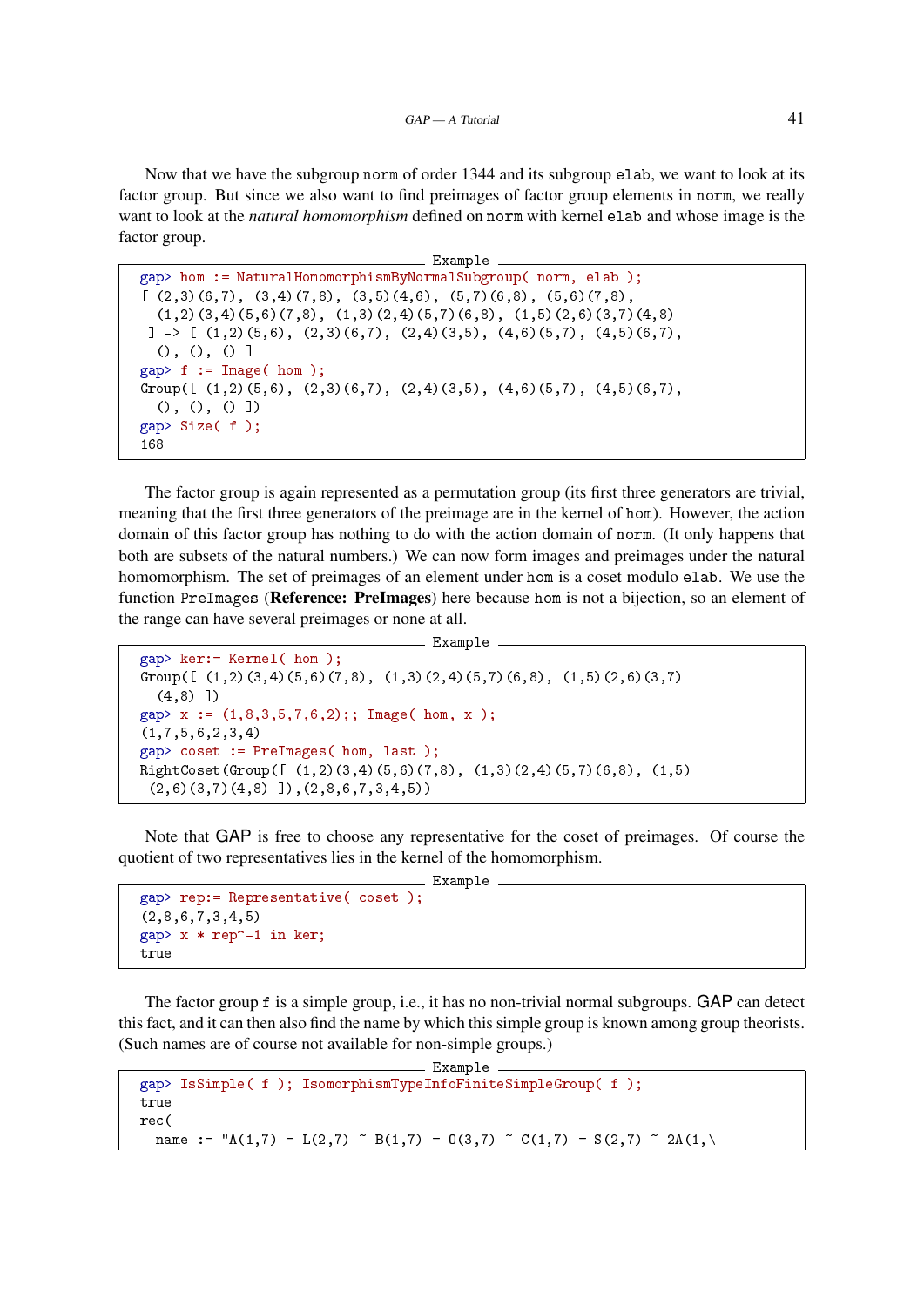```
7) = U(2,7) \sim A(2,2) = L(3,2)", parameter := [ 2, 7 ], series := "L",
  shortname := "L3(2)" )
gap> SetName( f, "L_3(2)" );
```
We give f the name  $L_3(2)$  because the last part of the name string reveals that it is isomorphic to the simple linear group  $L_3(2)$ . This group, however, also has a lot of other names. Names that are connected with a = sign are different names for the same matrix group, e.g.,  $A(2,2)$  is the Lie type notation for the classical notation  $L(3,2)$ . Other pairs of names are connected via  $\tilde{\ }$ , these then specify other classical groups that are isomorphic to that linear group (e.g., the symplectic group  $S(2,7)$ , whose Lie type notation would be  $C(1,7)$ ).

The group norm acts on the eight elements of its normal subgroup elab by conjugation, yielding a representation of  $L_3(2)$  in s8 which leaves one point fixed (namely point 1). The image of this representation can be computed with the function Action (Reference: Action homomorphisms); it is even contained in the group norm and we can show that norm is indeed a split extension of the elementary abelian group  $2^3$  with this image of  $L_3(2)$ .

```
__ Example _
gap> op := Action( norm, elab );
Group([ (), ( ), ( ), ( 5, 6)(7, 8), (5, 7)(6, 8), (3, 4)(7, 8), (3, 5)(4, 6),(2,3)(6,7)]
gap> IsSubgroup( a8, op ); IsSubgroup( norm, op );
true
true
gap> IsTrivial( Intersection( elab, op ) );
true
gap> SetName( norm, "2^3:L_3(2)" );
```
By the way, you should not try the operator < instead of the function IsSubgroup (Reference: IsSubgroup). Something like

```
Example
gap> elab < a8;
false
```
will not cause an error, but the result does not signify anything about the inclusion of one group in another; < tests which of the two groups is less in some total order. On the other hand, the equality operator = in fact does test the equality of its arguments.

*Summary.* In this section we have used the elementary group functions to determine the structure of a normalizer. We have assigned names to the involved groups which reflect their mathematical structure and GAP uses these names when printing the groups.

### <span id="page-41-0"></span>5.2 Actions of Groups

In order to get another representation of a8, we consider another action, namely that on the elements of a certain conjugacy class by conjugation.

In the following example we temporarily increase the line length limit from its default value 80 to 82 in order to make the long expression fit into one line.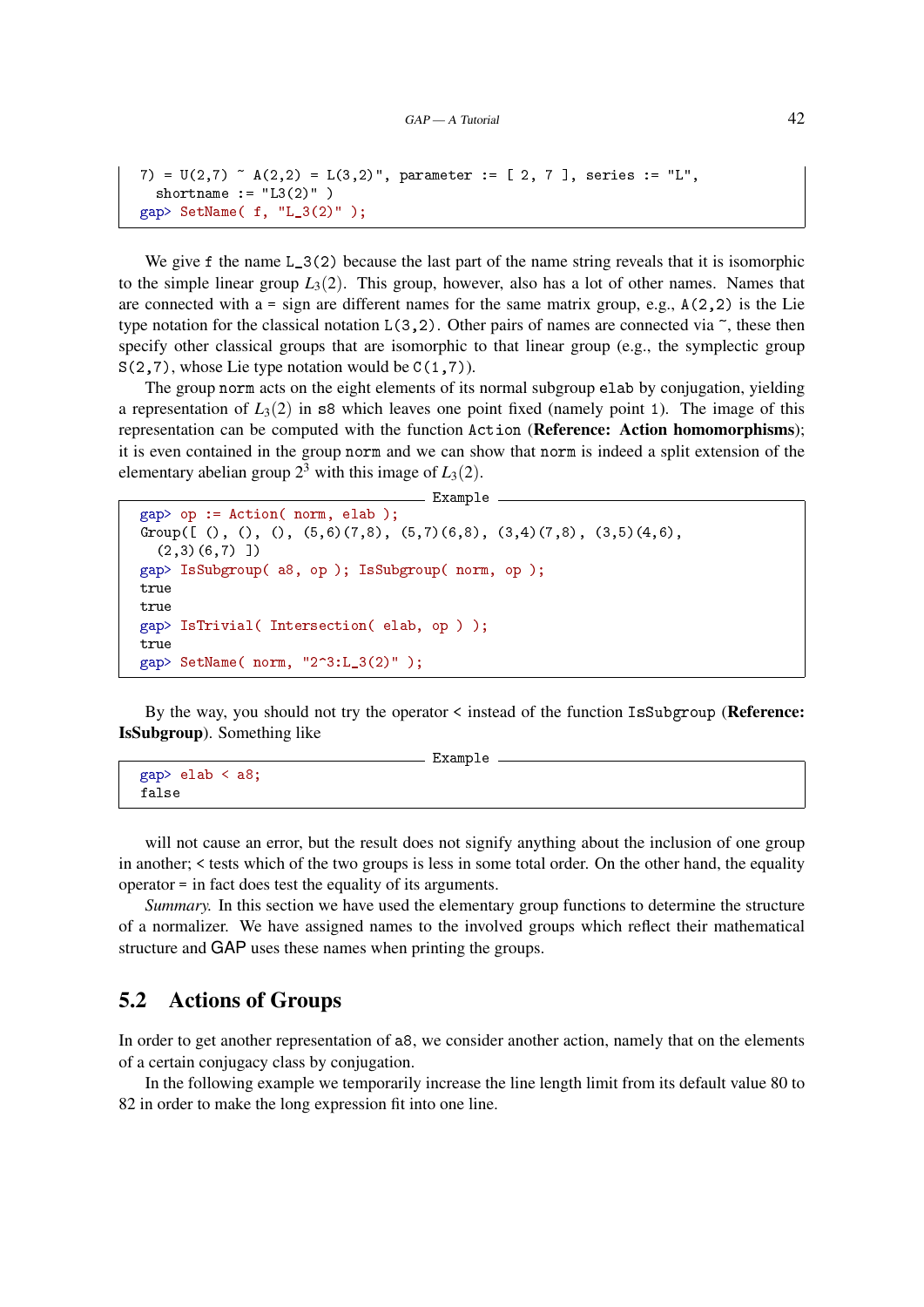```
Example
gap> ccl := ConjugacyClasses( a8 );; Length( ccl );
14
gap> List( ccl, c -> Order( Representative( c ) ) );
[ 1, 2, 2, 3, 6, 3, 4, 4, 5, 15, 15, 6, 7, 7 ]
gap> List( ccl, Size );
[ 1, 210, 105, 112, 1680, 1120, 2520, 1260, 1344, 1344, 1344, 3360,
  2880, 2880 ]
```
Note the difference between Order (Reference: Order) (which means the element order), Size (Reference: Size) (which means the size of the conjugacy class) and Length (Reference: Length) (which means the length of a list). We choose to let a8 operate on the class of length 112.

\_ Example \_

```
gap > class := First(ccl, c -> Size(c) = 112);gap> op := Action( a8, AsList( class ),OnPoints );;
```
We use AsList (Reference: AsList) here to convert the conjugacy class into a list of its elements whereas we wrote Action( norm, elab ) directly in the previous section. The reason is that the elementary abelian group elab can be quickly enumerated by GAP whereas the standard enumeration method for conjugacy classes is slower than just explicit calculation of the elements. However, GAP is reluctant to construct explicit element lists, because for really large groups this direct method is infeasible.

Note also the function First (Reference: First), used to find the first element in a list which passes some test.

In this example, we have specified the action function  $\text{OnPoints}$  (Reference: OnPoints) in this example, which is defined as  $OnPoints( d, g) = d \hat{g}$ . This "caret" operator denotes conjugation in a group if both arguments *d* and *g* are group elements (contained in a common group), but it also denotes the natural action of permutations on positive integers (and exponentiation of integers as well, of course). It is in fact the default action and will be supplied by the system if not given. Another common action is for example always assumes OnRight (Reference: OnRight), which means right multiplication, defined as  $d * g$ . (Group actions in GAP are always from the right.)

We now have a permutation representation op on 112 points, which we test for primitivity. If it is not primitive, we can obtain a minimal block system (i.e., one where the blocks have minimal length) by the function Blocks (Reference: Blocks).

Example

```
gap> IsPrimitive(op, [1.. 112]);
false
gap> blocks := Blocks( op, [ 1 .. 112 ] );;
```
Note that we must specify the domain of the action. You might think that the functions IsPrimitive (Reference: IsPrimitive) and Blocks (Reference: Blocks) could use [1... ] as default domain if no domain was given. But this is not so easy, for example would the default domain of Group(  $(2,3,4)$  ) be  $[1 \ldots 4]$  or  $[2 \ldots 4]$ ? To avoid confusion, all action functions require that you specify the domain of action. If we had specified  $\begin{bmatrix} 1 & \dots & 113 \end{bmatrix}$  in the primitivity test above, point 113 would have been a fixpoint (and the action would not even have been transitive).

Now blocks is a list of blocks (i.e., a list of lists), which we do not print here for the sake of saving paper (try it for yourself). In fact all we want to know is the size of the blocks, or rather how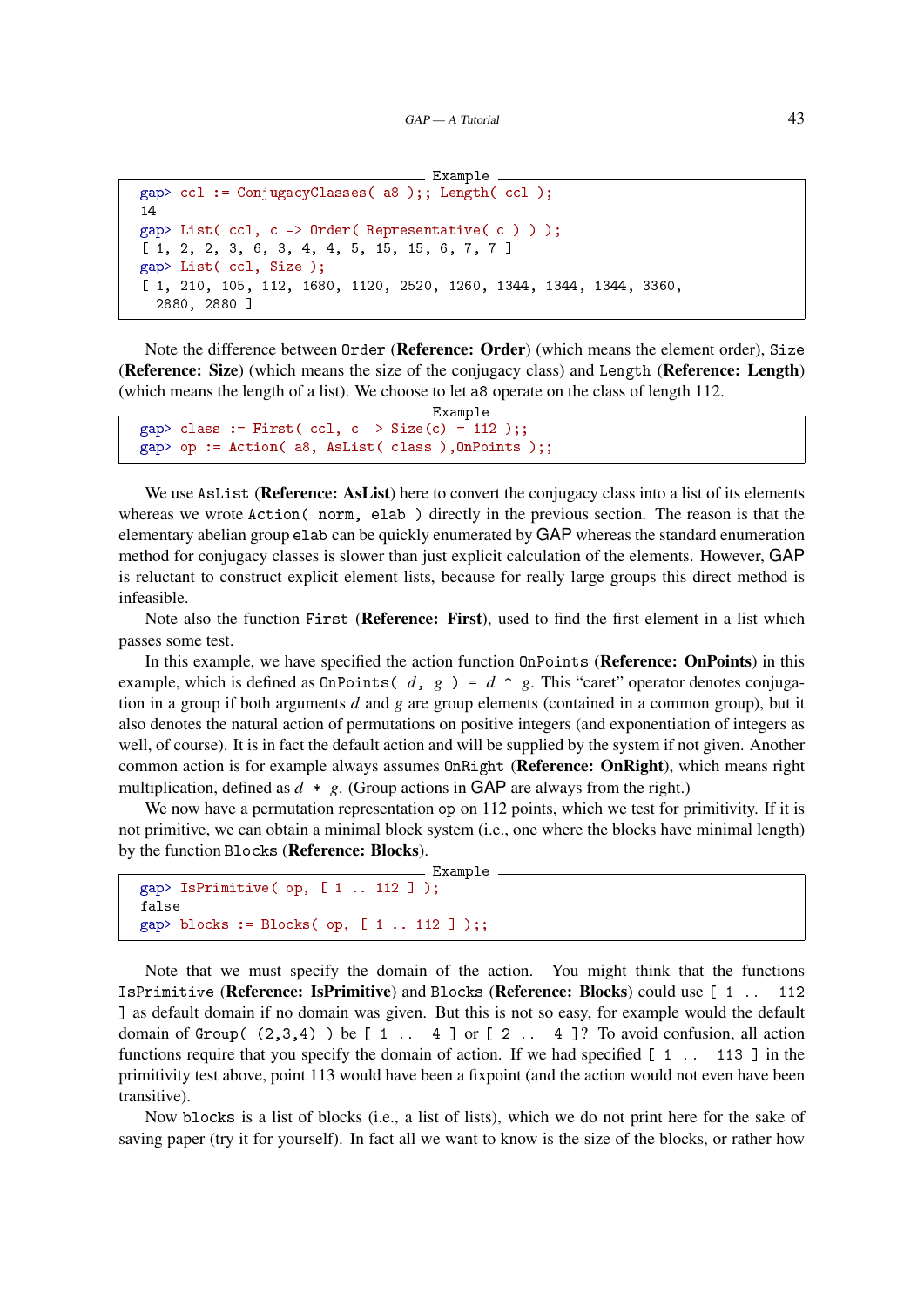many there are (the product of these two numbers must of course be 112). Then we can obtain a new permutation group of the corresponding degree by letting op act on these blocks setwise.

```
Example
gap> Length( blocks[1] ); Length( blocks );
\mathcal{D}56
gap> op2 := Action( op, blocks, OnSets );;
gap> IsPrimitive( op2, [ 1 .. 56 ] );
true
```
Note that we give a third argument (the action function OnSets (Reference: OnSets)) to indicate that the action is not the default action on points but an action on sets of elements given as sorted lists. (Section (Reference: Basic Actions) lists all actions that are pre-defined by GAP.)

The action of op on the given block system gave us a new representation on 56 points which is primitive, i.e., the point stabilizer is a maximal subgroup. We compute its preimage in the representation on eight points using the associated action homomorphisms (which of course in this case are monomorphisms). We construct the composition of two homomorphisms with the \* operator, reading left-to-right.

```
- Example -
gap> ophom := ActionHomomorphism( a8, op );;
gap> ophom2 := ActionHomomorphism( op, op2 );;
gap> composition := ophom * ophom2;;
gap> stab := Stabilizer( op2, 2 );;
gap> preim := PreImages( composition, stab );
Group([ (1,2,4), (6,7,8), (3,6,8), (5,8,6), (1,2)(3,8)])
```
Alternatively, it is possible to create action homomorphisms immediately (without creating the action first) by giving the same set of arguments to ActionHomomorphism (Reference: ActionHomomorphism).

```
Example
gap> nophom := ActionHomomorphism( a8, AsList(class) );
<action homomorphism>
gap> IsSurjective(nophom);
false
gap Image(nophom, (1,2,3));
(2,43,14)(3,44,20)(4,45,26)(5,46,32)(6,47,38)(8,13,48)(9,19,53)(10,25,58)(11,31,63)(12,37,68)(15,49,73)(16,50,74)(17,51,75)(18,52,76)(21,54,
77)(22,55,78)(23,56,79)(24,57,80)(27,59,81)(28,60,82)(29,61,83)(30,62,
84)(33,64,85)(34,65,86)(35,66,87)(36,67,88)(39,69,89)(40,70,90)(41,71,
91)(42,72,92)
```
In this situation, however (for performance reasons, avoiding computation an image that might never be needed) the homomorphism is defined to be not into the *Image* of the action, but into the *full symmetric group*, i.e. it is not automatically surjective. Surjectivity can be enforced by giving the string "surjective" as an extra last argument. The Image of the action homomorphism of course is the same group in either case.

```
\_ Example \_gap> Size(Range(nophom));
1974506857221074023536820372759924883412778680349753377966562950949028\
```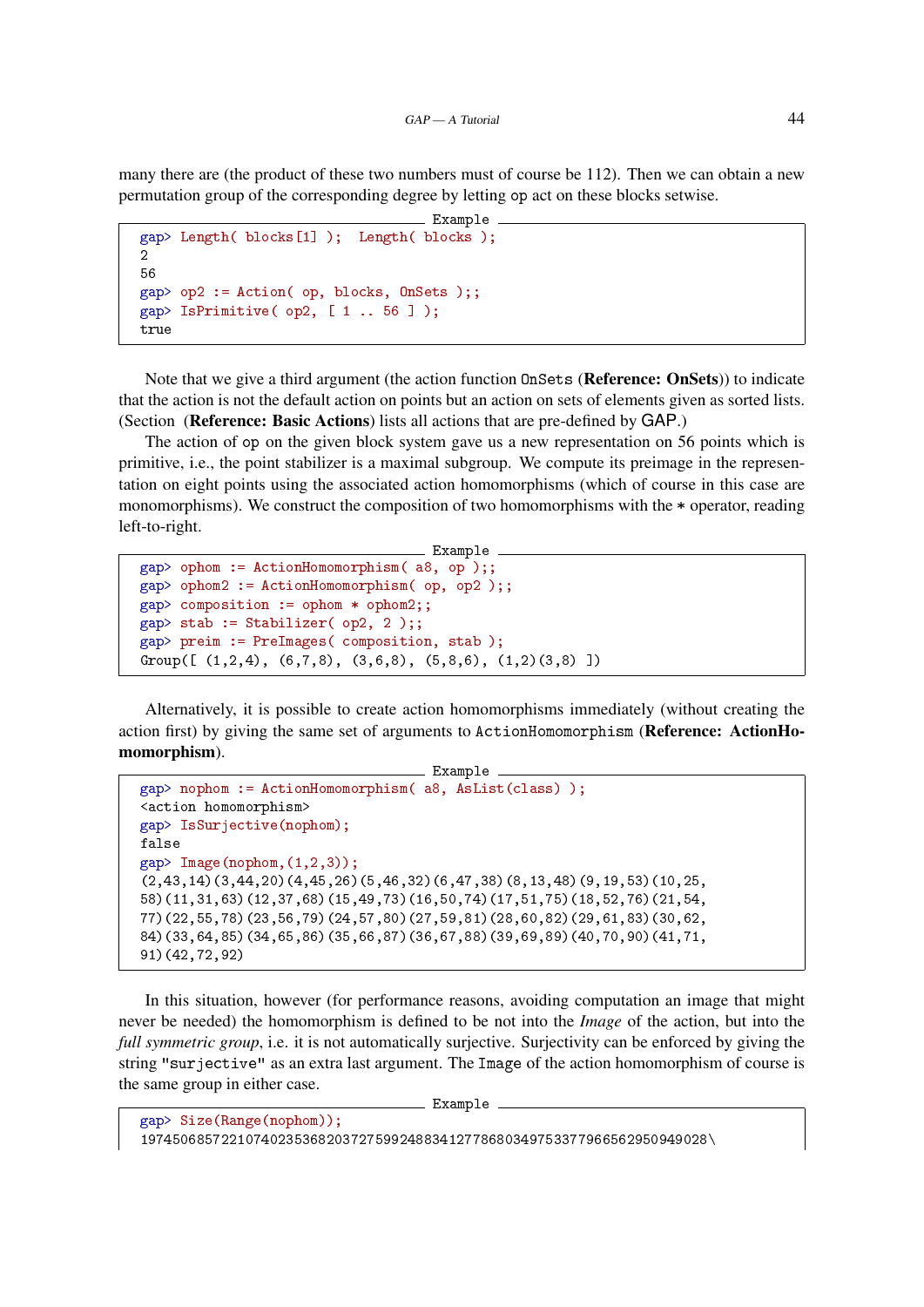```
5896977181144089422435502777936659795733823785363827233491968638562181\
1850780464277094400000000000000000000000000
gap> Size(Range(ophom));
20160
gap> nophom := ActionHomomorphism( a8, AsList(class),"surjective" );
<action epimorphism>
gap> Size(Range(nophom));
20160
```
Continuing the example, the normalizer of an element in the conjugacy class class is a group of order 360, too. In fact, it is a conjugate of the maximal subgroup we had found before, and a conjugating element in a8 is found by the function RepresentativeAction (Reference: RepresentativeAction).

```
Example
gap> sgp := Normalizer( a8, Subgroup(a8,[Representative(class)]) );;
gap> Size( sgp );
360
gap> RepresentativeAction( a8, sgp, preim );
(2, 4, 3)
```
One of the most prominent actions of a group is on the cosets of a subgroup. Naïvely this can be done by constructing the cosets and acting on them by right multiplication. Example

```
gap> cosets:=RightCosets(a8,norm);;
gap> op:=Action(a8,cosets,OnRight);
Group([(1,2,3)(4,6,5)(7,8,9)(10,12,11)(13,14,15), (1,2,3)(4,13,9)](5,7,11)(6,10,15)(8,14,12), (1,11,6)(2,15,4)(3,9,5)(7,13,10)(8,12,14), (1,10,12,3,13)(2,7,15,14,5)(4,6,8,9,11), (1,12,15)(2,10,5)(3,11,8)(4,9,13)(6,14,7), (1,4,13,10)(2,15,14,3)(5,12,11,6)(7,9)]
gap> NrMovedPoints(op);
15
```
A problem with this approach is that creating (and storing) all cosets can be very memory intensive if the subgroup index gets large. Because of this, GAP provides special objects which act like a list of elements, but do not actually store elements but compute them on the go. Such a simulated list is called an *enumerator*. The easiest example of this concept is the Enumerator (Reference: Enumerator) of a group. While it behaves like a list of elements, it requires far less storage, and is applicable to potentially huge groups for which it would be completely infeasible to write down all elements:

```
Example
```

```
gap> enum:=Enumerator(SymmetricGroup(20));
<enumerator of perm group>
gap> Length(enum);
2432902008176640000
gap> enum[123456789012345];
(1,4,15,3,14,11,8,17,6,18,5,7,20,13,10,9,2,12)
gap> Position(enum,(1,2,3,4,5,6,7,8,9,10));
71948729603
```
For the action on cosets the object of interest is the RightTransversal (Reference: Right-Transversal) of a subgroup. Again, it does not write out actual elements and thus can be created even for subgroups of large index.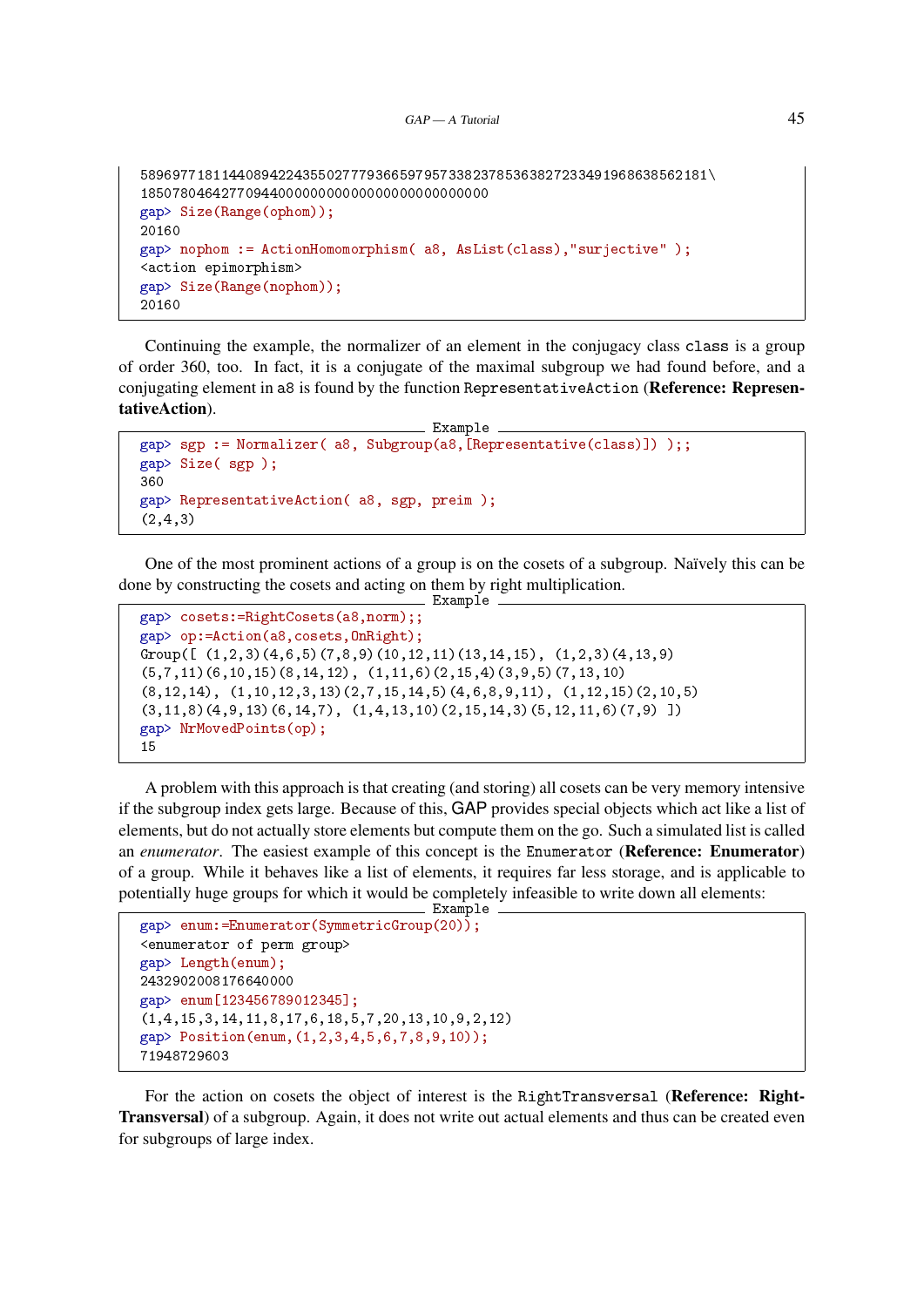```
Example
```

```
gap> t:=RightTransversal(a8,norm);
RightTransversal(Alt( [ 1 .. 8 ] ),2^3:L_3(2))
gap> t[7];
(4,6,5)
gap > Position(t, (4, 6, 7, 8, 5));8
gap Position(t, (1,2,3));
fail
```
For the action on cosets there is the added complication that not every group element is in the transversal (as the last example shows) but the action on cosets of a subgroup usually will not preserve a chosen set of coset representatives. Because of this issue, all action functionality actually uses PositionCanonical (Reference: PositionCanonical) instead of Position (Reference: Position). In general, for elements contained in a list, PositionCanonical (Reference: PositionCanonical) returns the same as Position. If the element is not contained in the list (and for special lists, such as transversals), PositionCanonical returns the list element representing the same objects, e.g. the transversal element representing the same coset.

Example

```
gap> PositionCanonical(t,(1,2,3));
\mathcal{D}gap> t[2];
(6,7,8)
gap> t[2]/(1,2,3);
(1,3,2)(6,7,8)gap> last in norm;
true
```
Thus, acting on a RightTransversal with the OnRight action will in fact (in a slight abuse of definitions) produce the action of a group on cosets of a subgroup and is in general the most efficient way of creating this action.

```
Example
gap> Action(a8,RightTransversal(a8,norm),OnRight);
Group([(1,2,3)(4,6,5)(7,8,9)(10,12,11)(13,14,15), (1,2,3)(4,13,9)](5,7,11)(6,10,15)(8,14,12), (1,11,6)(2,15,4)(3,9,5)(7,13,10)
(8,12,14), (1,10,12,3,13)(2,7,15,14,5)(4,6,8,9,11), (1,12,15)(2,10,5)(3,11,8)(4,9,13)(6,14,7), (1,4,13,10)(2,15,14,3)(5,12,11,6)(7,9)]
```
*Summary.* In this section we have learned how groups can operate on GAP objects such as integers and group elements. We have used ActionHomomorphism (Reference: ActionHomomorphism), among others, to construct the corresponding actions and homomorphisms and have seen how transversals can be used to create the action on cosets of a subgroup.

### 5.3 Subgroups as Stabilizers

Action functions can also be used without constructing external sets. We will try to find several subgroups in a8 as stabilizers of such actions. One subgroup is immediately available, namely the stabilizer of one point. The index of the stabilizer must of course be equal to the length of the orbit, i.e., 8.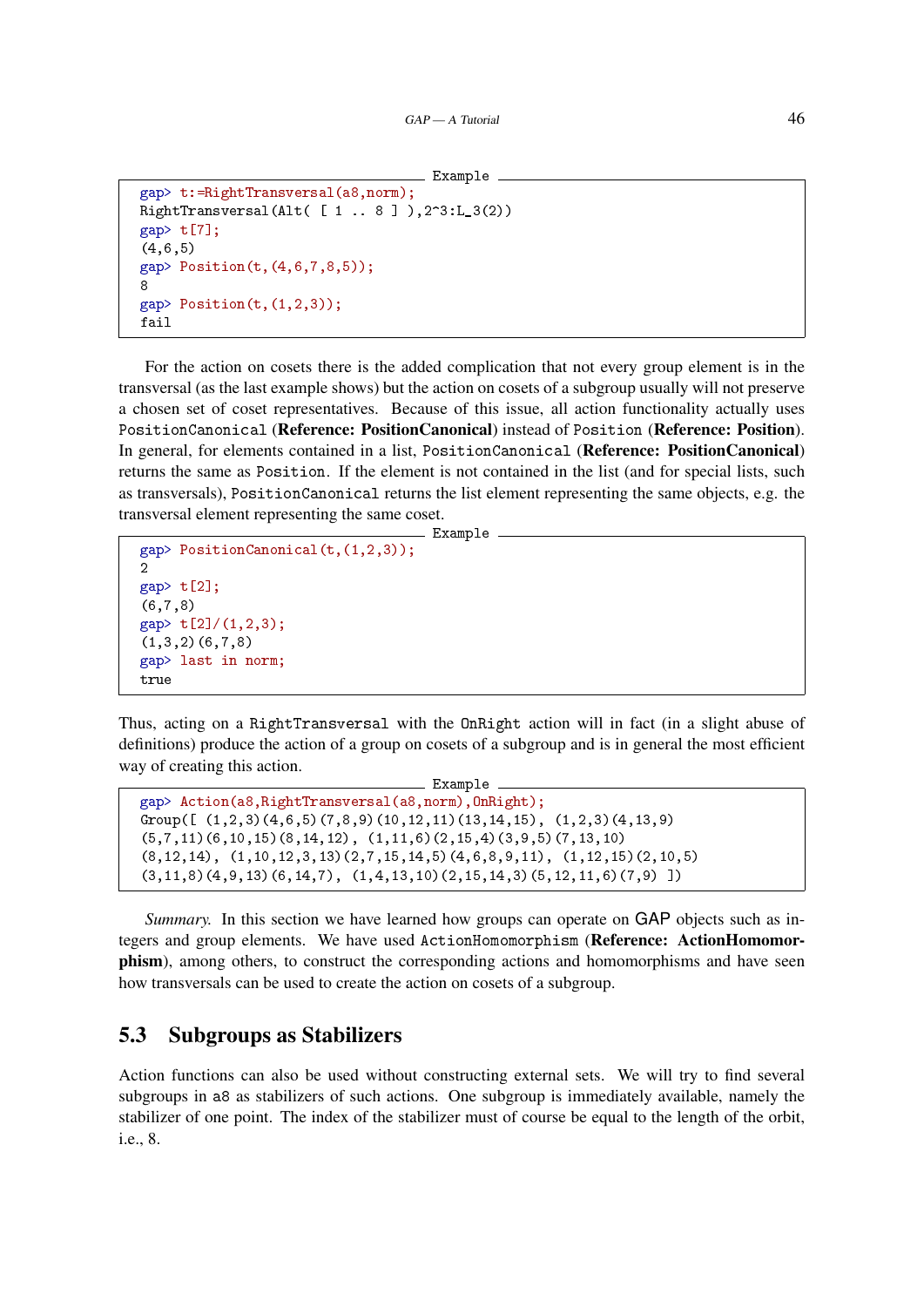Example

```
gap u8 := Stabilizer( a8, 1);
Group([ (2,3,4,5,6,7,8), (2,4,5,6,7,8,3) ])
gap> Index( a8, u8 );
gap> Orbit( a8, 1 ); Length( last );
[ 1, 3, 2, 4, 5, 6, 7, 8 ]
```
8

8

This gives us a hint how to find further subgroups. Each subgroup is the stabilizer of a point of an appropriate transitive action (namely the action on the cosets of that subgroup or another action that is equivalent to this action). So the question is how to find other actions. The obvious thing is to operate on pairs of points. So using the function Tuples (Reference: Tuples) we first generate a list of all pairs.

```
- Example -
gap > pairs := Tuples([1..8], 2);
```
Now we would like to have a8 operate on this domain. But we cannot use the default action OnPoints (Reference: OnPoints) because powering a list by a permutation via the caret operator  $\hat{ }$ is not defined. So we must tell the functions from the actions package how the group elements operate on the elements of the domain (here and below, the word "package" refers to the GAP functionality for group actions, not to a GAP package). In our example we can do this by simply passing OnPairs (Reference: OnPairs) as an optional last argument. All functions from the actions package accept such an optional argument that describes the action. One example is IsTransitive (Reference: IsTransitive).

```
Example
gap> IsTransitive( a8, pairs, OnPairs );
false
```
The action is of course not transitive, since the pairs  $[1, 1]$  and  $[1, 2]$  cannot lie in the same orbit. So we want to find out what the orbits are. The function Orbits (Reference: Orbits) does that for us. It returns a list of all the orbits. We look at the orbit lengths and representatives for the orbits.

```
\_ Example
gap> orbs := Orbits( a8, pairs, OnPairs );; Length( orbs );
\mathcal{L}gap> List( orbs, Length );
[ 8, 56 ]
gap> List( orbs, o -> o[1] );
[ [ 1, 1 ], [ 1, 2 ] ]
```
The action of a8 on the first orbit (this is the one containing  $[1,1]$ , try  $[1,1]$  in orbs  $[1]$ ) is of course equivalent to the original action, so we ignore it and work with the second orbit.

```
Example
gap> u56 := Stabilizer( a8, orbs[2][1], OnPairs );; Index( a8, u56 );
56
```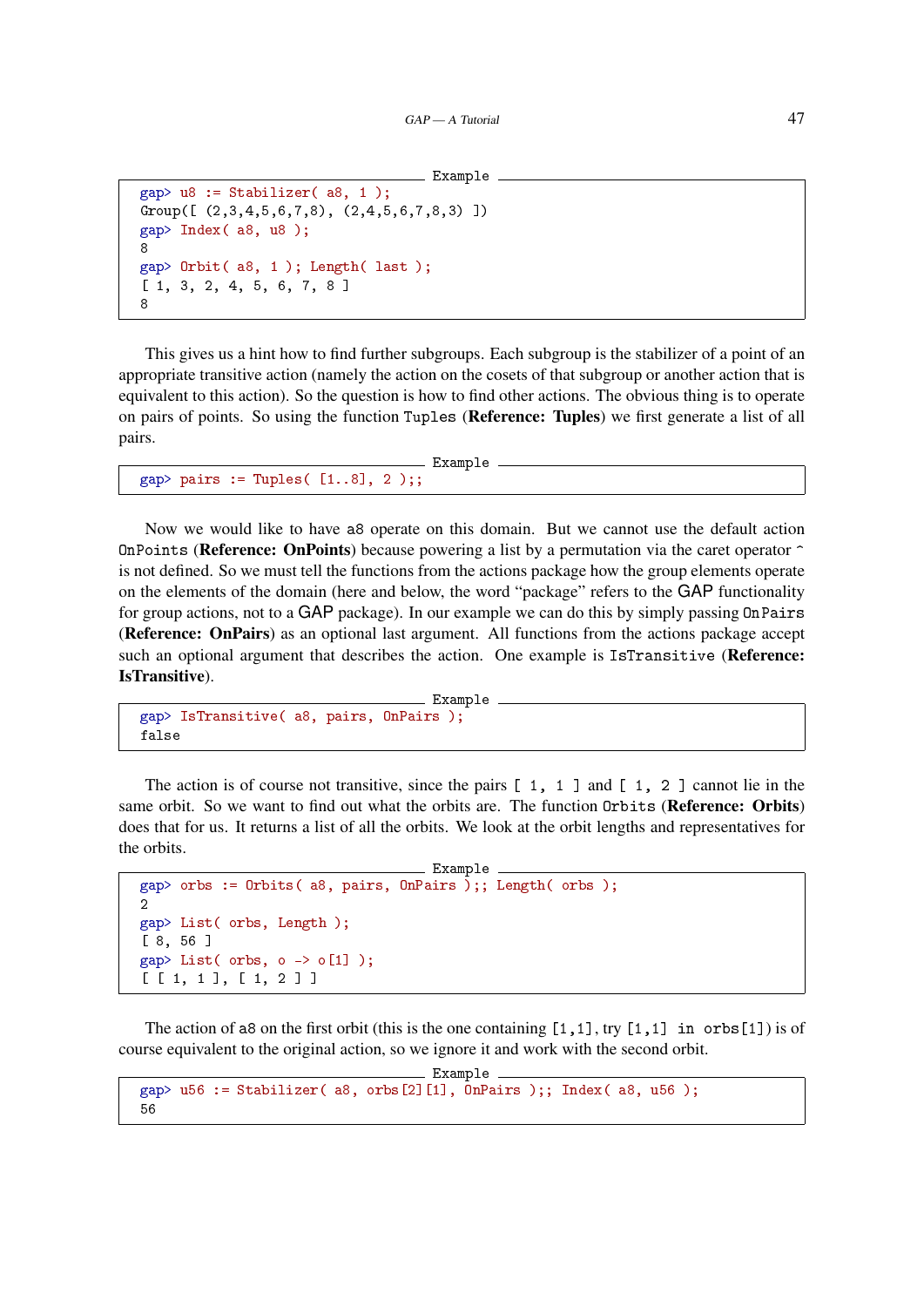So now we have found a second subgroup. To make the following computations a little bit easier and more efficient we would now like to work on the points [ 1 .. 56 ] instead of the list of pairs. The function ActionHomomorphism (Reference: ActionHomomorphism) does what we need. It creates a homomorphism defined on a8 whose image is a new group that acts on [ 1 .. 56 ] in the same way that a8 acts on the second orbit.

```
Example
gap> h56 := ActionHomomorphism( a8, orbs[2], OnPairs );;
gap> a8_56 := Image( h56 );;
```
We would now like to know if the subgroup u56 of index 56 that we found is maximal or not. As we have used already in Section [5.2,](#page-41-0) a subgroup is maximal if and only if the action on the cosets of this subgroup is primitive.

```
Example
gap> IsPrimitive(a856, [1..56]);
false
```
Remember that we can leave out the function if we mean OnPoints (Reference: OnPoints) but that we have to specify the action domain for all action functions.

We see that a8<sub>-</sub>56 is not primitive. This means of course that the action of a8 on orb[2] is not primitive, because those two actions are equivalent. So the stabilizer u56 is not maximal. Let us try to find its supergroups. We use the function Blocks (Reference: Blocks) to find a block system. The (optional) third argument in the following example tells Blocks (Reference: Blocks) that we want a block system where 1 and 3 lie in one block.

Example gap> blocks := Blocks( a8\_56, [1..56], [1,3] );;

The result is a list of sets, such that a8\_56 acts on those sets. Now we would like the stabilizer of this action on the sets. Because we want to operate on the sets we have to pass OnSets (Reference: OnSets) as third argument.

```
Example
gap> u8_56 := Stabilizer( a8_56, blocks[1], OnSets );;
gap> Index( a8_56, u8_56 );
8
gap> u8b := PreImages( h56, u8_56 );; Index( a8, u8b );
8
gap> IsConjugate( a8, u8, u8b );
true
```
So we have found a supergroup of u56 that is conjugate in a8 to u8. This is not surprising, since u8 is a point stabilizer, and u56 is a two point stabilizer in the natural action of a8 on eight points.

Here is a *warning*: If you specify OnSets (**Reference: OnSets**) as third argument to a function like Stabilizer (Reference: Stabilizers), you have to make sure that the point (i.e. the second argument) is indeed a set. Otherwise you will get a puzzling error message or even wrong results! In the above example, the second argument blocks[1] came from the function Blocks (Reference: Blocks), which returns a list of sets, so everything was OK.

Actually there is a third block system of a8\_56 that gives rise to a third subgroup.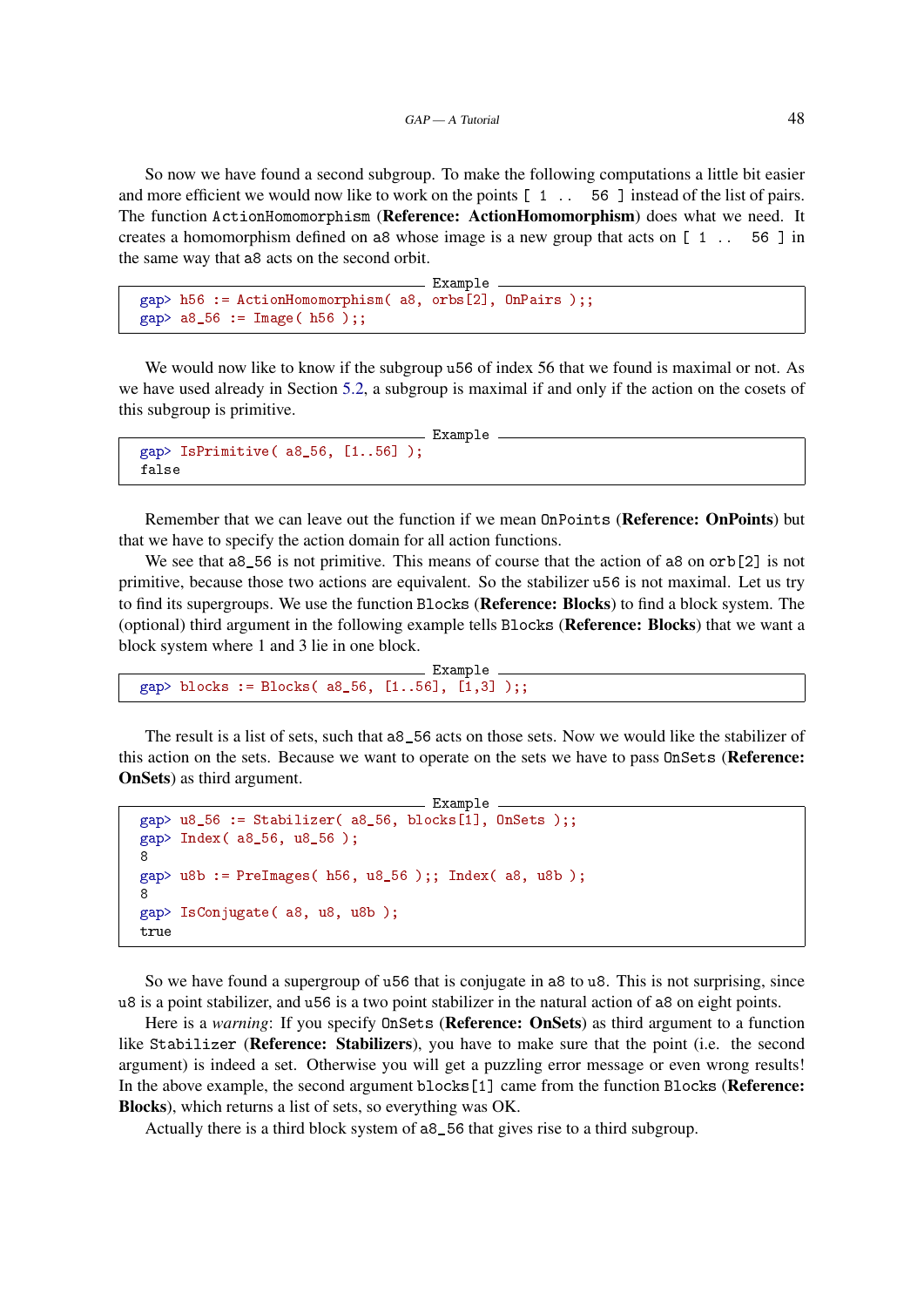```
_ Example .
gap> seed:=First(AllBlocks(a8_56),x->Length(x)=2);;
gap> blocks := Blocks( a8_56, [1..56], seed);;
gap u28_56 := Stabilizer( a8_56, seed, OnSets );;
gap> u28 := PreImages( h56, u28_56 );;
gap> Index( a8, u28 );
28
```
We know that the subgroup u28 of index 28 is maximal, because we know that a8 has no subgroups of index 2, 4, or 7. However we can also quickly verify this by checking that a8\_56 acts primitively on the 28 blocks.

```
Example
gap> IsPrimitive( a8 56, blocks, OnSets \overline{)}:
true
```
Stabilizer (Reference: Stabilizers) is not only applicable to groups like a8 but also to their subgroups like u56. So another method to find a new subgroup is to compute the stabilizer of another point in u56. Note that u56 already leaves 1 and 2 fixed.

Example

```
gap u336 := Stabilizer( u56, 3);;
gap> Index( a8, u336 );
336
```
Other functions are also applicable to subgroups. In the following we show that u336 acts regularly on the 60 triples of  $[4 \ldots 8]$  which contain no element twice. We construct the list of these 60 triples with the function Orbit (Reference: Orbit) (using OnTuples (Reference: OnTuples) as the natural generalization of OnPairs (Reference: OnPairs)) and then pass it as action domain to the function IsRegular (Reference: IsRegular). The positive result of the regularity test means that this action is equivalent to the actions of u336 on its 60 elements from the right.

Example

```
gap> IsRegular( u336, Orbit( u336, [4,5,6], OnTuples ), OnTuples );
true
```
Just as we did in the case of the action on the pairs above, we now construct a new permutation group that acts on [ 1 .. 336 ] in the same way that a8 acts on the cosets of u336. But this time we let a8 operate on a right transversal, just like norm did in the natural homomorphism above.

Example

```
gap> t := RightTransversal( a8, u336 );;
gap > a8_336 := Action(a8, t, OnRight);
```
To find subgroups above u336 we again look for nontrivial block systems.

```
. Example
gap> blocks := Blocks( a8_336, [1..336] );; blocks[1];
[ 1, 43, 85 ]
```
We see that the union of u336 with its 43rd and its 85th coset is a subgroup in a8 \_336, its index is 112. We can obtain it as the closure of u336 with a representative of the 43rd coset, which can be found as the 43rd element of the transversal t. Note that in the representation a8\_336 on 336 points, this subgroup corresponds to the stabilizer of the block [ 1, 43, 85 ].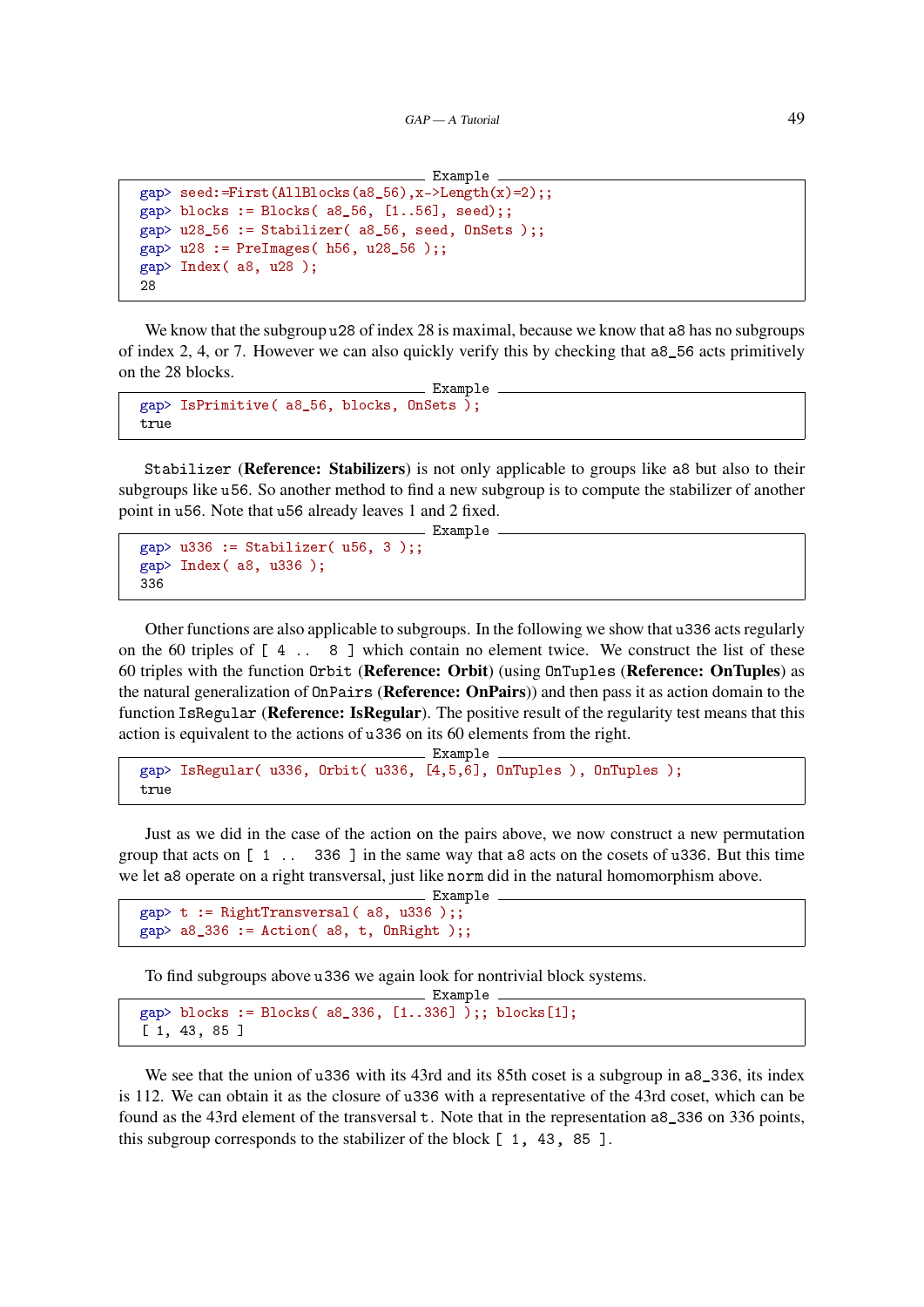```
Example
gap> u112 := ClosureGroup(u336, t[43]);;
gap> Index( a8, u112 );
112
```
Above this subgroup of index 112 lies a subgroup of index 56, which is not conjugate to u56. In fact, unlike u56 it is maximal. We obtain this subgroup in the same way that we obtained u112, this time forcing two points, namely 7 and 43 into the first block.

```
Example
gap> blocks := Blocks( a8_336, [1..336], [1,7,43] );;
gap> Length( blocks );
56
gap> u56b := ClosureGroup( u112, t[7] );; Index( a8, u56b );
56
gap> IsPrimitive( a8_336, blocks, OnSets );
true
```
We already mentioned in Section [5.2](#page-41-0) that there is another standard action of permutations, namely the conjugation. E.g., since no other action is specified in the following example, OrbitLength (Reference: OrbitLength) simply acts via OnPoints (Reference: OnPoints), and because perm\_1  $\hat{p}$  perm 2 is defined as the conjugation of perm 2 on perm 1, in fact we compute the length of the

conjugacy class of  $(1,2)(3,4)(5,6)(7,8)$ .

```
Example
gap> OrbitLength( a8, (1,2)(3,4)(5,6)(7,8) );
105
gap> orb := Orbit( a8, (1,2)(3,4)(5,6)(7,8) );;
gap> u105 := Stabilizer( a8, (1,2)(3,4)(5,6)(7,8) );; Index( a8, u105 );
105
```
Note that although the length of a conjugacy class of any element *g* in any finite group *G* can be computed as OrbitLength( *G*, *g* ), the command Size( ConjugacyClass( *G*, *g* ) ) is probably more efficient.

```
Example
gap> Size( ConjugacyClass( a8, (1,2)(3,4)(5,6)(7,8) ) );
105
```
Of course the stabilizer u105 is in fact the centralizer of the element  $(1,2)(3,4)(5,6)(7,8)$ . Stabilizer (Reference: Stabilizers) notices that and computes the stabilizer using the centralizer algorithm for permutation groups. In the usual way we now look for the subgroups above u105.

```
Example
gap> blocks := Blocks( a8, orb );; Length( blocks );
15
gap> Set(blocks[1]);
[(1,2)(3,4)(5,6)(7,8), (1,3)(2,4)(5,7)(6,8), (1,4)(2,3)(5,8)(6,7),(1,5)(2,6)(3,7)(4,8), (1,6)(2,5)(3,8)(4,7), (1,7)(2,8)(3,5)(4,6),(1,8)(2,7)(3,6)(4,5)]
```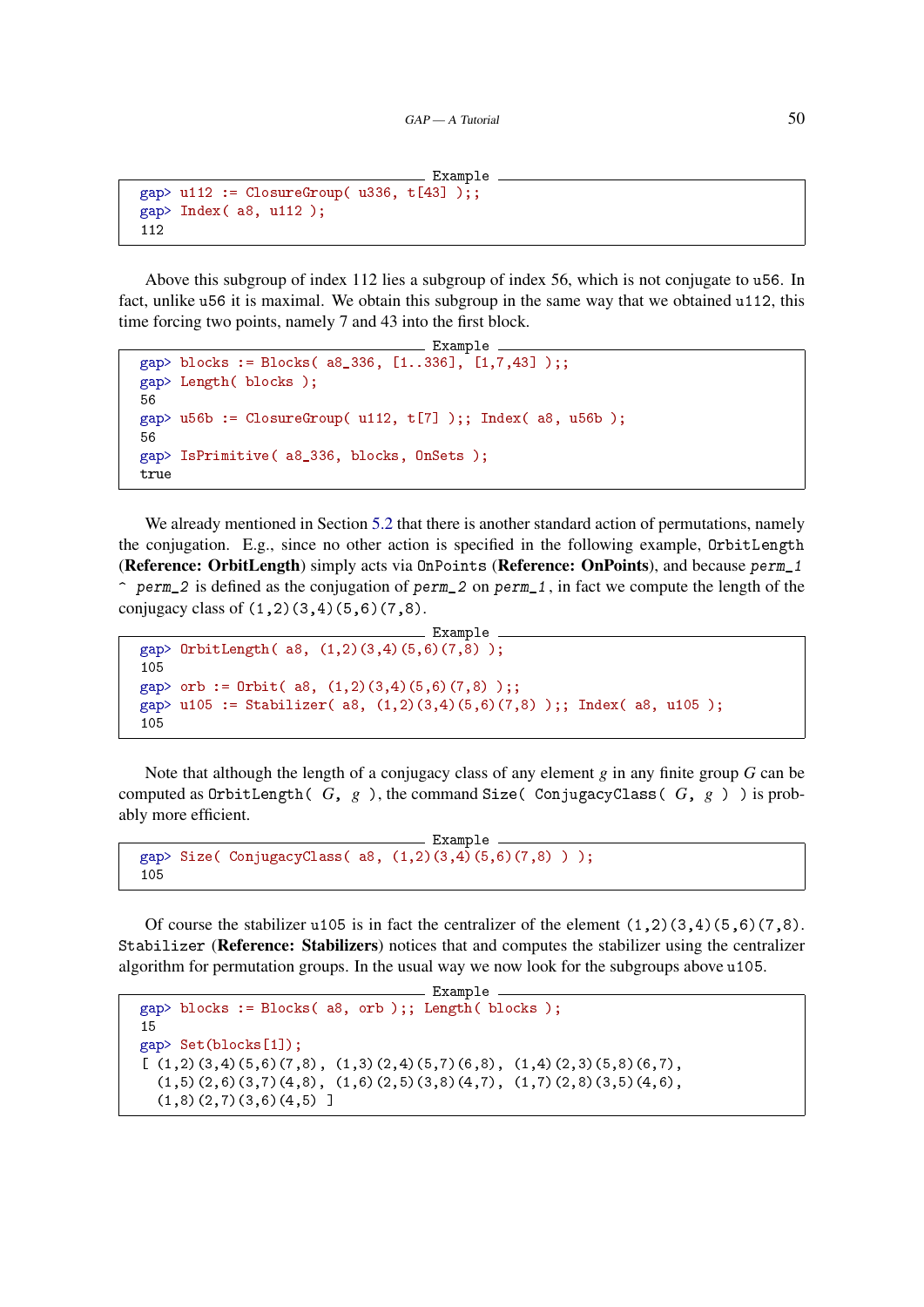To find the subgroup of index 15 we again use closure. Now we must be a little bit careful to avoid confusion. u105 is the stabilizer of  $(1,2)(3,4)(5,6)(7,8)$ . We know that there is a correspondence between the points of the orbit and the cosets of u105. The point  $(1,2)(3,4)(5,6)(7,8)$  corresponds to u105. To get the subgroup above u105 that has index 15 in a8, we must form the closure of u105 with an element of the coset that corresponds to any other point in the first block. If we choose the point  $(1,3)(2,4)(5,8)(6,7)$ , we must use an element of a8 that maps  $(1,2)(3,4)(5,6)(7,8)$ to  $(1,3)(2,4)(5,8)(6,7)$ . The function RepresentativeAction (**Reference: Representative-**Action) does what we need. It takes a group and two points and returns an element of the group that maps the first point to the second. In fact it also allows you to specify the action as an optional fourth argument as usual, but we do not need this here. If no such element exists in the group, i.e., if the two points do not lie in one orbit under the group, RepresentativeAction (Reference: RepresentativeAction) returns fail.

```
_ Example _
gap rep := RepresentativeAction( a8, (1,2)(3,4)(5,6)(7,8),
> (1,3)(2,4)(5,8)(6,7));
(1,5,7,2,8,4,3)gap u15 := ClosureGroup( u105, rep );; Index( a8, u15);
15
```
u15 is of course a maximal subgroup, because a8 has no subgroups of index 3 or 5. There is in fact another class of subgroups of index 15 above u105 that we get by adding (2,3)(6,7) to u105.

```
Example
gap> u15b := ClosureGroup( u105, (2,3)(6,7) );; Index( a8, u15b );
15
gap> RepresentativeAction( a8, u15, u15b );
fail
```
RepresentativeAction (Reference: RepresentativeAction) tells us that there is no element *g* in a8 such that u15  $\hat{p}$  = u15b. Because  $\hat{p}$  also denotes the conjugation of subgroups this tells us that u15 and u15b are not conjugate.

*Summary.* In this section we have demonstrated some functions from the actions package. There is a whole class of functions that we did not mention, namely those that take a single element instead of a whole group as first argument, e.g., Cycle (Reference: Cycle) and Permutation (Reference: Permutation). These are fully described in Chapter (Reference: Group Actions).

### 5.4 Group Homomorphisms by Images

We have already seen examples of group homomorphisms in the last sections, namely natural homomorphisms and action homomorphisms. In this section we will show how to construct a group homomorphism  $G \to H$  by specifying a generating set for *G* and the images of these generators in *H*. We use the function GroupHomomorphismByImages( G, H, gens, imgs) where gens is a generating set for G and imgs is a list whose *i*th entry is the image of gens[*i*] under the homomorphism.

```
Example
\text{gap} > s4 := \text{Group}((1,2,3,4),(1,2));; s3 := \text{Group}((1,2,3),(1,2));;
gap> hom := GroupHomomorphismByImages( s4, s3,
>
GeneratorsOfGroup(s4), [(1,2), (2,3)] );
[ (1,2,3,4), (1,2) ] \rightarrow [ (1,2), (2,3) ]
```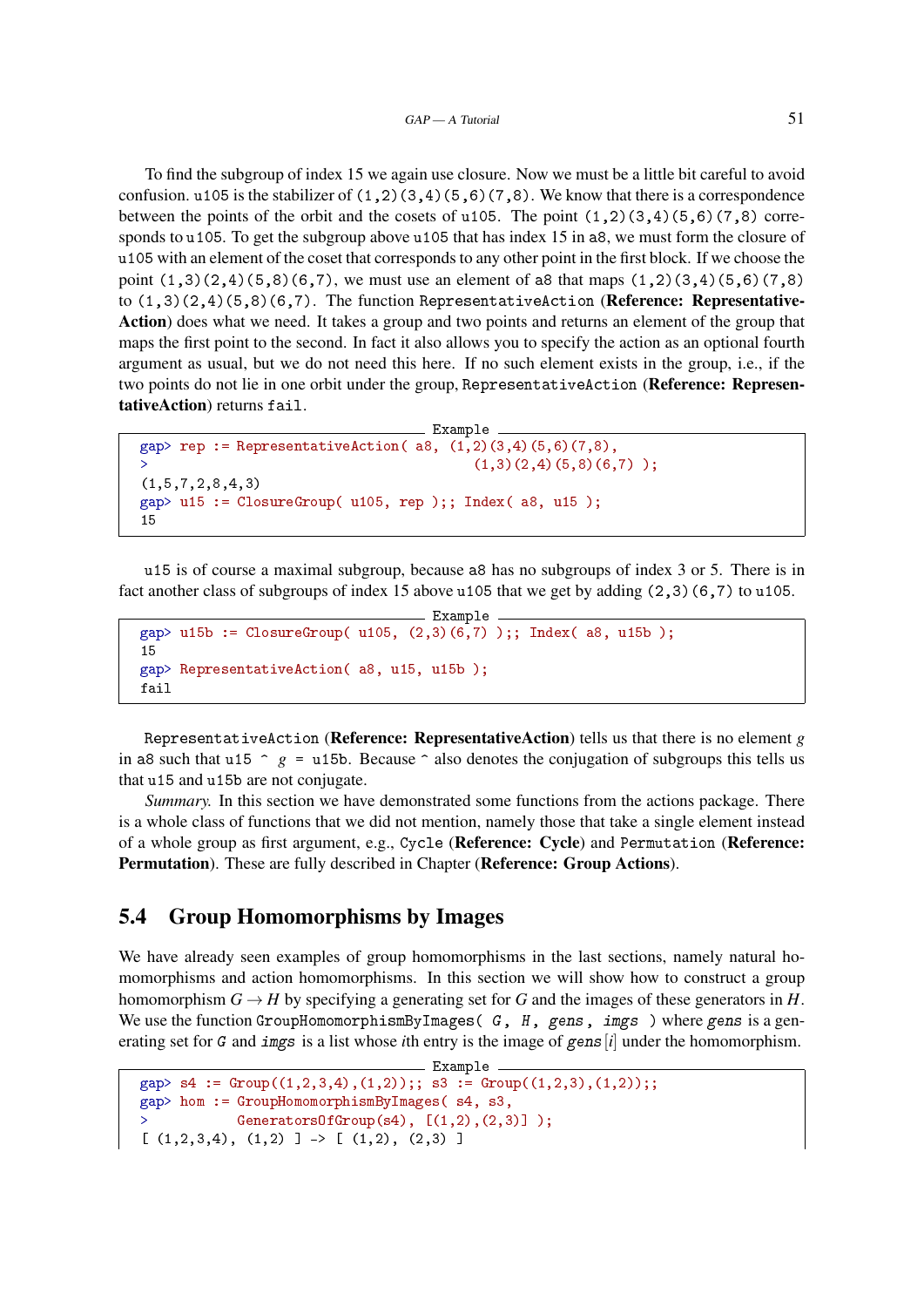```
gap> Kernel( hom );
Group([ (1,4)(2,3), (1,3)(2,4) ])
gap> Image( hom, (1,2,3) );
(1,2,3)gap> Size( Image( hom, DerivedSubgroup(s4) ) );
3
```

```
Example
gap> PreImage( hom, (1,2,3) );
Error, <map> must be an inj. and surj. mapping called from
<function "PreImage">( <arguments> )
 called from read-eval loop at line 4 of *stdin*
you can 'quit;' to quit to outer loop, or
you can 'return;' to continue
brk> quit;
```

```
Example
gap> PreImagesRepresentative( hom, (1,2,3) );
(1,4,2)gap> PreImage( hom, TrivialSubgroup(s3) ); # the kernel
Group([ (1,4)(2,3), (1,3)(2,4) ])
```
This homomorphism from  $S_4$  onto  $S_3$  is well known from elementary group theory. Images of elements and subgroups under hom can be calculated with the function Image (Reference: Image). But since the mapping hom is not bijective, we cannot use the function PreImage (Reference: PreImage) for preimages of elements (they can have several preimages). Instead, we have to use PreImagesRepresentative (Reference: PreImagesRepresentative), which returns one preimage if at least one exists (and would return fail if none exists, which cannot occur for our surjective hom). On the other hand, we can use PreImage (Reference: PreImage) for the preimage of a set (which always exists, even if it is empty).

Suppose we mistype the input when trying to construct a homomorphism as below.

```
Example
gap> GroupHomomorphismByImages( s4, s3,
\rightarrow GeneratorsOfGroup(s4), [(1,2,3), (2,3)]);
fail
```
There is no such homomorphism, hence fail is returned. But note that because of this, GroupHomomorphismByImages (Reference: GroupHomomorphismByImages) must do some checks, and this was also done for the mapping hom above. One can avoid these checks if one is sure that the desired homomorphism really exists. For that, the function GroupHomomorphismByImagesNC (Reference: GroupHomomorphismByImagesNC) can be used; the NC stands for "no check".

But note that horrible things can happen if GroupHomomorphismByImagesNC (Reference: GroupHomomorphismByImagesNC) is used when the input does not describe a homomorphism.

```
Example
gap> hom2 := GroupHomomorphismByImagesNC( s4, s3,
             Generators0fGroup(s4), [(1,2,3),(2,3)] );
[ (1,2,3,4), (1,2) ] \rightarrow [ (1,2,3), (2,3) ]gap> Size( Kernel(hom2) );
24
```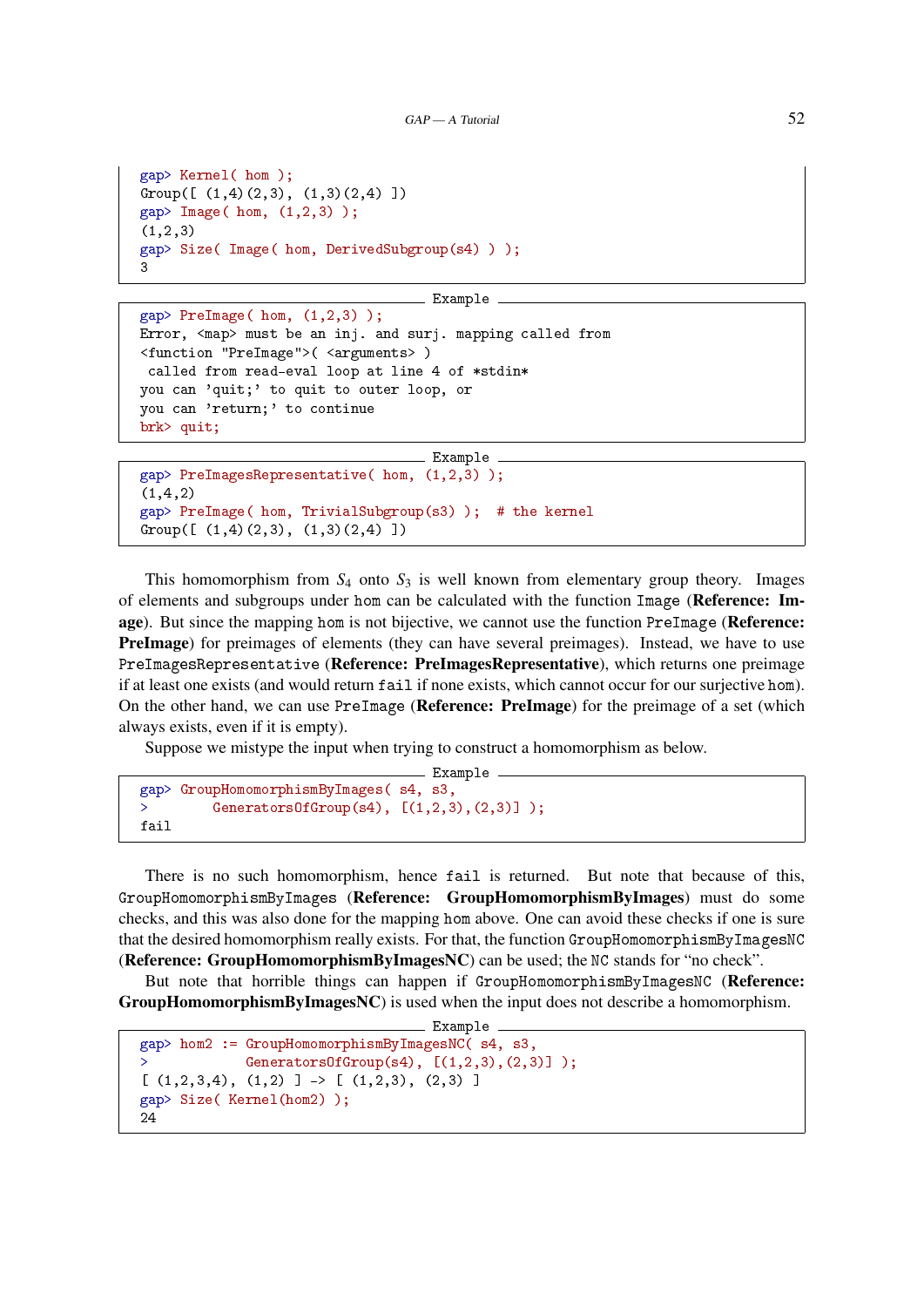In other words, GAP claims that the kernel is the full s4, yet hom2 obviously has some nontrivial images! Clearly there is no such thing as a homomorphism which maps an element of order 4 (namely, (1,2,3,4)) to an element of order 3 (namely, (1,2,3)). *But if you use the command* GroupHomomorphismByImagesNC *(Reference: GroupHomomorphismByImagesNC), GAP trusts you.*

Example

```
gap> IsGroupHomomorphism( hom2 );
true
```
And then it produces serious nonsense if the thing is not a homomorphism, as seen above!

Besides the safe command GroupHomomorphismByImages (Reference: GroupHomomorphismByImages), which returns fail if the requested homomorphism does not exist, there is the function GroupGeneralMappingByImages (Reference: GroupGeneralMappingByImages), which returns a general mapping (that is, a possibly multi-valued mapping) that can be tested with IsGroupHomomorphism (Reference: IsGroupHomomorphism).

```
Example
gap> hom2 := GroupGeneralMappingByImages( s4, s3,
             GeneratorsOfGroup(s4), [(1,2,3), (2,3)]);;
gap> IsGroupHomomorphism( hom2 );
false
```
But the possibility of testing for being a homomorphism is not the only reason why GAP offers *group general mappings*. Another (more important?) reason is that their existence allows "reversal of arrows" in a homomorphism such as our original hom. By this we mean the GroupHomomorphismByImages (Reference: GroupHomomorphismByImages) with left and right sides exchanged, in which case it is of course merely a GroupGeneralMappingByImages (Reference: GroupGeneralMappingByImages).

```
Example
gap> rev := GroupGeneralMappingByImages( s3, s4,
> [(1,2),(2,3)], GeneratorsOfGroup(s4) );;
```
Now *hom* maps *a* to *b* if and only if *rev* maps *b* to *a*, for  $a \in \text{S4}$  and  $b \in \text{S3}$ . Since every such *b* has four preimages under hom, it now has four images under rev. Just as the four preimages form a coset of the kernel  $V_4 \leq s4$  of hom, they also form a coset of the *cokernel*  $V_4 \leq s4$  of rev. The cokernel itself is the set of all images of One( s3 ). (It is a normal subgroup in the group of all images under rev.) The operation One (Reference: One) returns the identity element of a group. And this is why GAP wants to perform such a reversal of arrows: it calculates the kernel of a homomorphism like hom as the cokernel of the reversed group general mapping (here rev).

- Example -

```
gap> CoKernel( rev );
Group([ (1,4)(2,3), (1,3)(2,4) ])
```
The reason why rev is not a homomorphism is that it is not single-valued (because hom was not injective). But there is another critical condition: If we reverse the arrows of a non-surjective homomorphism, we obtain a group general mapping which is not defined everywhere, i.e., which is not total (although it will be single-valued if the original homomorphism is injective). GAP requires that a group homomorphism be both single-valued and total, so you will get fail if you say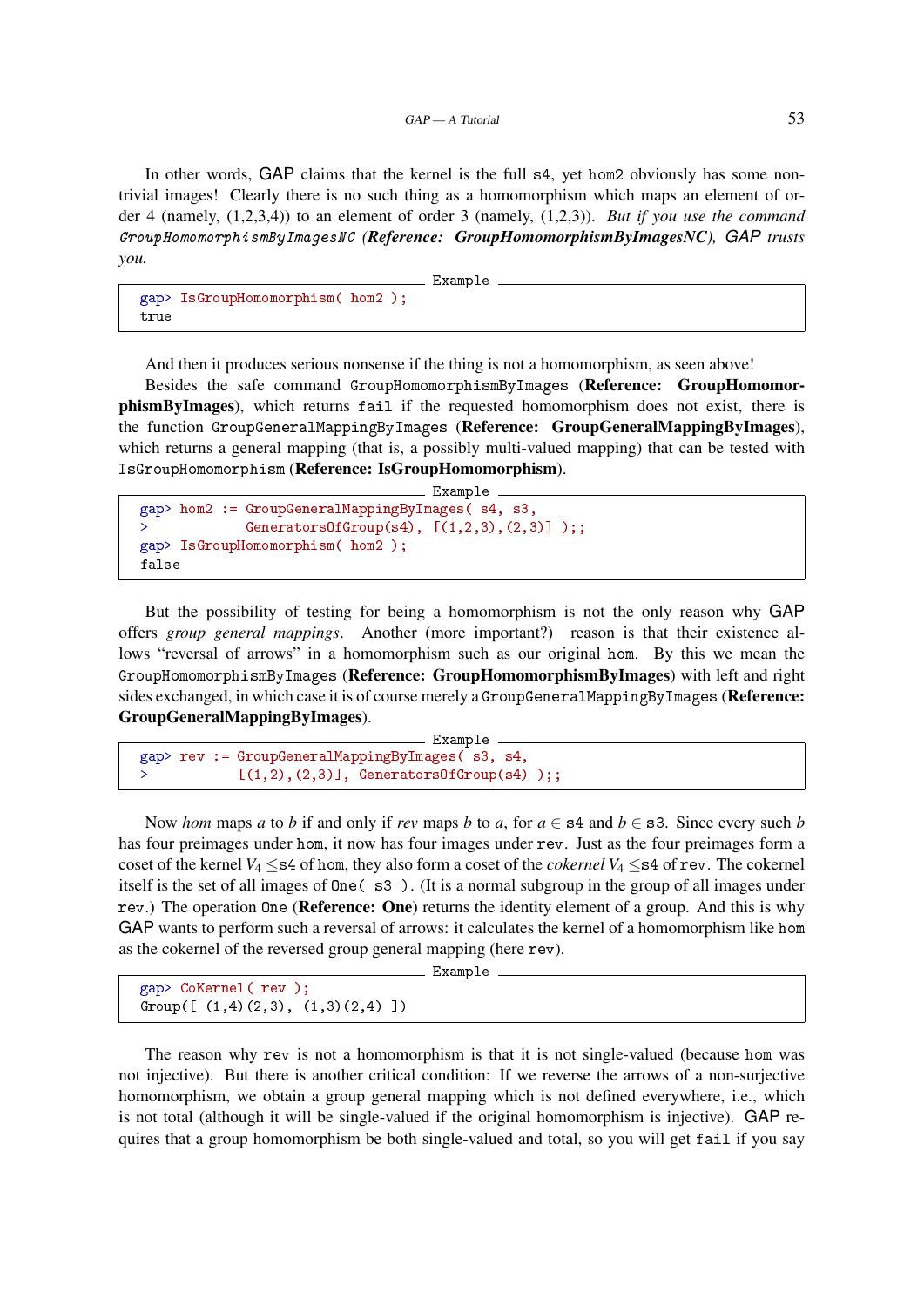GroupHomomorphismByImages( G, H, gens, imgs ) where gens does not generate G (even if this would give a decent homomorphism on the subgroup generated by gens). For a full description, see Chapter (Reference: Group Homomorphisms).

The last example of this section shows that the notion of kernel and cokernel naturally extends even to the case where neither hom2 nor its inverse general mapping (with arrows reversed) is a homomorphism.

```
_ Example .
gap> CoKernel( hom2 ); Kernel( hom2 );
Group([ (2,3), (1,3) ])
Group([ (3,4), (2,3,4), (1,2,4) ])
gap> IsGroupHomomorphism( InverseGeneralMapping( hom2 ) );
false
```
*Summary.* In this section we have constructed homomorphisms by specifying images for a set of generators. We have seen that by reversing the direction of the mapping, we get group general mappings, which need not be single-valued (unless the mapping was injective) nor total (unless the mapping was surjective).

#### 5.5 Nice Monomorphisms

For some types of groups, the best method to calculate in an isomorphic group in a "better" representation (say, a permutation group). We call an injective homomorphism, that will give such an isomorphic image a "nice monomorphism".

For example in the case of a matrix group we can take the action on the underlying vector space (or a suitable subset) to obtain such a monomorphism:

```
Example
gap> grp:=GL(2,3);;
gap dom:=GF(3)^2;;
gap> hom := ActionHomomorphism( grp, dom );; IsInjective( hom );
true
gap> p := Image( hom,grp );
Group([ (4,7)(5,8)(6,9), (2,7,6)(3,4,8) ])
```
To demonstrate the technique of nice monomorphisms, we compute the conjugacy classes of the permutation group and lift them back into the matrix group with the monomorphism hom. Lifting back a conjugacy class means finding the preimage of the representative and of the centralizer; the latter is called StabilizerOfExternalSet (Reference: StabilizerOfExternalSet) in GAP (because conjugacy classes are represented as external sets, see Section (Reference: Conjugacy Classes)).

```
Example
gap> pcls := ConjugacyClasses( p );; gcls := [ ];
gap> for pc in pcls do
> gc:=ConjugacyClass(grp,
> PreImagesRepresentative(hom,Representative(pc)));
> SetStabilizerOfExternalSet(gc,PreImage(hom,
> StabilizerOfExternalSet(pc)));
> Add( gcls, gc );
> od;
gap> List( gcls, Size );
[ 1, 8, 12, 1, 8, 6, 6, 6 ]
```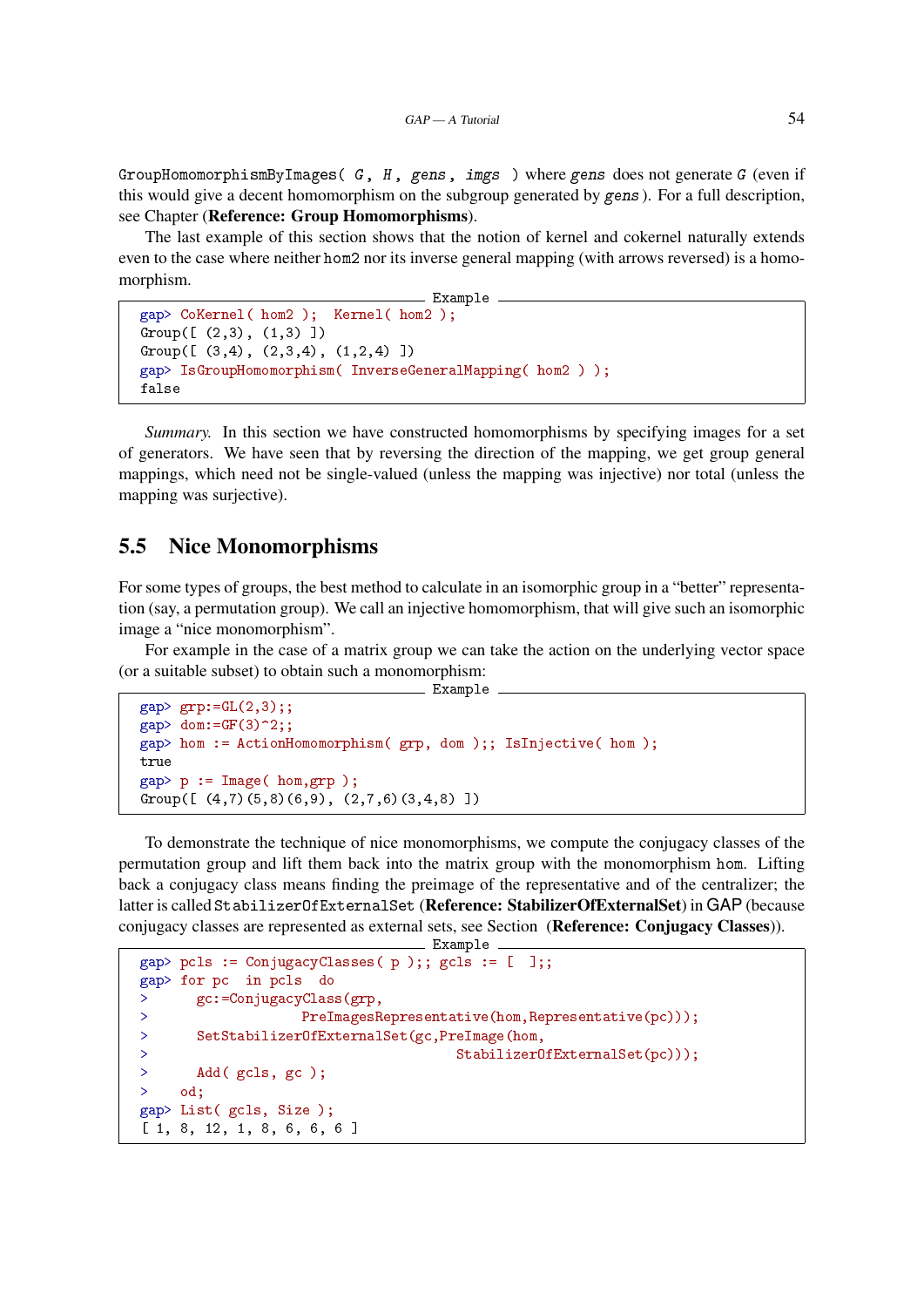All the steps we have made above are automatically performed by GAP if you simply ask for ConjugacyClasses( grp ), provided that GAP already knows that grp is finite (e.g., because you asked IsFinite( grp ) before). The reason for this is that a finite matrix group like grp is "handled by a nice monomorphism". For such groups, GAP uses the command NiceMonomorphism (Reference: NiceMonomorphism) to construct a monomorphism (such as the hom in the previous example) and then proceeds as we have done above.

```
_ Example .
gap grp:=GL(2,3);;
gap> IsHandledByNiceMonomorphism( grp );
true
gap> hom := NiceMonomorphism( grp );
<action isomorphism>
gap> p :=Image(hom,grp);
Group([ (4,7)(5,8)(6,9), (2,7,6)(3,4,8) ])
gap cc := ConjugacyClasses( grp);; ForAll(cc, x-> x in gcls);
true
gap> ForAll(gcls, x->x in cc); # cc and gcls might be ordered differently
true
```
Note that a nice monomorphism might be defined on a larger group than grp –so we have to use Image( hom, grp ) and not only Image( hom ).

Nice monomorphisms are not only used for matrix groups, but also for other kinds of groups in which one cannot calculate easily enough. As another example, let us show that the automorphism group of the quaternion group of order 8 is isomorphic to the symmetric group of degree 4 by examining the "nice object" associated with that automorphism group.

```
Example
gap> p:=Group((1,7,6,8)(2,5,3,4), (1,2,6,3)(4,8,5,7));;
gap> aut := AutomorphismGroup( p );; NiceMonomorphism(aut);;
gap> niceaut := NiceObject( aut );
Group([ (1,4,2,3), (1,5,4)(2,6,3), (1,2)(3,4), (3,4)(5,6) ])
gap> IsomorphismGroups( niceaut, SymmetricGroup( 4 ) );
[(1,4,2,3), (1,5,4)(2,6,3), (1,2)(3,4), (3,4)(5,6)] \rightarrow[(1,2,3,4), (1,3,4), (1,3)(2,4), (1,4)(2,3)]
```
The range of a nice monomorphism is in most cases a permutation group, because nice monomorphisms are mostly action homomorphisms. In some cases, like in our last example, the group is solvable and you might prefer a pc group as nice object. You cannot change the nice monomorphism of the automorphism group (because it is the value of the attribute NiceMonomorphism (Reference: NiceMonomorphism)), but you can compose it with an isomorphism from the permutation group to a pc group to obtain your personal nicer monomorphism. If you reconstruct the automorphism group, you can even prescribe it this nicer monomorphism as its NiceMonomorphism (Reference: NiceMonomorphism), because a newly-constructed group will not yet have a NiceMonomorphism (Reference: NiceMonomorphism) set.

```
Example
gap> nicer := NiceMonomorphism(aut) * IsomorphismPcGroup(niceaut);;
gap > aut2 := GroupByGenerators( GeneratorsOfGroup(aut));
gap> SetIsHandledByNiceMonomorphism( aut2, true );
gap> SetNiceMonomorphism( aut2, nicer );
gap> NiceObject( aut2 ); # a pc group
Group([ f1*f2, f2^2*f3, f4, f3 ])
```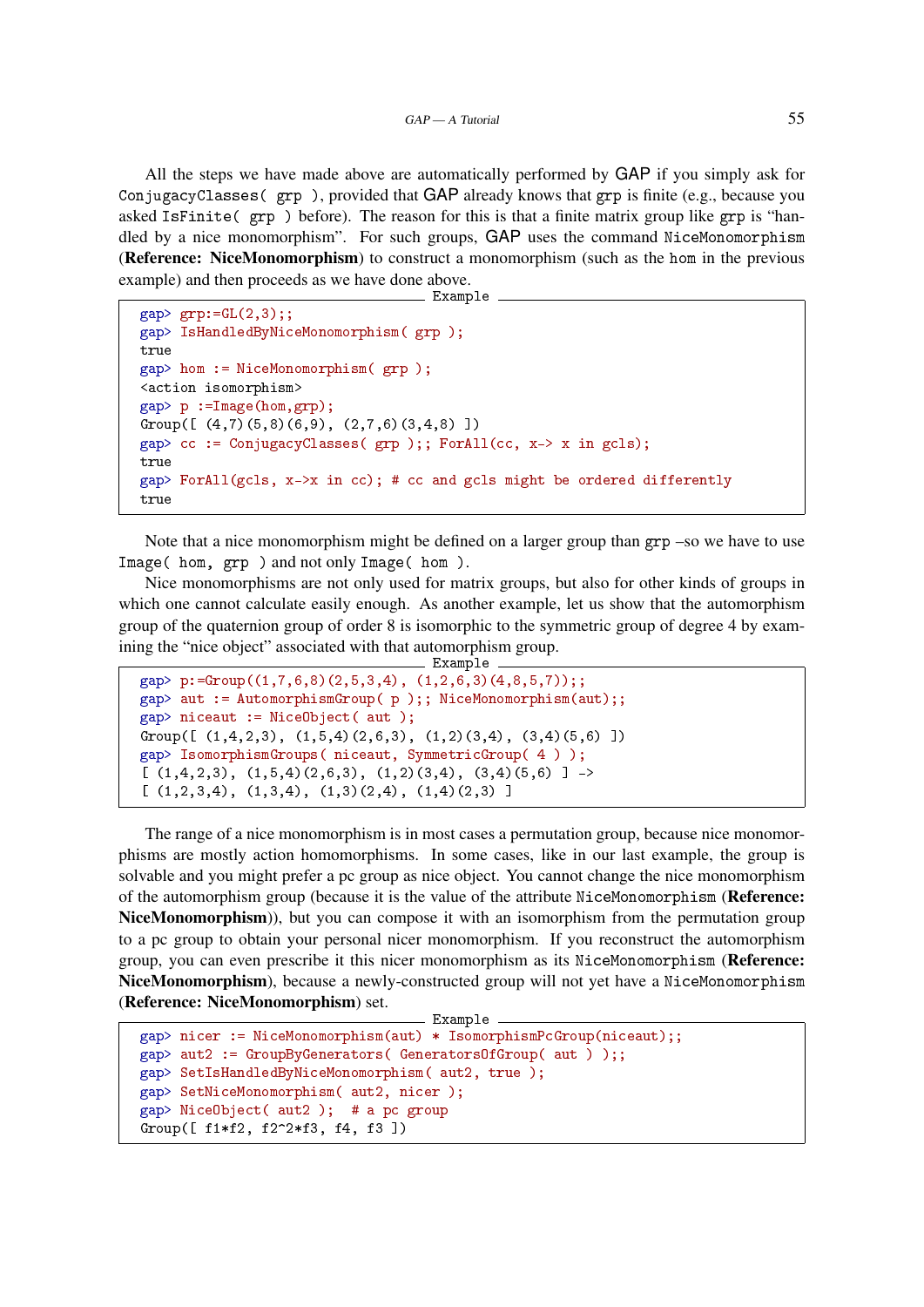The star \* denotes composition of mappings from the left to the right, as we have seen in Section [5.2](#page-41-0) above. Reconstructing the automorphism group may of course result in the loss of other information GAP had already gathered, besides the (not-so-)nice monomorphism.

*Summary.* In this section we have seen how calculations in groups can be carried out in isomorphic images in nicer groups. We have seen that GAP pursues this technique automatically for certain classes of groups, e.g., for matrix groups that are known to be finite.

#### 5.6 Further Information about Groups and Homomorphisms

Groups and the functions for groups are treated in Chapter (Reference: Groups). There are several chapters dealing with groups in specific representations, for example Chapter (Reference: Permutation Groups) on permutation groups, (Reference: Polycyclic Groups) on polycyclic (including finite solvable) groups, (**Reference: Matrix Groups**) on matrix groups and (**Reference: Finitely** Presented Groups) on finitely presented groups. Chapter (Reference: Group Actions) deals with group actions. Group homomorphisms are the subject of Chapter (Reference: Group Homomorphisms).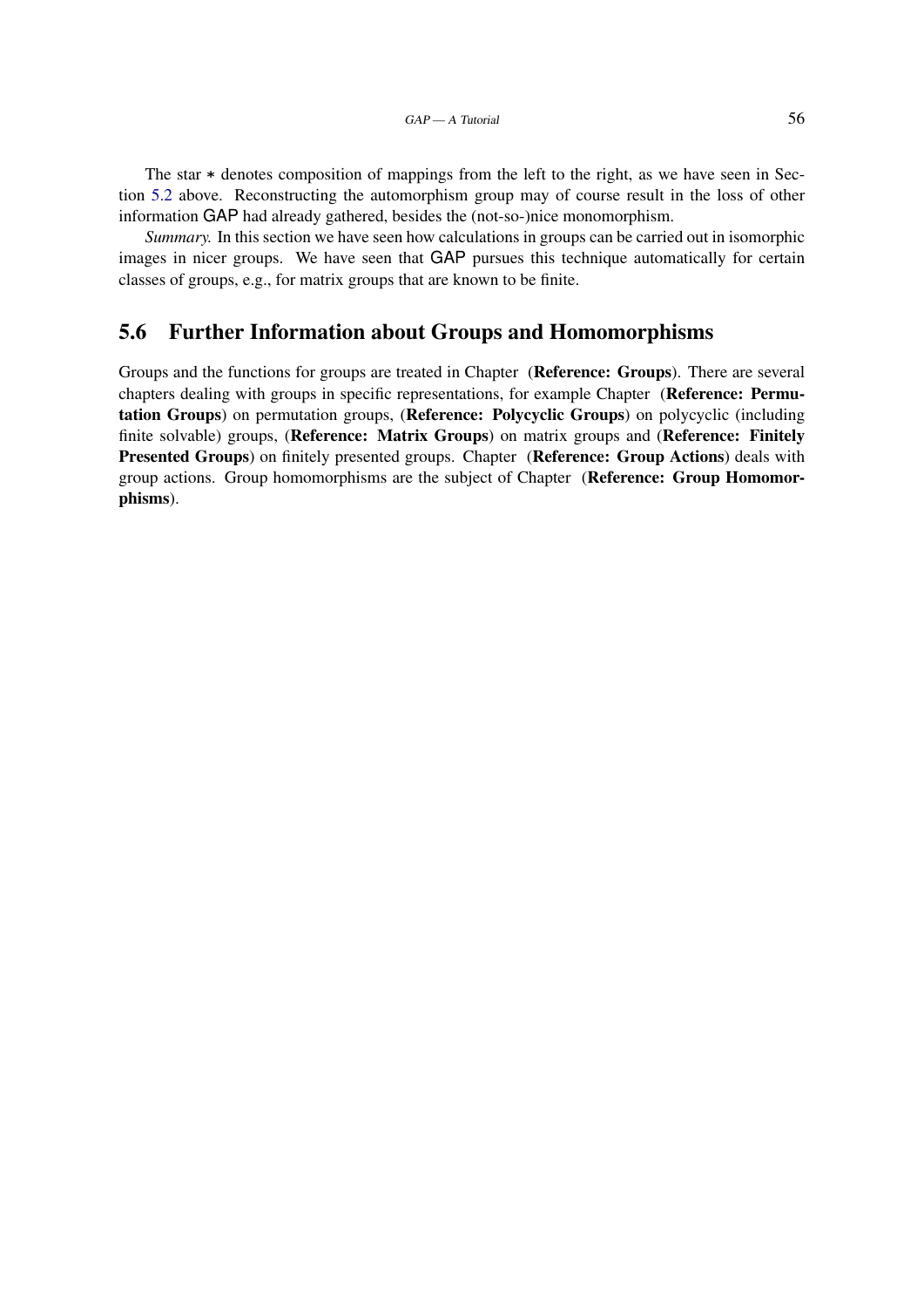## <span id="page-56-0"></span>Chapter 6

# Vector Spaces and Algebras

This chapter contains an introduction into vector spaces and algebras in GAP.

### <span id="page-56-1"></span>6.1 Vector Spaces

A *vector space* over the field *F* is an additive group that is closed under scalar multiplication with elements in *F*. In GAP, only those domains that are constructed as vector spaces are regarded as vector spaces. In particular, an additive group that does not know about an acting domain of scalars is not regarded as a vector space in GAP.

Probably the most common *F*-vector spaces in GAP are so-called *row spaces*. They consist of row vectors, that is, lists whose elements lie in *F*. In the following example we compute the vector space spanned by the row vectors  $[1, 1, 1]$  and  $[1, 0, 2]$  over the rationals.

```
Example _
gap> F:= Rationals;;
gap> V:= VectorSpace( F, [ [ 1, 1, 1 ], [ 1, 0, 2 ] ] );
<vector space over Rationals, with 2 generators>
gap> [ 2, 1, 3 ] in V;
true
```
The full row space  $F^n$  is created by commands like:

```
Example
gap > F := GF( 7 );;
gap > V := F^3; # The full row space over F of dimension 3.
(CGF(7)^{-3})gap> [ 1, 2, 3 ] * One( F ) in V;
true
```
In the same way we can also create matrix spaces. Here the short notation  $field \cap [dim1, dim2]$ can be used:

```
- Example -gap> m1:= [ [ 1, 2 ], [ 3, 4 ] ];; m2:= [ [ 0, 1 ], [ 1, 0 ] ];;
gap> V:= VectorSpace( Rationals, [ m1, m2 ] );
<vector space over Rationals, with 2 generators>
gap> m1+m2 in V;
true
```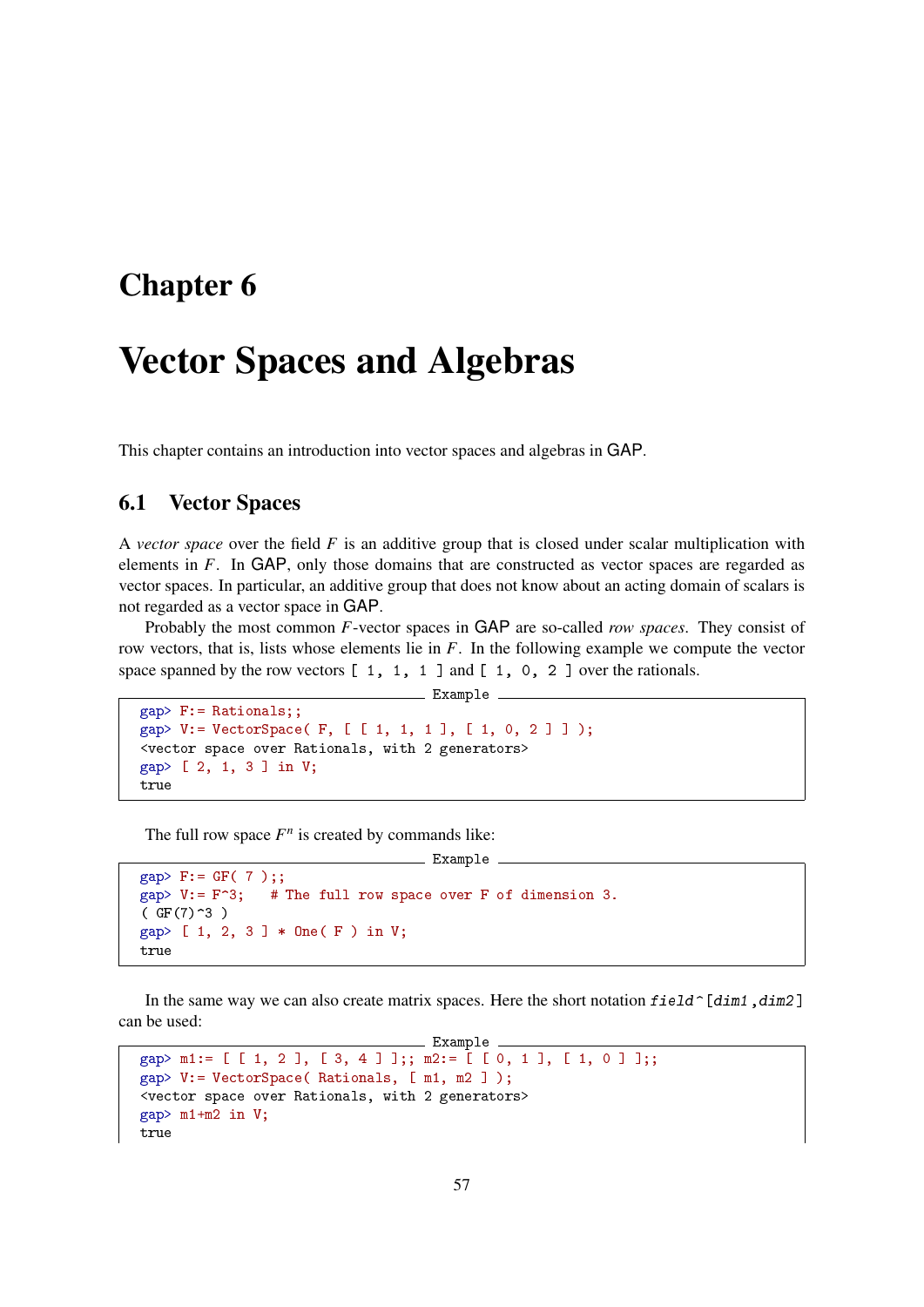```
gap> W:= Rationals^[3,2];
( Rationals^[ 3, 2 ] )
gap> [ [ 1, 1 ], [ 2, 2 ], [ 3, 3 ] ] in W;
true
```
A field is naturally a vector space over itself.

```
gap> IsVectorSpace( Rationals );
true
```
If  $\Phi$  is an algebraic extension of *F*, then  $\Phi$  is also a vector space over *F* (and indeed over any subfield of  $\Phi$  that contains *F*). This field *F* is stored in the attribute LeftActingDomain (**Reference:** LeftActingDomain). In GAP, the default is to view fields as vector spaces over their *prime* fields. By the function AsVectorSpace (Reference: AsVectorSpace), we can view fields as vector spaces over fields other than the prime field.

 $\_$  Example  $\_$ 

Example \_

```
gap > F := GF( 16 );;
gap> LeftActingDomain( F );
GF(2)gap> G:= AsVectorSpace( GF( 4 ), F );
AsField(GF(2^2), GF(2^4))
gap > F = G;true
gap> LeftActingDomain( G );
GF(2^2)
```
A vector space has three important attributes: its *field* of definition, its *dimension* and a *basis*. We already encountered the function LeftActingDomain (Reference: LeftActingDomain) in the example above. It extracts the field of definition of a vector space. The function Dimension (Reference: Dimension) provides the dimension of the vector space.

```
Example -
```

```
gap > F := GF(9);;
gap> m:= [ [ Z(3)^0, 0*Z(3), 0*Z(3) ], [ 0*Z(3), Z(3)^0, Z(3)^0 ] ];;
gap> V:= VectorSpace( F, m );
<vector space over GF(3^2), with 2 generators>
gap> Dimension( V );
2
gap> W:= AsVectorSpace( GF( 3 ), V );
<vector space over GF(3), with 4 generators>
gap > V = W;true
gap> Dimension( W );
4
gap> LeftActingDomain( W );
GF(3)
```
One of the most important attributes is a *basis*. For a given basis *B* of *V*, every vector *v* in *V* can be expressed uniquely as  $v = \sum_{b \in B} c_b b$ , with coefficients  $c_b \in F$ .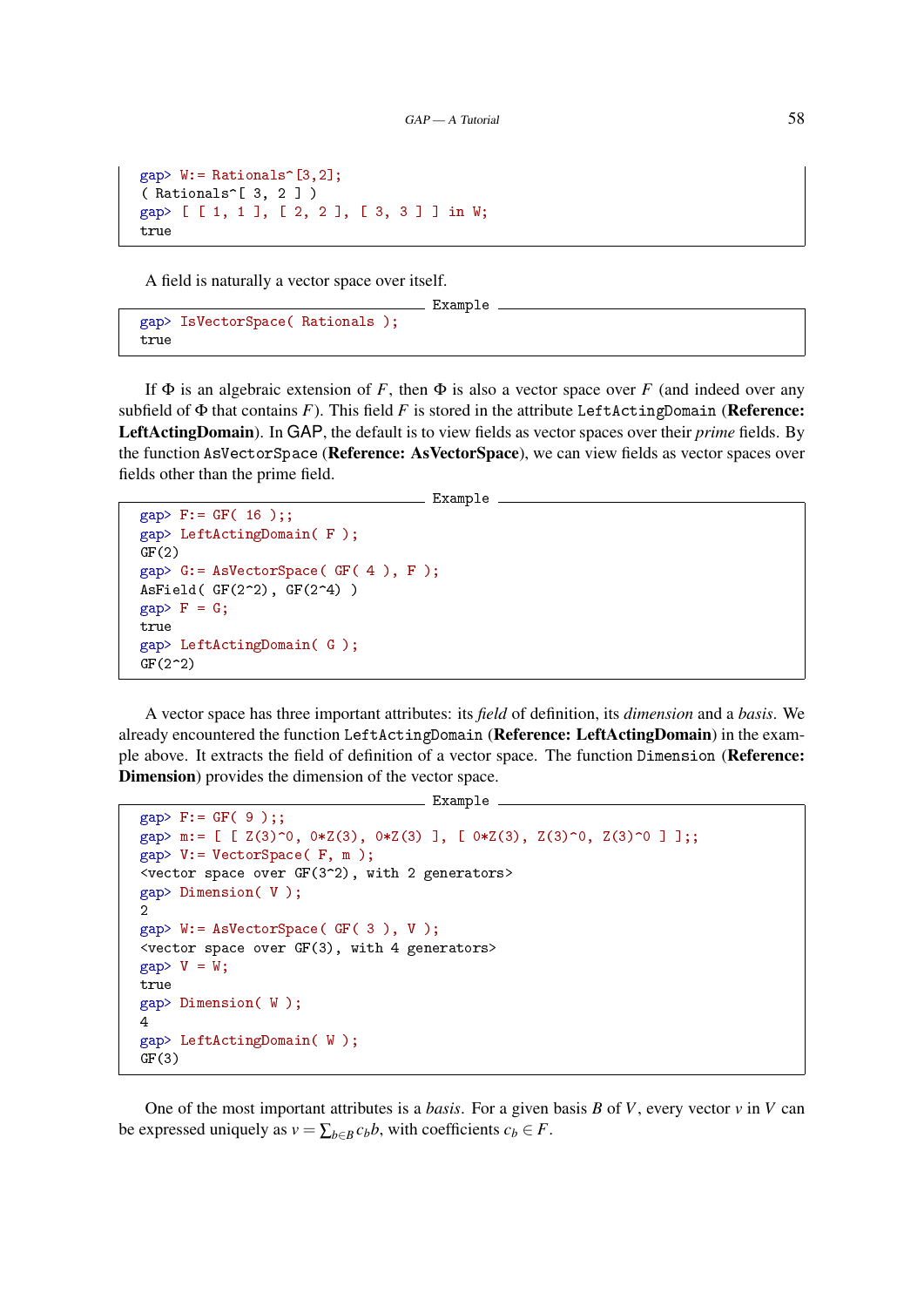In GAP, bases are special lists of vectors. They are used mainly for the computation of coefficients and linear combinations.

Given a vector space  $V$ , a basis of  $V$  is obtained by simply applying the function Basis (Reference: Basis) to *V*. The vectors that form the basis are extracted from the basis by BasisVectors (Reference: BasisVectors).

```
_ Example .
gap> m1:= [ [ 1, 2 ], [ 3, 4 ] ];; m2:= [ [ 1, 1 ], [ 1, 0 ] ];;
gap> V:= VectorSpace( Rationals, [ m1, m2 ] );
<vector space over Rationals, with 2 generators>
gap> B := Basis(V);
SemiEchelonBasis( <vector space over Rationals, with
2 generators>, ... )
gap> BasisVectors( Basis( V ) );
[ [ [ 1, 2 ], [ 3, 4 ] ], [ [ 0, 1 ], [ 2, 4 ] ] ]
```
The coefficients of a vector relative to a given basis are found by the function Coefficients (Reference: Coefficients). Furthermore, linear combinations of the basis vectors are constructed using LinearCombination (Reference: LinearCombination).

```
Example
gap> V:= VectorSpace( Rationals, [ [ 1, 2 ], [ 3, 4 ] ]);
<vector space over Rationals, with 2 generators>
gap > B := Basis(V);
SemiEchelonBasis( <vector space over Rationals, with
2 generators>, ... )
gap> BasisVectors( Basis( V ) );
[ [ 1, 2 ], [ 0, 1 ] ]gap> Coefficients( B, [ 1, 0 ] );
[1, -2]gap> LinearCombination( B, [ 1, -2 ] );
[ 1, 0 ]
```
In the above examples we have seen that GAP often chooses the basis it wants to work with. It is also possible to construct bases with prescribed basis vectors by giving a list of these vectors as second argument to Basis (Reference: Basis).

```
Example
gap> V:= VectorSpace( Rationals, [ [ 1, 2 ], [ 3, 4 ] ]);;
gap> B:= Basis( V, [ [ 1, 0 ], [ 0, 1 ] ] );
SemiEchelonBasis( <vector space over Rationals, with 2 generators>,
[ [ 1, 0 ], [ 0, 1 ] ] )
gap> Coefficients( B, [ 1, 2 ] );
[ 1, 2 ]
```
We can construct subspaces and quotient spaces of vector spaces. The natural projection map (constructed by NaturalHomomorphismBySubspace (Reference: NaturalHomomorphismBySubspace)), connects a vector space with its quotient space.

Example

```
gap> V:= Rationals^4;
( Rationals^4 )
gap> W:= Subspace( V, [ [ 1, 2, 3, 4 ], [ 0, 9, 8, 7 ] ] );
```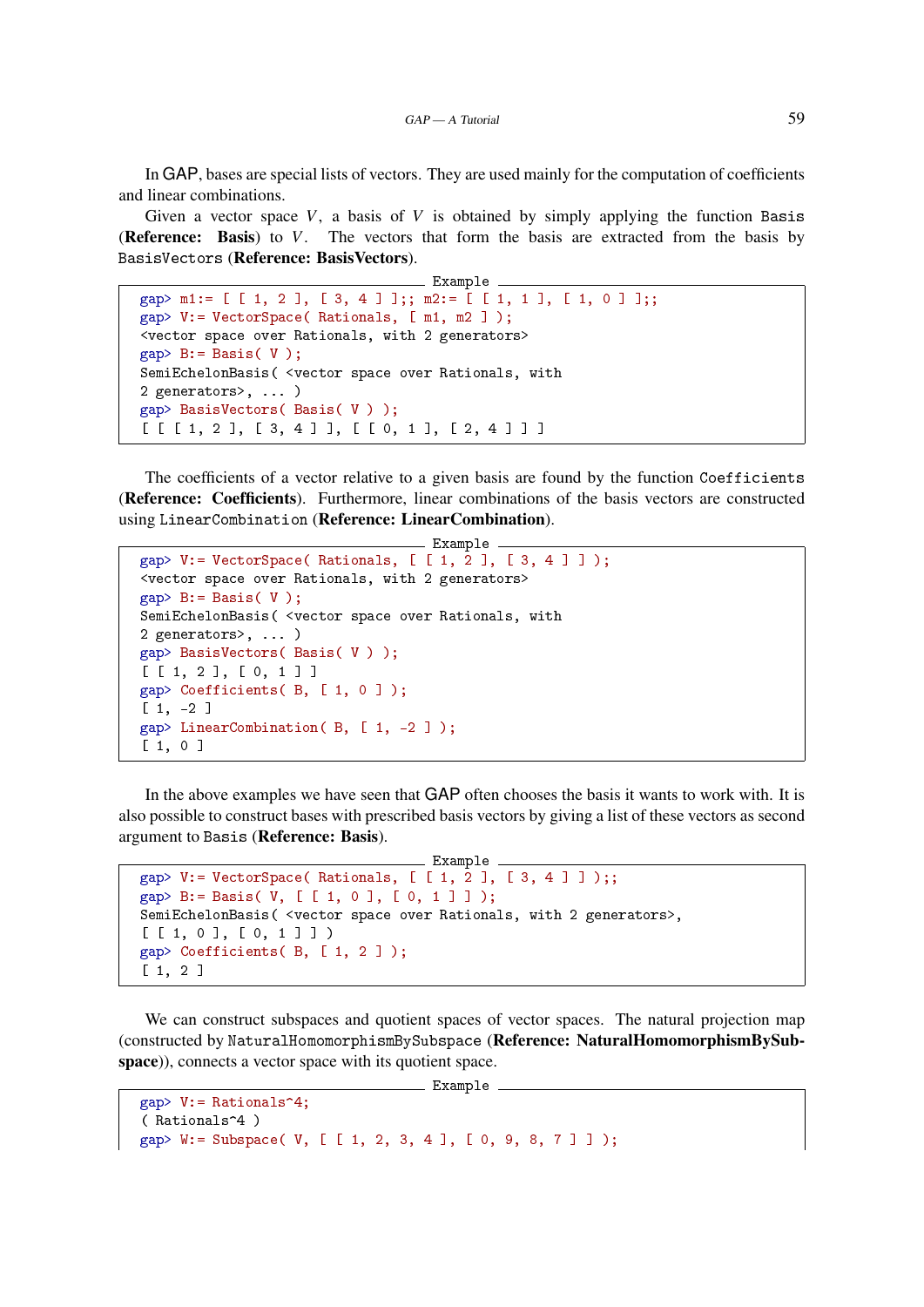```
<vector space over Rationals, with 2 generators>
gap> VmodW:= V/W;
( Rationals^2 )
gap> h:= NaturalHomomorphismBySubspace( V, W );
<linear mapping by matrix, ( Rationals^4 ) -> ( Rationals^2 )>
gap> Image( h, [ 1, 2, 3, 4 ] );
[ 0, 0 ]
gap> PreImagesRepresentative( h, [ 1, 0 ] );
[ 1, 0, 0, 0 ]
```
### 6.2 Algebras

If a multiplication is defined for the elements of a vector space, and if the vector space is closed under this multiplication then it is called an *algebra*. For example, every field is an algebra: Example

```
gap > f := GF(8); IsAlgebra(f);GF(2^3)true
```
One of the most important classes of algebras are sub-algebras of matrix algebras. On the set of all  $n \times n$  matrices over a field *F* it is possible to define a multiplication in many ways. The most frequent are the ordinary matrix multiplication and the Lie multiplication.

Each matrix constructed as  $[row1,row2,...]$  is regarded by GAP as an *ordinary* matrix, its multiplication is the ordinary associative matrix multiplication. The sum and product of two ordinary matrices are again ordinary matrices.

The *full* matrix associative algebra can be created as follows:

```
_ Example .
```

```
gap > F := GF(9);;
gap> A:= F^[3,3];
( GF(3^2)^{2} [ 3, 3 ] )
```
An algebra can be constructed from generators using the function Algebra (Reference: Algebra). It takes as arguments the field of coefficients and a list of generators. Of course the coefficient field and the generators must fit together; if we want to construct an algebra of ordinary matrices, we may take the field generated by the entries of the generating matrices, or a subfield or extension field.

```
_ Example
gap> m1:= [ [ 1, 1 ], [ 0, 0 ] ];; m2:= [ [ 0, 0 ], [ 0, 1 ] ];;
gap> A:= Algebra( Rationals, [ m1, m2 ] );
<algebra over Rationals, with 2 generators>
```
An interesting class of algebras for which many special algorithms are implemented is the class of *Lie algebras*. They arise for example as algebras of matrices whose product is defined by the Lie bracket  $[A, B] = A * B - B * A$ , where  $*$  denotes the ordinary matrix product.

Since the multiplication of objects in GAP is always assumed to be the operation \* (resp. the infix operator \*), and since there is already the "ordinary" matrix product defined for ordinary matrices, as mentioned above, we must use a different construction for matrices that occur as elements of Lie algebras. Such Lie matrices can be constructed by LieObject (Reference: LieObject) from ordinary matrices, the sum and product of Lie matrices are again Lie matrices.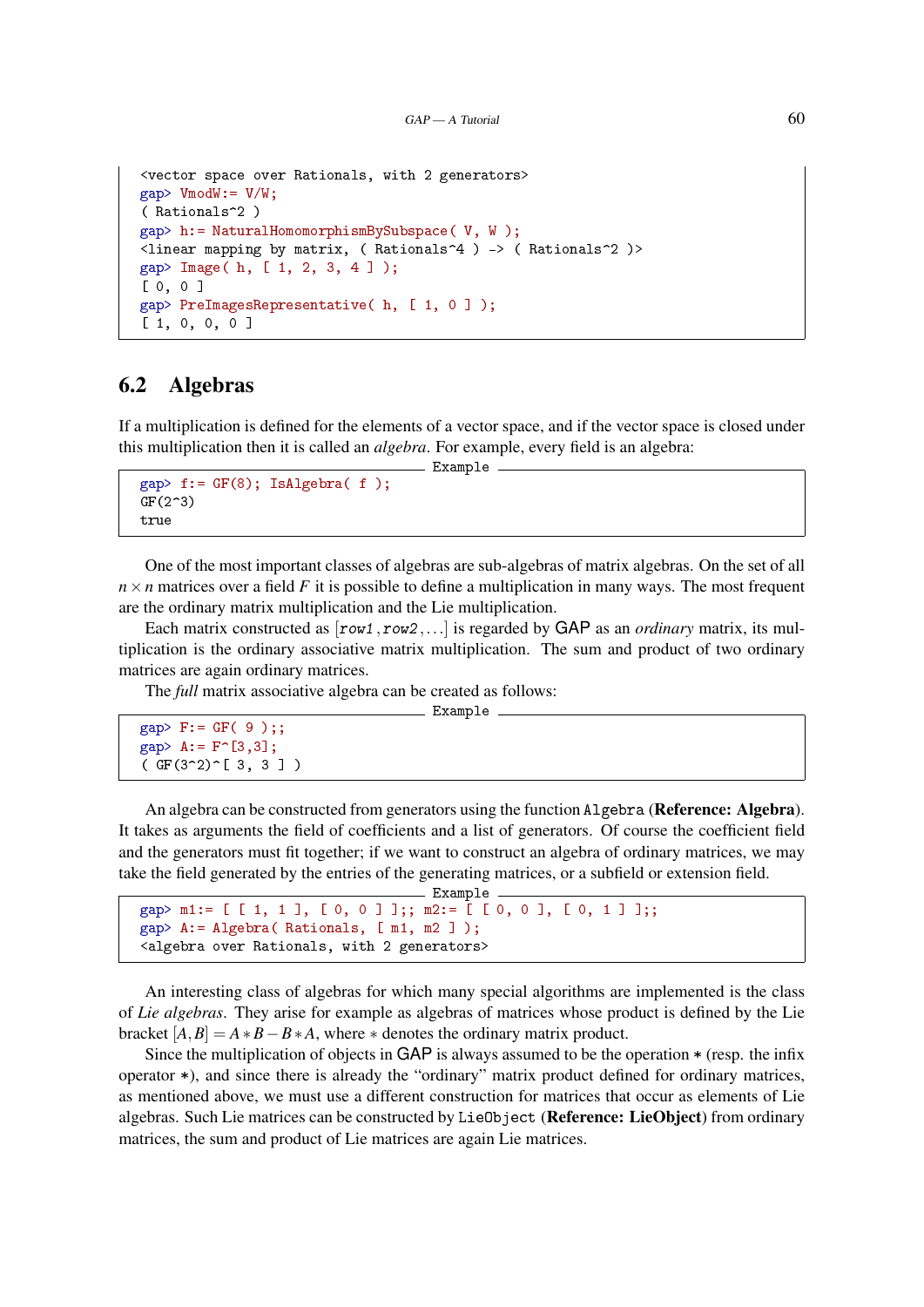```
Example
gap> m:= LieObject( [ [ 1, 1 ], [ 1, 1 ] ] );
LieObject( [ [ 1, 1 ], [ 1, 1 ] ] )
gap> m*m;
LieObject( [ [ 0, 0 ], [ 0, 0 ] ] )
gap> IsOrdinaryMatrix( m1 ); IsOrdinaryMatrix( m );
true
false
gap> IsLieMatrix( m1 ); IsLieMatrix( m );
false
true
```
Given a field F and a list mats of Lie objects over F, we can construct the Lie algebra generated by mats using the function Algebra (Reference: Algebra). Alternatively, if we do not want to be bothered with the function LieObject (Reference: LieObject), we can use the function LieAlgebra (Reference: LieAlgebra for an associative algebra) that takes a field and a list of ordinary matrices, and constructs the Lie algebra generated by the corresponding Lie matrices. Note that this means that the ordinary matrices used in the call of LieAlgebra (Reference: LieAlgebra for an associative algebra) are not contained in the returned Lie algebra.

Example

```
gap > m1 := [ [ 0, 1 ], [ 0, 0 ] ];
gap > m2 := [ [ 0, 0 ], [ 1, 0 ] ];
gap> L:= LieAlgebra( Rationals, [ m1, m2 ] );
<Lie algebra over Rationals, with 2 generators>
gap> m1 in L;
false
```
A second way of creating an algebra is by specifying a multiplication table. Let *A* be a finite dimensional algebra with basis  $(x_1, x_2, \ldots, x_n)$ , then for  $1 \le i, j \le n$  the product  $x_i x_j$  is a linear combination of basis elements, i.e., there are  $c_{ij}^k$  in the ground field such that  $x_ix_j = \sum_{k=1}^n c_{ij}^k x_k$ . It is not difficult to show that the constants  $c_{ij}^k$  determine the multiplication completely. Therefore, the  $c_{ij}^k$  are called *structure constants*. In GAP we can create a finite dimensional algebra by specifying an array of structure constants.

In GAP such a table of structure constants is represented using lists. The obvious way to do this would be to construct a "three-dimensional" list T such that  $T[i][j][k]$  equals  $c_{ij}^k$ . But it often happens that many of these constants vanish. Therefore a more complicated structure is used in order to be able to omit the zeros. A multiplication table of an *n*-dimensional algebra is an  $n \times n$  array T such that  $T[i]$ [j] describes the product of the i-th and the j-th basis element. This product is encoded in the following way. The entry  $T[i]$  [j] is a list of two elements. The first of these is a list of indices *k* such that  $c_{ij}^k$  is nonzero. The second list contains the corresponding constants  $c_{ij}^k$ . Suppose, for example, that S is the table of an algebra with basis  $(x_1, x_2,..., x_8)$  and that S[3][7] equals  $\begin{bmatrix} 2, 4, \end{bmatrix}$ 6 ], [ 1/2, 2, 2/3 ] ]. Then in the algebra we have the relation  $x_3x_7 = (1/2)x_2 + 2x_4 + (2/3)x_6$ . Furthermore, if  $S[6][1] = [1], [1]$  then the product of the sixth and first basis elements is zero.

Finally two numbers are added to the table. The first number can be 1, -1, or 0. If it is 1, then the table is known to be symmetric, i.e.,  $c_{ij}^k = c_{ji}^k$ . If this number is -1, then the table is known to be antisymmetric (this happens for instance when the algebra is a Lie algebra). The remaining case, 0,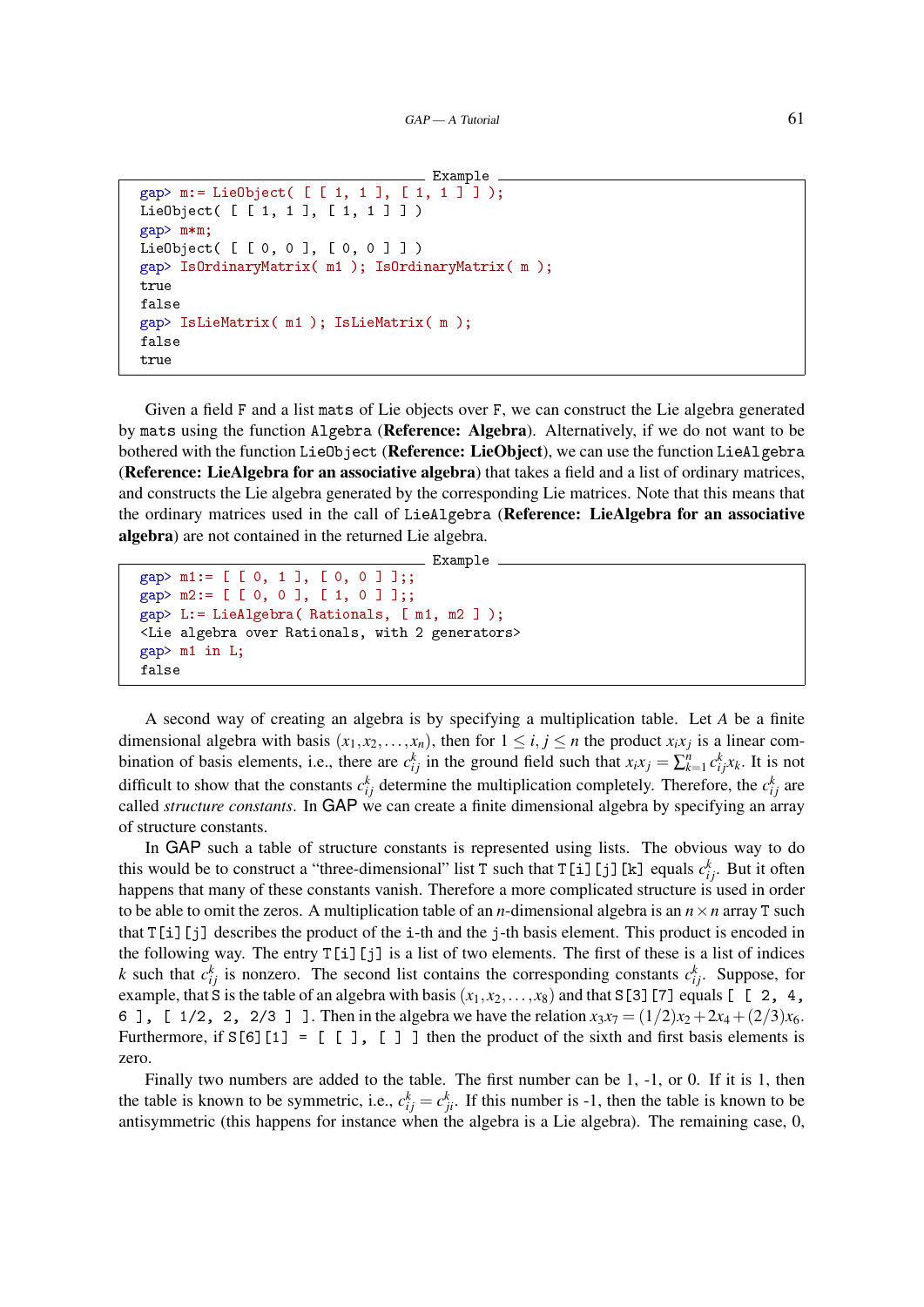occurs in all other cases. The second number that is added is the zero element of the field over which the algebra is defined.

Empty structure constants tables are created by the function EmptySCTable (Reference: EmptySCTable), which takes a dimension *d*, a zero element *z*, and optionally one of the strings "symmetric", "antisymmetric", and returns an empty structure constants table *T* corresponding to a *d*-dimensional algebra over a field with zero element *z*. Structure constants can be entered into the table *T* using the function SetEntrySCTable (Reference: SetEntrySCTable). It takes four arguments, namely *T*, two indices *i* and *j*, and a list of the form  $[c_{ij}^{k_1}, k_1, c_{ij}^{k_2}, k_2,...]$ . In this call to SetEntrySCTable, the product of the *i*-th and the *j*-th basis vector in any algebra described by *T* is set to  $\sum_l c_{ij}^{k_l} x_{k_l}$ . (Note that in the empty table, this product was zero.) If *T* knows that it is (anti)symmetric, then at the same time also the product of the *j*-th and the *i*-th basis vector is set appropriately.

In the following example we temporarily increase the line length limit from its default value 80 to 82 in order to make the long output expression fit into one line.

```
Example
gap> T:= EmptySCTable( 2, 0, "symmetric" );
[ [ [ [ ], [ ] ], [ [ ], [ ] ] ],
  [ [ [ ], [ ] ], [ [ ], [ ] ] ], 1, 0 ]
gap> SetEntrySCTable( T, 1, 2, [1/2,1,1/3,2] ); T;
[ [ [ [ ], [ ] ], [ [ 1, 2 ], [ 1/2, 1/3 ] ] ],
  [ [ [ [ 1, 2 ], [ 1/2, 1/3 ] ], [ [ 1, [ 1, 1, 0 ]]
```
If we have defined a structure constants table, then we can construct the corresponding algebra by AlgebraByStructureConstants (Reference: AlgebraByStructureConstants).

```
Example
gap> A:= AlgebraByStructureConstants( Rationals, T );
<algebra of dimension 2 over Rationals>
```
If we know that a structure constants table defines a Lie algebra, then we can construct the corresponding Lie algebra by LieAlgebraByStructureConstants (Reference: LieAlgebraByStructureConstants); the algebra returned by this function knows that it is a Lie algebra, so GAP need not check the Jacobi identity.

```
Example
gap> T:= EmptySCTable( 2, 0, "antisymmetric" );;
gap> SetEntrySCTable(T, 1, 2, [2/3,1]);
gap> L:= LieAlgebraByStructureConstants( Rationals, T );
<Lie algebra of dimension 2 over Rationals>
```
In GAP an algebra is naturally a vector space. Hence all the functionality for vector spaces is also available for algebras.

```
Example
```

```
gap > F := GF(2);
gap > z := Zero(F);; o:= One( F);;
gap> T:= EmptySCTable( 3, z, "antisymmetric" );;
gap> SetEntrySCTable( T, 1, 2, [ o, 1, o, 3 ] );
gap> SetEntrySCTable( T, 1, 3, [ o, 1 ] );
gap> SetEntrySCTable( T, 2, 3, [ o, 3 ] );
gap> A:= AlgebraByStructureConstants( F, T );
\langlealgebra of dimension 3 over GF(2)
```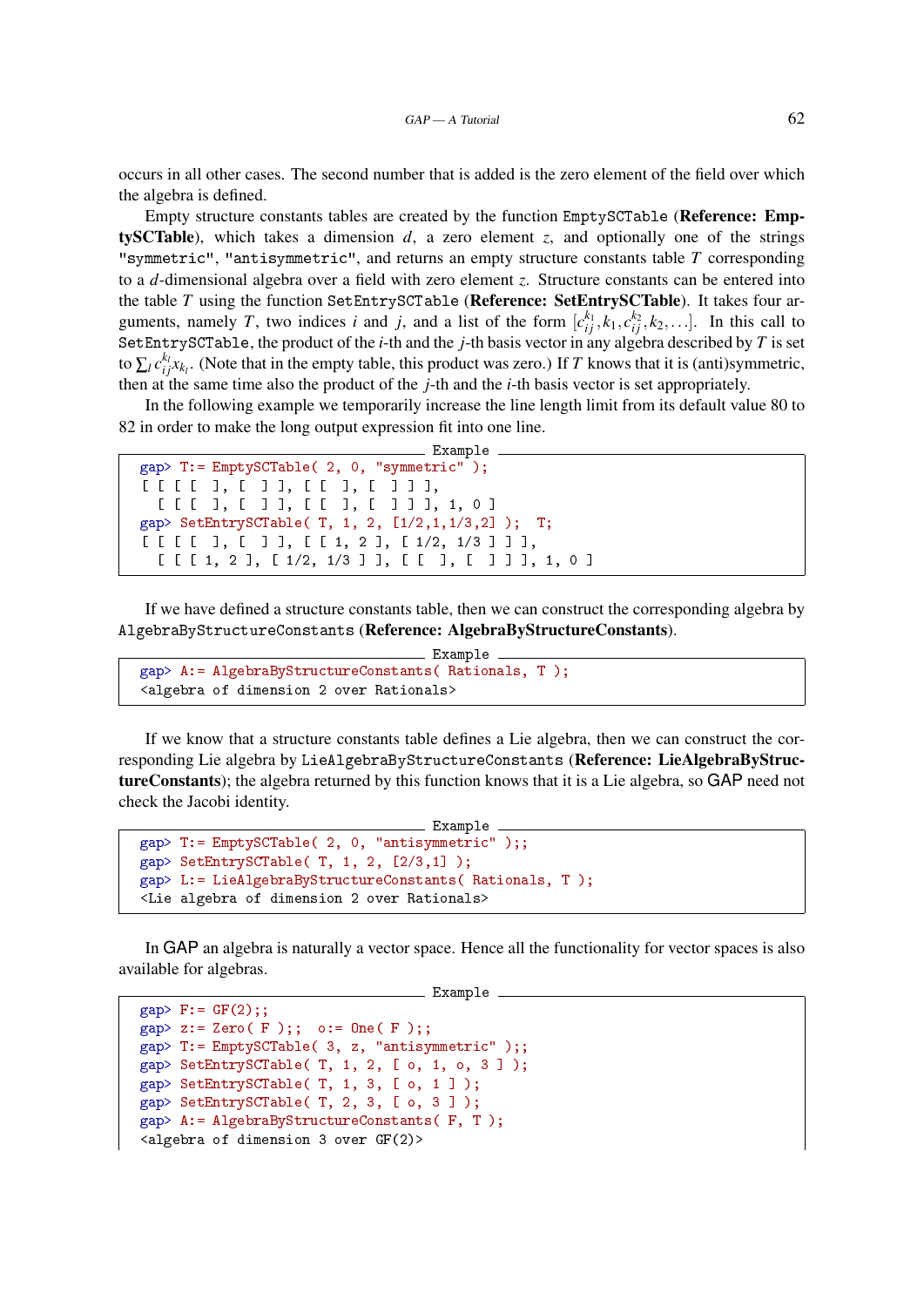```
gap> Dimension( A );
3
gap> LeftActingDomain( A );
GF(2)gap> Basis( A );
CanonicalBasis(\langlealgebra of dimension 3 over GF(2)))
```
Subalgebras and ideals of an algebra can be constructed by specifying a set of generators for the subalgebra or ideal. The quotient space of an algebra by an ideal is naturally an algebra itself.

In the following example we temporarily increase the line length limit from its default value 80 to 81 in order to make the long output expression fit into one line.

```
Example
gap> m:= [ [ 1, 2, 3 ], [ 0, 1, 6 ], [ 0, 0, 1 ] ];;
gap> A:= Algebra( Rationals, [ m ] );;
gap> subA:= Subalgebra( A, [ m-m^2 ] );
<algebra over Rationals, with 1 generators>
gap> Dimension( subA );
2
gap > idA := Ideal(A, [m-m^3] );
<two-sided ideal in <algebra of dimension 3 over Rationals>,
  (1 generators)>
gap> Dimension( idA );
\mathcal{D}gap> B:= A/idA;
<algebra of dimension 1 over Rationals>
```
The call B:= A/idA creates a new algebra that does not "know" about its connection with A. If we want to connect an algebra with its factor via a homomorphism, then we first have to create the homomorphism (NaturalHomomorphismByIdeal (Reference: NaturalHomomorphismByIdeal)). After this we create the factor algebra from the homomorphism by the function ImagesSource (Reference: ImagesSource). In the next example we divide an algebra A by its radical and lift the central idempotents of the factor to the original algebra A.

```
Example
gap > m1 := [[1,0,0], [0,2,0], [0,0,3]];
gap > m2 := [[0,1,0], [0,0,2], [0,0,0]];
gap> A := Algebra( Rationals, [m1, m2]);;
gap> Dimension( A );
6
gap> R:= RadicalOfAlgebra( A );
<algebra of dimension 3 over Rationals>
gap> h:= NaturalHomomorphismByIdeal( A, R );
<linear mapping by matrix, <algebra of dimension
6 over Rationals> -> <algebra of dimension 3 over Rationals>>
gap> AmodR:= ImagesSource( h );
<algebra of dimension 3 over Rationals>
gap> id:= CentralIdempotentsOfAlgebra( AmodR );
\left[ \begin{array}{cc} v.3, & v.2+(-3)*v.3, & v.1+(-2)*v.2+(3)*v.3 \end{array} \right]gap> PreImagesRepresentative( h, id[1] );
[ [ 0, 0, 0 ], [ 0, 0, 0 ], [ 0, 0, 1 ] ]gap> PreImagesRepresentative( h, id[2] );
```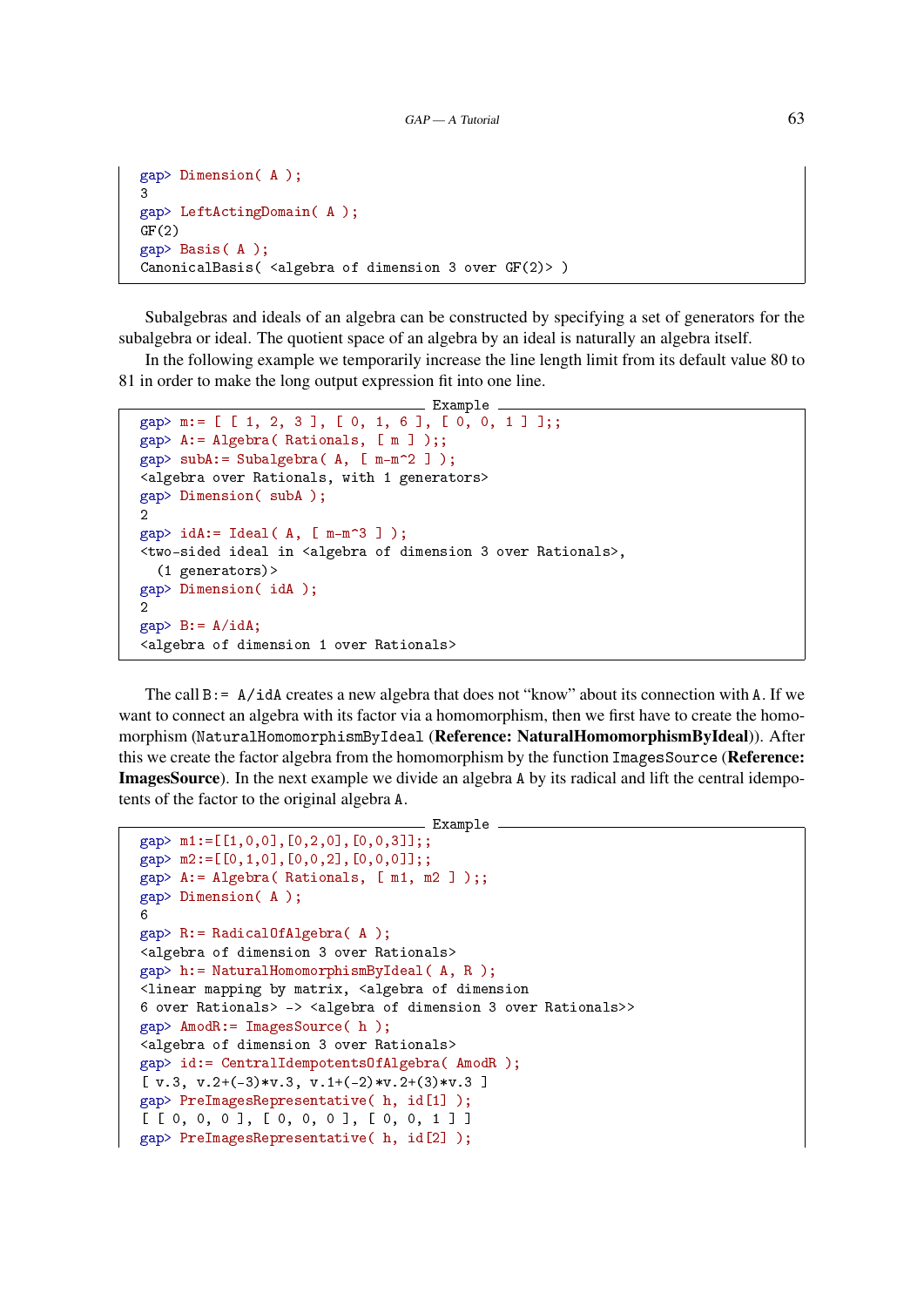```
[ [ 0, 0, 0 ], [ 0, 1, 0 ], [ 0, 0, 0 ] ]
gap> PreImagesRepresentative( h, id[3] );
[ [ [ 1, 0, 0 ], [ 0, 0, 0 ], [ 0, 0, 0 ] ]
```
Structure constants tables for the simple Lie algebras are present in GAP. They can be constructed using the function SimpleLieAlgebra (Reference: SimpleLieAlgebra). The Lie algebras constructed by this function come with a root system attached.

Example

```
gap> L:= SimpleLieAlgebra( "G", 2, Rationals );
<Lie algebra of dimension 14 over Rationals>
gap> R:= RootSystem( L );
<root system of rank 2>
gap> PositiveRoots( R );
[ [ 2, -1 ], [ -3, 2 ], [ -1, 1 ], [ 1, 0 ], [ 3, -1 ], [ 0, 1 ] ]gap> CartanMatrix( R );
[ [ 2, -1 ], [ -3, 2 ] ]
```
Another example of algebras is provided by *quaternion algebras*. We define a quaternion algebra Another example of algebras is provided by *quaternion algebras*. We define a quaternion algebra<br>over an extension field of the rationals, namely the field generated by  $\sqrt{5}$ . (The number EB(5) is equal to  $1/2(-1+\sqrt{5})$ . The field is printed as NF(5, [ 1, 4 ]).)

```
- Example
gap > b5 := EB(5);E(5)+E(5)<sup>-4</sup>
gap> q:= QuaternionAlgebra( FieldByGenerators( [ b5 ] ) );
\langlealgebra-with-one of dimension 4 over NF(5, [1, 4])>
gap> gens:= GeneratorsOfAlgebra( q );
[ e, i, j, k ]
gap > e := gens[1];; i := gens[2];; j := gens[3];; k := gens[4];;gap> IsAssociative( q );
true
gap> IsCommutative( q );
false
gap> i*j; j*i;
k
(-1)*kgap One(q);
```
If the coefficient field is a real subfield of the complex numbers then the quaternion algebra is in fact a division ring.

Example.

```
gap> IsDivisionRing( q );
true
gap> Inverse( e+i+j );
(1/3)*e+(-1/3)*i+(-1/3)*j
```
e

So GAP knows about this fact. As in any ring, we can look at groups of units. (The function StarCyc (Reference: StarCyc) used below computes the unique algebraic conjugate of an element in a quadratic subfield of a cyclotomic field.)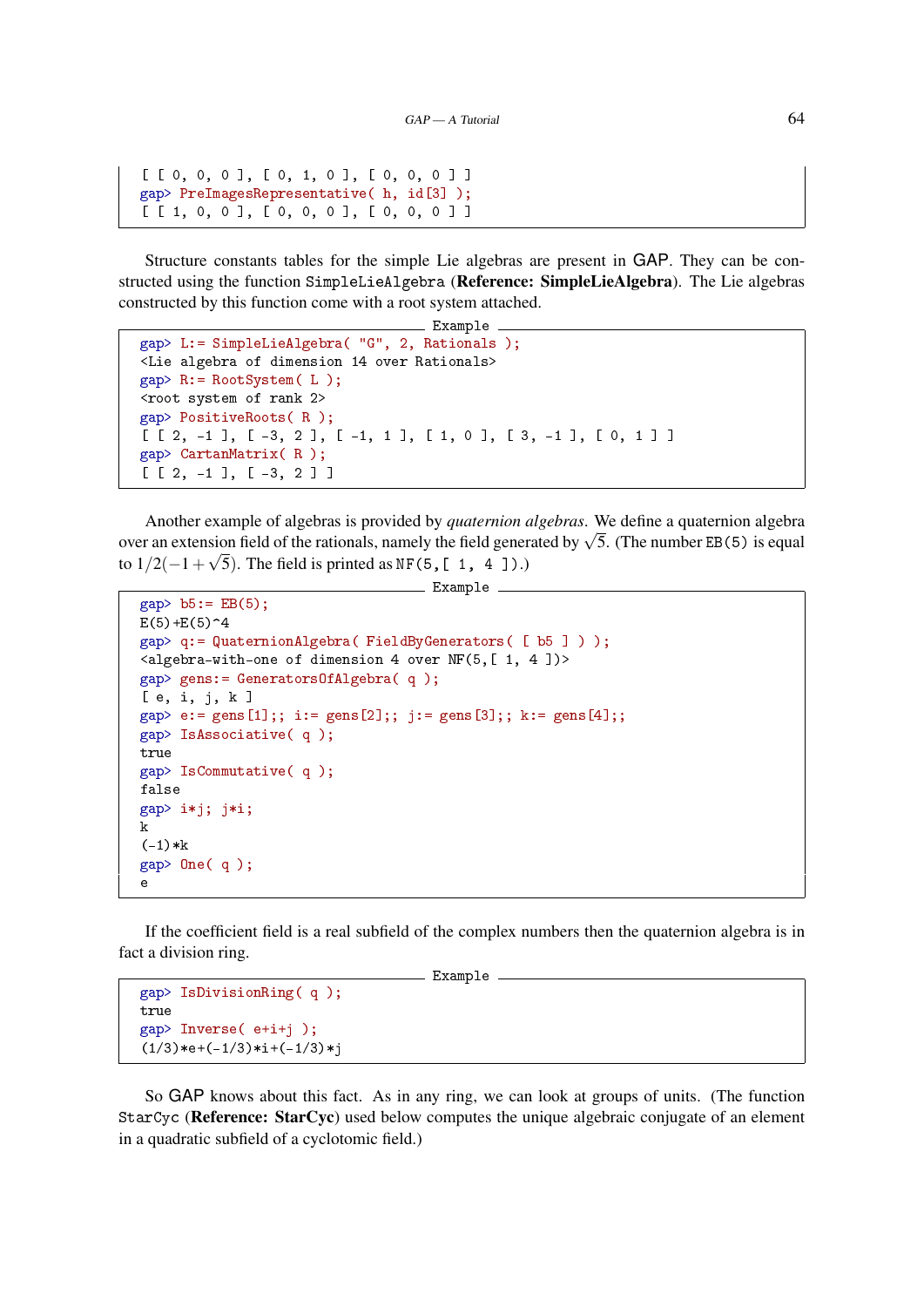```
Example
```

```
gap c5:= StarCyc( b5);
E(5)^2+E(5)^3gap> g1:= 1/2*( b5*e + i - c5*j );
(1/2*E(5)+1/2*E(5)^{-4})*e+(1/2)*i+(-1/2*E(5)^{-2}-1/2*E(5)^{-3})*jgap> Order( g1 );
5
gap> g2:= 1/2*( -c5*e + i + b5*k );
(-1/2*E(5)^2-2-1/2*E(5)^3)*e+(1/2)*i+(1/2*E(5)+1/2*E(5)^4)*kgap> Order( g2 );
10
gap > g := Group(g1, g2);#I default 'IsGeneratorsOfMagmaWithInverses' method returns 'true' for
  [(1/2*E(5)+1/2*E(5)^{-4})*e+(1/2)*i+(-1/2*E(5)^{-2}-1/2*E(5)^{-3})*j,(-1/2*E(5)^2-2-1/2*E(5)^3)*e+(1/2)*i+(1/2*E(5)+1/2*E(5)^4)*k ]gap> Size( g );
120
gap> IsPerfect( g );
true
```
Since there is only one perfect group of order 120, up to isomorphism, we see that the group g is isomorphic to  $SL<sub>2</sub>(5)$ . As usual, a permutation representation of the group can be constructed using a suitable action of the group.

```
Example
gap> cos:= RightCosets( g, Subgroup( g, [ g1 ] ) );;
gap> Length( cos );
24
gap> hom:= ActionHomomorphism( g, cos, OnRight );;
gap im:= Image( hom );
Group([ (2,3,5,9,15)(4,7,12,8,14)(10,17,23,20,24)(11,19,22,16,13),
  (1,2,4,8,3,6,11,20,17,19)(5,10,18,7,13,22,12,21,24,15)(9,16)(14,23)]
gap> Size( im );
120
```
To get a matrix representation of g or of the whole algebra q, we must specify a basis of the vector space on which the algebra acts, and compute the linear action of elements w.r.t. this basis. Example

```
gap> bas:= CanonicalBasis( q );;
gap> BasisVectors( bas );
[ e, i, j, k ]
gap> op:= OperationAlgebraHomomorphism( q, bas, OnRight );
\langleop. hom. AlgebraWithOne( NF(5, [ 1, 4 ]),
[ e, i, j, k ] ) -> matrices of dim. 4>
gap> ImagesRepresentative( op, e );
[ [ 1, 0, 0, 0 ], [ 0, 1, 0, 0 ], [ 0, 0, 1, 0 ], [ 0, 0, 0, 1 ] ]gap> ImagesRepresentative( op, i );
[ [ 0, 1, 0, 0 ], [ -1, 0, 0, 0 ], [ 0, 0, 0, -1 ], [ 0, 0, 1, 0 ] ]gap> ImagesRepresentative( op, g1 );
[ [ 1/2*E(5)+1/2*E(5)^{-}4, 1/2, -1/2*E(5)^{-}2-1/2*E(5)^{-}3, 0 ][-1/2, 1/2*E(5)+1/2*E(5)^4, 0, -1/2*E(5)^2+1/2*E(5)^3][1/2*E(5)^2+1/2*E(5)^3, 0, 1/2*E(5)+1/2*E(5)^4, -1/2 ][ 0, 1/2*E(5)^2+1/2*E(5)^3, 1/2, 1/2*E(5)+1/2*E(5)^4 ] ]
```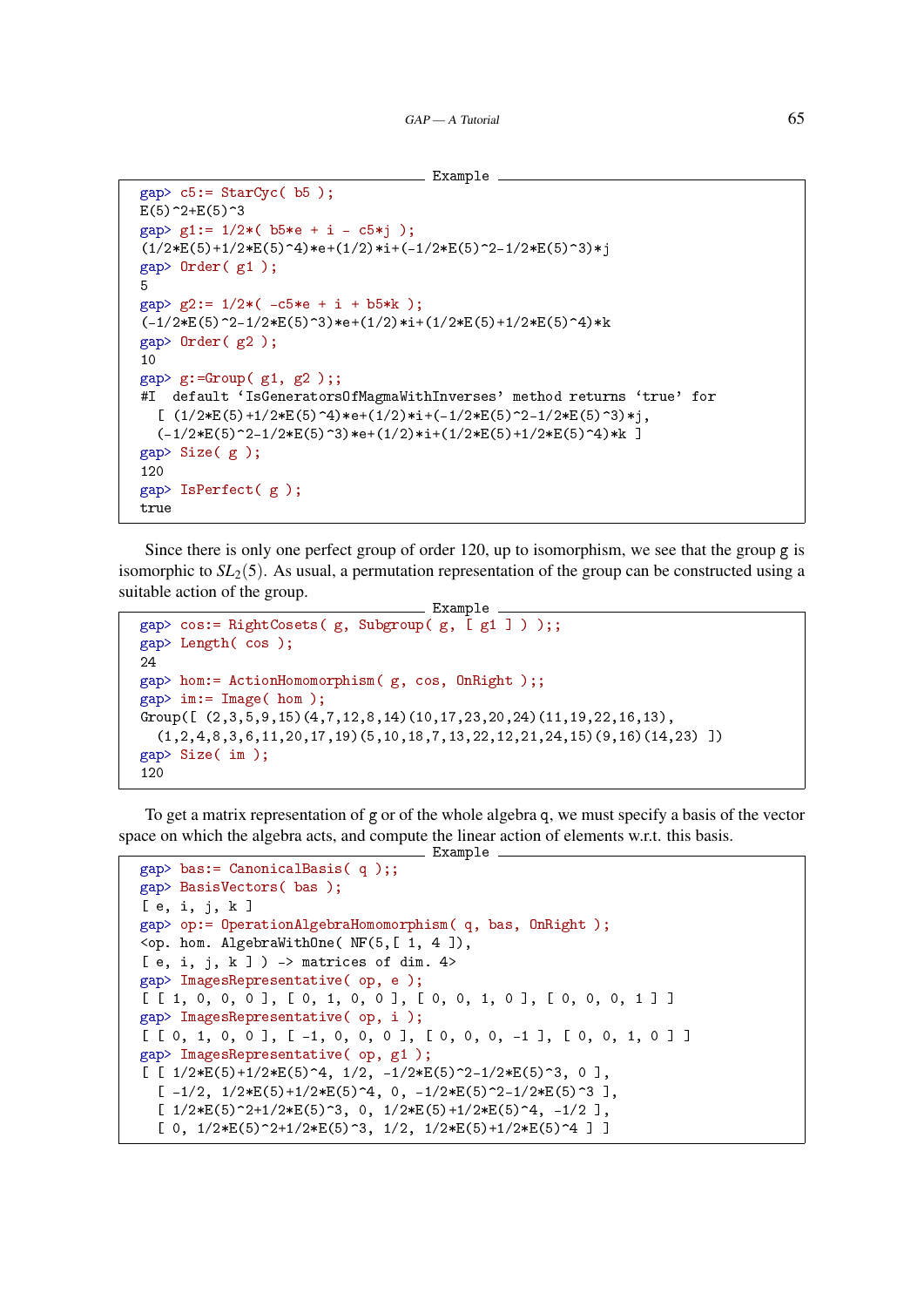### 6.3 Further Information about Vector Spaces and Algebras

More information about vector spaces can be found in Chapter (Reference: Vector Spaces). Chapter (Reference: Algebras) deals with the functionality for general algebras. Furthermore, concerning special functions for Lie algebras, there is Chapter (Reference: Lie Algebras).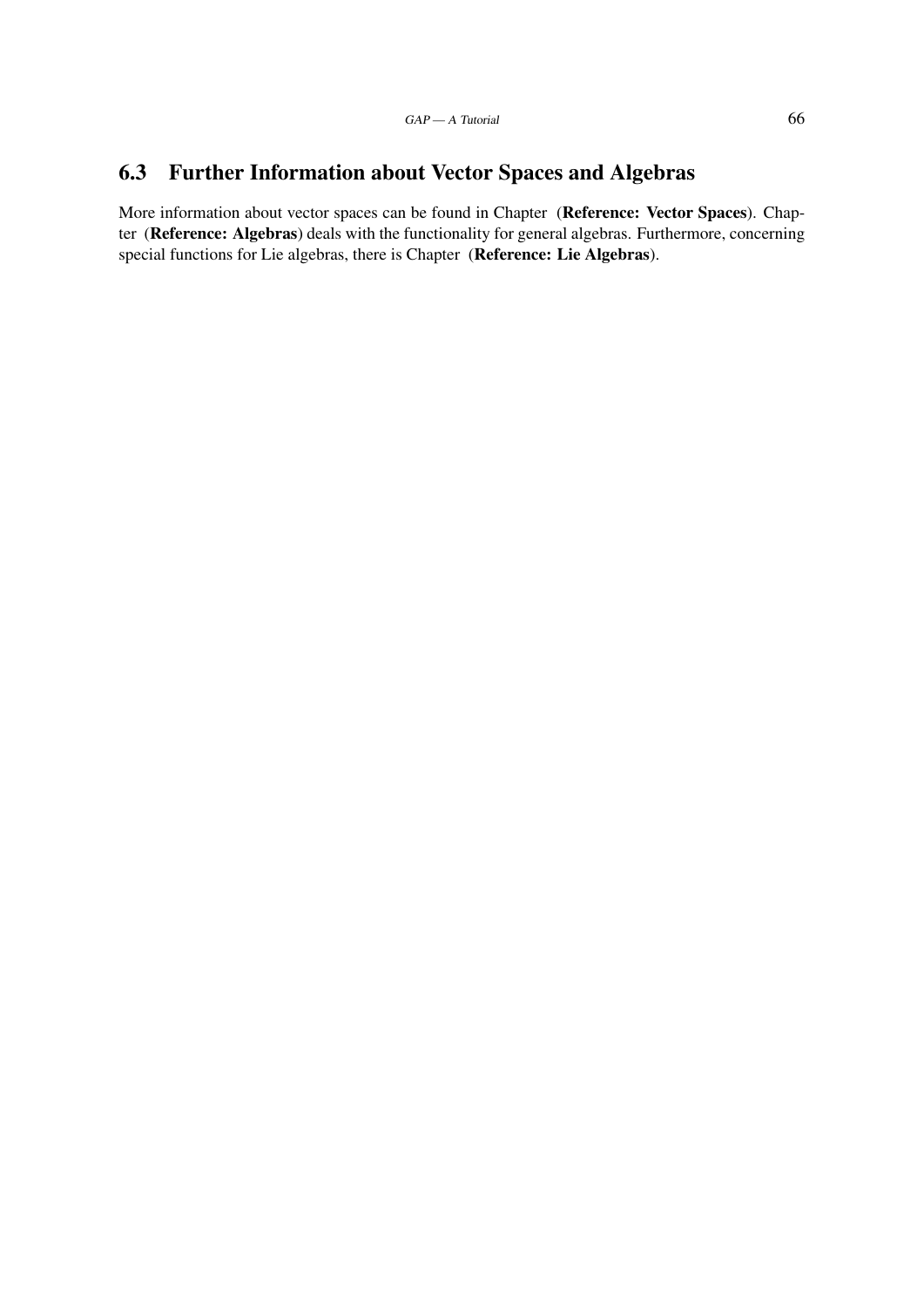### Chapter 7

# Domains

*Domain* is GAP's name for structured sets. We already saw examples of domains in Chapters [5](#page-38-0) and [6:](#page-56-0) the groups s8 and a8 in Section [5.1](#page-38-1) are domains, likewise the field f and the vector space v in Section [6.1](#page-56-1) are domains. They were constructed by functions such as Group (Reference: Group Libraries) and GF (Reference: GF for field size), and they could be passed as arguments to other functions such as DerivedSubgroup (Reference: DerivedSubgroup) and Dimension (Reference: Dimension).

### 7.1 Domains as Sets

First of all, a domain *D* is a set. If *D* is finite then a list with the elements of this set can be computed with the functions AsList (Reference: AsList) and AsSortedList (Reference: AsSortedList). For infinite *D*, Enumerator (Reference: Enumerator) and EnumeratorSorted (Reference: EnumeratorSorted) may work, but it is also possible that one gets an error message.

Domains can be used as arguments of set functions such as Intersection (Reference: Intersection) and Union (Reference: Union). GAP tries to return a domain in these cases, moreover it tries to return a domain with as much structure as possible. For example, the intersection of two groups is (either empty or) again a group, and GAP will try to return it as a group. For Union (Reference: Union), the situation is different because the union of two groups is in general not a group.

\_ Example \_

```
gap > g := Group( (1,2), (3,4) );
gap > h := Group( (3,4), (5,6) );
gap> Intersection( g, h );
Group([ (3,4) ])
```
Two domains are regarded as equal w.r.t. the operator "=" if and only if they are equal *as sets*, regardless of the additional structure of the domains.

```
Example
gap> mats:= [ [ [ 0*Z(2), Z(2)^0 ], [ Z(2)^0 , 0*Z(2) ] ],
              [ [ [ Z(2)^0, 0, xZ(2) ], [ 0*Z(2), Z(2)^0 ] ] ];;
gap Ring( mats ) = VectorSpace( GF(2), mats );
true
```
Additionally, a domain is regarded as equal to the sorted list of its elements.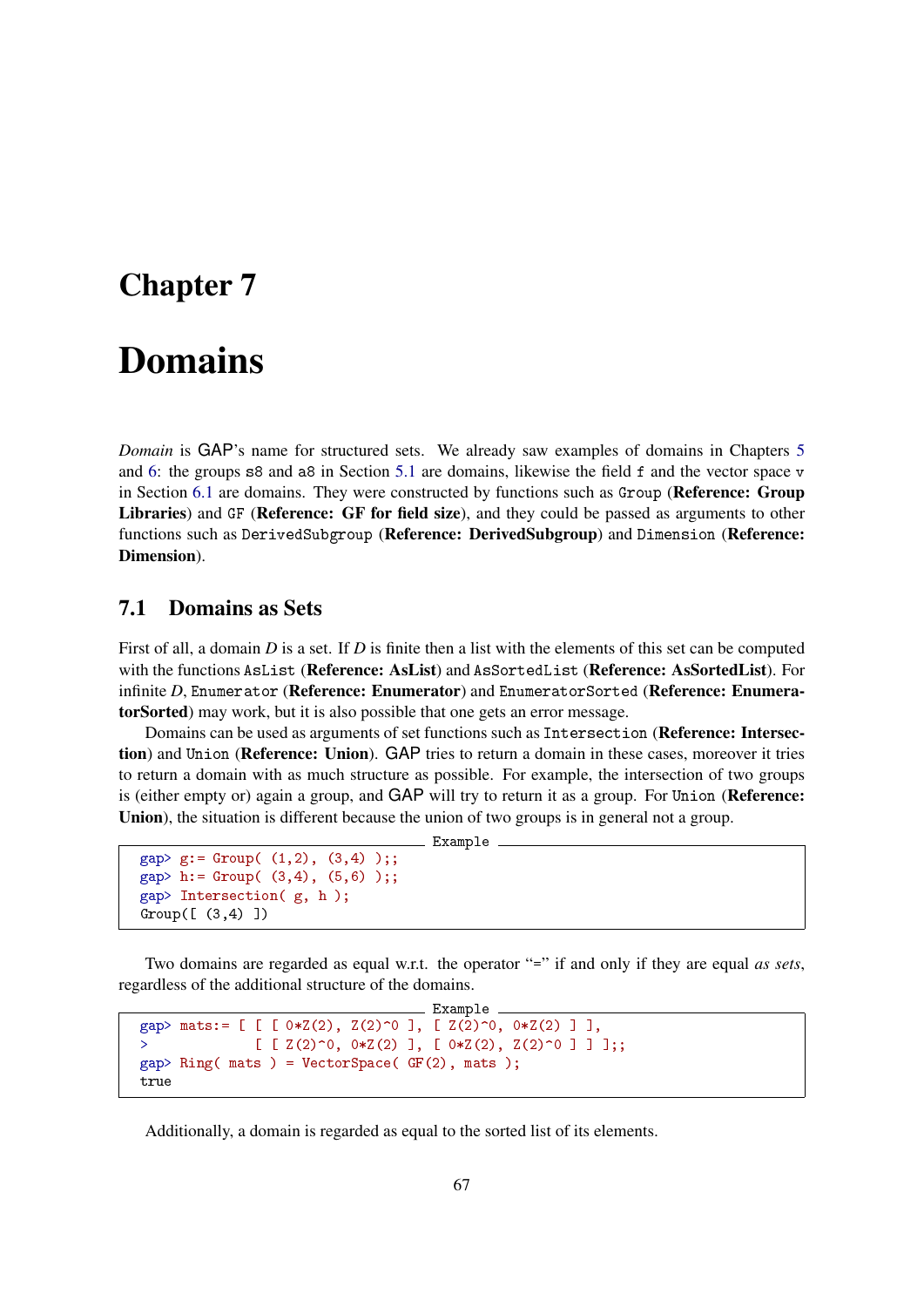```
Example
```

```
gap > g := Group( (1,2) );gap> l:= AsSortedList( g );
[ () , (1,2) ]gap > g = 1;true
gap IsGroup( 1); IsList( g);
false
false
```
### 7.2 Algebraic Structure

The additional structure of *D* is constituted by the facts that *D* is known to be closed under certain operations such as addition or multiplication, and that these operations have additional properties. For example, if *D* is a group then it is closed under multiplication  $(D \times D \to D, (g, h) \mapsto g * h$ , under taking inverses ( $D \to D$ ,  $g \mapsto g^{-1}$ ) and under taking the identity  $g \hat{\ }$  of each element *g* in *D*; additionally, the multiplication in *D* is associative.

The same set of elements can carry different algebraic structures. For example, a semigroup is defined as being closed under an associative multiplication, so each group is also a semigroup. Likewise, a monoid is defined as a semigroup *D* in which the identity  $g^{\circ}$  is defined for every element *g*, so each group is a monoid, and each monoid is a semigroup.

Other examples of domains are vector spaces, which are defined as additive groups that are closed under (left) multiplication with elements in a certain domain of scalars. Also conjugacy classes in a group *D* are domains, they are closed under the conjugation action of *D*.

### 7.3 Notions of Generation

We have seen that a domain is closed under certain operations. Usually a domain is constructed as the closure of some elements under these operations. In this situation, we say that the elements *generate* the domain.

For example, a list of matrices of the same shape over a common field can be used to generate an additive group or a vector space over a suitable field; if the matrices are square then we can also use the matrices as generators of a semigroup, a ring, or an algebra. We illustrate some of these possibilities:

```
Example
gap> mats:= [ [ [ 0*Z(2), Z(2)^0] ],
                 [ Z(2) ^0, 0*Z(2) ] ],
> \left[\begin{array}{ccc} 2(2)^{0}, & 0*Z(2) \end{array}\right],> [0*Z(2), Z(2)^{0} 0 ] ];;
gap> Size( AdditiveMagma( mats ) );
4
gap> Size( VectorSpace( GF(8), mats ) );
64
gap> Size( Algebra( GF(2), mats ) );
4
gap> Size( Group( mats ) );
າ
```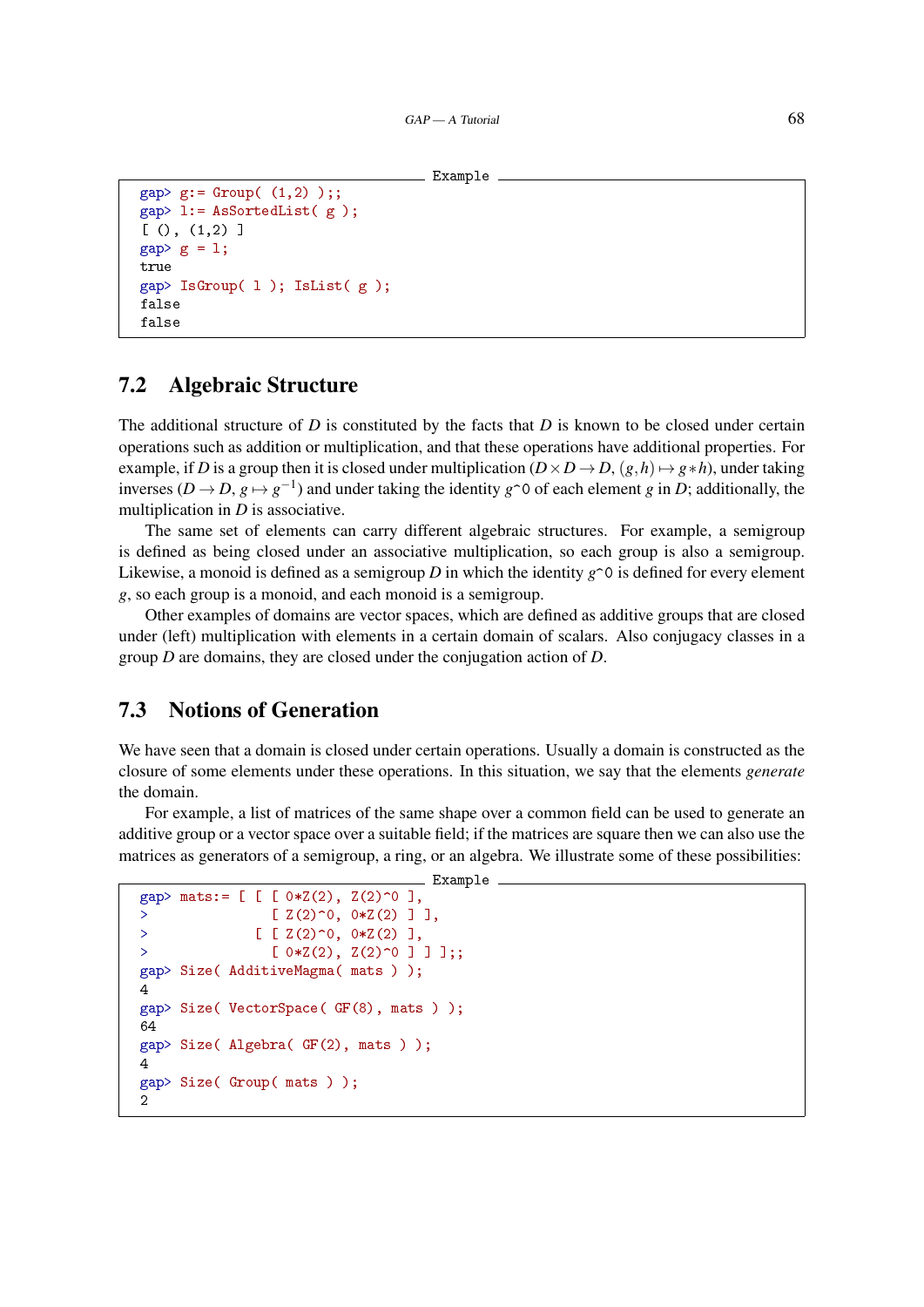Each combination of operations under which a domain could be closed gives a notion of generation. So each group has group generators, and since it is a monoid, one can also ask for monoid generators of a group.

Note that one cannot simply ask for "the generators of a domain", it is always necessary to specify what notion of generation is meant. Access to the different generators is provided by functions with names of the form GeneratorsOfSomething. For example, GeneratorsOfGroup (Reference: GeneratorsOfGroup) denotes group generators, GeneratorsOfMonoid (Reference: GeneratorsOfMonoid) denotes monoid generators, and so on. The result of GeneratorsOfVectorSpace (Reference: GeneratorsOfVectorSpace) is of course to be understood relative to the field of scalars of the vector space in question.

```
Example
gap> GeneratorsOfVectorSpace( GF(4)^2 );
[ [Z(2)^\sim 0, 0*Z(2) ], [ 0*Z(2), Z(2)^\sim 0 ] ]gap> v:= AsVectorSpace( GF(2), GF(4)^2 );;
gap> GeneratorsOfVectorSpace( v );
[ [Z(2)^0, 0, xZ(2) ], [ 0*Z(2), Z(2)^0 ], [ Z(2^2), 0*Z(2) ],[0*Z(2), Z(2^2)] ]
```
### 7.4 Domain Constructors

A group can be constructed from a list of group generators gens by Group( gens ), likewise one can construct rings and algebras with the functions Ring (Reference: Ring) and Algebra (Reference: Algebra).

Note that it is not always or completely checked that gens is in fact a valid list of group generators, for example whether the elements of gens can be multiplied or whether they are invertible. This means that GAP trusts you, at least to some extent, that the desired domain Something( gens ) does exist.

### 7.5 Forming Closures of Domains

Besides constructing domains from generators, one can also form the closure of a given domain with an element or another domain. There are different notions of closure, one has to specify one according to the desired result and the structure of the given domain. The functions to compute closures have names such as ClosureSomething. For example, if D is a group and one wants to construct the group generated by D and an element g then one can use ClosureGroup( D, g ).

### 7.6 Changing the Structure

The same set of elements can have different algebraic structures. For example, it may happen that a monoid *M* does in fact contain the inverses of all of its elements, and thus *M* is equal to the group formed by the elements of *M*.

```
__ Example _
```

```
gap> m:= Monoid( mats );;
gap > m = Group(mats);true
gap> IsGroup( m );
false
```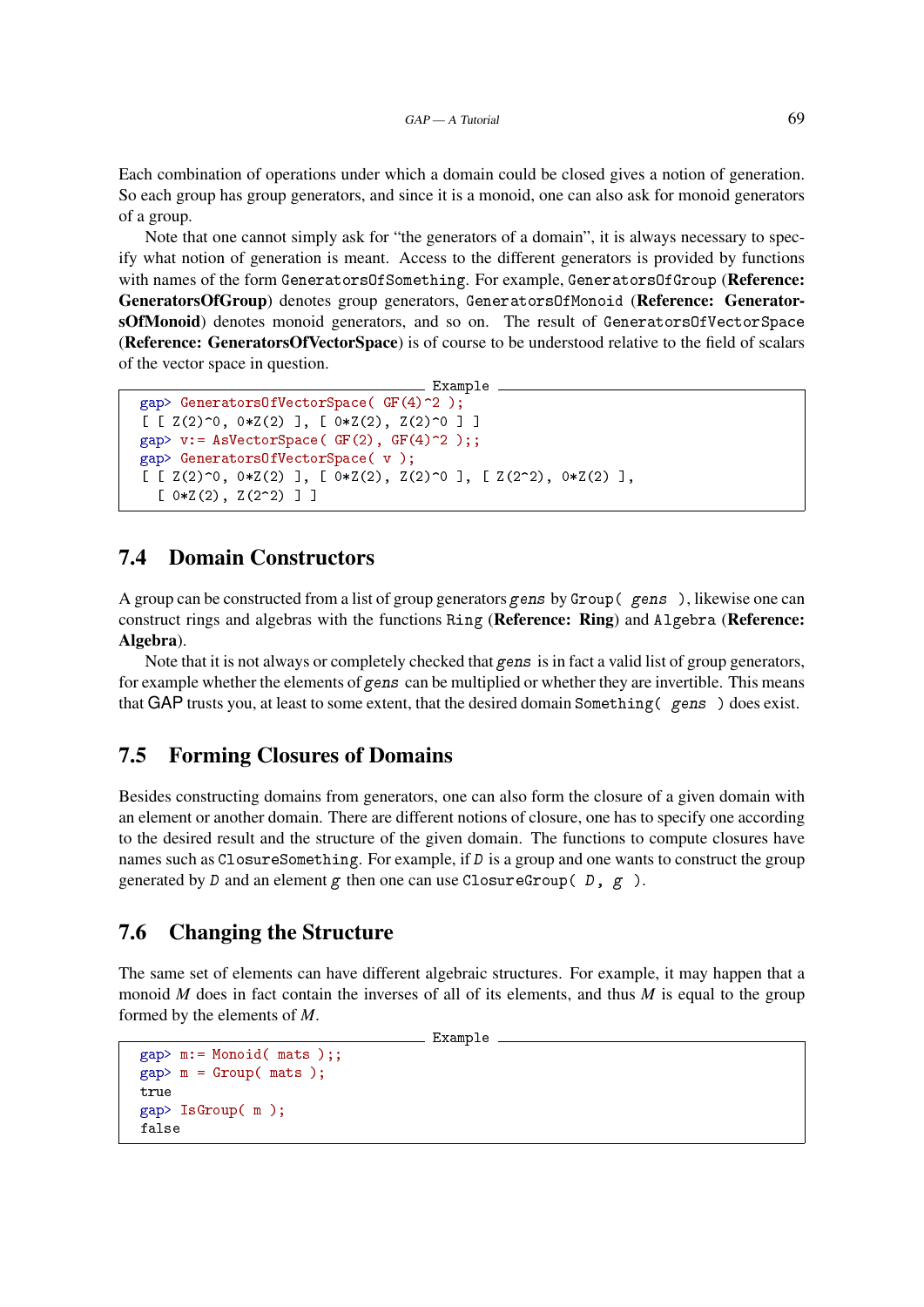The last result in the above example may be surprising. But the monoid m is not regarded as a group in GAP, and moreover there is no way to turn m into a group. Let us formulate this as a rule:

*The set of operations under which the domain is closed is fixed in the construction of a domain, and cannot be changed later.*

(Contrary to this, a domain *can* acquire knowledge about properties such as whether the multiplication is associative or commutative.)

If one needs a domain with a different structure than the given one, one can construct a new domain with the required structure. The functions that do these constructions have names such as AsSomething, they return a domain that has the same elements as the argument in question but the structure Something. In the above situation, one can use AsGroup (Reference: AsGroup).

\_\_ Example

```
gap > g := AsGroup( m );;
gap m = g;
true
gap> IsGroup( g );
true
```
If it is impossible to construct the desired domain, the AsSomething functions return fail.

```
- Example -
gap> AsVectorSpace( GF(4), GF(2)^2);
fail
```
The functions AsList (Reference: AsList) and AsSortedList (Reference: AsSortedList) mentioned above do not return domains, but they fit into the general pattern in the sense that they forget all the structure of the argument, including the fact that it is a domain, and return a list with the same elements as the argument has.

#### 7.7 Subdomains

It is possible to construct a domain as a subset of an existing domain. The respective functions have names such as Subsomething, they return domains with the structure Something. (Note that the second s in Subsomething is not capitalized.) For example, if one wants to deal with the subgroup of the domain D that is generated by the elements in the list gens, one can use Subgroup( $D$ , gens). It is not required that D is itself a group, only that the group generated by gens must be a subset of  $D$ .

The superset of a domain S that was constructed by a Subsomething function can be accessed as Parent (S).

```
\equiv Example.
```

```
gap> g:= SymmetricGroup( 5 );;
gap> gens:= [(1,2), (1,2,3,4) ];;
gap > s := Subgroup( g, gens );gap > h := Group(gens);gap > s = h;true
gap Parent( s ) = g;
true
```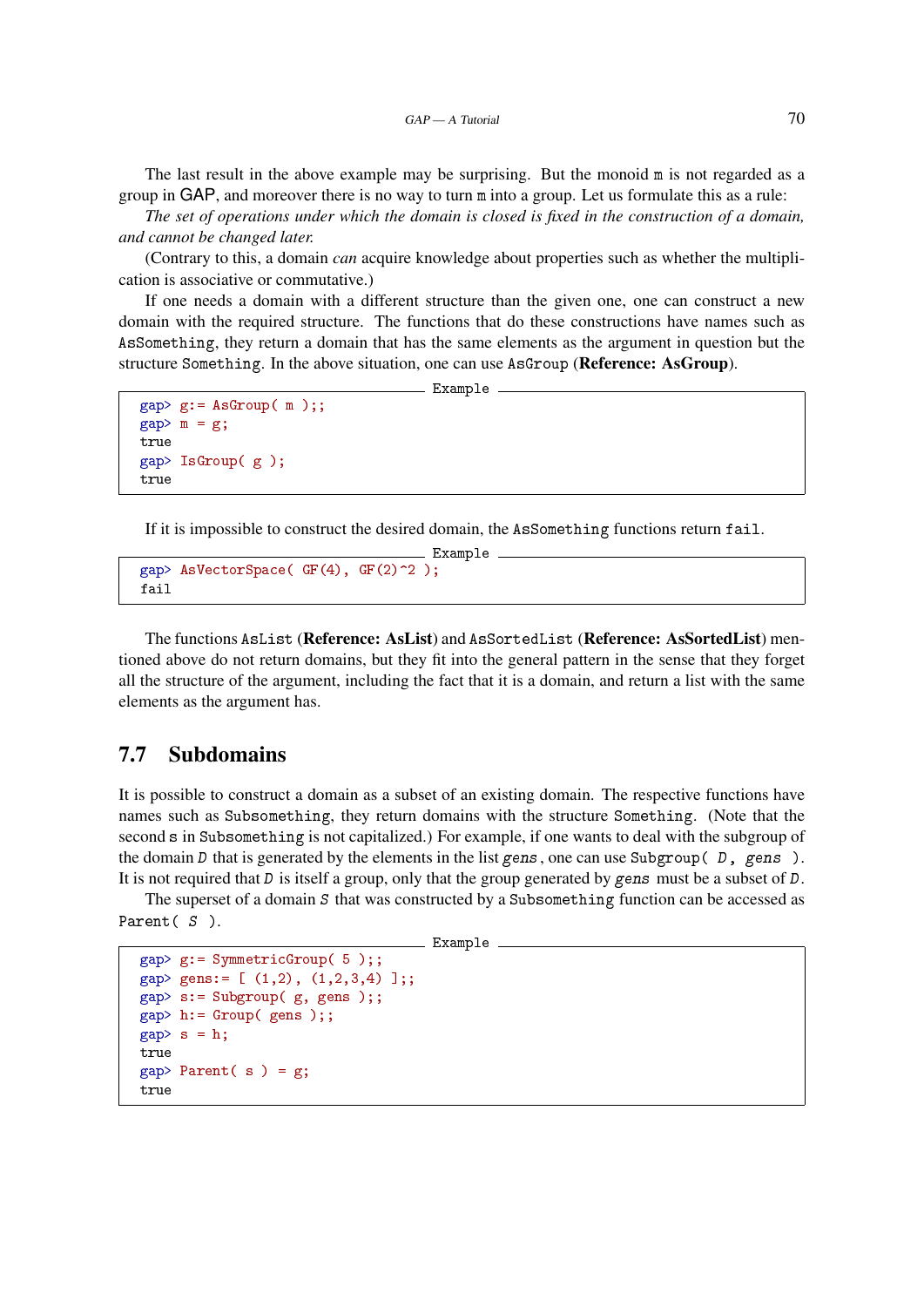Many functions return subdomains of their arguments, for example the result of SylowSubgroup(  $G$ ) is a group with parent group  $G$ .

If you are sure that the domain Something( gens ) is contained in the domain D then you can also call SubsomethingNC( D, gens ) instead of Subsomething( D, gens ). The NC stands for "no check", and the functions whose names end with NC omit the check of containment.

### 7.8 Further Information about Domains

More information about domains can be found in Chapter (Reference: Domains). Many other other chapters deal with specific types of domain such as groups, vector spaces or algebras.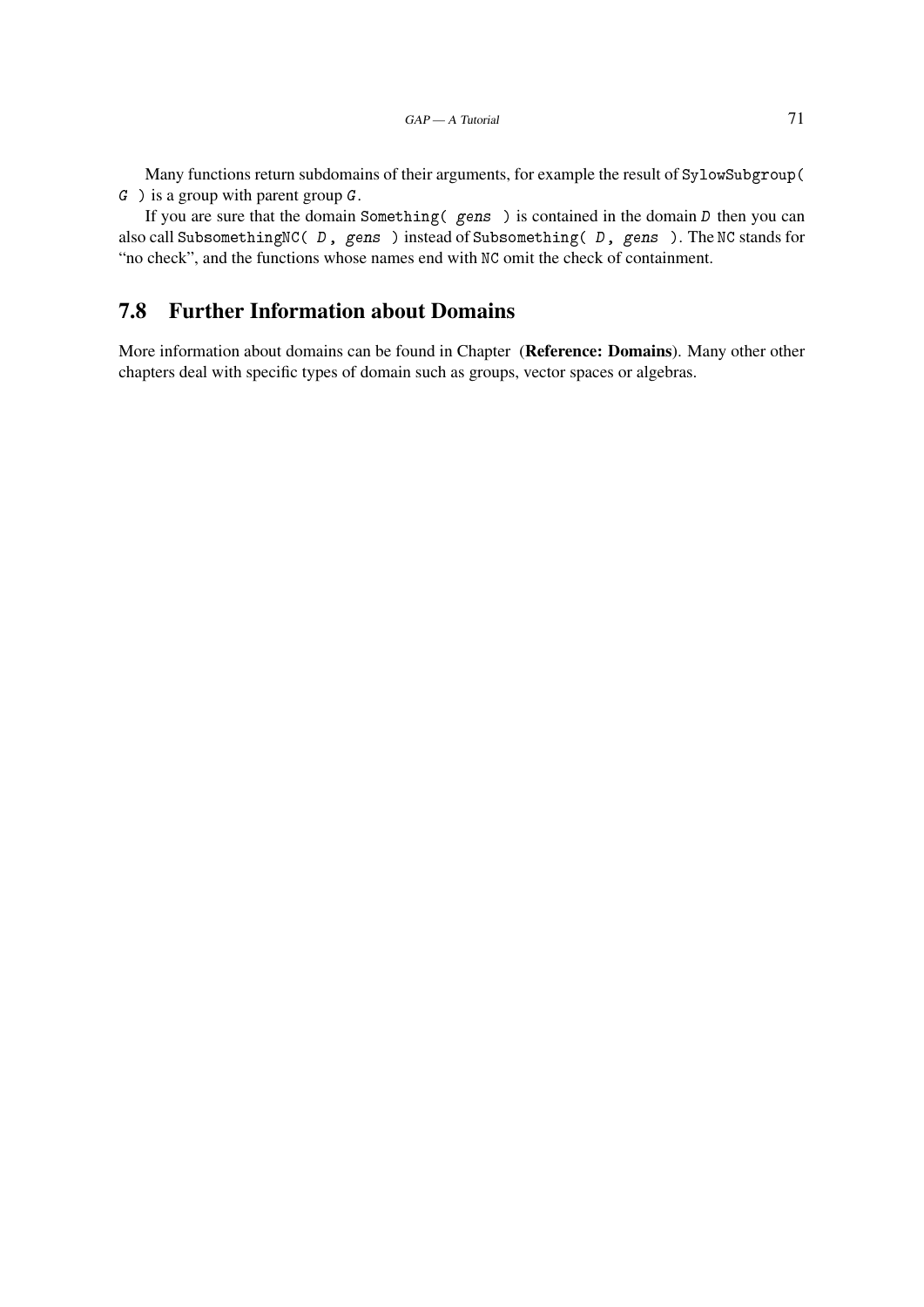## Chapter 8

# Operations and Methods

### 8.1 Attributes

In the preceding chapters, we have seen how to obtain information about mathematical objects in GAP: We have to pass the object as an argument to a function. For example, if  $G$  is a group one can call  $Size(G)$ , and the function will return a value, in our example an integer which is the size of G. Computing the size of a group generally requires a substantial amount of work, therefore it seems desirable to store the size somewhere once it has been calculated. You should imagine that GAP stores the size in some place associated with the object G when Size( $\,$ G) is executed for the first time, and if this function call is executed again later, the size is simply looked up and returned, without further computation.

This means that the behavior of the function Size (Reference: Size) has to depend on whether the size for the argument  $G$  is already known, and if not, that the size must be stored after it has been calculated. These two extra tasks are done by two other functions that accompany  $Size(CG)$ , namely the *tester* HasSize( G ) and the *setter* SetSize( G, size ). The tester returns true or false according to whether G has already stored its size, and the setter puts size into a place from where G can directly look it up. The function Size (Reference: Size) itself is called the *getter*, and from the preceding discussion we see that there must really be at least two *methods* for the getter: One method is used when the tester returns false; it is the method which first does the real computation and then executes the setter with the computed value. A second method is used when the tester returns true; it simply returns the stored value. This second method is also called the *system getter*. GAP functions for which several methods can be available are called *operations*, so Size (Reference: Size) is an example of an operation.

```
\_ Example .
gap > G := Group(List([1..3], i->Random(SymmetricGroup(53))));gap> Size( G ); time; # the time may of course vary on your machine
4274883284060025564298013753389399649690343788366813724672000000000000
196
gap> Size( G ); time;
4274883284060025564298013753389399649690343788366813724672000000000000
0
```
The convenient thing for the user is that GAP automatically chooses the right method for the getter, i.e., it calls a real-work getter at most once and the system getter in all subsequent occurrences.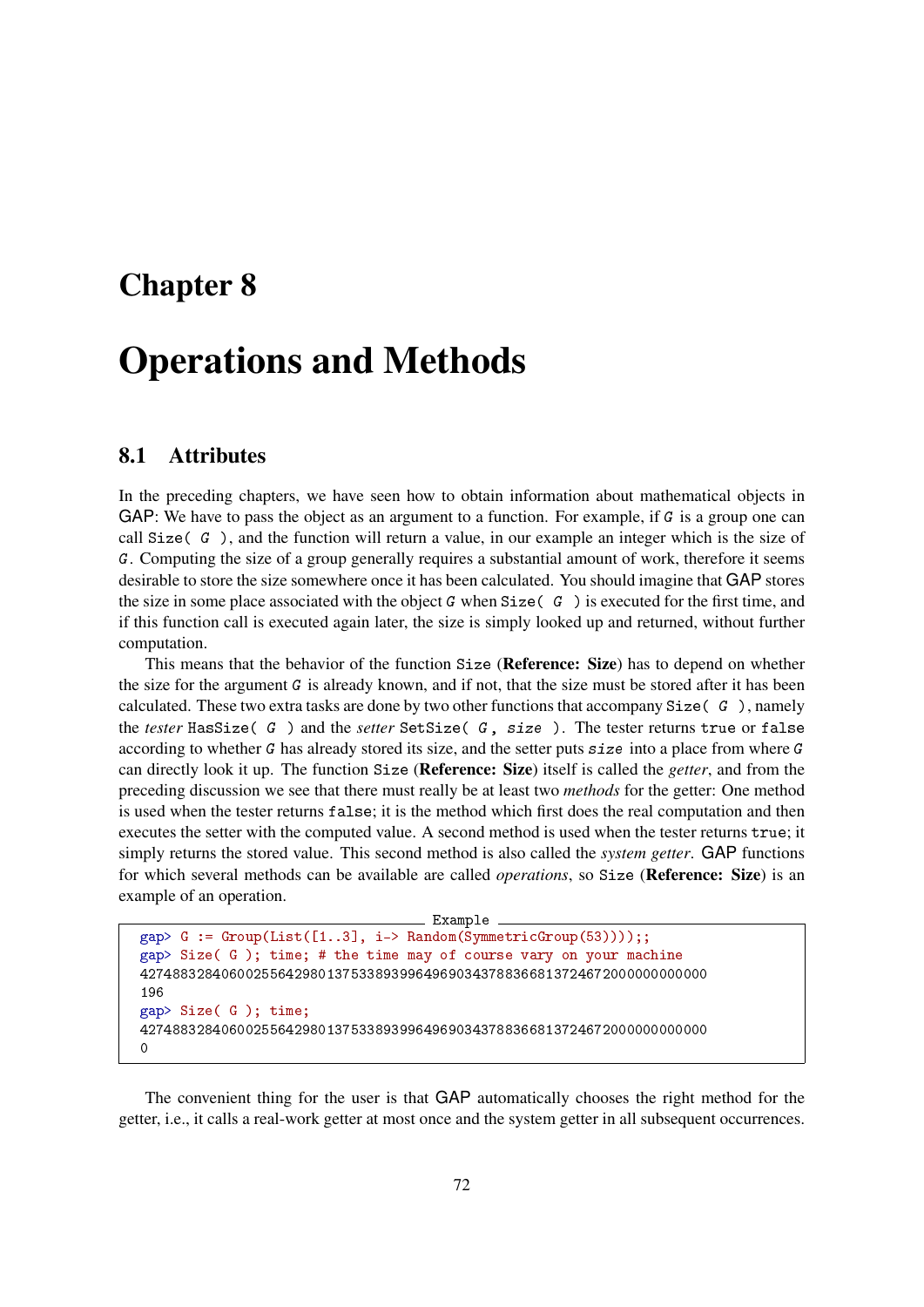<span id="page-72-1"></span>*At most once* because the value of a function call like Size( G) can also be set for G before the getter is called at all; for example, one can call the setter directly if one knows the size.

The size of a group is an example of a class of things which in GAP are called *attributes*. Every attribute in GAP is represented by a triple of a getter, a setter and a tester. When a new attribute is declared, all three functions are created together and the getter contains references to the other two. This is necessary because when the getter is called, it must first consult the tester, and perhaps execute the setter in the end. Therefore the getter could be implemented as follows:

Example

```
getter := function( obj )
local value;
   if tester( obj ) then
        value := system_getter( obj );
    else
        value := real_work_getter( obj );
        setter( obj, value );
   fi;
   return value;
end;
```
The only function which depends on the mathematical nature of the attribute is the real-work getter, and this is of course what the programmer of an attribute has to install. In both cases, the getter returns the same value, which we also call the value of the attribute (properly: the value of the attribute for the object obj). By the way: The names for setter and tester of an attribute are always composed from the prefix Set resp. Has and the name of the getter.

As a (not typical) example, note that the GAP function Random (Reference: Random), although it takes only one argument, is of course *not* an attribute, because otherwise the first random element of a group would be stored by the setter and returned over and over again by the system getter every time Random (Reference: Random) is called in the sequel.

There is a general important rule about attributes: *Once the value of an attribute for an object has been set, it cannot be reset, i.e., it cannot be changed any more.* This is achieved by having two methods not only for the getter but also for the setter: If an object already has an attribute value stored, i.e., if the tester returns true, the setter simply does nothing.

Example

```
gap> G := SymmetricGroup(8);; Size(G);
40320
gap> SetSize( G, 0 ); Size( G );
40320
```
*Summary.* In this section we have introduced attributes as triples of getter, setter and tester and we have explained how these three functions work together behind the scene to provide automatic storage and look-up of values that have once been calculated. We have seen that there can be several methods for the same function among which GAP automatically selects an appropriate one.

#### <span id="page-72-0"></span>8.2 Properties and Filters

Certain attributes, like IsAbelian (Reference: IsAbelian), are boolean-valued. Such attributes are known to GAP as *properties*, because their values are stored in a slightly different way. A property also has a getter, a setter and a tester, but in this case, the getter as well as the tester returns a boolean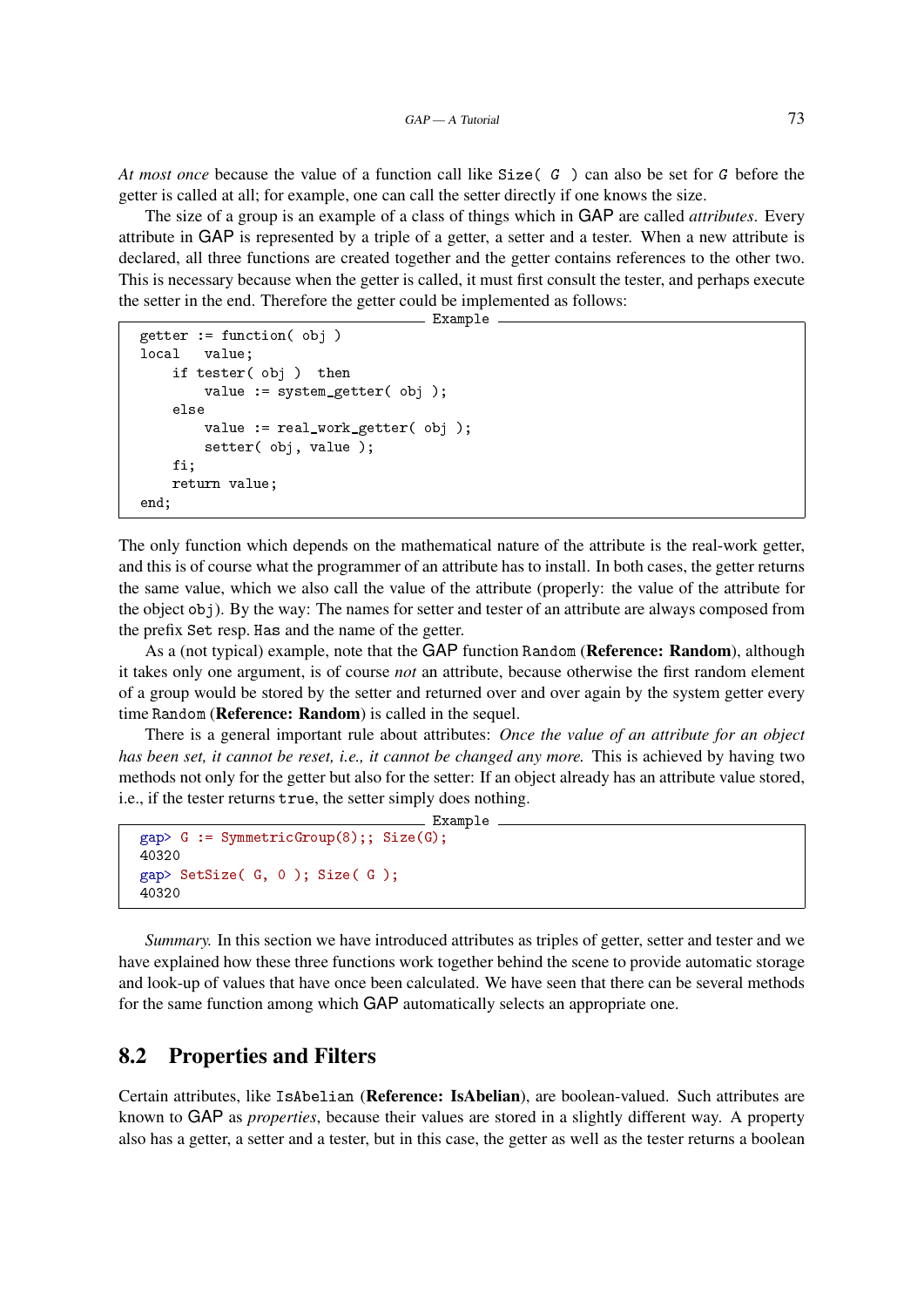<span id="page-73-0"></span>value. Therefore GAP stores both values in the same way, namely as bits in a boolean list, thereby treating property getters and all testers (of attributes or properties) uniformly. These boolean-valued functions are called *filters*. You can imagine a filter as a switch which is set either to true or to false. For every GAP object there is a boolean list which has reserved a bit for every filter GAP knows about. Strictly speaking, there is one bit for every *simple filter*, and these simple filters can be combined with and to form other filters (which are then true if and only if all the corresponding bits are set to true). For example, the filter IsPermGroup and IsSolvableGroup is made up from several simple filters.

Since they allow only two values, the bits which represent filters can be compared very quickly, and the scheme by which GAP chooses the method, e.g., for a getter or a setter (as we have seen in the previous section), is mostly based on the examination of filters, not on the examination of other attribute values. Details of this *method selection* are described in chapter (Reference: Method Selection).

We only present the following rule of thumb here: Each installed method for an attribute, say Size (Reference: Size), has a "required filter", which is made up from certain simple filters which must yield true for the argument  $obj$  for this method to be applicable. To execute a call of  $Size($  $obj$ ), GAP selects among all applicable methods the one whose required filter combines the most simple filters; the idea behind is that the more an algorithm requires of  $obj$ , the more efficient it is expected to be. For example, if  $obj$  is a permutation group that is not (known to be) solvable, a method with required filter IsPermGroup and IsSolvableGroup is not applicable, whereas a method with required filter IsPermGroup (**Reference: IsPermGroup**) can be chosen. On the other hand, if  $obj$ was known to be solvable, the method with required filter IsPermGroup and IsSolvableGroup would be preferred to the one with required filter IsPermGroup (Reference: IsPermGroup).

It may happen that a method is applicable for a given argument but cannot compute the desired value. In such cases, the method will execute the statement TryNextMethod();, and GAP calls the next applicable method. For example, [\[Sim90\]](#page-77-0) describes an algorithm to compute the size of a solvable permutation group, which can be used also to decide whether or not a permutation group is solvable. Suppose that the function size\_solvable implements this algorithm, and that is returns the order of the group if it is solvable and fail otherwise. Then we can install the following method for Size (Reference: Size) with required filter IsPermGroup (Reference: IsPermGroup). Example

```
function( G )
local value;
   value := size solvable( G );
   if value <> fail then return value;
                      else TryNextMethod(); fi;
end;
```
This method can then be tried on every permutation group (whether known to be solvable or not), and it would include a mandatory solvability test.

If no applicable method (or no next applicable method) is found, GAP stops with an error message of the form Example

```
Error, no method found! For debugging hints type ?Recovery from NoMethodFound
Error, no 1st choice method found for 'Size' on 1 arguments called from
... lines deleted here ...
```
You would get an error message as above if you asked for  $Size(1)$ . The message simply says that there is no method installed for calculating the size of 1. Section (Reference: Recovery from NoMethodFound-Errors) contains more information on how to deal with these messages.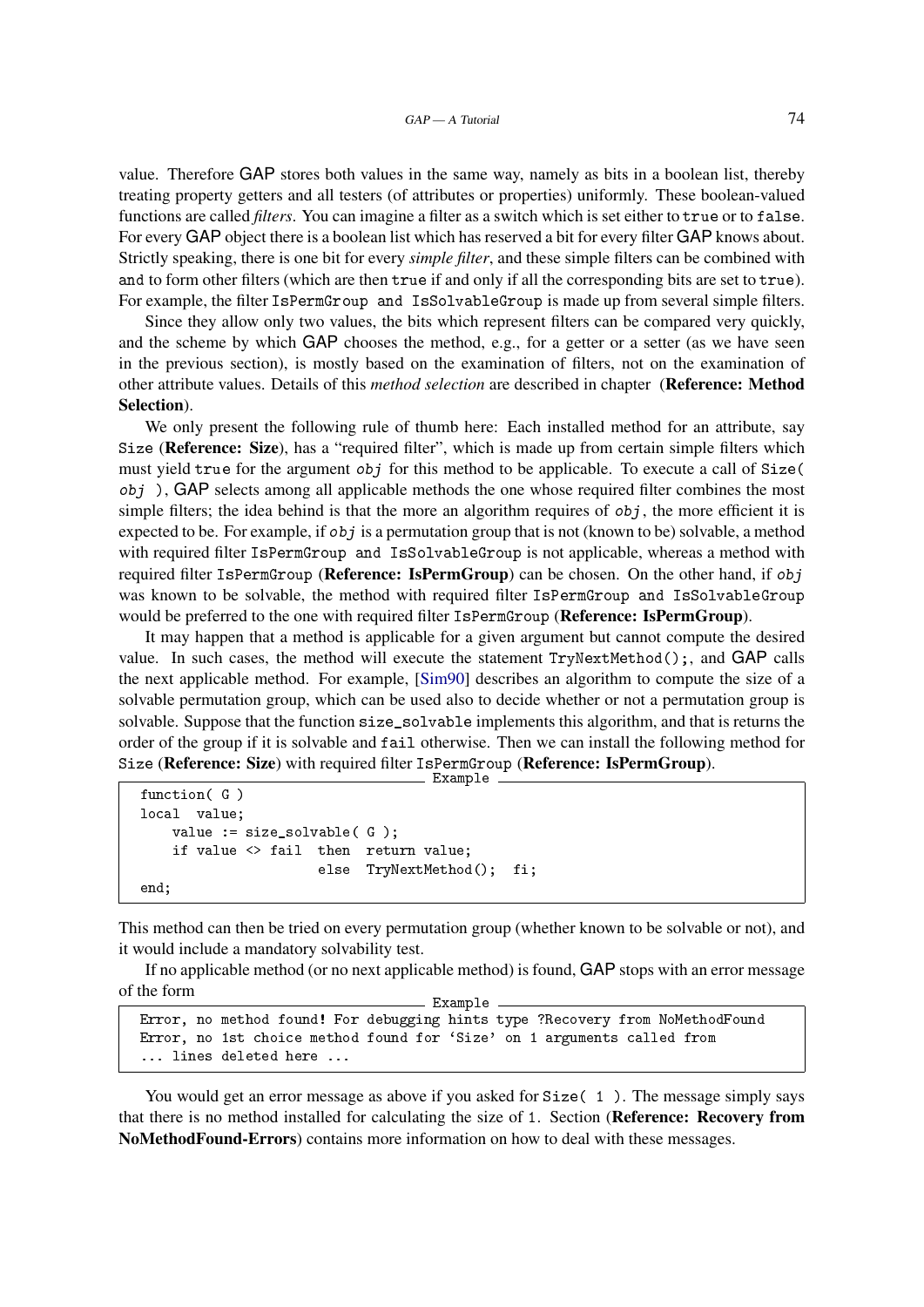<span id="page-74-0"></span>*Summary.* In this section we have introduced properties as special attributes, and filters as the general concept behind property getters and attribute testers. The values of the filters of an object govern how the object is treated in the selection of methods for operations.

### 8.3 Immediate and True Methods

In the example in Section [8.2,](#page-72-0) we have mentioned that the operation Size (**Reference: Size**) has a method for solvable permutation groups that is so far superior to the method for general permutation groups that it seems worthwhile to try it even if nothing is known about solvability of the group of which the Size (**Reference: Size**) is to be calculated. There are other examples where certain methods are even "cheaper" to execute. For example, if the size of a group is known it is easy to check whether it is odd, and if so, the Feit-Thompson theorem allows us to set IsSolvableGroup (Reference: IsSolvableGroup) to true for this group. GAP utilizes this celebrated theorem by having an *immediate method* for IsSolvableGroup (**Reference: IsSolvableGroup**) with required filter HasSize which checks parity of the size and either sets IsSolvableGroup (Reference: IsSolvableGroup) or does nothing, i.e., calls  $TryNextMethod()$ . These immediate methods are executed automatically for an object whenever the value of a filter changes, so solvability of a group will automatically be detected when an odd size has been calculated for it (and therefore the value of HasSize for that group has changed to true).

Some methods are even more immediate, because they do not require any calculation at all: They allow a filter to be set if another filter is also set. In other words, they model a mathematical implication like IsGroup and IsCyclic implies IsSolvableGroup and such implications can be installed in GAP as *true methods*. To execute true methods, GAP only needs to do some bookkeeping with its filters, therefore true methods are much faster than immediate methods.

How immediate and true methods are installed is described in (Reference: Immediate Methods) and (Reference: Logical Implications).

#### 8.4 Operations and Method Selection

The method selection is not only used to select methods for attribute getters but also for arbitrary *operations*, which can have more than one argument. In this case, there is a required filter for each argument (which must yield true for the corresponding arguments).

Additionally, a method with at least two arguments may require a certain relation between the arguments, which is expressed in terms of the *families* of the arguments. For example, the methods for ConjugateGroup( grp, elm) require that elm lies in the family of elements from which grp is made, i.e., that the family of elm equals the "elements family" of grp.

For permutation groups, the situation is quite easy: all permutations form one family, PermutationsFamily (Reference: PermutationsFamily), and each collection of permutations, for example each permutation group, each coset of a permutation group, or each dense list of permutations, lies in CollectionsFamily( PermutationsFamily ).

For other kinds of group elements, the situation can be different. Every call of FreeGroup (Reference: FreeGroup) constructs a new family of free group elements. GAP refuses to compute One( FreeGroup(  $1$  ) )  $*$  One( FreeGroup(  $1$  ) ) because the two operands of the multiplication lie in different families and no method is installed for this case.

For further information on family relations, see (Reference: Families).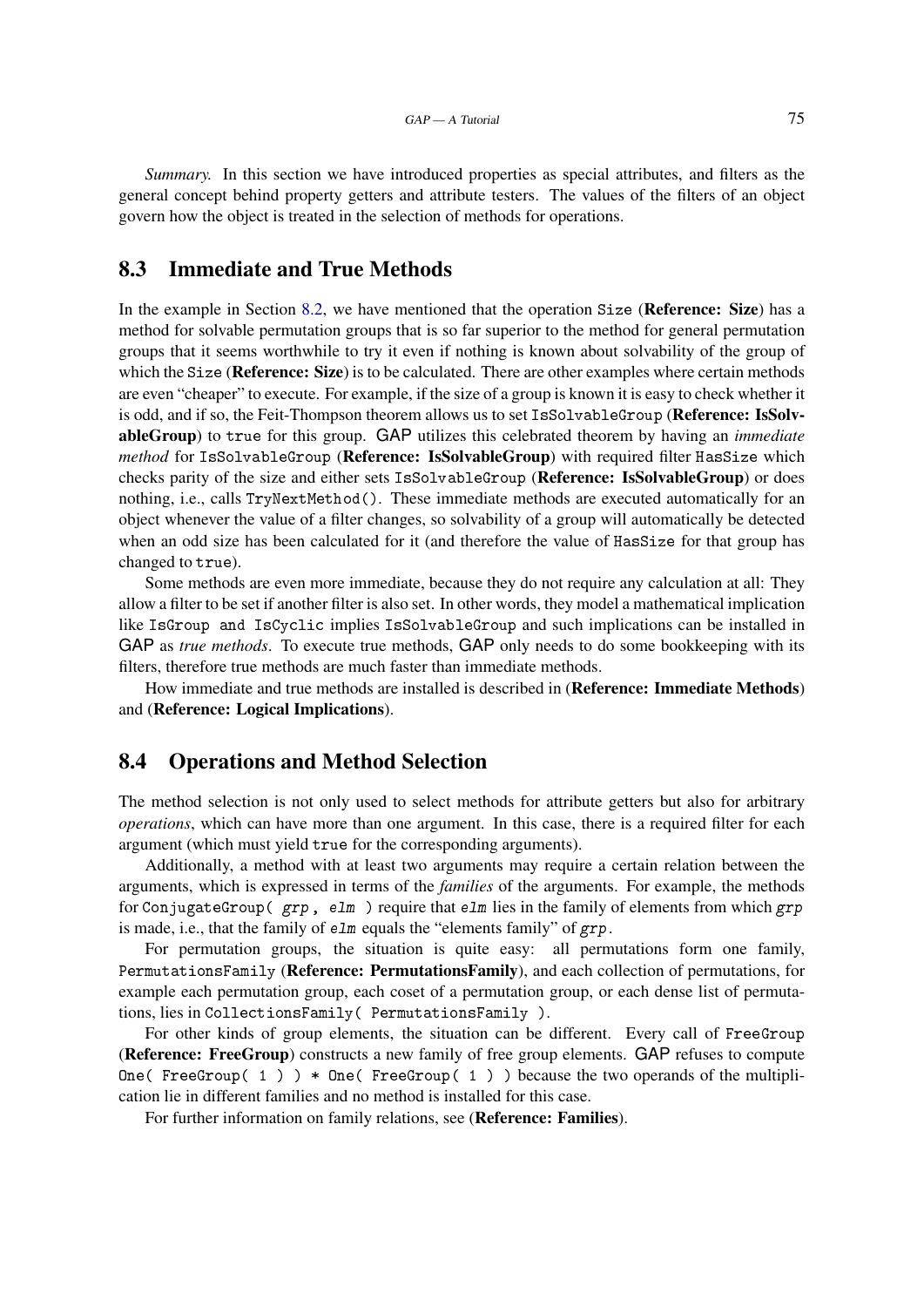<span id="page-75-0"></span>If you want to know which properties are already known for an object  $obj$ , or which properties are known to be true, you can use the functions KnownPropertiesOfObject( obj ) resp. KnownTruePropertiesOfObject(  $obj$  ). This will print a list of names of properties. These names are also the identifiers of the property getters, by which you can retrieve the value of the properties (and confirm that they are really true). Analogously, there is the function KnownAttributesOfObject (Reference: KnownAttributesOfObject) which lists the names of the known attributes, leaving out the properties.

Since GAP lets you know what it already knows about an object, it is only natural that it also lets you know what methods it considers applicable for a certain method, and in what order it will try them (in case TryNextMethod() occurs). ApplicableMethod( opr, [ arg\_1, arg\_2, ... ] ) returns the first applicable method for the call opr ( $arg_1$ ,  $arg_2$ , ... ). More generally, ApplicableMethod( opr,  $[$ ... ], 0, nr ) returns the nrth applicable method (i.e., the one that would be chosen after  $nr - 1$  calls of TryNextMethod) and if  $nr = "all",$  the sorted list of all applicable methods is returned. For details, see (Reference: Applicable Methods and Method Selection).

If you want to see which methods are chosen for certain operations while GAP code is being executed, you can call the function TraceMethods (Reference: TraceMethods for a list of operations) with a list of these operations as arguments.

```
_ Example .
```

```
gap> TraceMethods( [ Size ] );
gap > g := Group( (1,2,3), (1,2) );; Size(g);
#I Size: for a permutation group
#I Setter(Size): system setter
#I Size: system getter
#I Size: system getter
6
```
The system getter is called once to fetch the freshly computed value for returning to the user. The second call is triggered by an immediate method. To find out by which, we can trace the immediate methods by saying TraceImmediateMethods( true ).

```
Example
gap> TraceImmediateMethods( true );
gap > g := Group( (1,2,3), (1,2) );
#I immediate: Size
#I immediate: IsCyclic
#I immediate: IsCommutative
#I immediate: IsTrivial
gap> Size( g );
#I Size: for a permutation group
#I immediate: IsNonTrivial
#I immediate: Size
#I immediate: IsFreeAbelian
#I immediate: IsTorsionFree
#I immediate: IsNonTrivial
#I immediate: GeneralizedPcgs
#I Setter(Size): system setter
#I Size: system getter
#I immediate: IsPerfectGroup
#I Size: system getter
```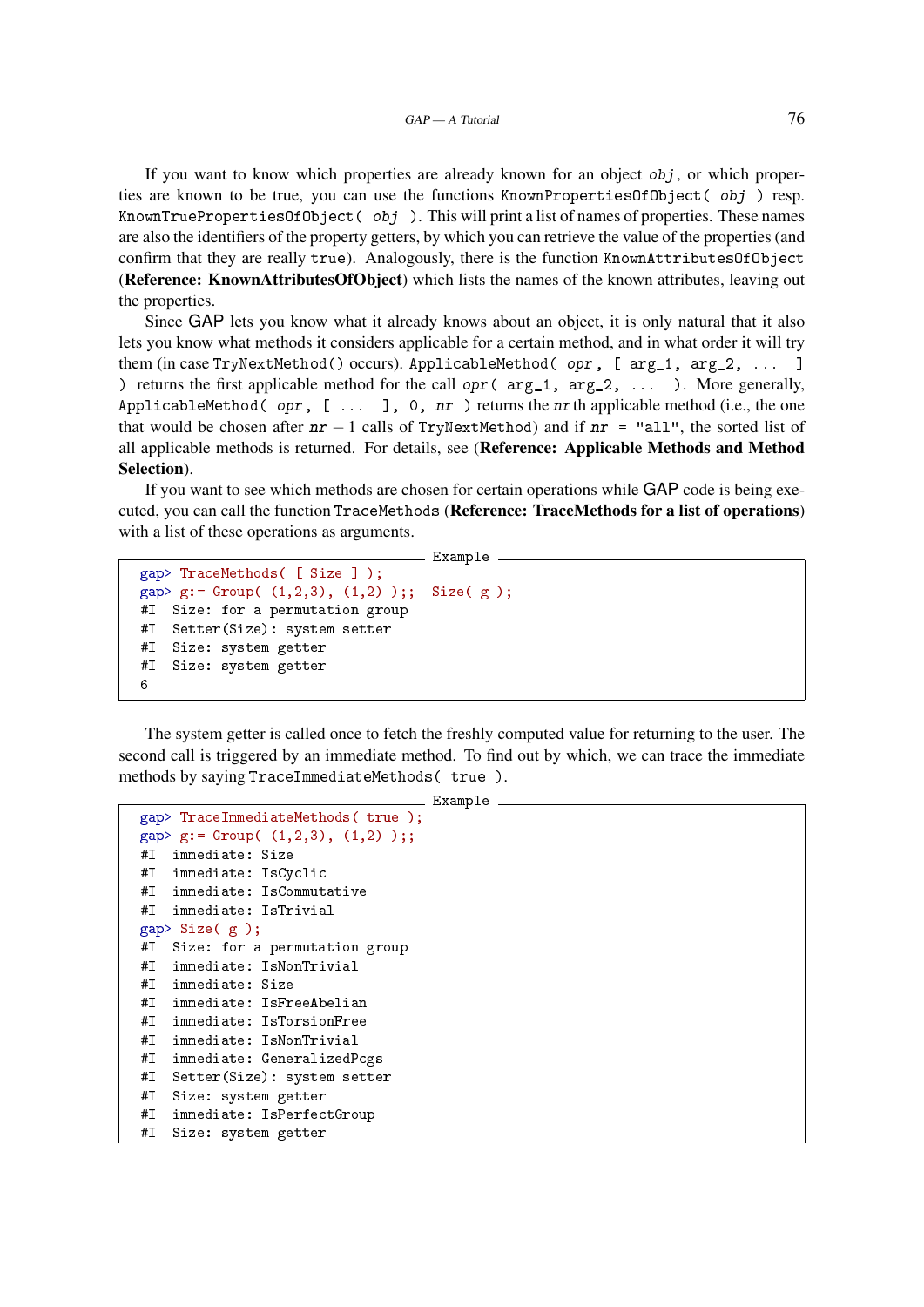```
#I immediate: IsEmpty
6
gap> TraceImmediateMethods( false );
gap> UntraceMethods( [ Size ] );
```
The last two lines switch off tracing again. We now see that the system getter was called by the immediate method for IsPerfectGroup (Reference: IsPerfectGroup). Also the above-mentioned immediate method for IsSolvableGroup (Reference: IsSolvableGroup) was not used because the solvability of g was already found out during the size calculation (cf. the example in Section [8.2\)](#page-72-0).

*Summary.* In this section and the last we have looked some more behind the scenes and seen that GAP automatically executes immediate and true methods to deduce information about objects that is cheaply available. We have seen how this can be supervised by tracing the methods.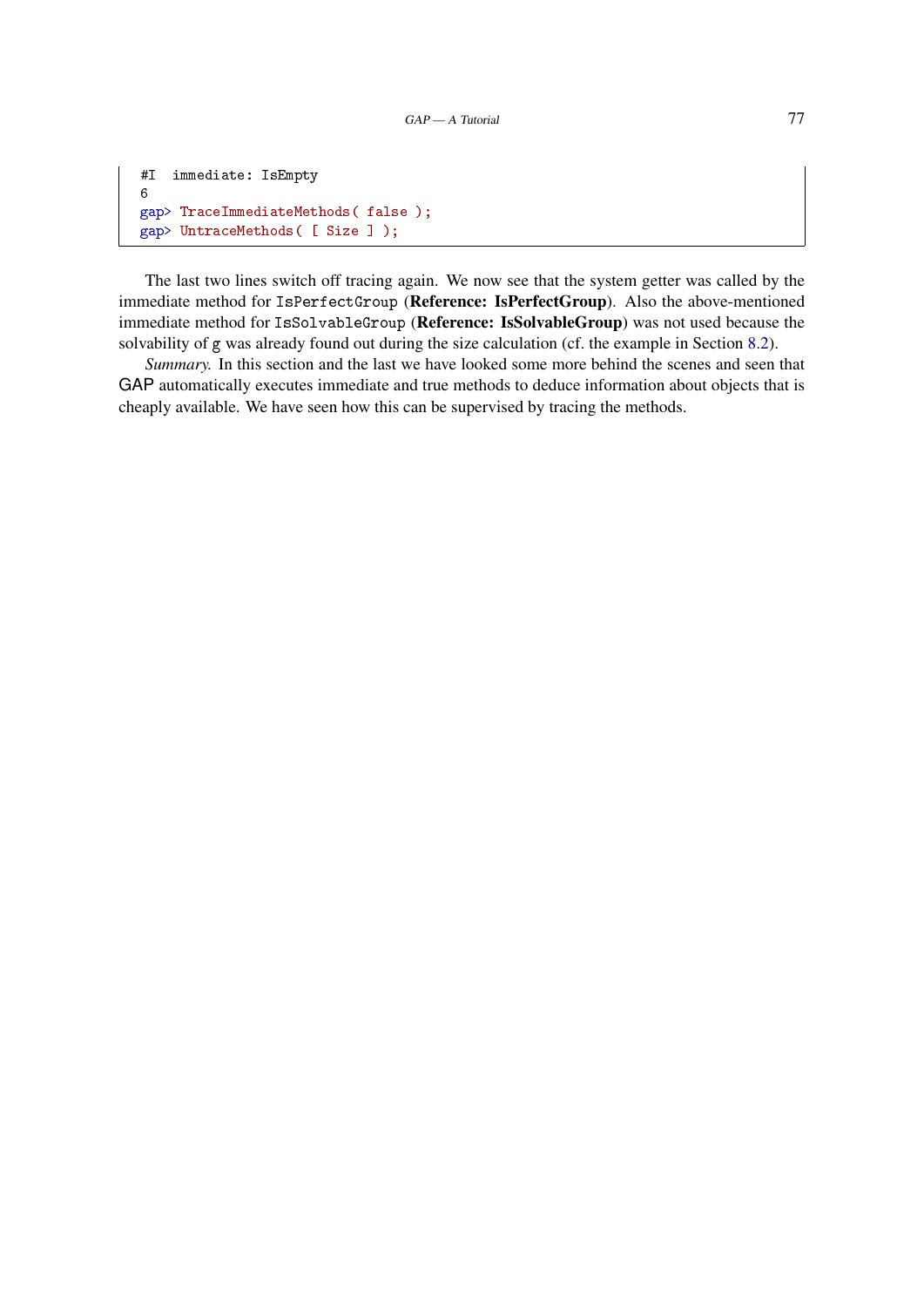# **References**

<span id="page-77-0"></span>[Sim90] C. C. Sims. Computing the order of a solvable permutation group. *J. Symbolic Comput.*, 9(5-6):699–705, 1990. Computational group theory, Part 1. [74](#page-73-0)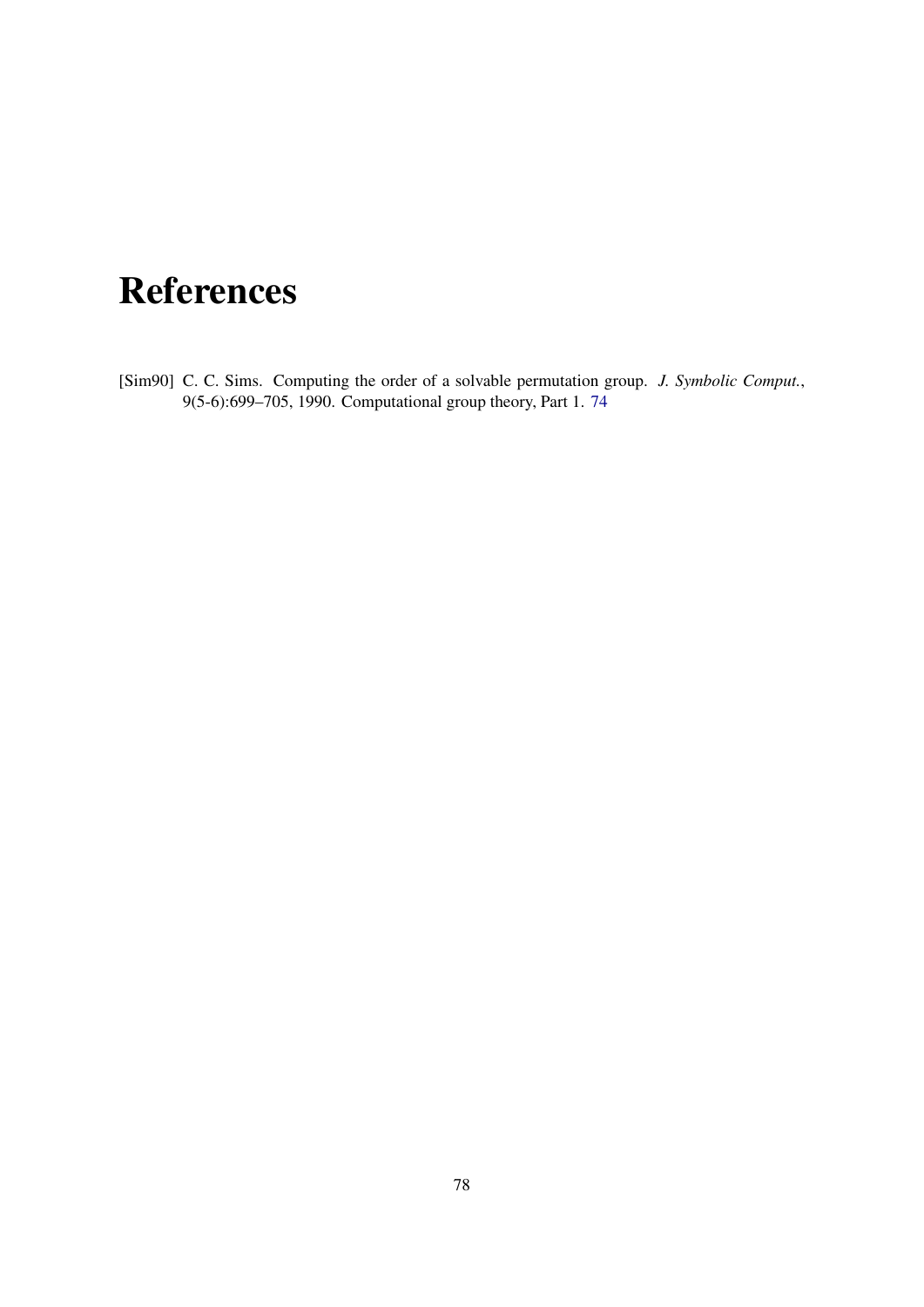## Index

ApplicableMethod, [76](#page-75-0) arrays, see lists, [20](#page-19-0) assignment, [14](#page-13-0) AsSomething, [69](#page-68-0) break loops, [12](#page-11-0) canonical position, [45](#page-44-0) ClosureSomething, [69](#page-68-0) cokernel, [53](#page-52-0) comments, [10](#page-9-0) constants, [12](#page-11-0) elements, [16](#page-15-0) enumerator, [45](#page-44-0) family, [25](#page-24-0) filters, [73](#page-72-1) GeneratorsOfSomething, [68](#page-67-0) getter of an attribute, [72](#page-71-0) group general mapping, [53](#page-52-0) single-valued, [53](#page-52-0) total, [53](#page-52-0) GroupHomomorphismByImages vs. GroupGeneralMappingByImages, [53](#page-52-0) homomorphism action, [45](#page-44-0) natural, [41](#page-40-0) operation, [45](#page-44-0) identifier, [14](#page-13-0) IsIdenticalObj, [16](#page-15-0) kernel, [53](#page-52-0) KnownAttributesOfObject, [75](#page-74-0) KnownPropertiesOfObject, [75](#page-74-0) KnownTruePropertiesOfObject, [75](#page-74-0)

last, [15](#page-14-0) last2, [15](#page-14-0) last3, [15](#page-14-0) leaving GAP, [9](#page-8-0) line editing, [11,](#page-10-0) [12](#page-11-0) lists dense, [22](#page-21-0) identical, [23](#page-22-0) plain, [20](#page-19-0) strictly sorted, [25](#page-24-0) loading source code from a file, [10](#page-9-0) loop for, [27](#page-26-0) while, [27](#page-26-0) maps-to operator, [17](#page-16-0) matrices, [30](#page-29-0) methods, [72](#page-71-0) immediate, [75](#page-74-0) selection, [73](#page-72-1) true, [75](#page-74-0) objects, [14](#page-13-0) vs. elements, [16](#page-15-0) vs. variables, [14](#page-13-0) operations, [75](#page-74-0) operators, [12](#page-11-0) quit, [9](#page-8-0) Read, [10](#page-9-0) read evaluate print loop, [10](#page-9-0) reading source code from a file, [10](#page-9-0) setter of an attribute, [72](#page-71-0) Something, [69](#page-68-0) starting GAP, [9](#page-8-0) strings, [22](#page-21-0) Subsomething, [70](#page-69-0)